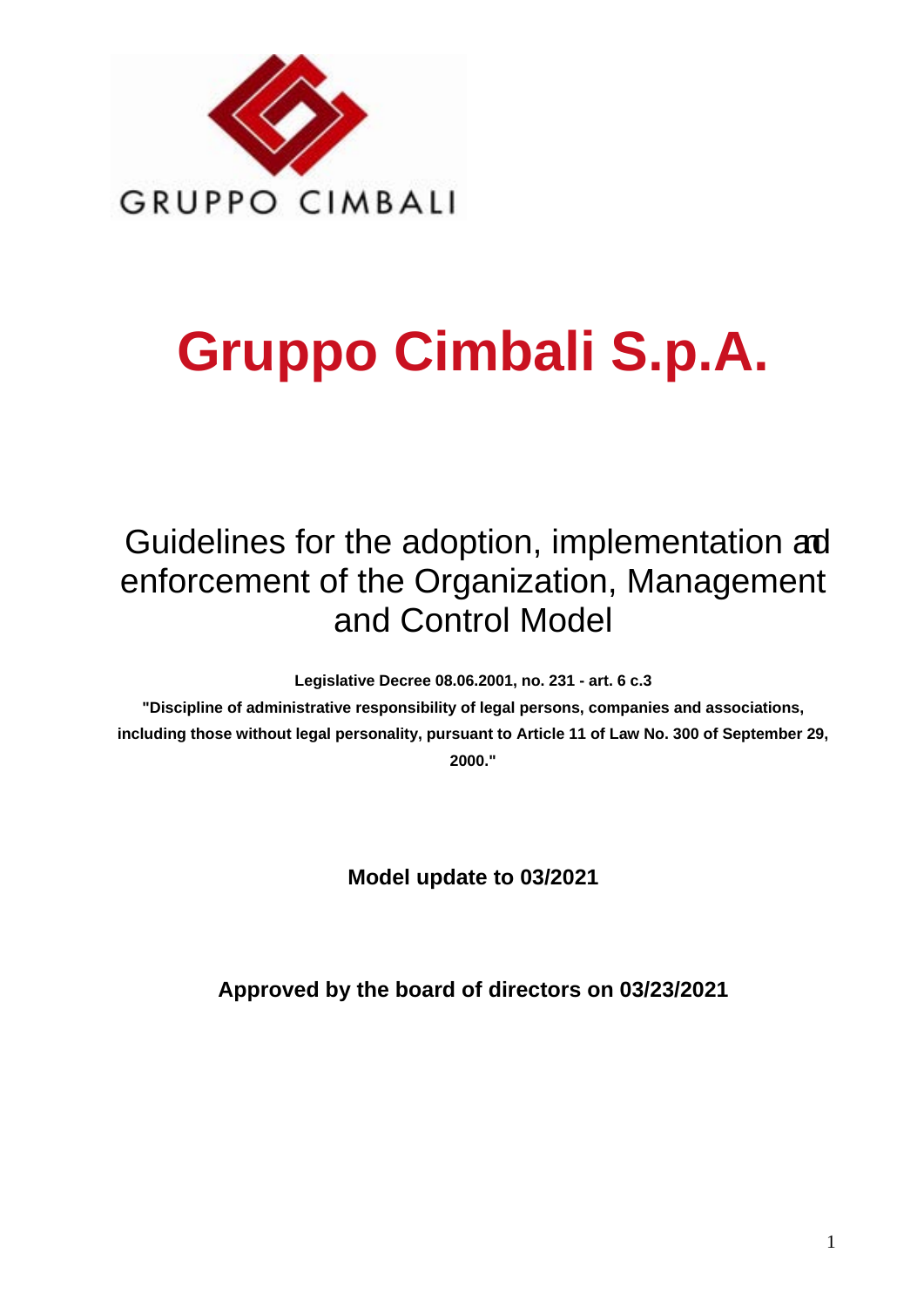

## **Definitions**

- Sensitive activities: these are the activities of Gruppo Cimbali S.p.A. within the scope of which there is a risk, even potential risk, of commission of the offenses referred to in the Decree.
- **Consultants:** are those individuals who by reason of their professional skills provide their intellectual work in favor of or on behalf of Gruppo Cimbali S.p.A.
- *Legislative Decree 231/01 or Decree:* the Legislative Decree of June 8, 2001 No. 231 as amended or supplemented.
- *Employees:* are those persons having with Gruppo Cimbali S.p.A. a subordinate or parasubordinate employment contract.
- **•** *Person in charge of a public service:* one who "in any capacity performs a public service," meaning an activity governed in the same forms as the public function, but characterized by the lack of powers typical of the latter (Art. 358 Penal Code).
- *Confindustria* Guidelines: guidance document of Confindustria (approved on March 7, 2002 and updated on March 31, 2008 and in March 2014) for the construction of the organization, management and control models referred to in the Decree.
- *Model*: Organization, management and control model pursuant to Legislative Decree 231/01.
- *Corporate bodies:* are both the administrative body and the board of auditors of the Company.
- **EXECT:** Supervisory Board or SB: the body provided for in Article 6 of the Decree, responsible for supervising the operation of and compliance with the Model.
- **P.A.** : the Public Administration or person in charge of a public service;
- **Partners:** are the contractual counterparties of Gruppo Cimbali S.p.A., natural or legal persons, with whom the company reaches any form of contractually regulated collaboration.
- **Present document**: guidelines for the adoption, implementation and enforcement of the Model
- *Public official:* one who "exercises a legislative, judicial or administrative public function" (Art. 357 Penal Code).
- *Offenses: these* are the types of offenses to which the regulations set forth in Legislative Decree 231/01 apply, including as a result of its subsequent amendments or additions.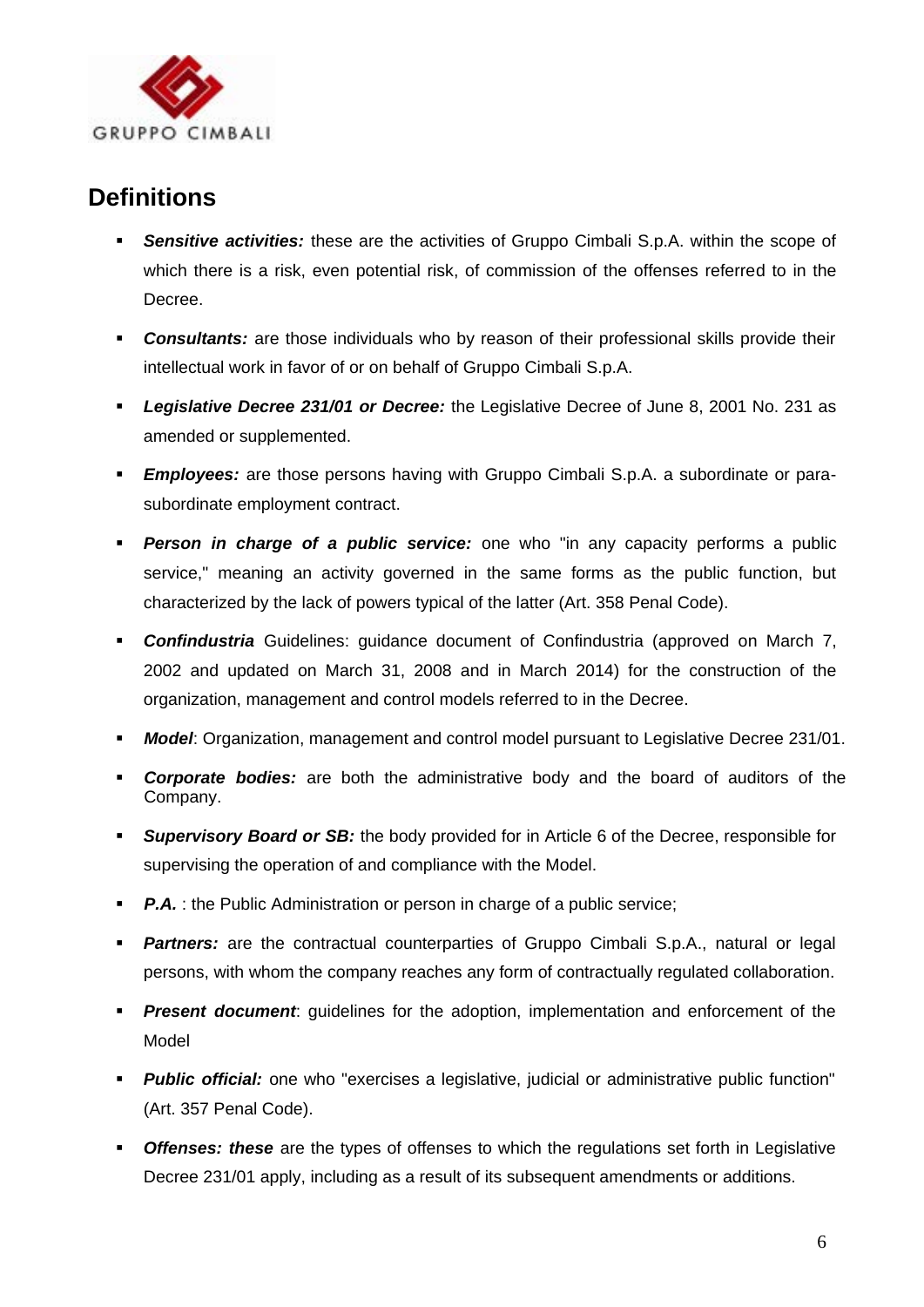

- *Group companies:* companies directly or indirectly controlled by Gruppo Cimbali S.p.A. pursuant to Article 2359, paragraphs 1 and 2, of *the* Civil Code.
- *Company:* Gruppo Cimbali S.p.A.
- **EXECT Senior Persons:** persons who hold representative, administrative or managerial positions in the company or a unit of the company with financial and functional autonomy, as well as persons who exercise, including de facto, management or control of the company.
- **EXEL Subordinates:** persons subject to the direction or supervision of one of the persons mentioned in the preceding paragraph.
- *TUF:* Legislative Decree Feb. 24, 1998, No. 58 so-called "Consolidated Law on Finance."
- *TUS*: Legislative Decree April 09, 2008, No. 81 so-called "Consolidated Safety Act."
- *Top management of the Companies*: board of directors, chairman of the board of directors, chief executive officer, and general manager. .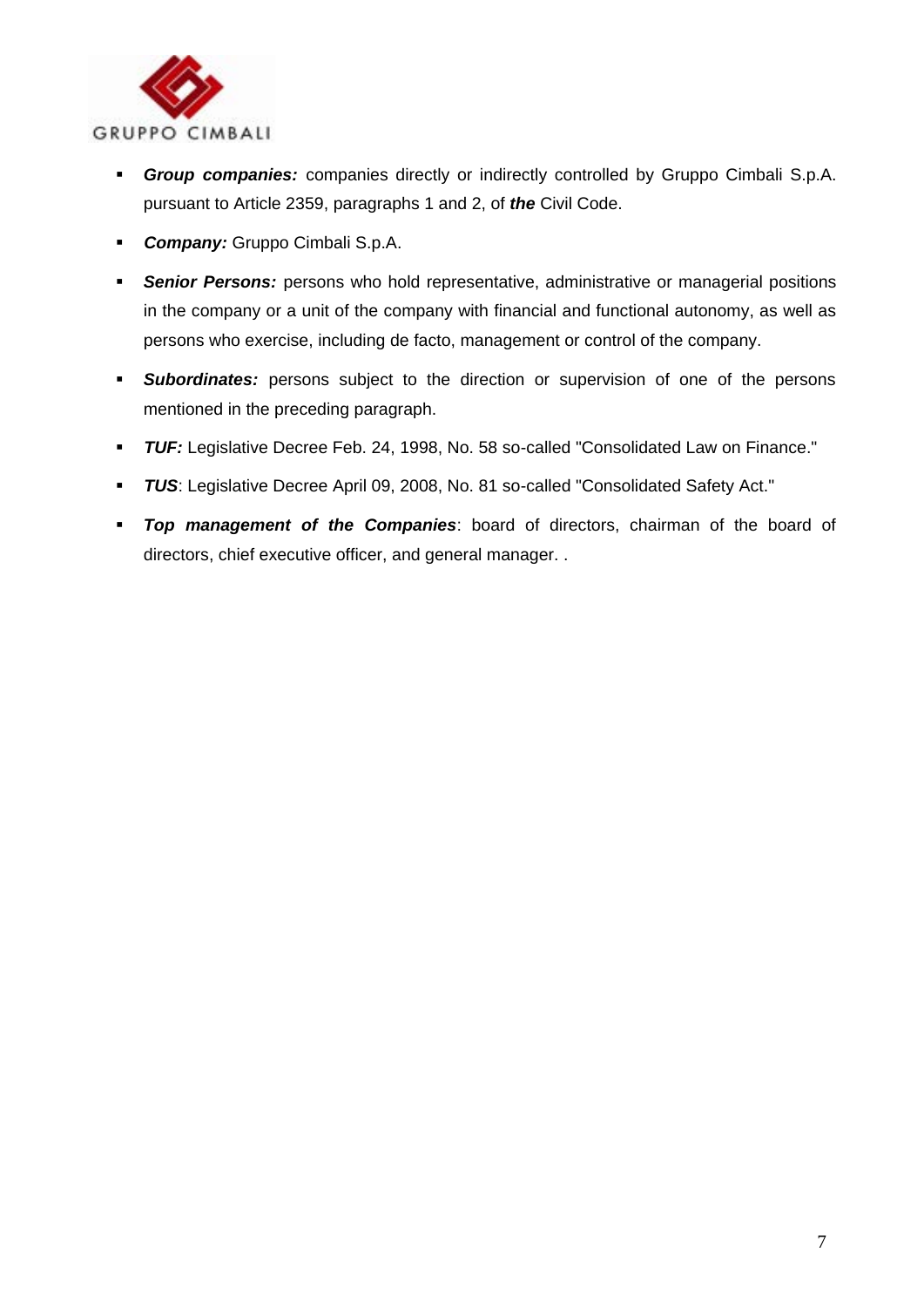

## **Document structure**

This document, structured in a General Part and a Special Part, includes an examination of the regulations contained in Legislative Decree 231/01(hereinafter also the "Decree") and constitutes the guidelines that describe the process of adoption of the Model by Gruppo Cimbali S.p.A. (hereinafter also the "Company"), the offenses relevant to the Company, the recipients of the Model, the methods of adoption and implementation of the models of the other companies in the Group, the Supervisory Board of Gruppo Cimbali S.p.A. (hereinafter also "SB"), the system of sanctions to guard against violations, and the obligations to communicate the Model and train personnel.

The "Special Part" indicates the sensitive activities for the Company under the Decree, i.e., at risk of crime, the general principles of conduct, the elements of prevention to guard the aforementioned activities, and the essential control measures deputed to prevent or mitigate offenses.

In addition to what is expressly stated below, they are also an integral part of this document:

- The *control and risk self assessment* aimed at identifying sensitive activities, referred to here in its entirety and on file with the Company;
- The Code of Ethics, which defines the principles and standards of corporate behavior;
- all provisions, internal measures, acts and company operating procedures that constitute implementation of this document. These acts and documents can be found in the manner prescribed for their dissemination within the company.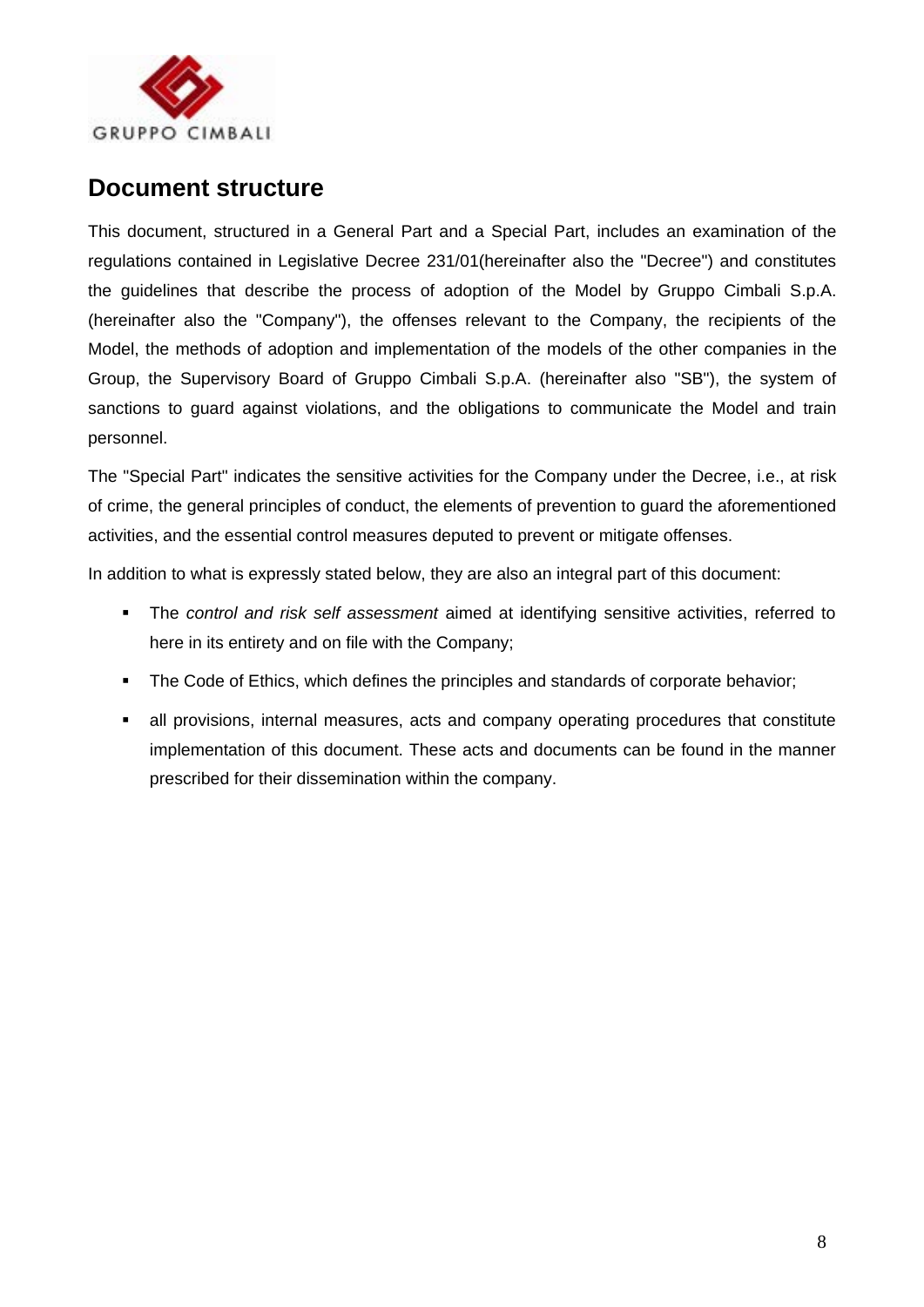

## *General Part*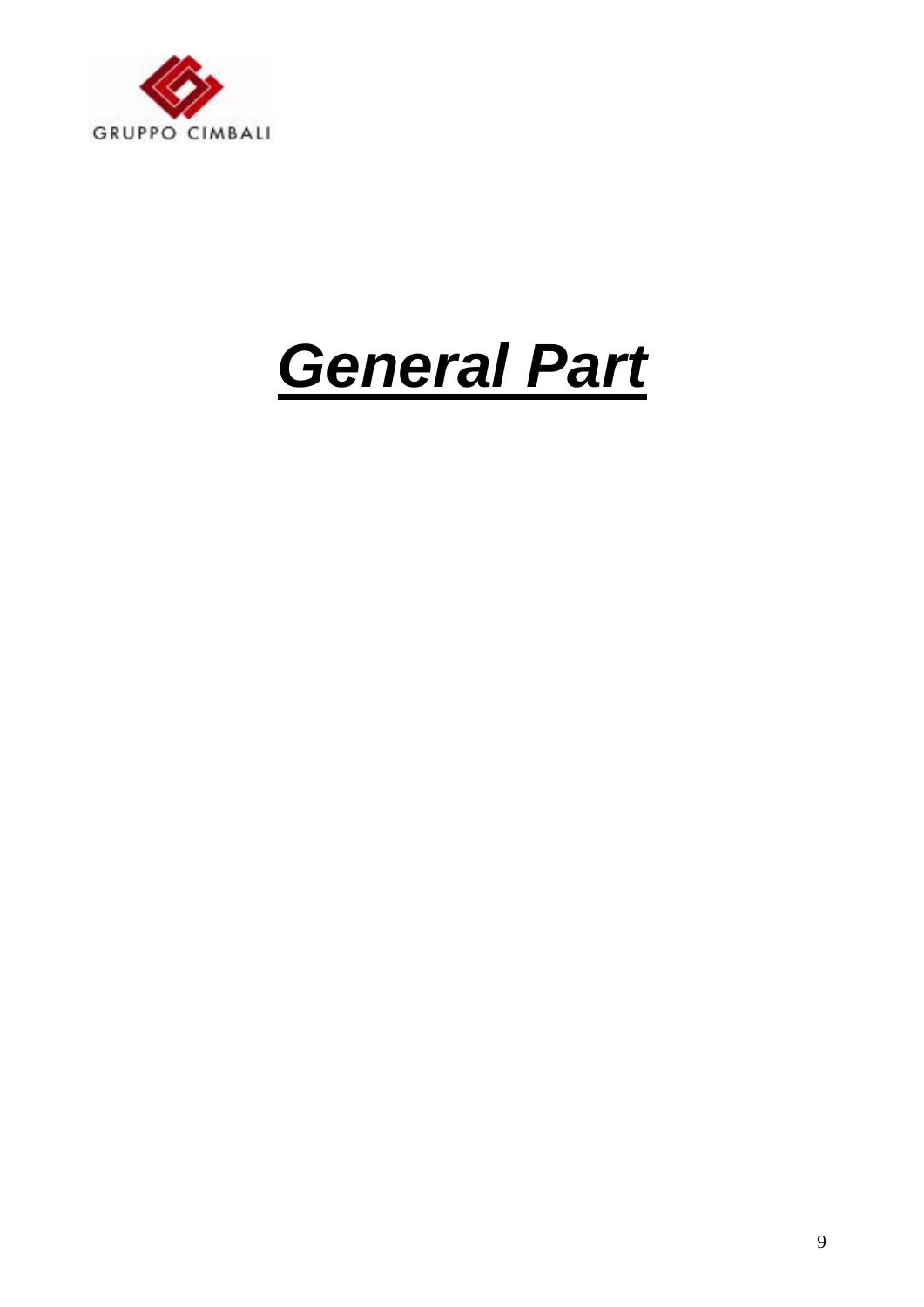

#### **1. Legislative Decree No. 231 of June 8, 2001.**

The Decree, which introduces and regulates the administrative liability arising from crimes of entities, transposes and implements EU legislation on the fight against corruption, creating a unicum in the Italian legal system, which until 2001 did not provide for forms of criminal or administrative liability for collective entities, which could be called upon to pay at most, jointly and severally, the fines imposed for crimes committed by their legal representatives.

The scope of application of the Decree is very broad and covers all entities provided with legal personality, companies, associations, including those without legal personality, public economic entities, and private entities that are concessionaires of a public service. On the other hand, the regulations do not apply to the state, territorial public entities, noneconomic public entities, and entities that perform functions of constitutional importance (for example, political parties and trade unions).

The rule does not refer to entities not based in Italy. However, in this regard, an order of the Gip of the Court of Milan (ord. June 13, 2007) sanctioned, based on the principle of territoriality, the existence of the jurisdiction of the Italian court in relation to crimes committed by foreign entities in Italy.

#### **1.1. Characteristics and nature of entity liability**

The Legislature has identified several types of crimes that can be committed in the interest or to the advantage of the company, the perpetrators of which are always natural persons. After identifying the link between the entity and the perpetrator and ascertaining that the perpetrator acted within the scope of its corporate operations, it derives from the natural person-entity link and the offense-interest link of the entity a direct liability of the latter, choosing a particular punitive system that is independent of and parallel to the one that is in any case applicable to the natural person.

The nature of this new form of entity liability is of a mixed kind, and its peculiarity lies in the fact that it is a type of liability that combines the essential aspects of the criminal and administrative systems. The entity is punished with an administrative sanction as it is liable for an administrative offense, but it is on the criminal process that the sanction system is based: the competent authority to challenge the offense is the Public Prosecutor, while it is the criminal judge who has the responsibility and authority to impose the sanction.

The administrative liability of the entity is separate and autonomous from that of the natural person committing the crime and exists even if the perpetrator of the crime has not been identified, or if the crime has been extinguished by a cause other than amnesty. In any case, liability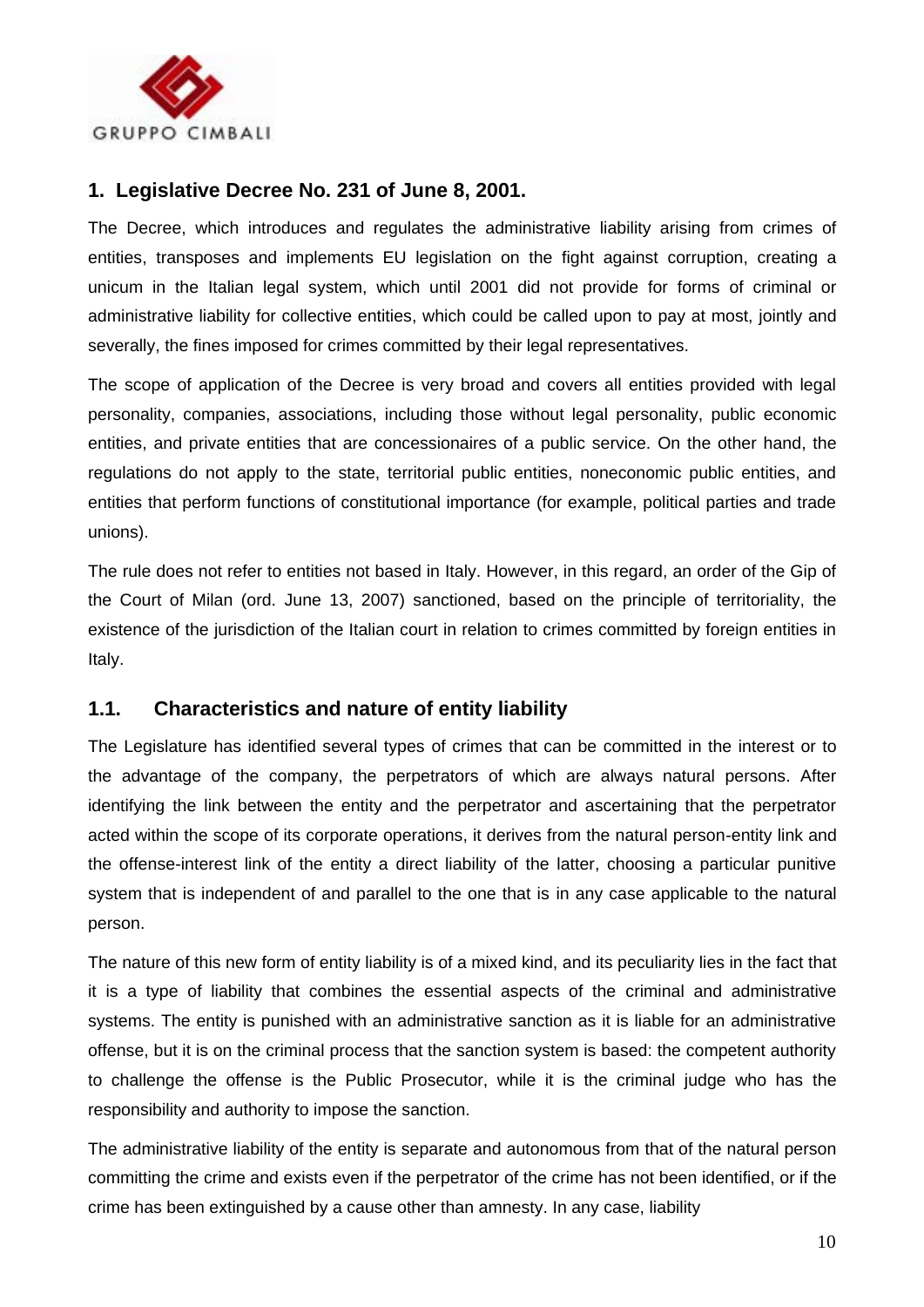

of the entity is always in addition to and never in place of that of the individual perpetrator of the crime.

## **1.2. Offenses identified by the Decree and subsequent amendments**

The entity can be held liable for a closed number of crimes, i.e., only for the crimes indicated by the legislature and is not liable for any other type of crime committed during the course of its activities. The Decree in its original version and subsequent additions, as well as the laws that explicitly refer to the discipline, indicate in Art. 24 et seq. the crimes that can give rise to the liability of the entity, defined as "predicate crimes."

The limitation that the Legislature placed on the applicability of the legislation to predicate offenses alone is explained by the fact that it would not be logical to punish the entity for offenses that have no connection with its activity and are attributable solely to the choices made by the natural person who commits them. The predicate offenses include very different types of crimes, some typical of business activity, others to the activities peculiar to criminal organizations. The enumeration of crimes has been expanded since the original one contained in the Decree. In fact, the following extensions have occurred: Law No. 48 of March 18, 2008, which introduced Art. 24 - bis "Computer crimes and unlawful data processing" later amended by DL 105/2019; Law No. 94 of July 15, 2009, which introduced Art. 24 - ter "Organized crime crimes"; Law No. 190 of November 6, 2012, and Law 3/2019, which amended Art. 25 "Extortion, undue induction to give or promise benefits and bribery"; Decree Law No. 350, which introduced Art. 25-bis "Counterfeiting of coins, public credit cards and revenue stamps," supplemented by Law No. 99 of July 23, 2009, which specified Art. 25 - bis in "Counterfeiting of coins, public credit cards, revenue stamps and identification instruments or signs"; Law No. 99 of July 23, 2009, which introduced Art. 25 - bis 1 "Crimes against industry and commerce"; Legislative Decree No. 61, as amended and supplemented by Law No. 262 of December 28, 2005, which introduced art. 25-ter "Corporate Crimes," among which was included by Law No. 190 of November 6, 2012, the crime of "Bribery among private individuals," amended and supplemented by Legislative Decree No. 38 of March 15, 2017, which amended art. 25-ter containing art. 2635 Civil Code, crime of bribery among private individuals, adding the new case of of of art. 2635 bis Civil Code, crime of Incitement to bribery among private individuals; Law No. 7 of January 14, 2003 that introduced art. 25-quater "Crimes for the purpose of terrorism or subversion of the democratic order"; Law No. 228 of August 11, 2003, as amended and supplemented by Law No. 38 of February 6, 2006, that introduced art. 25-quinquies "Crimes against the individual personality"; Law No. 62 of April 18, 2005 that introduced art. 25 sexies "Market abuse" subsequently amended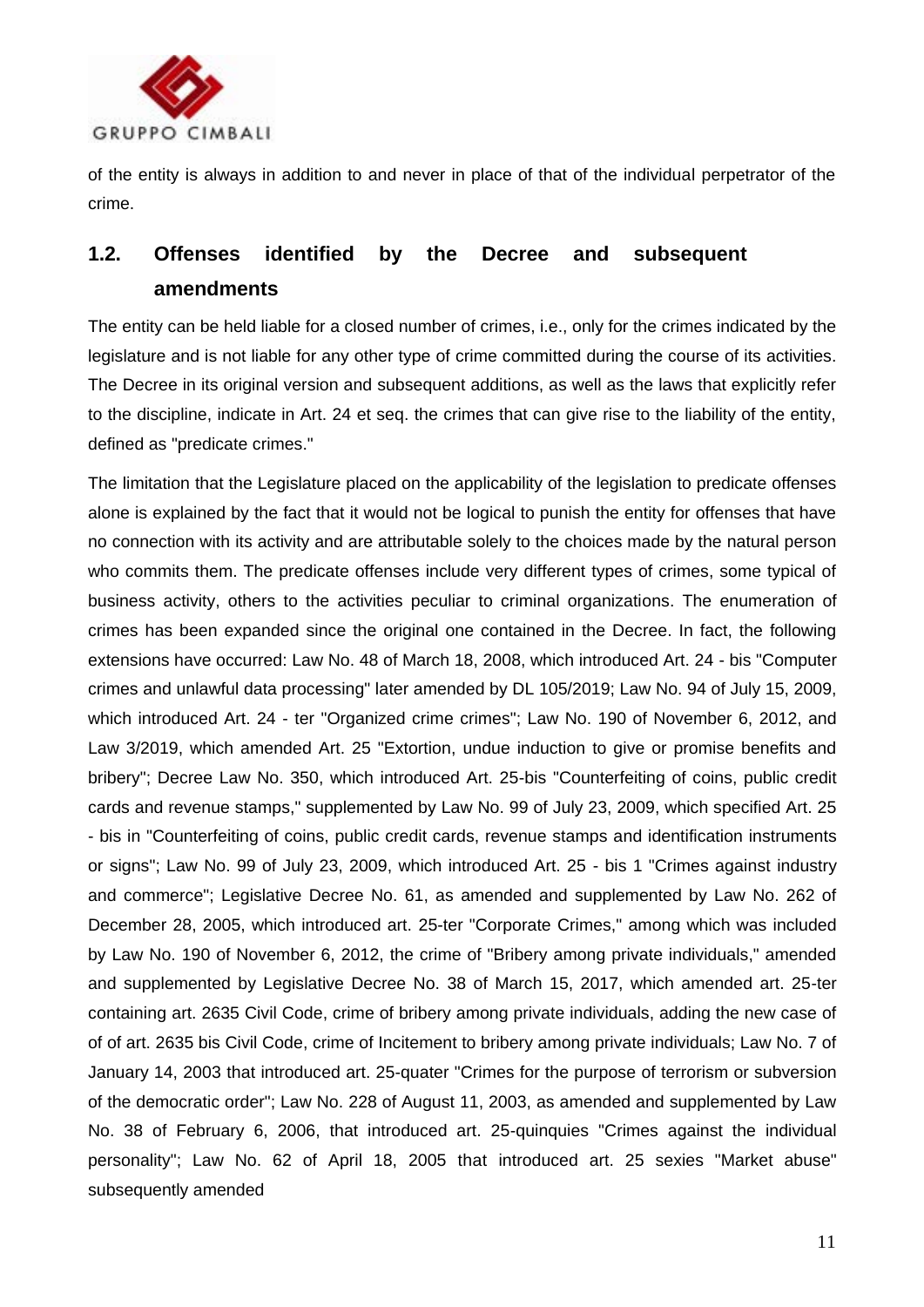

by Legislative Decree 107/2008; Art. 10, Law No. 146 of March 16, 2006, which introduced transnational crimes; Law No. 123 of August 3, 2007, which introduced Art. 25-septies "Manslaughter and serious or very serious negligent injury, committed in violation of the rules on accident prevention and the protection of hygiene and health at work"; Art. 63, of Legislative Decree No. 231 of November 21, 2007, which introduced Article 25-octies "Receiving, laundering and use of money, goods or utilities of unlawful origin," as amended and supplemented Law No. 186, which introduced the crime of "Self-Money Laundering"; Legislative Decree 121/2011, which introduced art. 25 - decies "Inducement not to make false statements to the judicial authorities"; Legislative Decree 121/2011, which introduced art. 25 - undecies "Environmental Crimes", as integrated and amended by Law no. 68 of May 22, 2015 and Legislative Decree 21/2018; Legislative Decree no. 109, which introduced art. 25 - duodecies "Employment of third-country nationals whose stay is irregular," subsequently amended by L. 161/2017; L. 167/2017 which introduced art. 25 - terdecies "Racism and xenophobia" subsequently amended by DLgs 21/2018; L. 39/2019 which introduced Art. 25 - quaterdecies "Fraud in sports competitions, abusive gaming and betting and gambling exercised by means of prohibited devices"; Decree-Law No. 124, which introduced Article 25 - quinquiesdecies "Tax Crimes"; Legislative Decree No. 75 of July 14, 2020, which (i) amended Articles 24 and 25 by expanding the list of crimes committed in relations with the Public Administration; (ii) amended Article 25 - quinquiesdecies by expanding the list of tax crimes; and (ii) introduced Article 25 - sexiesdecies "smuggling."

As of the date of approval of the amendment and supplement of this document, the predicate offenses belong to the following categories:

- **•** Offenses committed in relations with the Public Administration (Articles 24 and 25);
- **Computer crimes and unlawful data processing (Article 24-bis);**
- **•** Organized crime offenses (Article 24-ter);
- Crimes of forgery of money, public credit cards, and revenue stamps (Article 25-bis);
- **Crimes against industry and trade (Art. 25-bis 1);**
- Corporate crimes (Article 25-ter);
- Crimes for the purpose of terrorism or subversion of the democratic order provided for by the Criminal Code or special laws and crimes committed in violation of the provisions of Article 2 of the International Convention for the Suppression of the Financing of Terrorism made in New York on 9/12/1999 (Article 25-quater);
- **Female genital mutilation practices (Art.25-quater.1);**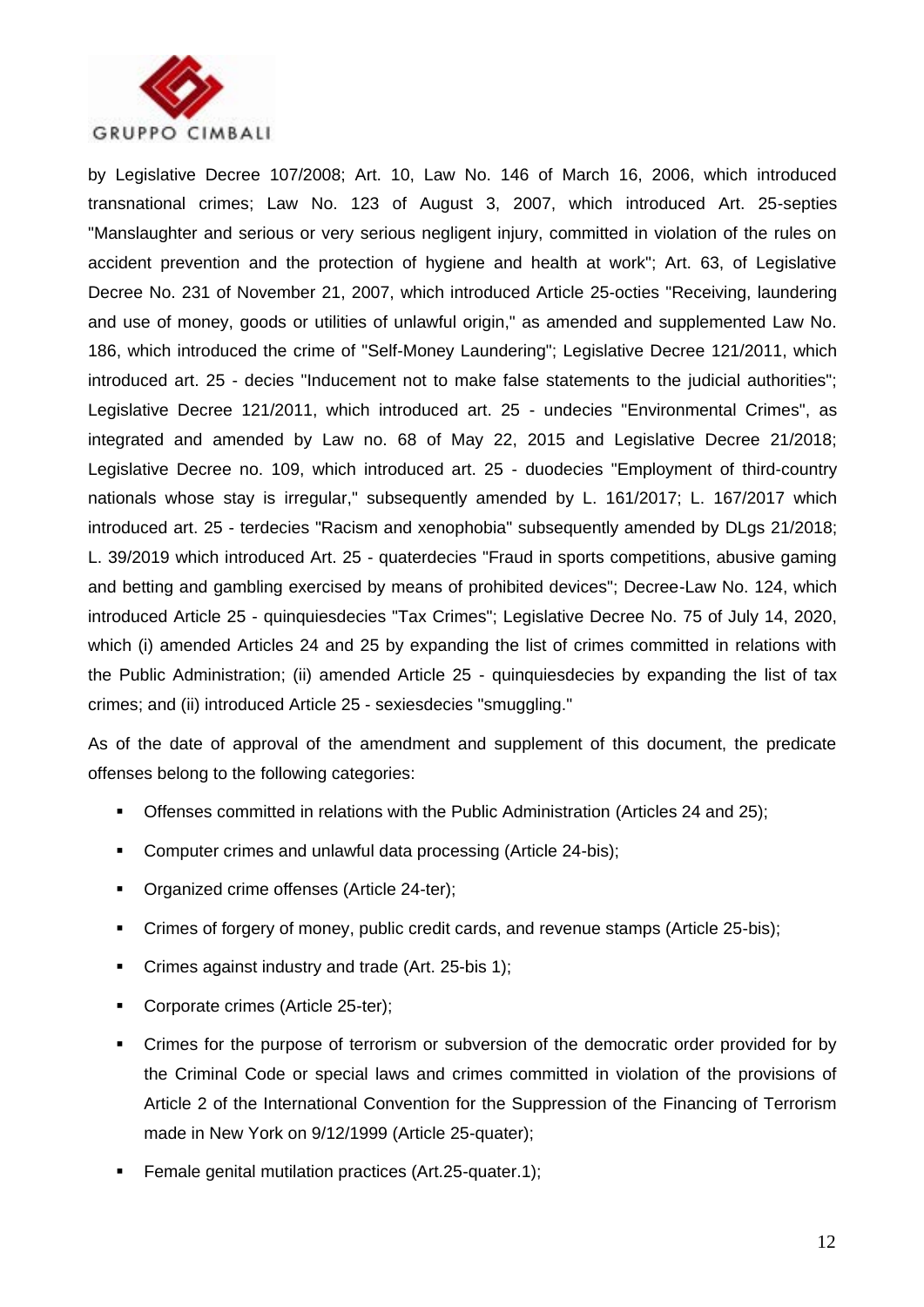

- Crimes against individual personality (Art. 25-quinquies);
- Market abuse (Article 25-sexies);
- **■** Manslaughter and grievous or very grievous bodily harm committed in violation of accident prevention and occupational hygiene and health protection regulations (Art. 25-septies);
- Transnational crimes (Art. 10 Law 146/2006);
- Receiving, Money Laundering and Use of Money, Goods or Benefits of Unlawful Origin and Self-Money Laundering (Article 25-octies);
- Copyright infringement crimes (Article 25-novies);
- Inducement not to make statements or to make false statements to judicial authorities (Article 25-decies);
- **Environmental crimes (Art. 25-undecies);**
- **Employment of third-country nationals whose stay is irregular (Art. 25-duodecies);**
- Racism and xenophobia (Art. 25-terdecies)
- **•** Fraud in sports competitions, abusive gaming or betting and gambling exercised by means of prohibited devices (Art. 25-quaterdecies)
- Tax crimes (Art. 25-quinquiesdecies)
- **Smuggling (Art. 25-sexiesdecies).**

The applicability and relevance of each offense to Gruppo Cimbali S.p.A., will be discussed in more detail later in section 7 of this general part.

#### **1.3. Criteria for imputing liability to the entity**

In the case of the commission of one of the predicate offenses, the entity is punishable only if certain conditions, defined as criteria for imputation of crime to the entity, are met. These criteria are distinguished into "objective" and "subjective."

The first objective condition is that the crime was committed by a person linked to the entity by a qualified relationship. There must be a relevant connection between the perpetrator of the crime and the entity, and administrative liability is borne by the entity only if the person who committed the crime belongs to one of these categories:

▪ **individuals in a "top position**," such as, for example, the legal representative, director, general manager, or director of an autonomous organizational unit,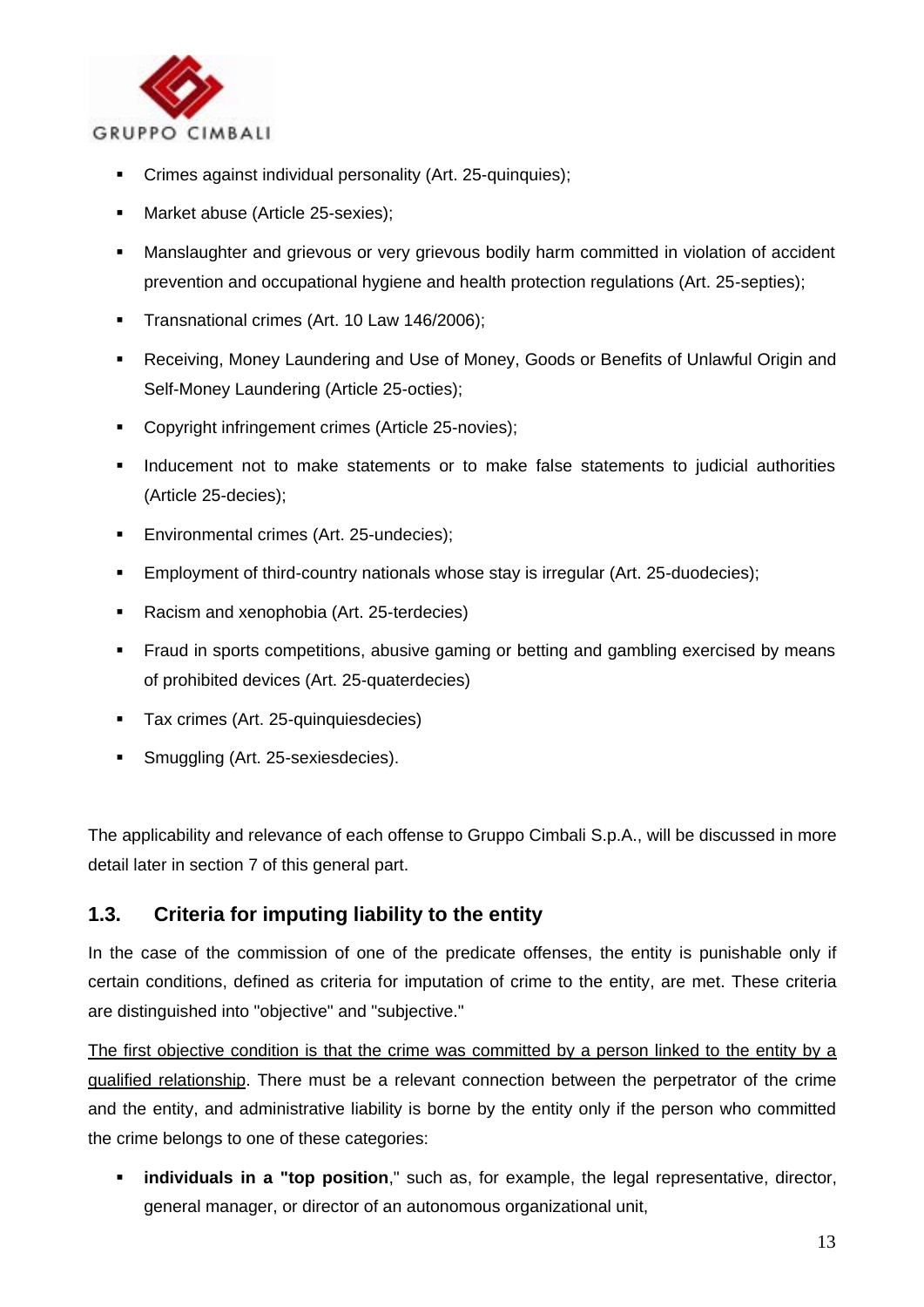

as well as persons who manage, even if only de facto, the corporation. These are the persons who actually have autonomous power to make decisions in the name and on behalf of the company. Also assimilated to this category are all persons delegated by the directors to carry out management or direction activities of the company or its branch offices;

▪ **"Subordinate" subjects,** i.e. all those who are subject to the direction and supervision of the apical subjects. Specifically belonging to this category are employees and those individuals, who, although not part of the staff, have a task to perform under the direction and control of apical individuals. Particular emphasis is placed on the activity actually performed, rather than the existence of an employment contract to prevent the entity from circumventing the regulations by delegating activities that may be offenses to outsiders. Relevant external parties include collaborators, promoters, agents and consultants, who on behalf of the company perform activities on its behalf. Also relevant, finally, are mandates or contractual relationships with non-staff members of the company, again in cases where these individuals act in the name of, on behalf of, or in the interest of the company.

The second objective condition is that the crime must be committed in the interest or for the benefit of the company; it must, therefore, have been committed in a sphere inherent in the company's specific activities and the company must have obtained a benefit, even if only potentially. The existence of at least one of the two conditions, which are alternatives, is sufficient:

- "interest" exists when the perpetrator acted with the intent to benefit society, regardless of whether that goal was then actually achieved:
- "advantage" exists when the Company has derived, or could have derived, a positive result, economic or otherwise, from the crime.

According to the Supreme Court of Cassation (Cass. Pen., no. 3615/06), the concepts of interest and advantage should not be understood as a unitary concept but rather as dissociated, the distinction between what could be understood as a possible gain foreshadowed as a consequence of the offence, versus an advantage clearly achieved as a result of the outcome of the crime, being clear. The Court of Milan (ord. Dec. 20, 2004) has also pronounced in this sense, according to which the mere finalization of the criminal conduct to the pursuit of a given utility is sufficient, regardless of whether this is actually achieved.

The liability of the entity exists not only when it has gained an immediate pecuniary advantage from the commission of the crime, but also in the event that, even in the absence of such a result, the act finds motivation in the interest of the company. The improvement of its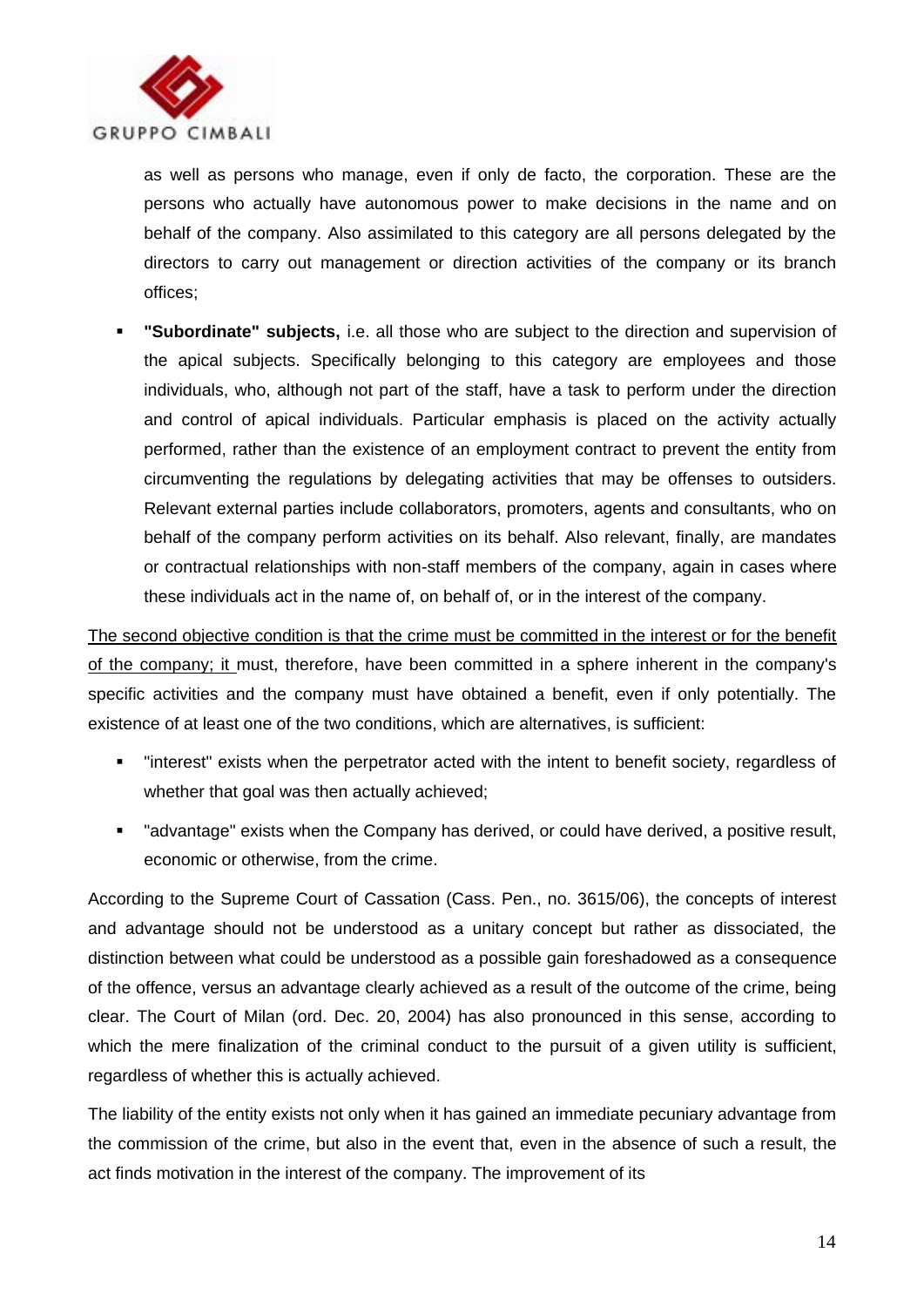

position in the market or the concealment of a financial crisis situation are cases that involve the interests of the company but do not bring it an immediate econ omic advantage. It is also important to note that if the crime is committed by qualified individuals of another company belonging to a group, the concept of interest may be extended in a sense unfavorable to the parent company. The Court of Milan (ord. Dec. 20, 2004) has sanctioned that the element characterizing the group interest lies in the fact that it is not configured as proper and exclusive to one of the members of the group, but as common to all the subjects that are part of it. For this reason, it is affirmed that the offence committed by the subsidiary can also be charged to the parent company, provided that the natural person who committed the offence also belongs functionally to it.

The conditions under which the crime is imputable to the entity are established by the subjective imputation criteria: the entity cannot be imputed the crime if, prior to the commission of the crime, it has equipped itself with an "Organization, Management and Control Model," capable of preventing the commission of crimes of the kind that has been committed. In essence, in order for the crime not to be imputed to it subjectively, the entity must demonstrate that it has done everything in its power to prevent, in the exercise of its business activities, the commission of one of the crimes provided for in the Decree.

For this reason, the Decree itself provides for the exclusion of liability only if the entity demonstrates:

- that the management body has adopted and effectively implemented, prior to the commission of the act, organization, management and control models suitable to prevent crimes of the kind that occurred;
- that the task of supervising the operation of and compliance with the models and ensuring that they are updated has been entrusted to a body of the entity with autonomous powers of initiative and control;
- **•** that there has been no omission or insufficient supervision by the aforementioned body, which must have autonomous powers of initiative and control.

The conditions just listed must concur together for the entity's liability to be excluded. Thus, the company's exemption from fault depends on the adoption and effective implementation of a Crime Prevention Model and the establishment of a Model Supervisory Board, which is assigned the responsibility of overseeing the compliance of the activity with the standards and procedures defined in the model.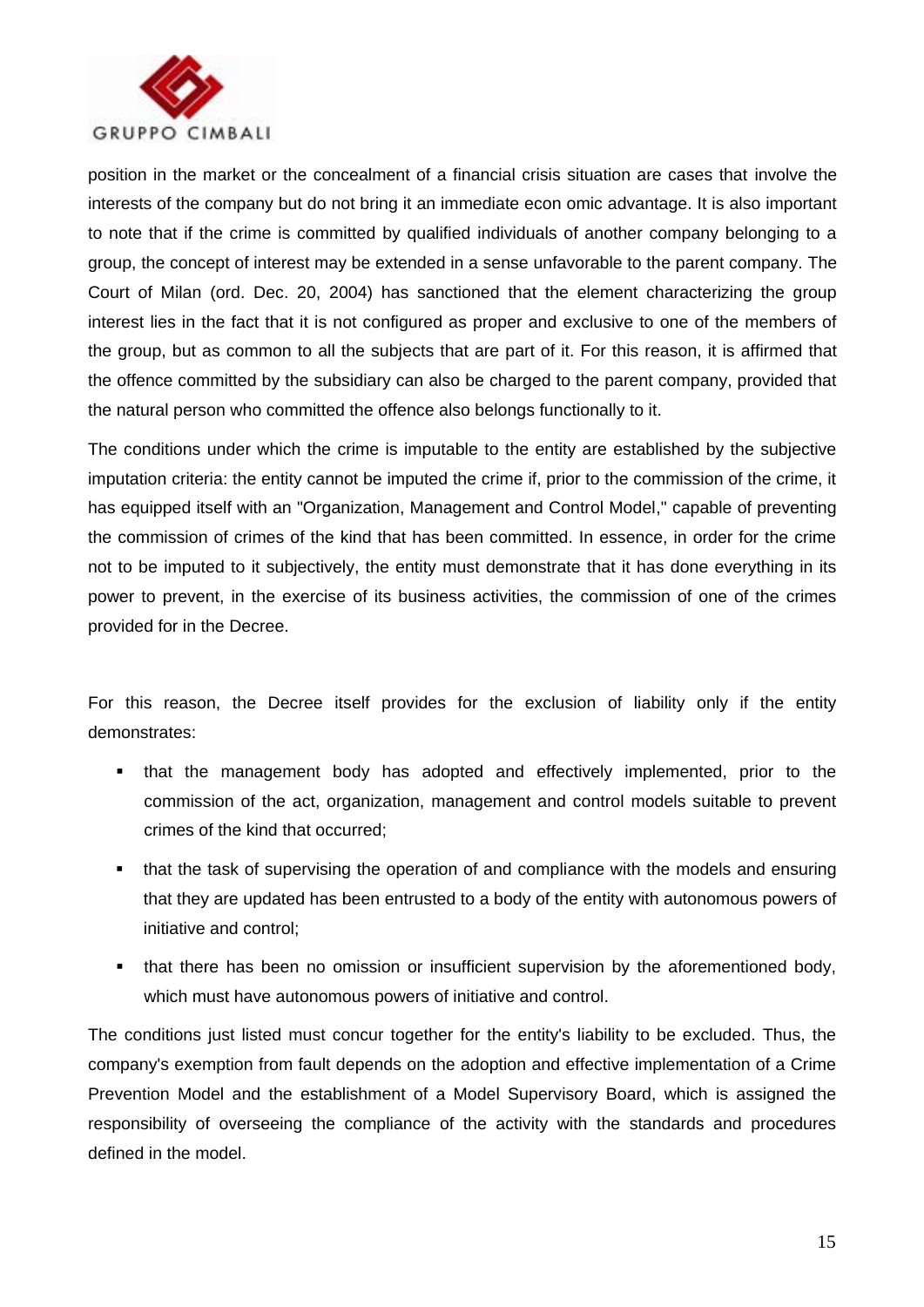

The Decree is much stricter and more severe in the case where the crime was committed by a person in an apical position, despite the fact that the model serves as a cause for non-punishment whether the predicate crime was committed by a person in an apical position or by a person in a subordinate position. Because the entity must prove that individuals committed the crime by fraudulently circumventing the model, the Decree requires a stronger proof of extraneousness in that the entity must also prove some sort of internal fraud by apical individuals.

In the case of offenses committed by subordinates, the entity may be held liable instead only if it is found that the commission of the crime was made possible by the failure to comply with management or supervisory obligations. This is, in this case, a true organizational fault: the company indirectly consented to the commission of the crime by failing to supervise the activities and individuals at risk of committing a predicate offense.

Equipping oneself with a Model 231 is not obligatory under the law, although, based on the criteria for imputing the crime to the entity, it seems to be the only valid means of proving one's extraneousness and not suffering the sanctions established by the Decree. Thus, having an effective and efficient model is in the interest of the company.

## **1.4. Indications of the Decree regarding the characteristics of the Organization, Management and Control Model**

The mere adoption of the model is not the sole and sufficient condition for the exclusion of the company's liability, as the Decree merely regulates some general principles of the model, but does not provide specific characteristics. The model operates as a cause of non-punishability only if:

- **EXECT** effective, that is, whether reasonably suitable to prevent the crime or crimes committed;
- actually implemented, that is, whether its content finds application in the company's procedures and internal control system.

As for the effectiveness of the model, the Decree stipulates that it should have the following minimum content:

- the activities of the company in the scope of which crimes may be committed are identified;
- there are specific protocols aimed at planning the formation and implementation of the company's decisions, in relation to the crimes to be prevented;
- methods of managing financial resources suitable for preventing the commission of crimes are identified;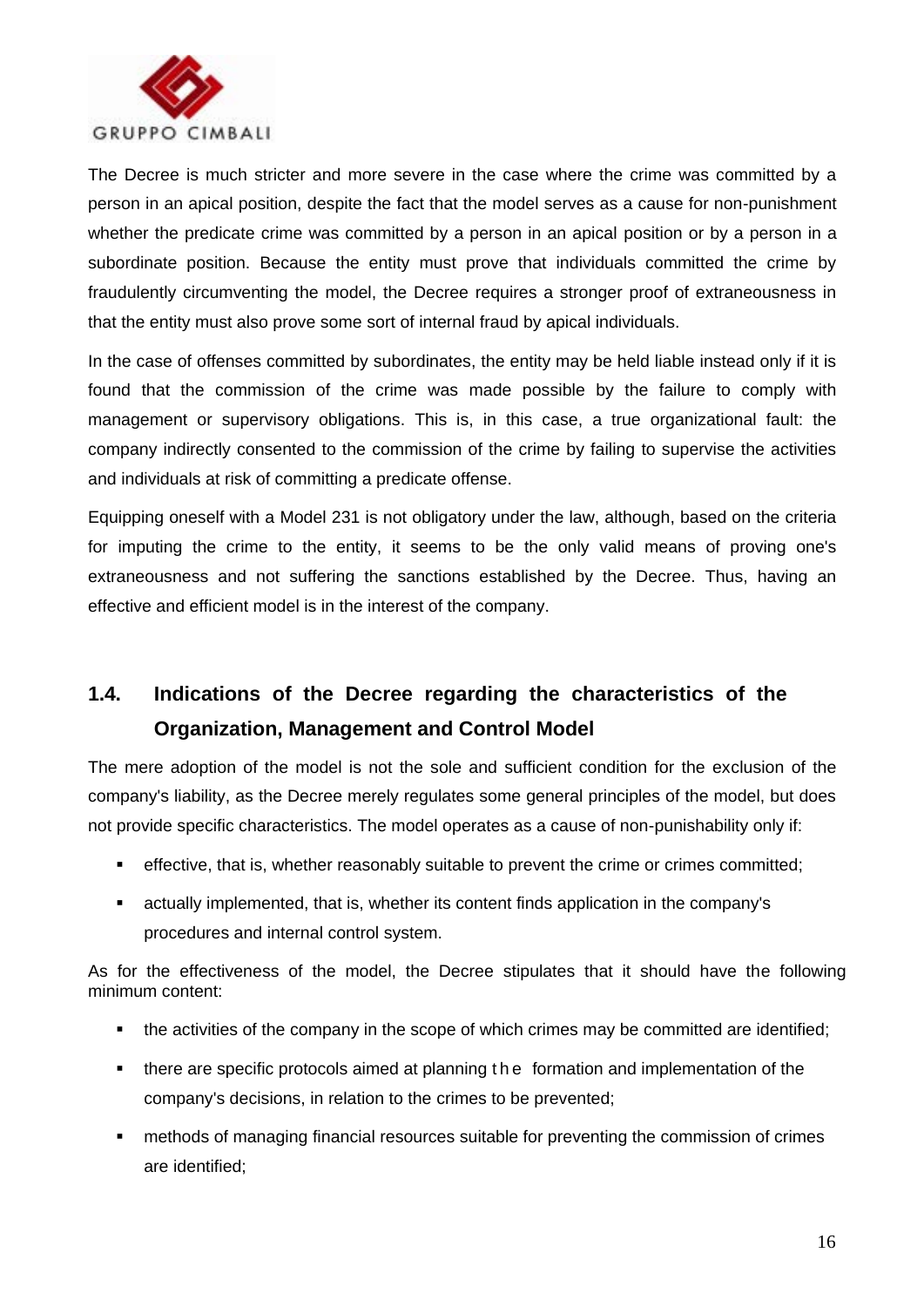

- **■** an appropriate disciplinary system is introduced to punish non-compliance with the measures specified in the model;
- there are obligations to provide information to the Supervisory Board;
- in relation to the nature and size of the organization, as well as the type of activity carried out, appropriate measures are planned to ensure that the activity is carried out in compliance with the law and to discover and eliminate risk situations in a timely manner.

The Decree stipulates that the model is subject to periodic review and updating, both if significant violations of the requirements emerge and if significant changes occur in the company's organization or activities.

The model, while varying and adapting to the nature, size and specific activities of the enterprise, can be configured as a set of principles, tools and conduct that regulate enterprise organization and management, as well as control tools.

#### **1.5. Crimes committed abroad**

Under Article 4 of the Decree, the entity can be held accountable in Italy for predicate offenses committed abroad.

The Decree, however, makes this possibility subject to the following conditions:

- does not prosecute the state of the place where the crime was committed;
- the company has its head office in the territory of the Italian state:
- the crime is committed abroad by a person functionally related to the company;
- the general conditions for prosecution provided for in Articles 7, 8, 9, 10 of the Criminal Code are met in order to prosecute in Italy a crime committed abroad.

#### **1.6. Sanctions**

An entity found liable can be sentenced to four types of penalties, differing in nature and manner of execution:

1) the financial penalty.

The financial penalty is always applied if the judge finds the entity liable. It depends on a system sized in "quotas" that are determined by the judge. The size of the monetary penalty depends on the seriousness of the crime, the degree of liability of the company, the activity carried out to eliminate or mitigate the consequences of the crime or to prevent the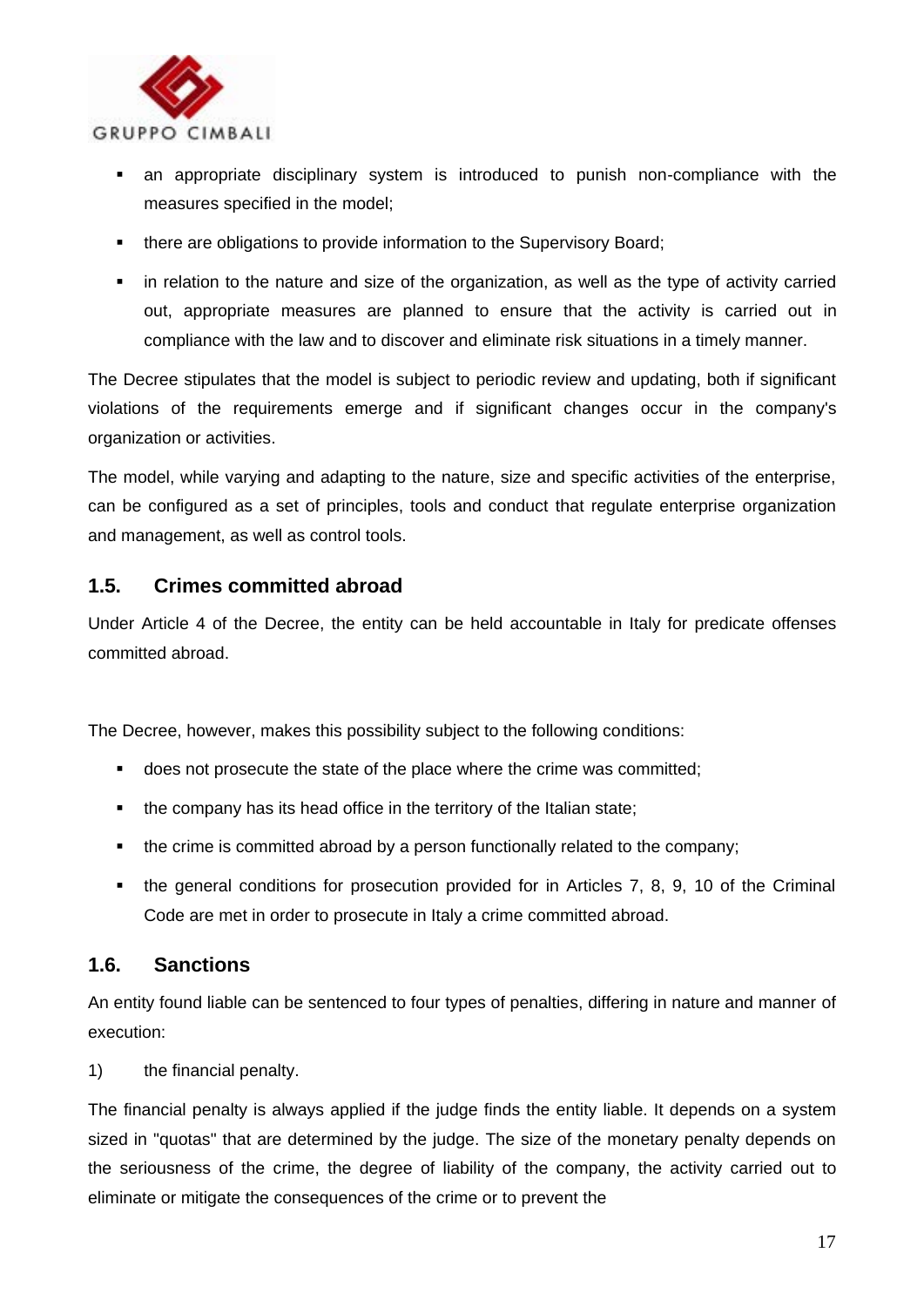

commission of other offenses. The court, in determining the quantum of the penalty, shall also take into consideration the economic and asset conditions of the company.

2) disqualifying sanctions.

Disqualification penalties may be applied in addition to monetary penalties but only if they are expressly provided for the crime for which they are being prosecuted and only if at least one of the following conditions is met:

- the entity derived a significant profit from the crime and the crime was committed by a top person, or a subordinate, but only if the commission of the crime was made possible by serious organizational deficiencies:
- **·** In case of repeated offenses.

The disqualifying sanctions under the Decree are:

- disqualification, temporary or permanent, from engaging in the activity;
- **•** The suspension or revocation of authorizations, licenses or concessions functional to the commission of the offense;
- The prohibition of contracting with the public administration, except to obtain the performance of a public service;
- exclusion from benefits, financing, contributions or subsidies and the possible revocation of those already granted;
- A temporary or permanent ban on advertising goods or services.

Exceptionally applied with definitive effects, interdictory sanctions are usually temporary, in an interval ranging from three months to one year, and are aimed at the specific activity to which the entity's offence refers. They can also be applied as a precautionary measure, prior to conviction, at the request of the Public Prosecutor, if there are serious indications of the entity's liability and there are well-founded and specific elements to believe that there is a concrete danger that offenses of the same type as the one for which the case is being prosecuted will be committed.

3) confiscation.

It consists of the acquisition by the state of the price or profit of the crime or a value equivalent to them. By profit of the crime is meant the advantage of an economic nature derived from the offence, with the clarification that by economic advantage should be understood neither net profit nor income, but an additional benefit of a patrimonial nature. For the Court of Naples (ord. July 26, 2007) it cannot, moreover, be considered extraneous to the concept of profit the failure to diminish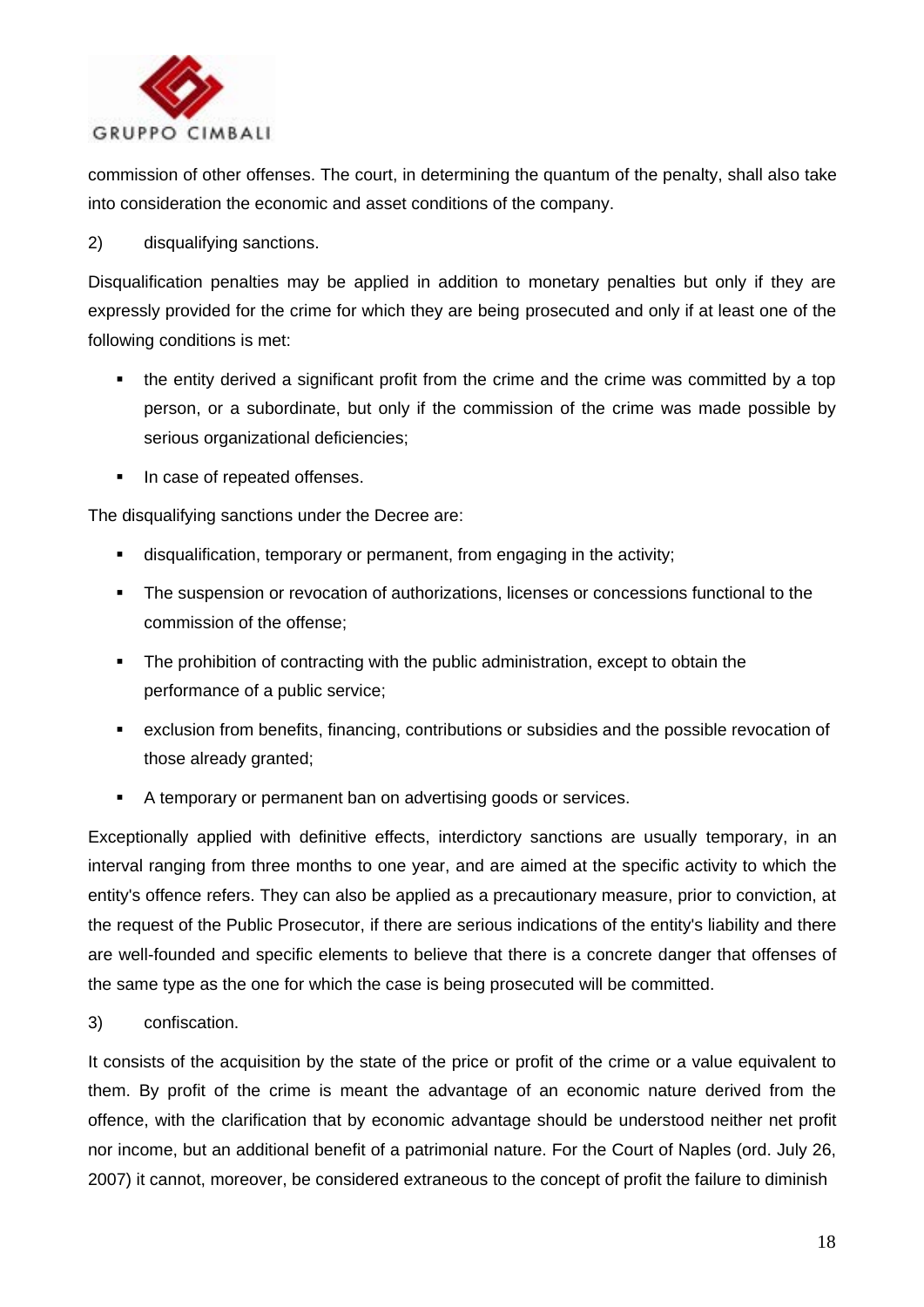

assets determined by the failure to disburse sums for costs that should have been incurred.

4) The publication of the judgment of conviction.

It consists of the publication of the conviction once, in excerpt or in full at the expense of the entity, in one or more newspapers specified by the court in the judgment as well as by posting in the municipality where the entity has its principal office.

Although applied by the criminal court, all sanctions are administrative in nature. The framework of sanctions under the Decree is very severe, both because of the high amount of fines and because disqualifying sanctions can greatly limit the exercise of normal business activities, precluding a number of business activities.

Administrative sanctions against the entity shall be prescribed as of the fifth year from the date of commission of the offense.

The entity's final conviction is entered in the entity's national registry of administrative crime penalties, which serves as a repository containing all decisions on penalties that have become irrevocable applied to entities under the Decree.

#### **1.7. The modifying events of the entity**

The Decree regulates the entity's liability regime in the case of modifying events, i.e., in the case of transformation, merger, demerger, and transfer of business.

The basic principle establishes that it is only the entity that is liable with its assets or its common fund for the obligation to pay the financial penalty. The rule thus excludes, regardless of the legal nature of the collective entity, that members or associates are directly liable with their assets.

The principles of civil laws on the liability of the entity undergoing transformation for the debts of the original entity are applied to the financial penalties imposed on the entity as a general criterion. Disqualification penalties, on the other hand, remain with the entity into which the branch of activity under which the crime was committed has remained (or merged).

In case of transformation of the entity, liability for crimes committed prior to the date on which the transformation took effect remains in place. The new entity will therefore be the recipient of the penalties applicable to the original entity, for acts committed prior to the transformation.

In the case of a merger, the merged entity, including by incorporation, is liable for the crimes for which the entities that participated in the transaction were responsible. If it took place before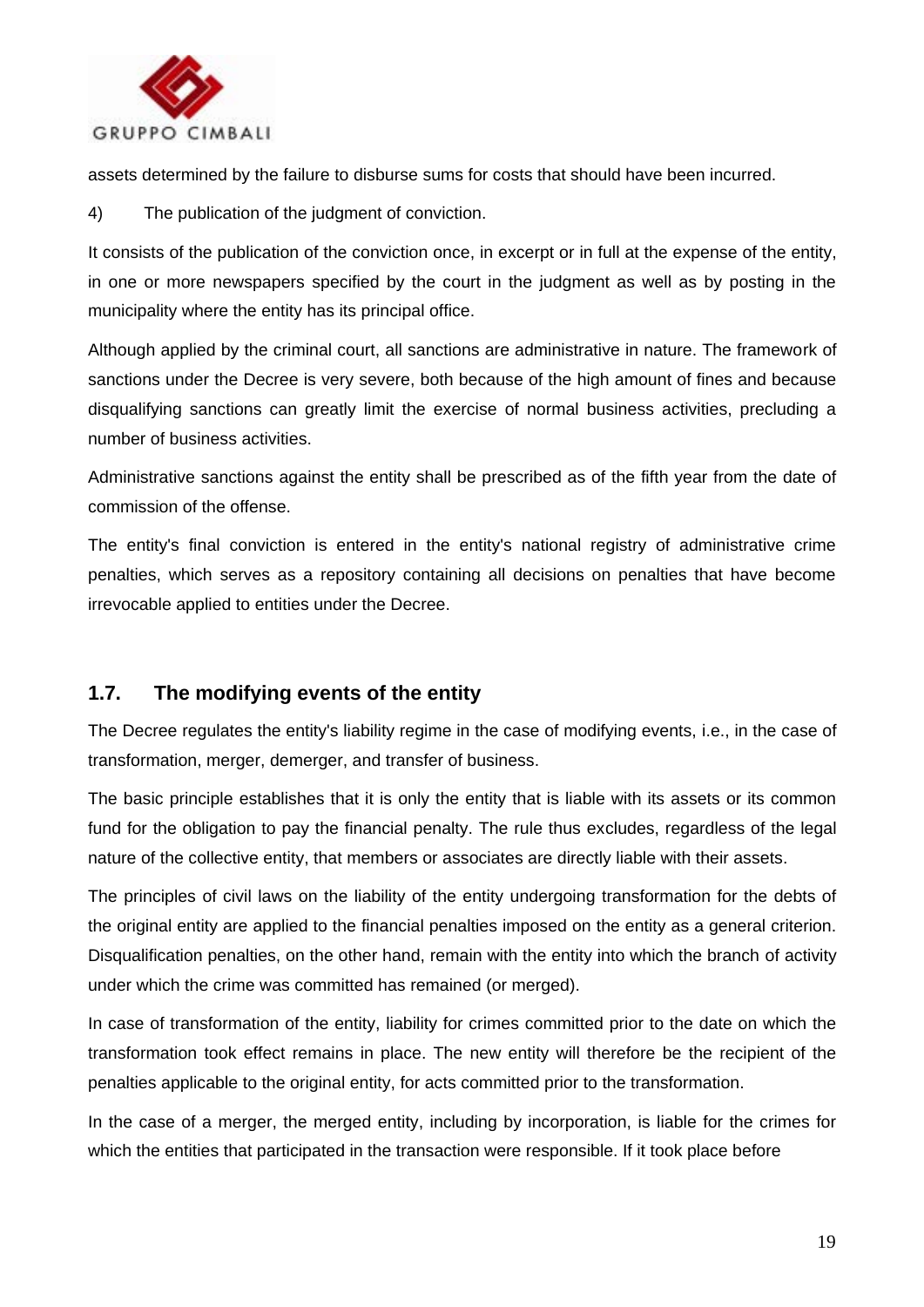

of the conclusion of the judgment to determine the liability of the entity, the court should take into account the economic conditions of the original entity and not those of the merged entity.

In the event of the sale or transfer of the business within the scope of which the crime was committed, except for the benefit of prior enforcement of the transferor entity, the transferee is jointly and severally obligated with the transferor entity to pay the financial penalty, within the limits of the value of the transferred business and within the limits of the financial penalties that result from the mandatory books of accounts, or of which the transferee was otherwise aware. In any case, disqualification penalties apply to entities to which the branch of business within which the crime was committed remained or was transferred, even in part.

#### **2. Adoption of the Model Gruppo Cimbali S.p.A.**

In compliance with the provisions of the Decree, the Company, by resolution of the board of directors on 05/03/2009 adopted its own Organization, Management and Control Model. Both the adoption and subsequent amendment of this document are the sole responsibility of the administrative body.

The original Model, which was also inspired by the Code of Ethics for the purposes of Legislative Decree No. 231 of June 8, 2001, proposed by Confindustria in the March 2008 version, was drafted taking into account the structure and activities concretely carried out by the Company, and the nature and size of its organization. The Company carried out a preliminary analysis of its corporate context and then an analysis of the areas of activity that present potential risk profiles in relation to the commission of the crimes indicated by the Decree. In particular, the following were analyzed: the history of the Company, the corporate context, the market to which it belongs, the corporate organizational chart, the existing system of corporate governance, the system of powers of attorney and proxies, the existing legal relationships with third parties, including with reference to service contracts that regulate intercompany relations, the Company's operational reality, and the practices and procedures formalized and disseminated within the Company for the performance of operations.

Subsequent to the adoption of the first version of the Organizational Model in 2009, the Company deemed it necessary to revisit and supplement it both as a result of the introduction of some new crimes and in relation to the evolution of the corporate structure and the Group.

Added to this was the need for a review of the Organizational Model, as well as the related procedures and protocols adopted, also as a result of structural changes in the top bodies and the powers of attorney/delegations conferred on them at the time.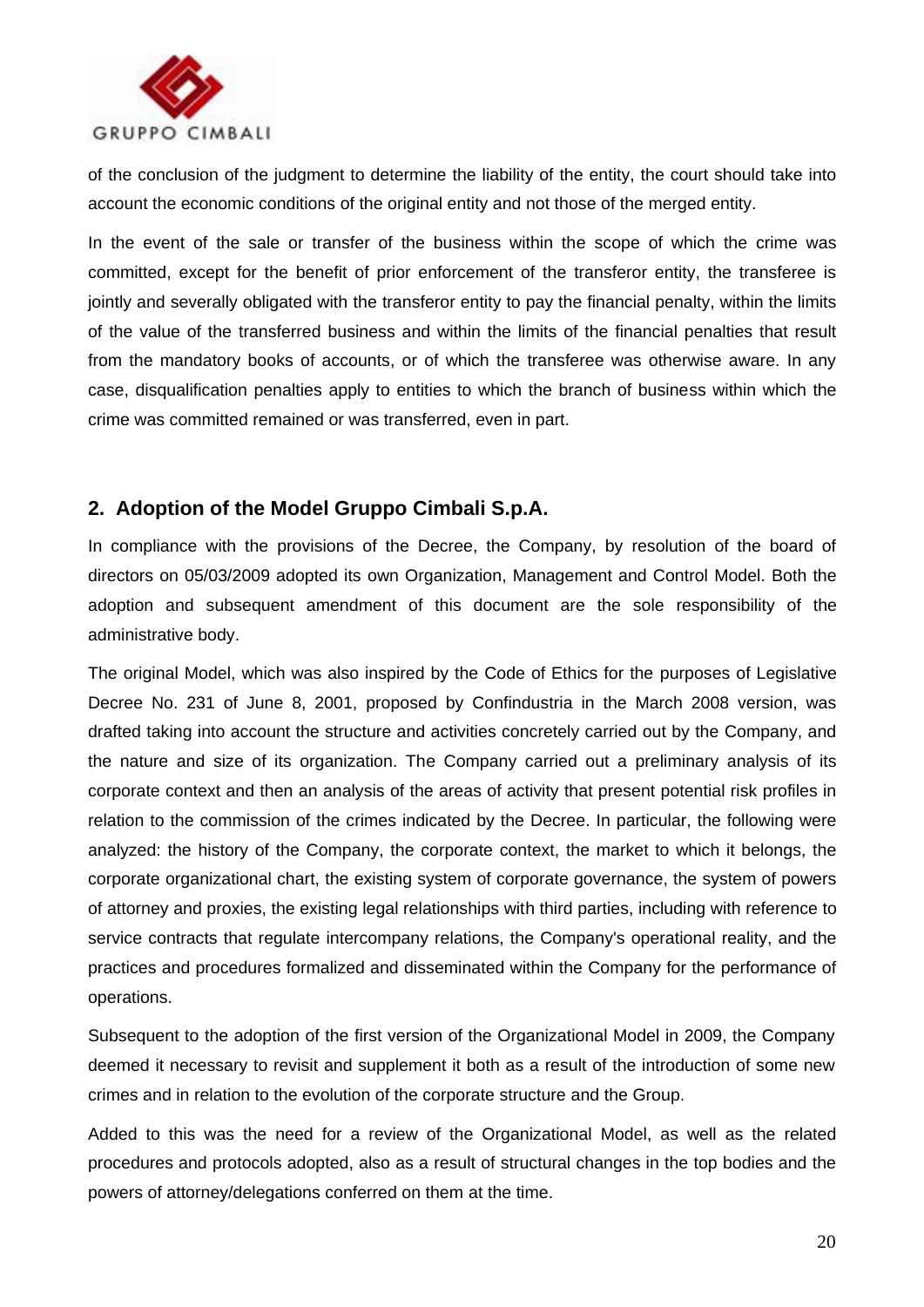

For the purpose of preparing this document, as supplemented and amended from the 2009 version, the Company therefore proceeded:

- to the identification of sensitive activities, i.e., the areas in which the predicate offenses specified in the Decree and subsequently included in the legislation may be committed, through interviews with the heads of company functions, analysis of company organizational charts and the system of division of responsibilities;
- to the self-assessment of risks (so-called *"control and risk self-assessment"*) of the commission of crimes and the internal control system suitable for intercepting illegal behavior;
- to the identification of adequate control measures, necessary for the prevention of the crimes referred to in the Decree or for the mitigation of the risk of commission, already existing or to be implemented;
- **•** to the review of its system of delegation of powers and authority and allocation of responsibilities , especially in relation to the principle of effective performance of certain managerial and apical functions.

In relation to the possible commission of crimes against the person (Article 25-septies of the Decree), the Company has carried out an analysis of its corporate context and all the specific activities carried out therein as well as an assessment of the risks related thereto on the basis of the results of the audits carried out in compliance with the provisions of Legislative Decree No. 81 of April 9, 2008 and the special regulations related thereto.

#### **3. Cimbali Group model and companies**

The Company, through its organizational structure, communicates the following document and any subsequent editions thereof to the companies belonging to Gruppo Cimbali.

Each company belonging to Gruppo Cimbali will endeavor to adopt its own Model of organization, management, and control, subject to a resolution of its board of directors, after analyzing and identifying the activities at risk of crime and the measures to prevent them. All companies belonging to Gruppo Cimbali, in defining their own Model, will abide by the principles and contents of this document, unless specific peculiarities inherent to the nature, size, type of activity, structure of internal delegations and powers refer to the implementation of different principles and rules of organization. It will be the responsibility of each individual company belonging to the Group to adopt its own Model and appoint its own Supervisory Board.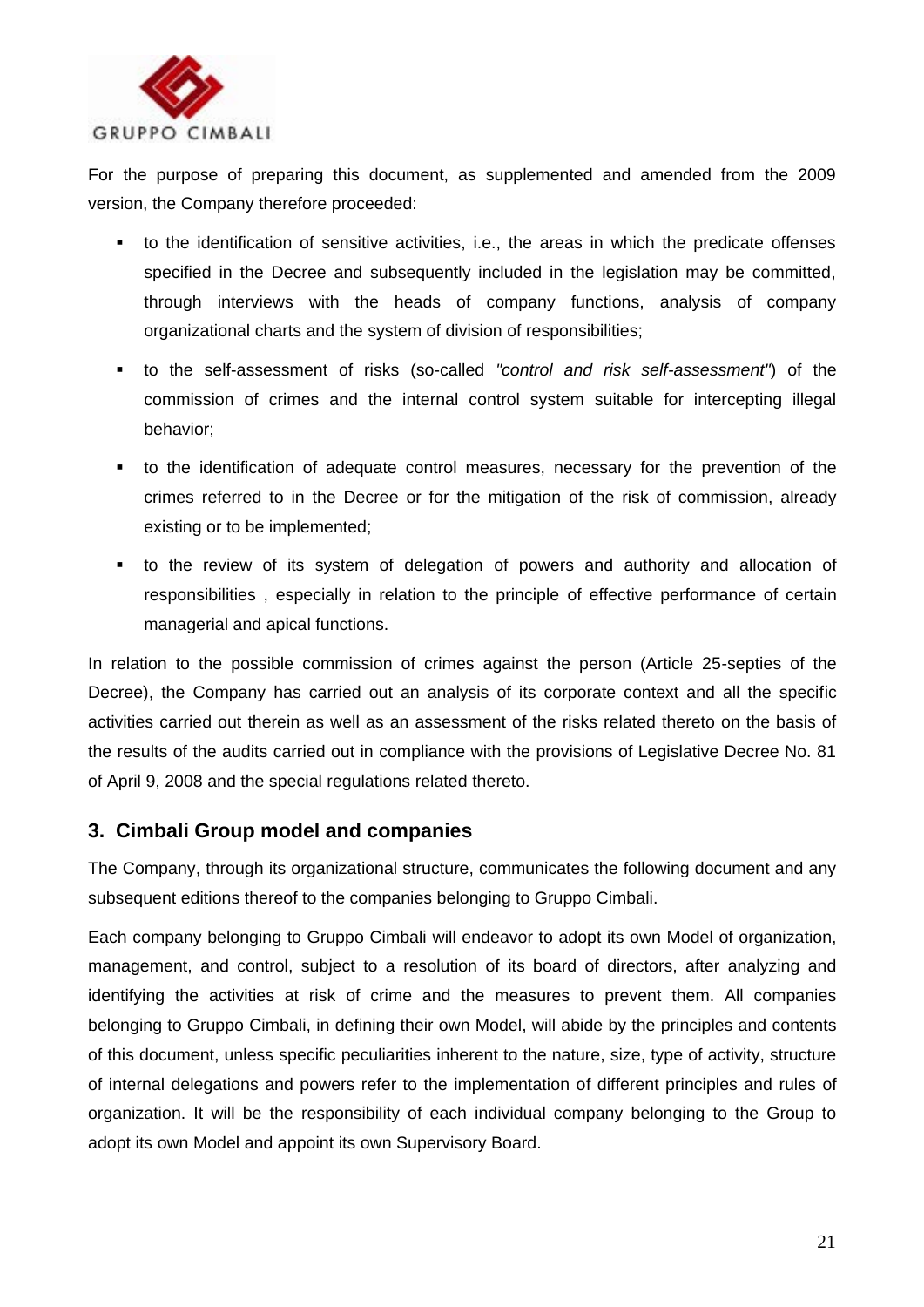

The Model adopted by the companies belonging to Gruppo Cimbali is communicated to the Company's Supervisory Body, which reports to the Board of Directors in the report referred to in paragraph 9.7. Any subsequent changes of a significant nature made to its Model are communicated by the supervisory bodies of the companies belonging to the Group to the Company's Supervisory Board.

The Group's individual Supervisory Boards should periodically coordinate and interface with the Company's Supervisory Board in order to verify the organizational structure of the entire Group for the purpose of preventing "231" crimes.

#### **4. Purpose of the Model Gruppo Cimbali S.p.A.**

By adopting this document, the Company intends to fulfill the regulations punctually, to be compliant with the Decree's inspirational principles, and to improve and make the existing system of internal controls and corporate governance as efficient as possible.

The main objective of the Model is to create an organic and structured system of control principles and procedures, designed to prevent, where possible and concretely feasible, the commission of the offenses set forth in the Decree. The Model will be integrated with the Company's governance system, and will implement the process of spreading a business culture marked by fairness, transparency and legality.

In addition, the Model has the following purposes:

- provide adequate information to employees to those who act on behalf of the company, or are related to the company by relationships relevant to the Decree, regarding activities that involve the risk of commission of crimes;
- spread a business culture that is based on legality, as the company condemns any behavior that does not comply with the law or internal provisions, and in particular the provisions contained in its Organizational Model;
- Spread a culture of control:
- **•** effective and efficient organization of the enterprise, with special emphasis on the formation of decisions and their transparency, the provision of controls, preventive and subsequent, and the management of internal and external information;
- Implement all necessary measures to eliminate as soon as possible any situations of risk of commission of crimes.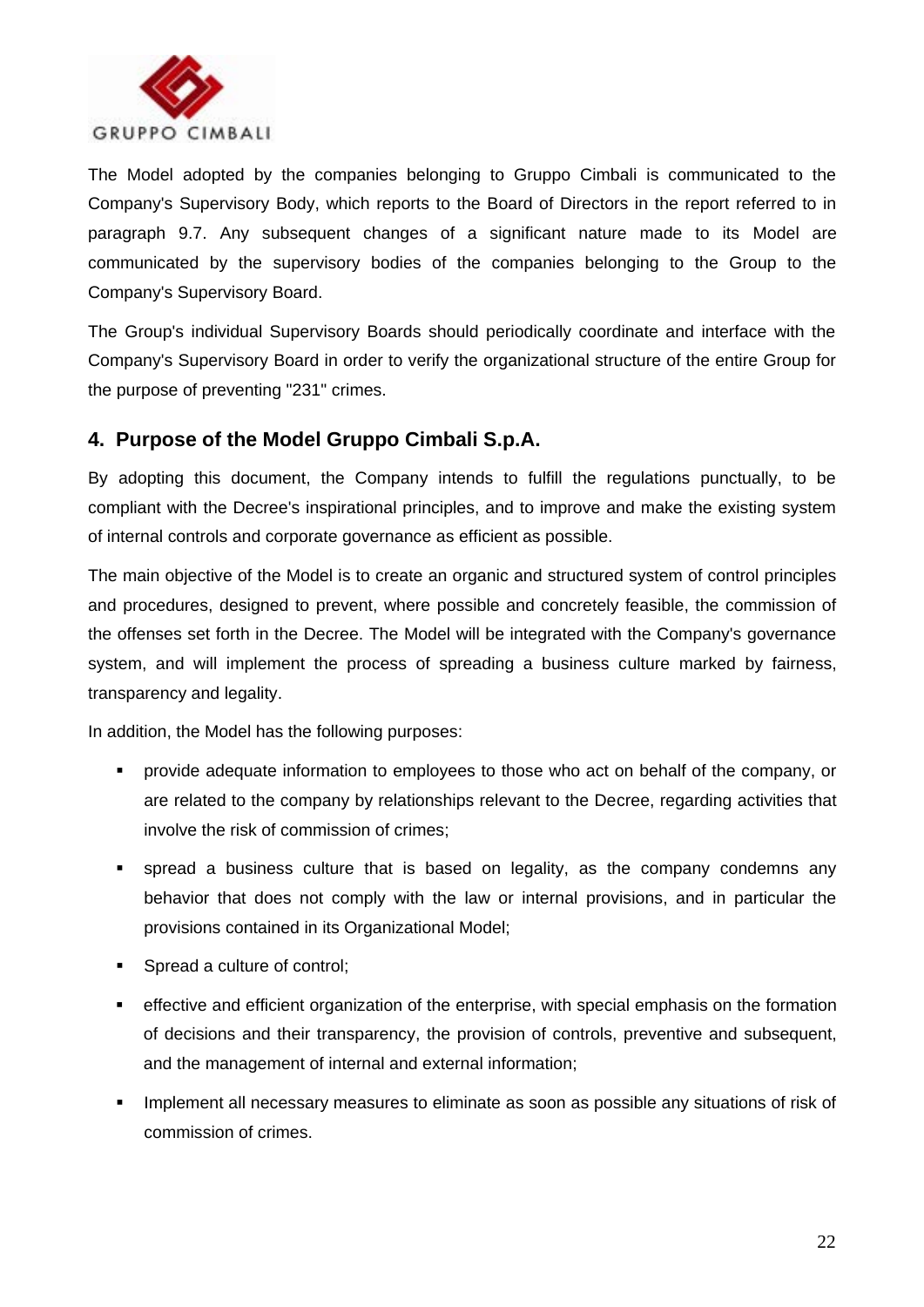

#### **5. Nature of the Model Gruppo Cimbali S.p.A.**

This document constitutes the Company's internal regulations, which are binding on the Company.

The Company also approved its own Code of Ethics by resolution of the board of directors on 05/03/2009, which was subsequently revised in 2017 with the aim of incorporating into it the principles expressed in the Mission in the Company Vision. The Code of Ethics differs in nature, functions and content from this document. It is general in scope and lacks procedural implementation. The ultimate purpose of the Code of Ethics is to indicate the rules of conduct and the ethical-social values that Gruppo Cimbali S.p.A. and the companies belonging to its Group must be imbued with, in parallel with the pursuit of its corporate purpose and objectives, consistent with what is stated in this document.

The Model presupposes compliance with the provisions of the Code of Ethics by forming with it a body of internal rules aimed at the dissemination of a culture marked by ethics and corporate transparency.

The Company's Code of Ethics, which is intended herein to be referred to in its entirety, constitutes the essential foundation of the Model, and the provisions contained in the Model are supplemented by the provisions therein.

#### **6. Amendments and updating of the Model Gruppo Cimbali S.p.A.**

This document must always be promptly amended or supplemented by resolution of the board of directors, including at the proposal of the Supervisory Board, when:

- violations or circumventions of its requirements have occurred, which have demonstrated its ineffectiveness or inconsistency for the purpose of crime prevention;
- significant changes in the company's regulatory framework, organization, or business have occurred.

In the event that changes, such as clarifications or clarifications of the text, of a purely formal nature become necessary, the Company's Board of Directors may make them independently, after hearing the opinion of the Supervisory Board.

In any case, any occurrences that make it necessary to amend or update the Model must be reported by the Supervisory Board in writing to the board of directors so that it can carry out the resolutions within its competence.

Changes in company procedures necessary for the implementation of the Model take place by the Functions concerned. The Supervisory Board is constantly informed of the updated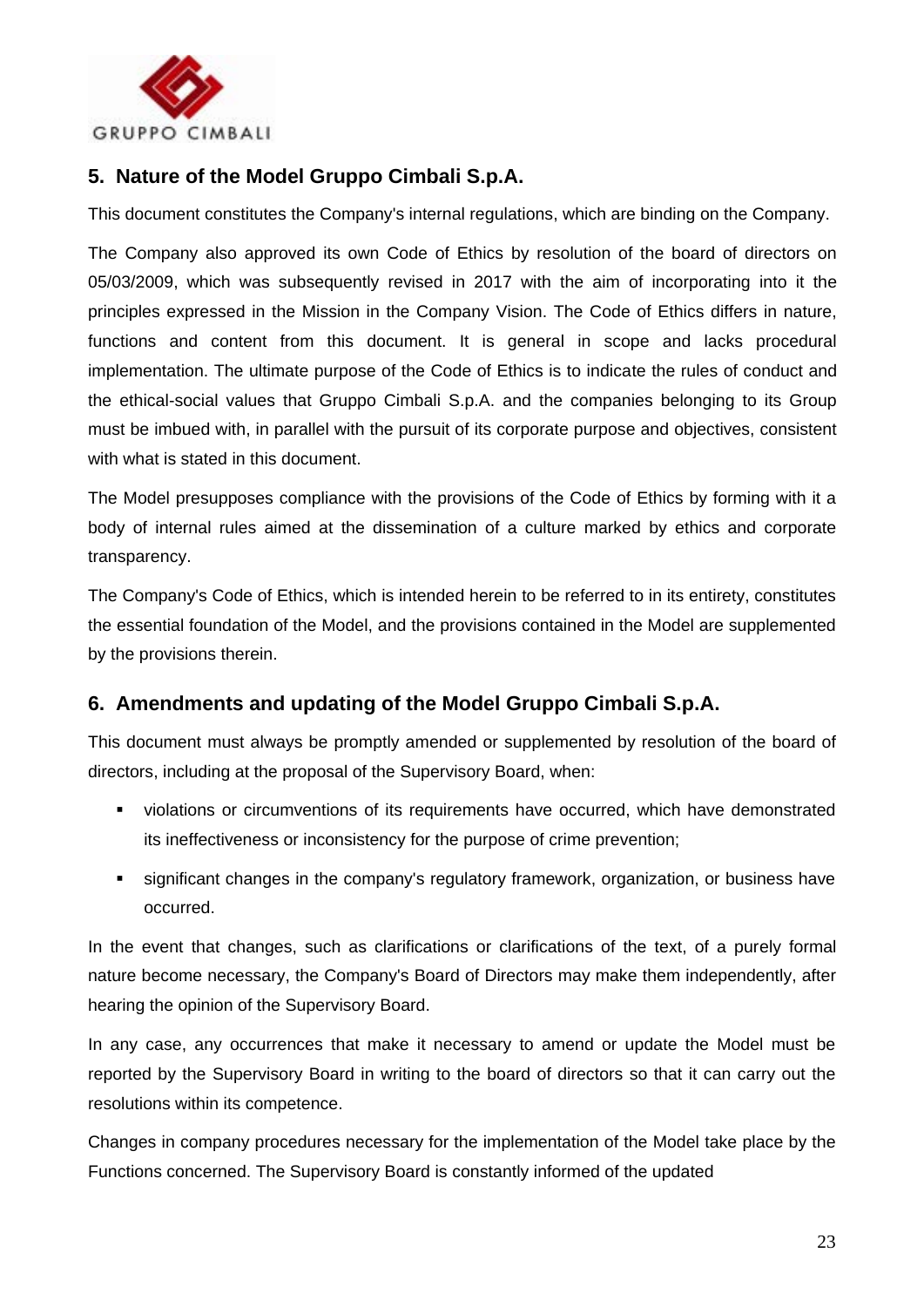

and implementation of the new operating procedures and is entitled to express its opinion on proposed changes.

#### **7. Crimes relevant to Gruppo Cimbali S.p.A.**

The Model of Gruppo Cimbali S.p.A. was developed taking into account the structure and activities concretely carried out by the Company, as well as the nature and size of its organization.

In view of these parameters, the Company has considered the following predicate offenses of the Decree as relevant: art. 24, 25 (Crimes against the Public Administration), 25-ter (Corporate crimes), 25-octies (Receiving, laundering and use of money, goods or utilities of illegal origin), 24 bis (Computer crimes), 25-septies (Manslaughter and serious or very serious negligent injury, committed in violation of the rules on accident prevention and the protection of hygiene and health at work) 25-bis (Forgery of money), 25-novies (Copyright infringement crimes), 25-decies (Inducement not to make statements or to make false statements to the judicial authority), 25 undicies (Environmental crimes), 25-duodicies (Employment of third-country nationals whose stay is irregular), 25-quinquiesdecies (Tax crimes), 25-sexiesdecies (Smuggling)..

Specifically, within each case, the following offenses are currently considered applicable:

#### **A. Offenses committed in relations with the Public Administration (Articles 24 and 25 of the Decree)**

- **Misappropriation to the detriment of the State**, provided for in Article 316-bis of the Criminal Code and constituted by the conduct of anyone who, unrelated to the Public Administration, having obtained from the State or other public body or from the European Communities contributions, grants or financing intended to promote initiatives aimed at carrying out works or activities in the public interest, does not allocate them to the aforementioned purposes.
- Undue **receipt of disbursements to the detriment of the State,** provided for in Article 316-ter of the Criminal Code and consisting of the conduct of those who, unless the fact constitutes the crime provided for in Article 640-bis of the Criminal Code, through the use or presentation of false statements or documents or certifying untrue things, or through the omission of due information, unduly obtains, for themselves or others, contributions, financing, subsidized loans or other disbursements of the same type, however denominated, granted or disbursed by the State, other public bodies or the European Communities.
- **Fraud to the detriment of the State or another public entity, provided for in Article 640** of the Criminal Code, 2nd paragraph, No. 1, and consisting of the conduct of those who, by artifice or deception, induce someone into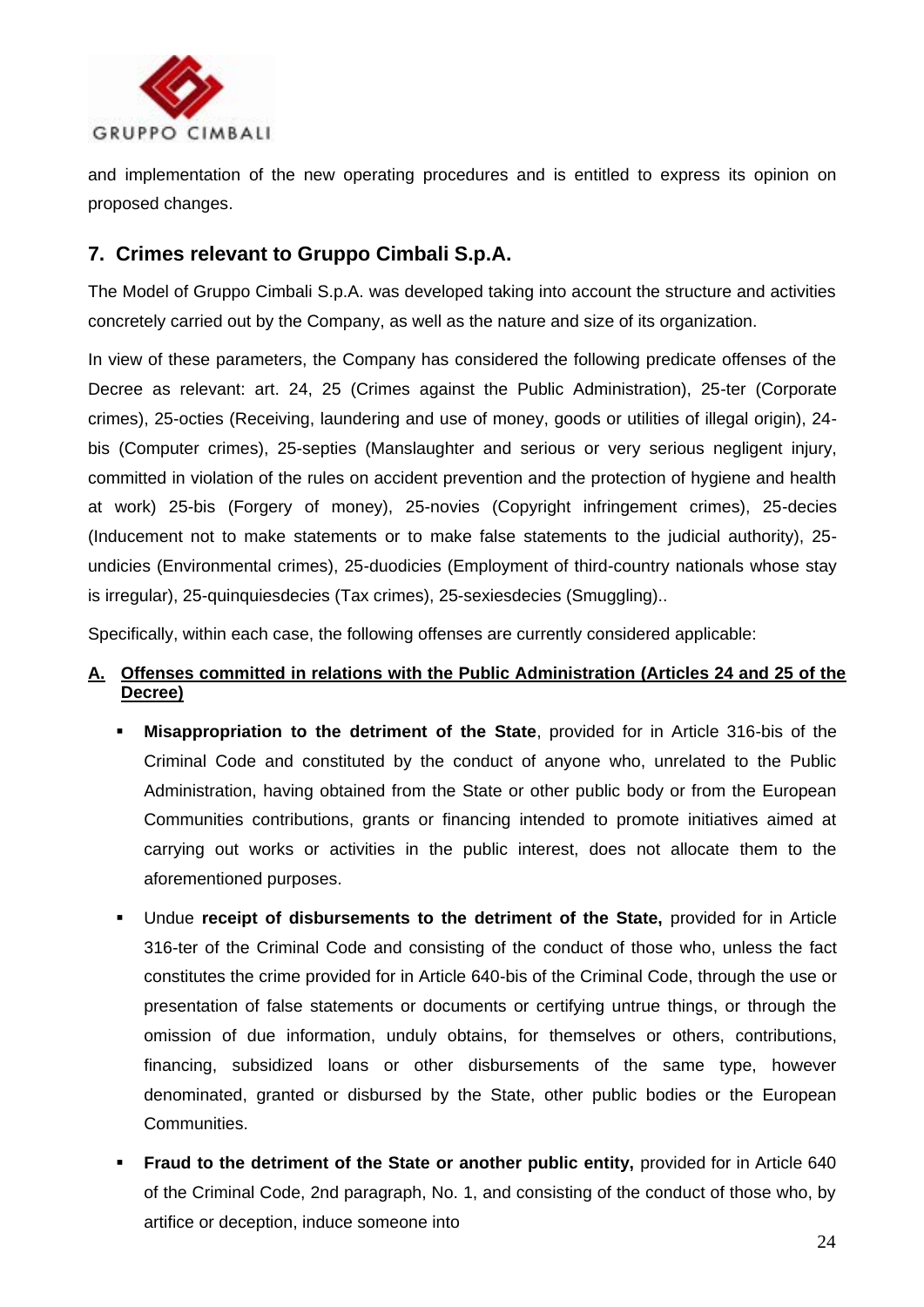

error, procures for himself or others an unjust profit to the detriment of others, if the act is committed to the detriment of the State or another public body or under the pretext of having someone exempted from military service.

- **Aggravated fraud to obtain public disbursements**, provided for in Article 640- bis of the Criminal Code and consisting of the same conduct as in the previous point, if carried out to obtain contributions, financing, subsidized loans or other disbursements of the same type, however denominated, granted or disbursed by the State, other public bodies or the European Communities.
- **Computer fraud,** provided for in Article 640-ter of the Criminal Code and constituted by the conduct of those who, by altering in any way the operation of a computer, or telematic system, or intervening without right in any manner on data, information, or programs contained in a computer, or telematic system, or pertaining to it, procure for themselves, or others, an unjust profit, to the detriment of the State or other public entity.
- **Example 1 Bribery for an act of office, provided for in Article 318 of the Criminal Code and consisting** of the conduct of a public official who, in order to perform an act of his office, receives, for himself or a third party, in money or other benefits, remuneration that is not due to him, or accepts the promise of such remuneration.
- **Incitement to bribery,** provided for in Article 322 of the Criminal Code and consisting of the conduct of a person who offers or promises money or other benefits not due to a public official or a person in charge of a public service who holds the capacity of a public employee, in order to induce him to perform an act of his office, if the offer or promise is not accepted.
- **Bribery for an act contrary to official duties, provided for in Article 319 of the Criminal** Code and consisting of the conduct of a public official who, in order to omit or delay or to have omitted or delayed an act of his office, or to perform or to have performed an act contrary to official duties, receives, for himself or for a third party, money or other benefit, or accepts the promise thereof.
- Bribery in judicial acts, provided for in Article 319-ter paragraph 2, Criminal Code and consisting of the acts of bribery when committed to favor or harm a party in a civil, criminal or administrative trial.
- **EXTER 12 IS A FIREY OF A person in charge of a public service,** stipulated in Article 320 of the Criminal Code, consisting of the act stipulated in Article 319 of the Criminal Code when committed by the person in charge of a public service; that stipulated in Article 318 of the Criminal Code, when the perpetrator holds the position of a public employee.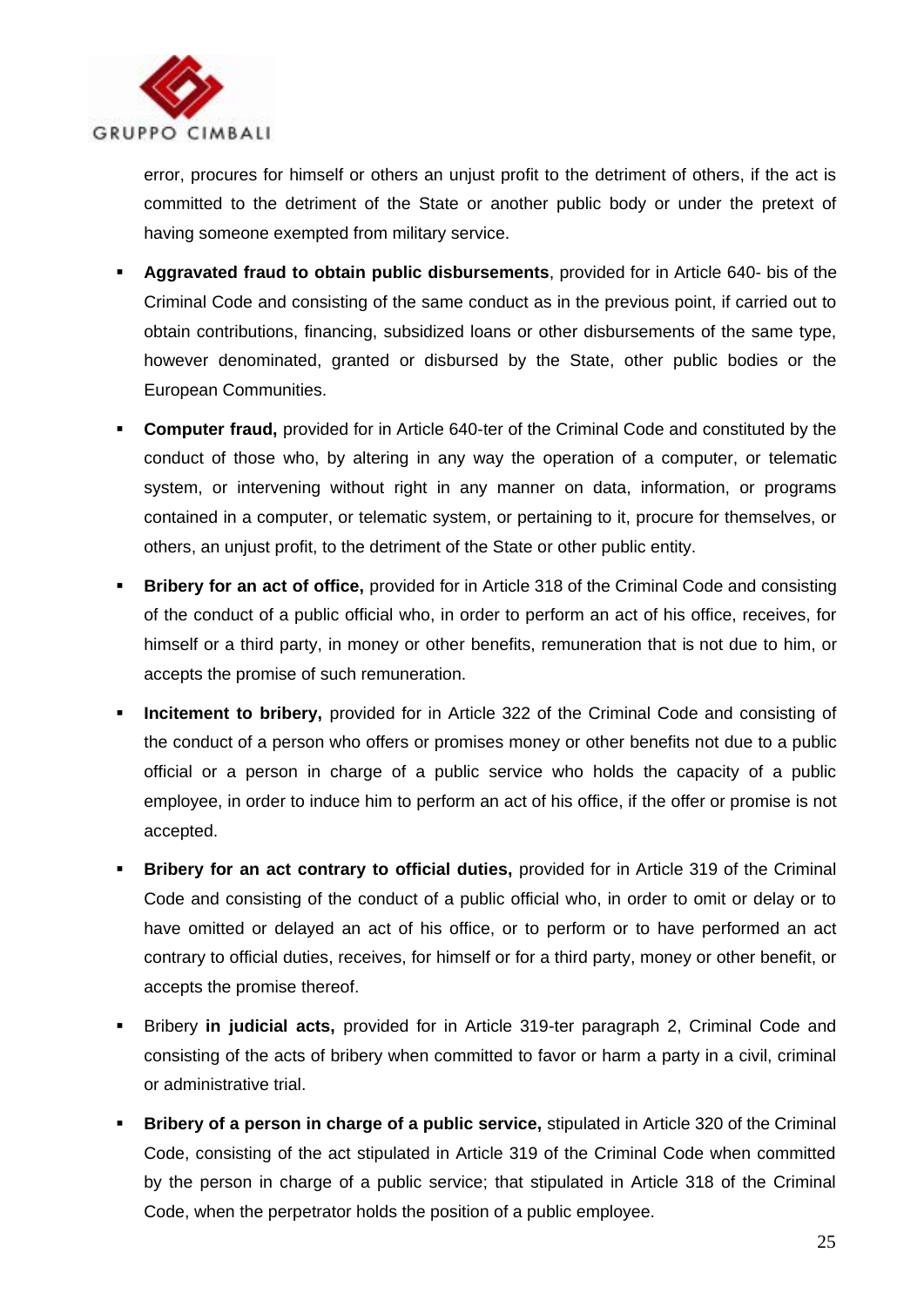

- Bribery and incitement to bribery of members of the bodies of the European **Communities and officials of the European Communities and foreign states,** provided for in Article 322-bis of the Criminal Code.
- **Abuse of office**, provided for in Article 323 of the Criminal Code. and consists of the conduct of the public official or the person in charge of a public service who, unless the fact constitutes a more serious crime, in the performance of his or her functions or service, in violation of specific rules of conduct expressly provided for by law or by acts having the force of law and from which no margin of discretion remains, or by omitting to abstain in the presence of his or her own interest or that of a close relative or in the other prescribed cases, intentionally procures for himself or herself or for others an unfair pecuniary advantage or causes others unjust damage.

#### **B. Corporate Crimes (Article 25-ter of the Decree)**

▪ **False corporate communications,** provided for in Article 2621 of the Civil Code. and consisting of the conduct of directors, general managers, auditors, and liquidators who, with the intention of deceiving shareholders or the public and in order to obtain for themselves or others an unjust profit, in financial statements, reports, or other corporate communications required by law, addressed to shareholders or the public expose material facts that do not correspond to the truth, even if they are the subject of evaluations, or omit information whose disclosure is required by law on the economic, asset, or financial situation of the company or the group to which it belongs, altering it in a way that is appreciable and capable of misleading the recipients on the aforementioned situation. Punishability is also extended to the case where the information concerns assets owned or administered by the company on behalf of third parties. The punishment is different and more serious if the above conduct has caused property damage to shareholders or creditors.

The crime of **false corporate communications, set forth** in Article 2621 of the Civil Code, was recently amended and revised by Law No. 69 of May 27, 2015, which introduced the new figure of crime according to which "outside the cases provided for in Article 2622 of the Civil Code , directors, general managers, managers in charge of drafting corporate accounting documents, statutory auditors and liquidators, who, in order to obtain for themselves or others an unfair profit, in financial statements, reports or other corporate communications addressed to shareholders or the public, provided for by law knowingly present material facts that do not correspond to the truth or omit material facts whose disclosure is required by law on the economic, asset or financial situation of the company or the group to which it belongs, in a way that is concretely likely to mislead others, shall be punished by imprisonment from one to five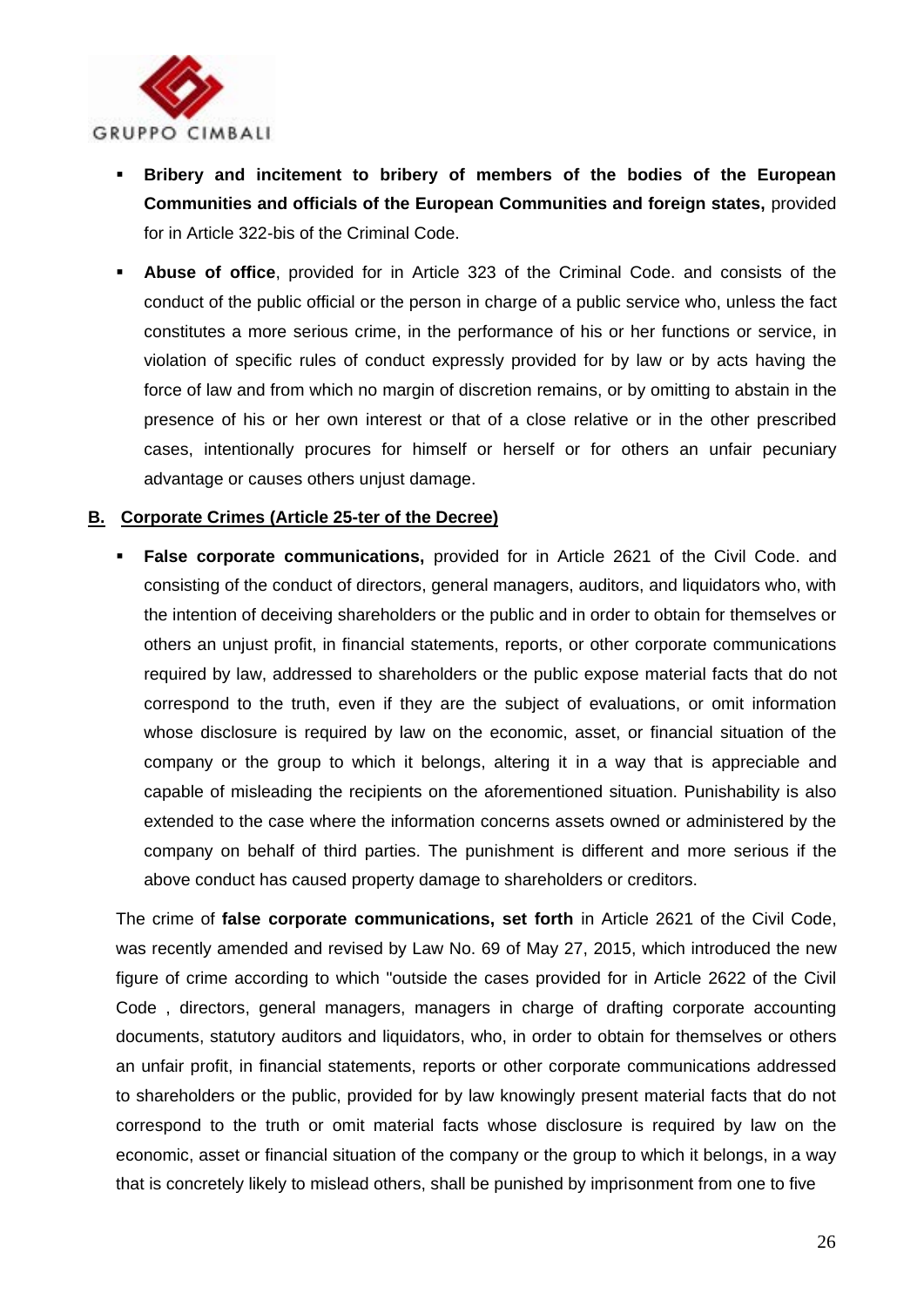

years. The same penalty also applies if the falsehoods or omissions concern property owned or administered by the company on behalf of third parties."

- **Obstruction of control, provided for in Article 2625 of the Civil Code and consisting of the** conduct of directors who, by concealing documents or with other suitable artifices, prevent or otherwise obstruct the performance of control activities legally assigned to shareholders or other corporate bodies.
- **Illegal distribution of profits and reserves,** provided for in Article 2627 of the Civil Code and consisting of the conduct of directors who distribute profits or advances on profits not actually earned or allocated by law to reserves, or who distribute reserves, including those not established with profits, which may not be distributed by law.
- **Undue return of contributions,** provided for in Article 2626 of the Civil Code and constituted by the conduct of directors who, outside the cases of legitimate reduction of share capital, return, even simulated, contributions to shareholders or release them from the obligation to make them.
- **Unlawful transactions in the shares or quotas of the company or the parent company,** provided for in Article 2628 of the Civil Code and consisting of the conduct of directors who, outside the cases permitted by law, purchase or subscribe to shares or quotas of the company, causing an injury to the integrity of the share capital or reserves that cannot be distributed by law; or by directors who, outside the cases permitted by law, purchase or subscribe to shares or quotas issued by the parent company, causing an injury to the share capital or reserves that cannot be distributed by law.
- **Transactions to the detriment of creditors, provided for in Article 2629 of the Civil Code** and consisting of the conduct of directors who, in violation of legal provisions protecting creditors, carry out reductions in share capital or mergers with another company or demergers, causing damage to creditors.
- **Fictitious formation of capital**, provided for in Article 2632 of the Civil Code and consisting of the conduct of directors and contributing shareholders who, even in part, fictitiously form or increase the share capital by allocating shares or quotas in an amount that in total exceeds the amount of the share capital, reciprocal subscription of shares or quotas, significant overvaluation of contributions of goods in kind or receivables or of the assets of the company in the case of transformation.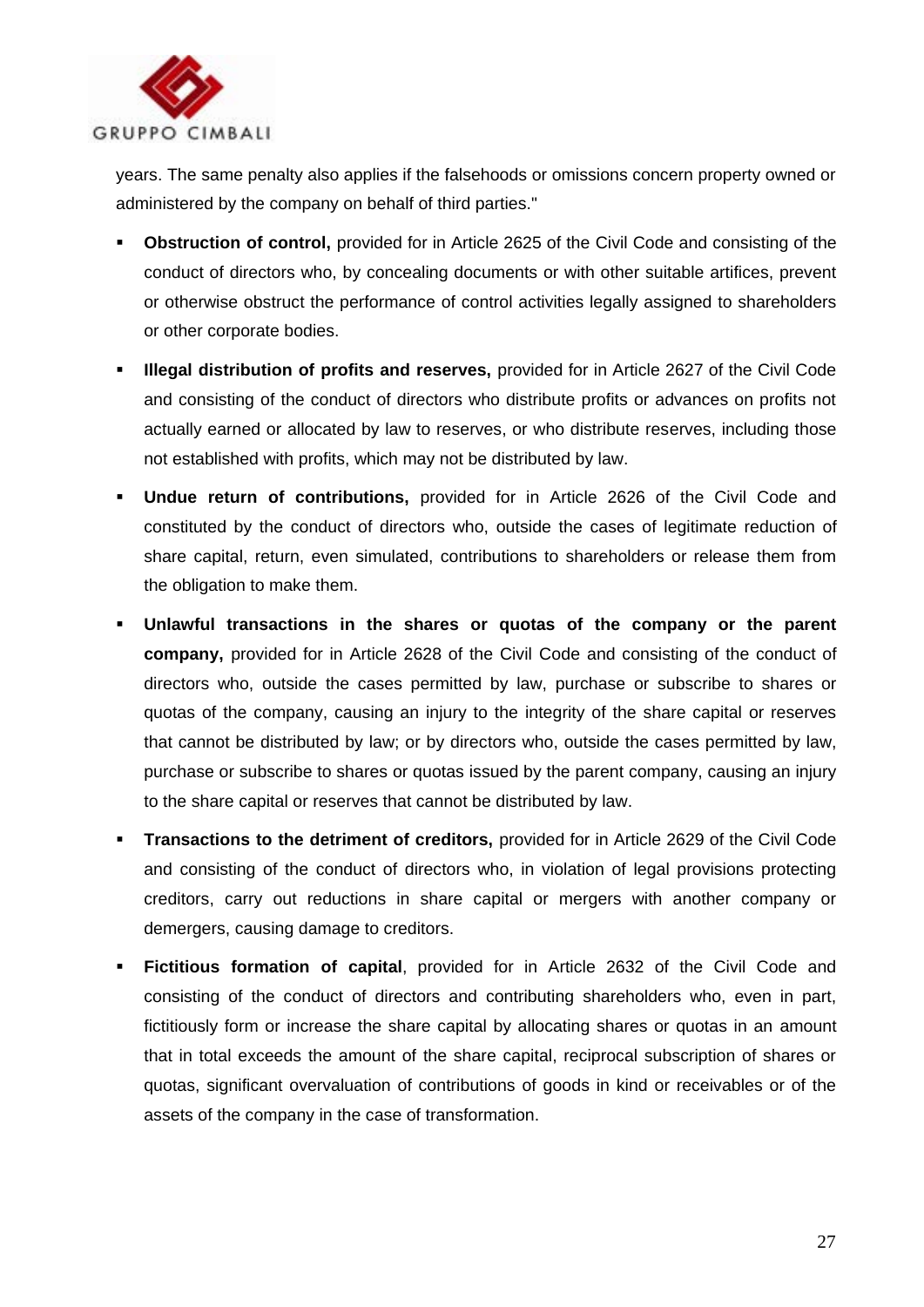

- **Unlawful influence on the shareholders' meeting**, provided for in Article 2636 of the Civil Code and consisting of the conduct of those who, by simulated or fraudulent acts, determine the majority in the shareholders' meeting, in order to procure unfair profit for themselves or others.
- **Obstructing the exercise of the functions of public supervisory authorities,** provided for in Article 2638 of the Civil Code and consisting of the conduct of directors, general managers, auditors, and liquidators of companies or entities and other persons subject by law to public supervisory authorities, or bound by obligations to them who, in communications to the aforementioned authorities required by law, in order to hinder the exercise of supervisory functions, set forth material facts that are not true even if they are the subject of assessments, on the economic, asset or financial situation of those subject to supervision or, for the same purpose, conceal by other fraudulent means, in whole or in part, facts that they should have disclosed, concerning the same situation, even if the information concerns assets owned or administered by the company on behalf of third parties; or by the act committed by directors, general managers, auditors and liquidators of companies, or entities and the other persons subject by law to public supervisory authorities or bound by obligations to them, who, in any form, including by omitting the communications due to the aforementioned authorities, knowingly obstruct their functions.
- Law No. 190 of Nov. 6, 2012, introduced the crime of "**Bribery among private individuals**," set forth in Article 2635 of the Civil Code under which "unless the fact constitutes a more serious crime, directors, general managers, managers in charge of drafting corporate accounting documents, auditors and liquidators, who, as a result of the giving or promising of money or other benefits for themselves or others, perform or omit acts in violation of the obligations inherent in their office, or the obligations of loyalty, causing harm to the company, shall be punished by imprisonment from one to three years." The same act, with different punishments, is also provided for the conduct described and committed by a person who is subject to the direction or supervision of one of the above persons.
- Legislative Decree No. 38 of March 15, 2017 amended the crime of "Bribery among **private individuals**," provided for in Article 2635 of the Civil Code, in the following contents "*Unless the act constitutes a more serious crime, directors, general managers, managers in charge of drafting corporate accounting documents, auditors and liquidators, of private companies or entities who, also through third parties, solicit or receive, for themselves or others, undue money or other benefits, or accept the promise thereof, in order to perform or omit an act in violation of the obligations inherent to their office or obligations of loyalty,*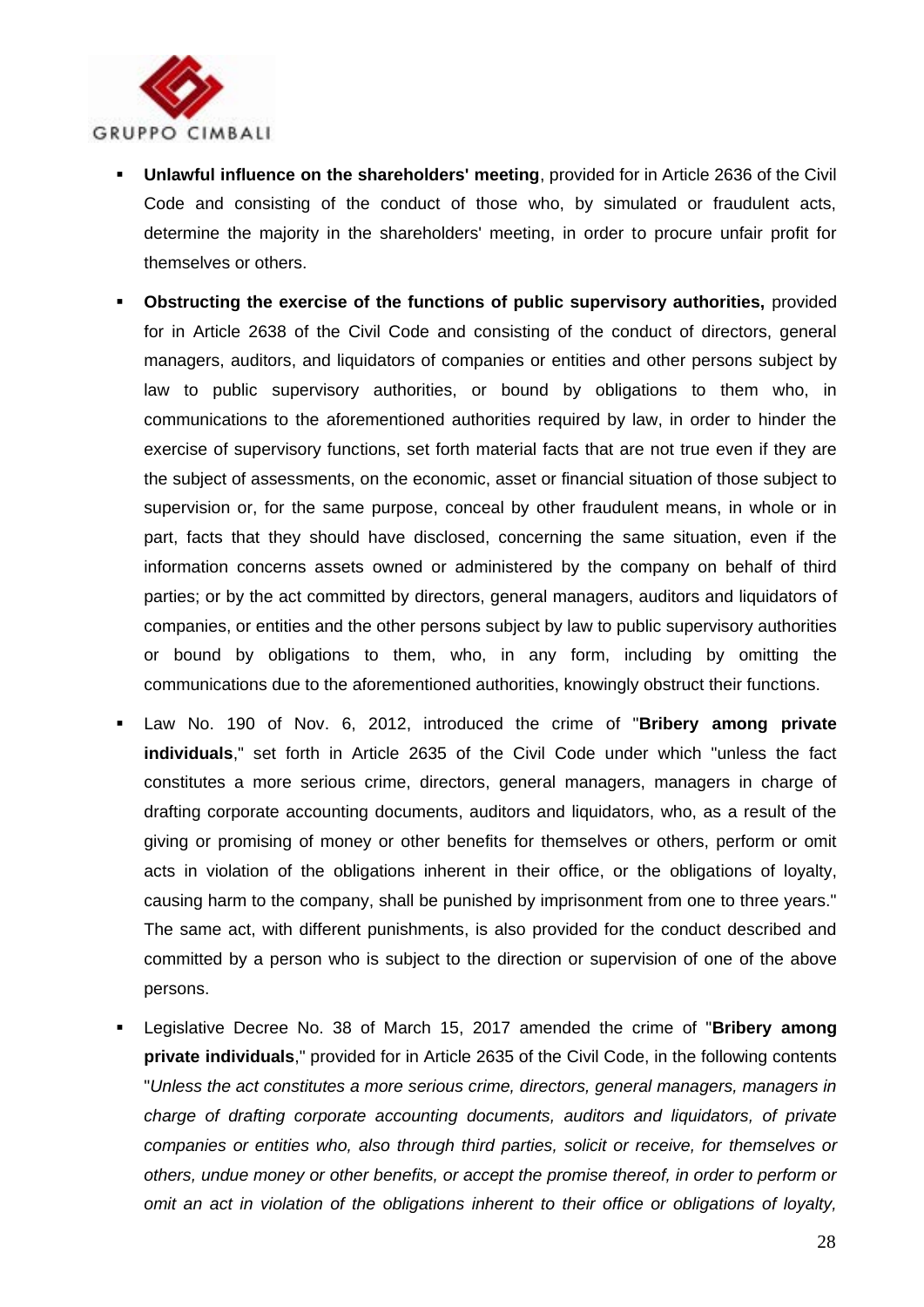

*shall be punished by imprisonment from one to three years. The same punishment shall apply if the act is committed by a person within the organization of the company or*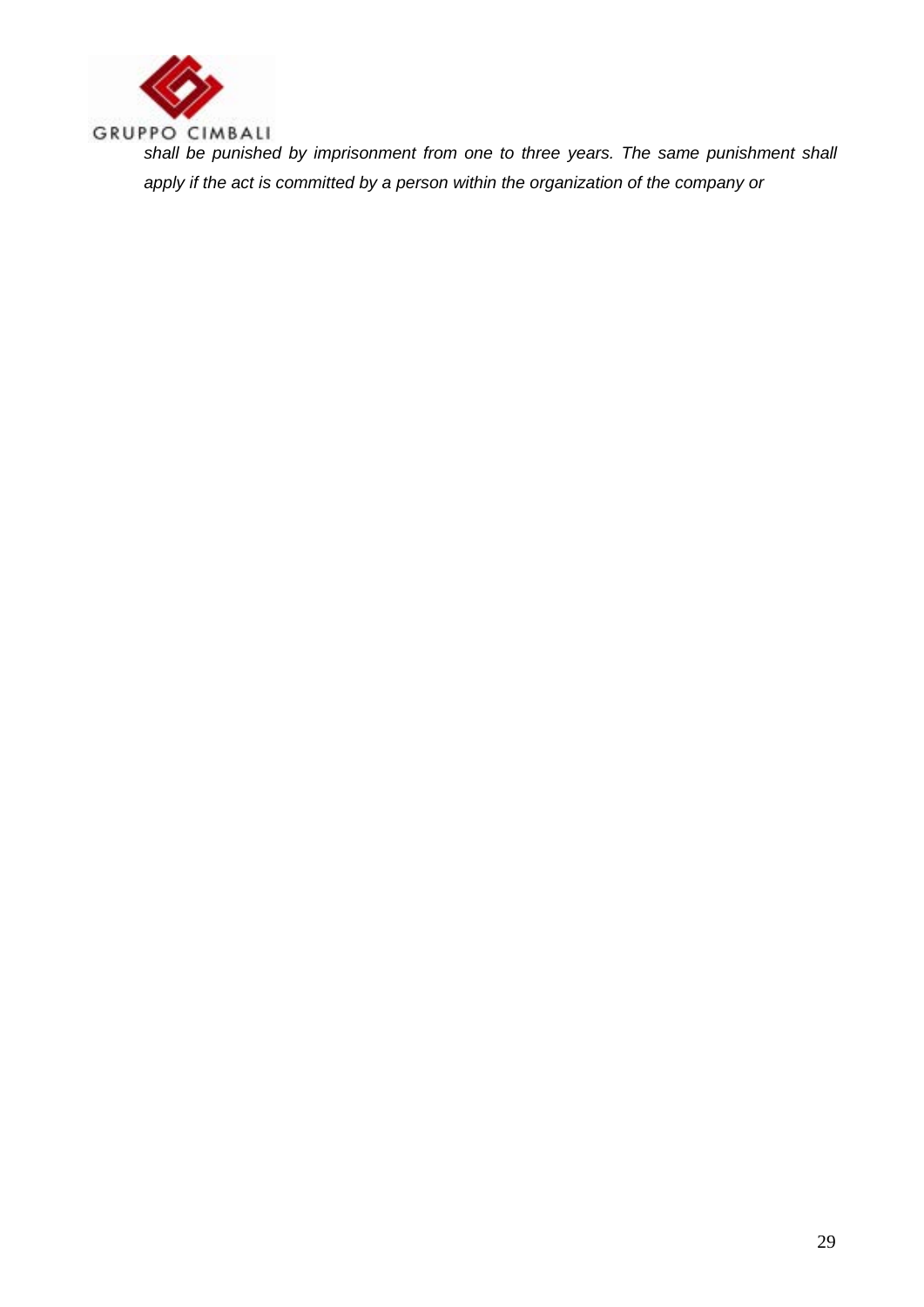

*of the private entity exercises management functions other than those proper to the persons referred to in the preceding sentence. The penalty of imprisonment of up to one year and six months shall apply if the act is committed by a person who is subject to the management or supervision of one of the persons indicated in the first paragraph. Whoever, including through an intermediary, offers, promises or gives money or other benefits not due to the persons indicated in the first and second paragraphs, shall be punished with the punishments stipulated therein. The punishments set forth in the preceding paragraphs are doubled if it concerns companies with securities listed on regulated markets in Italy or other states of the European Union or circulated among the public to a significant extent pursuant to Article 116 of the Consolidated Text of the provisions on financial intermediation, pursuant to Legislative Decree No. 58 of February 24, 1998, and subsequent amendments. Proceedings shall be brought on complaint by the offended person, unless the act results in a distortion of competition in the acquisition of goods or services. Without prejudice to the provisions of Article 2641, the measure of confiscation for equivalent value may not be less than the value of the utilities given, promised or offered*.

▪ Legislative Decree No. 38 of March 15, 2017 also introduced the new Article 2635 *bis of the Civil* Code, under which "*Anyone who offers or promises money or other benefits not due to directors, general managers, managers in charge of drafting corporate accounting documents, auditors and liquidators, of private companies or entities, as well as those who work in them with the exercise of management functions, so that they perform or omit an act in violation of the obligations inherent to their office or obligations of loyalty, shall be subject, if the offer or promise is not accepted, to the penalty established in the first paragraph of Article 2635, reduced by one third. The punishment set forth in the first paragraph shall apply to directors, general managers, managers in charge of drafting corporate accounting documents, auditors and liquidators, of private companies or entities, as well as to those who work in them with the exercise of management functions, who*  solicit for themselves or others, including through a third party, a promise or giving of *money or other benefits, in order to perform or omit an act in violation of the obligations inherent in their office or obligations of loyalty, if the solicitation is not accepted. It is prosecuted on complaint by the offended person.*"

#### **C. Offenses of Receiving, Laundering and Use of Money, Goods or Benefits of Unlawful Origin (Article 25-octies of the Decree)**

▪ **Receiving stolen goods, a** crime provided for in Article 648 of the Criminal Code and consisting of the conduct of anyone who, outside the cases of complicity in the crime, in order to procure for himself or others a profit, purchases, receives or conceals money or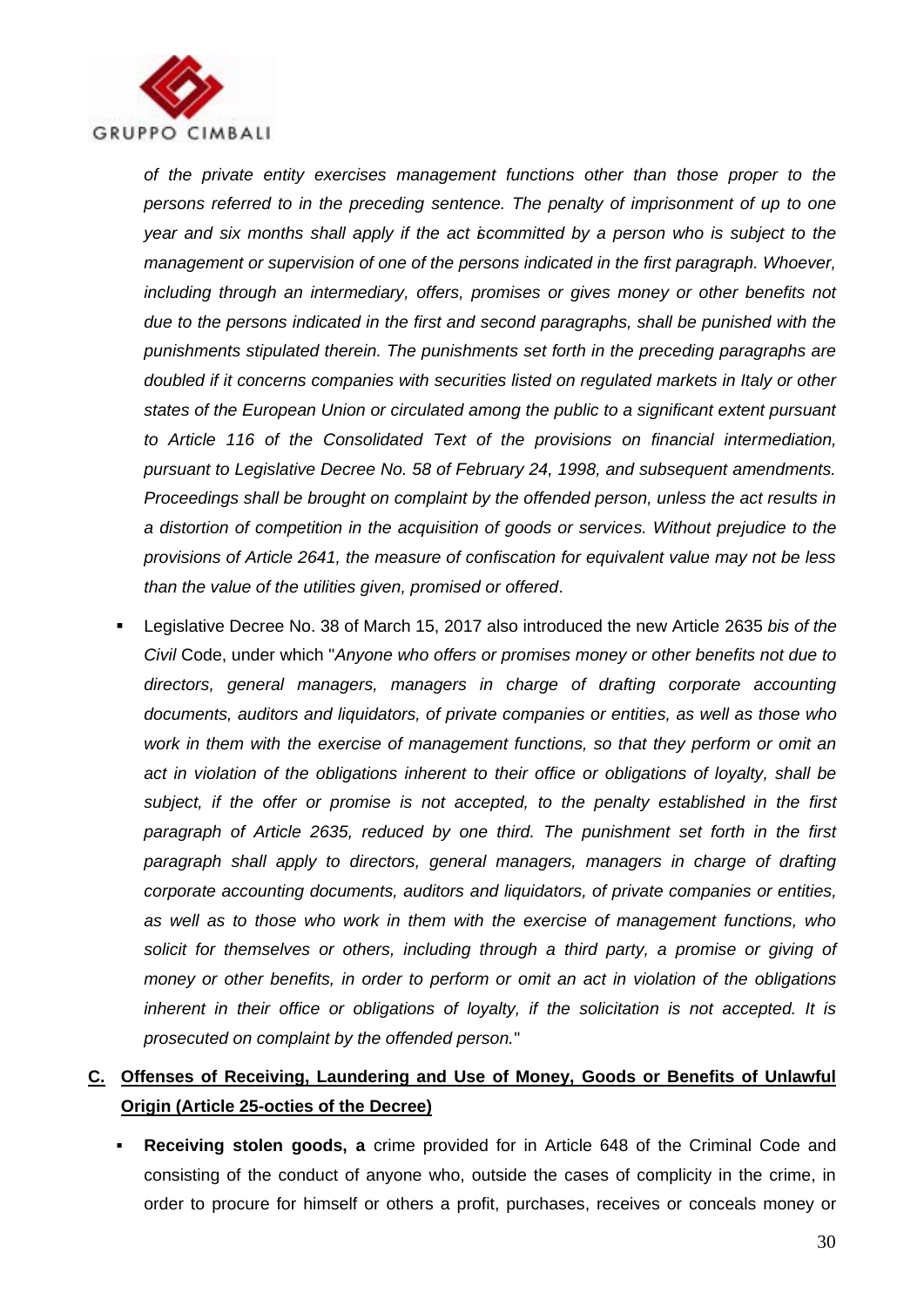

GRUPPO CIMBALI<br>things from any crime, or otherwise meddles in having them purchased, received or concealed.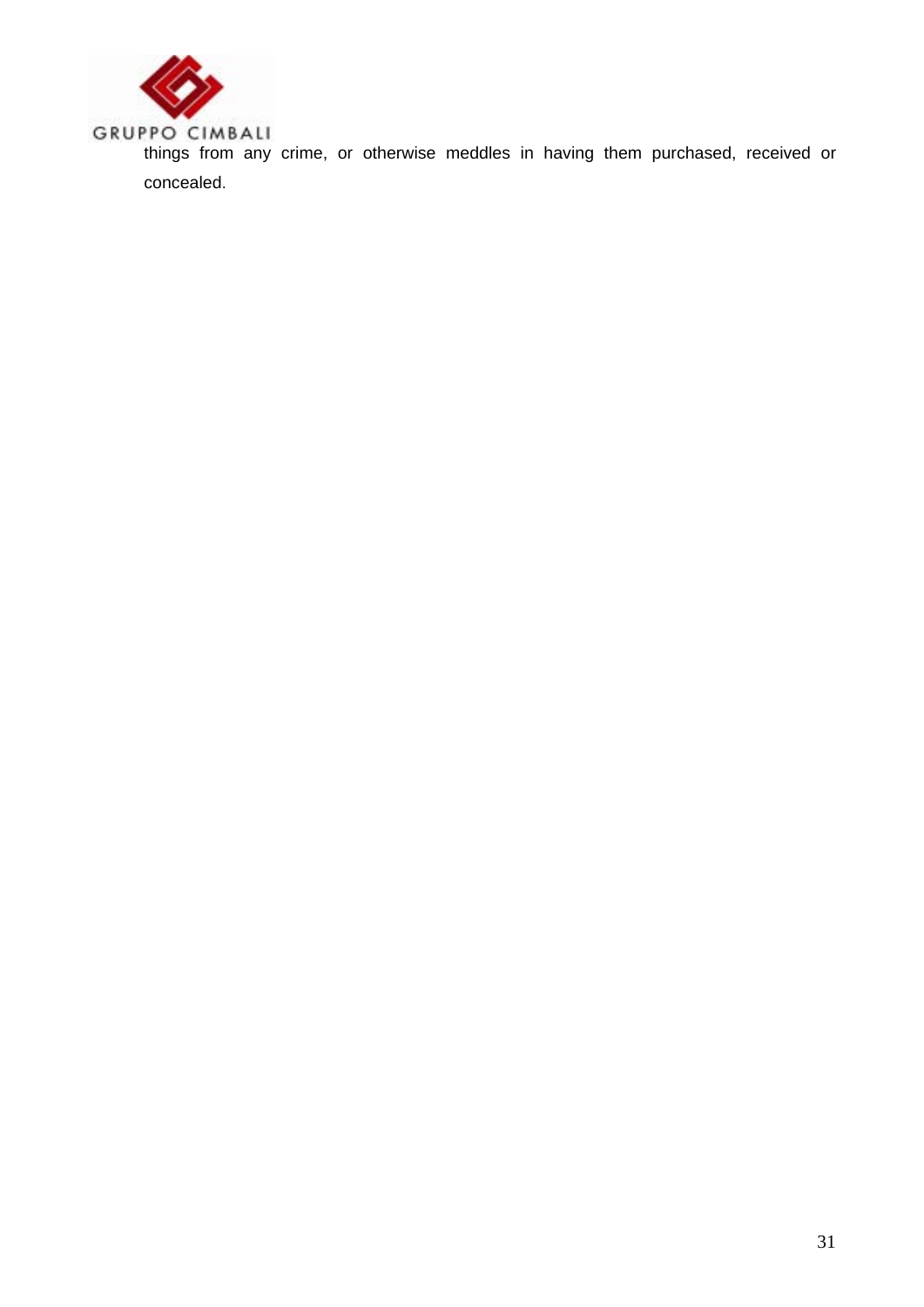

- **Money laundering, a** crime provided for in Article 648-bis of the Criminal Code and consisting of the conduct of anyone who, outside the cases of complicity in the crime, replaces or transfers money, goods or other utilities resulting from a nonnegligent crime, or carries out other transactions in relation to them, so as to hinder the identification of their criminal origin.
- **Use of money, goods or benefits of illicit origin, a** crime under Article 648-ter

c.p. and consists of the conduct of a person who, outside the cases of complicity in the crime and the cases provided for in Articles 648 and 648-bis, employs in economic or financial activities money, goods or other utilities from crime.

Law No. 186/2014 of December 5, 2014, effective January 1, 2015, amended Article 25 octies of the Decree, introducing the crime of "Self-Money Laundering," and reformulated the new Article 25-octies as follows

#### "**Art 25g (Receiving, laundering and using money, goods or utilities of**

#### **illicit origin, as well as self-money laundering)**

1. In relation to the crimes referred to in Articles 648, 648-bis, 648-ter and 648-ter 1 of the Criminal Code, a monetary penalty of 200 to 800 quotas shall be applied to the entity. In the event that the money, goods or other utilities come from a crime for which a penalty of imprisonment of more than a maximum of five years is established, a pecuniary penalty of 400 to 1,000 quotas shall be applied.

2. In cases of conviction for one of the crimes referred to in paragraph 1, the disqualification penalties provided for in Article 9, paragraph 2, are applied to the entity for a period not exceeding two years.

3. In relation to the offenses referred to in paragraphs 1 and 2, the Ministry of Justice, after hearing the opinion of the FIU, shall make the observations referred to in Article 6 of Legislative Decree No. 231 of June 8, 2001 (2).

(1) Article as amended by Article 3, paragraph 6, Law No. 186/2014 of December 5, 2014, effective January 1, 2015.

(2) Article as amended by Article 3, paragraph 6, Law No. 186/2014 of December 5, 2014, effective January 1, 2015.

#### **New crime punished: article 648 - ter 1 (self laundering):**

"anyone who, having committed or conspired to commit a nonnegligent crime, uses, substitutes, transfers in economic, financial, entrepreneurial or speculative activities, the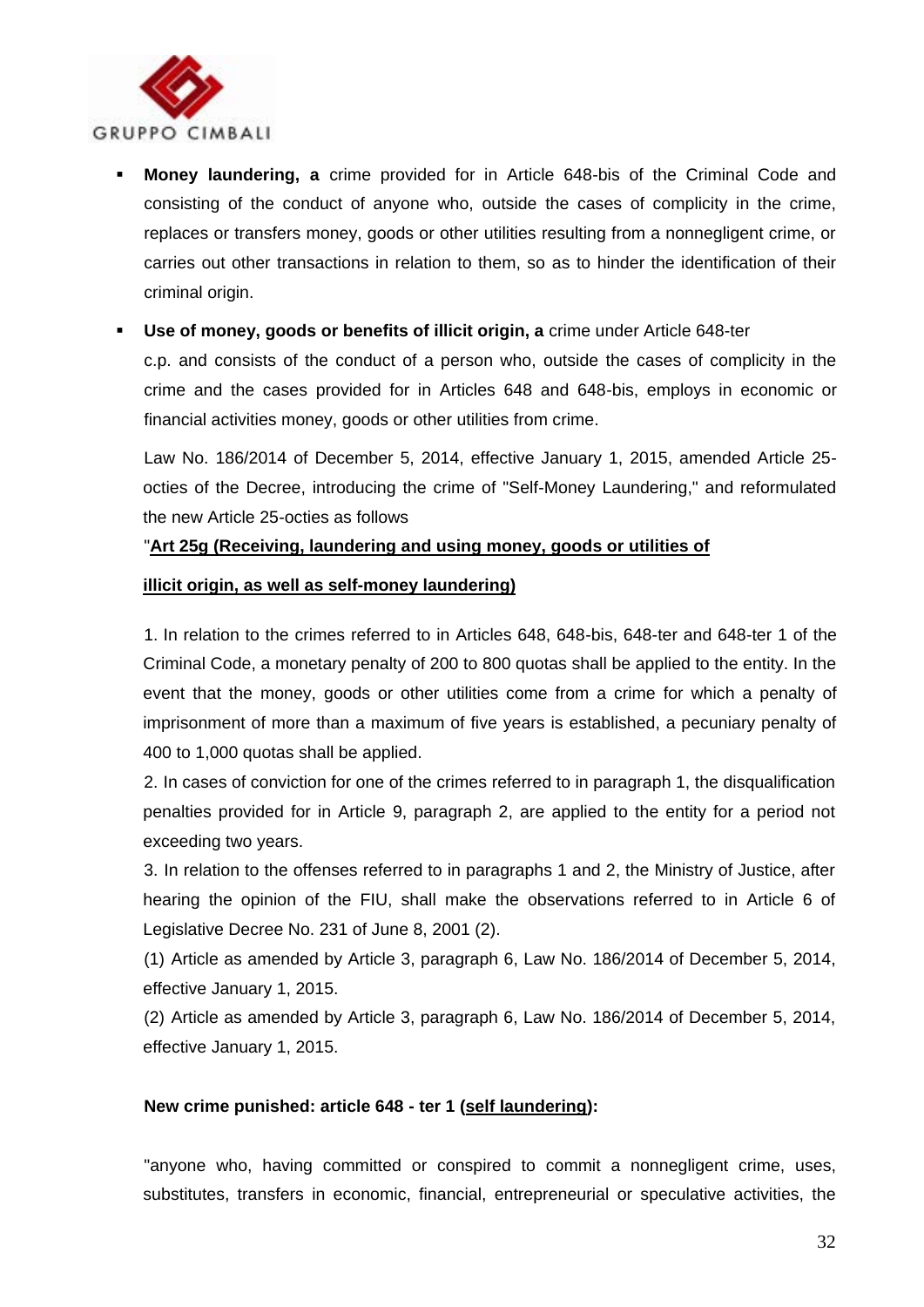

money, goods or other utilities from the commission of such crime, so as to concretely hinder the identification of their criminal origin"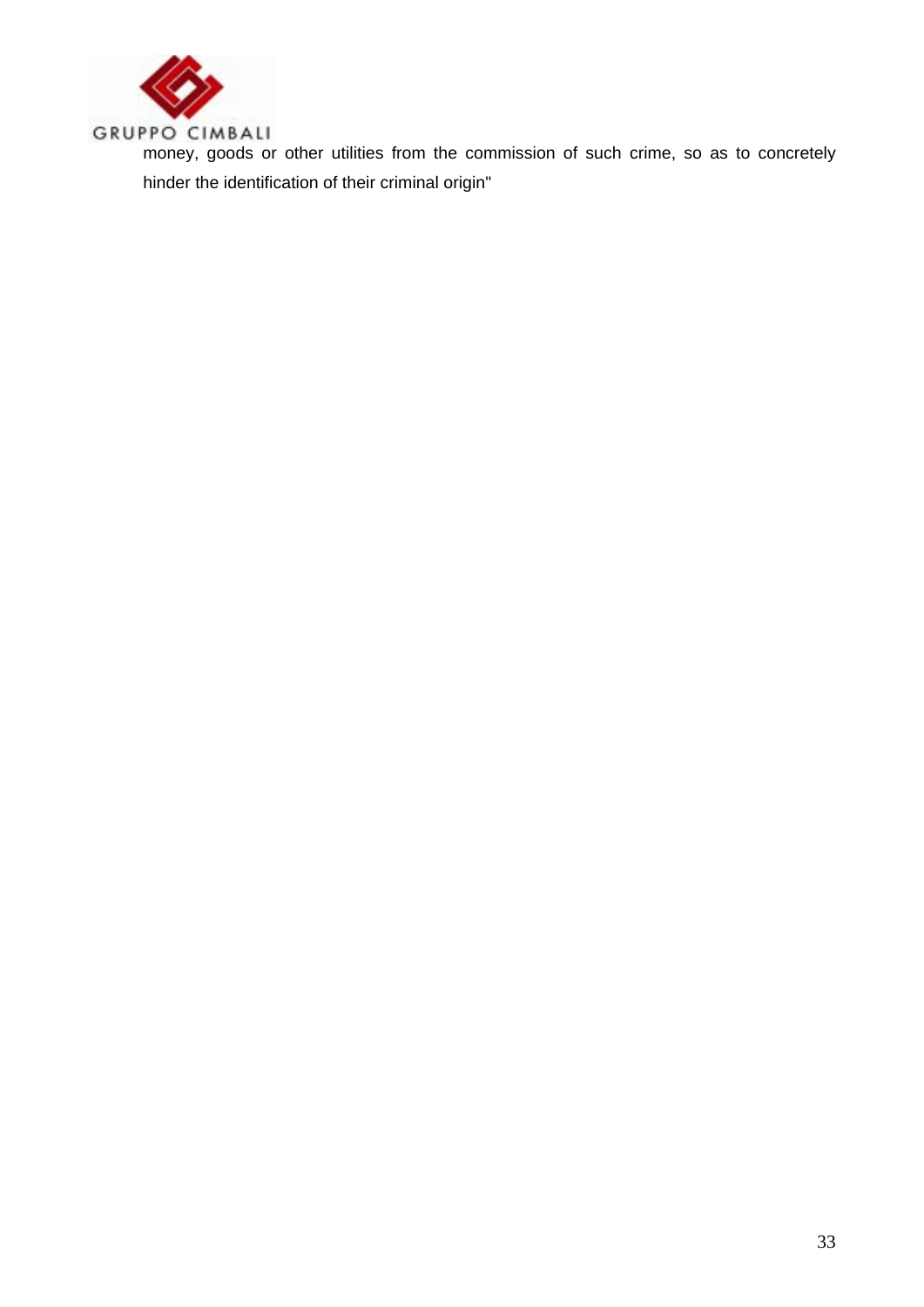

Penalty: 2-8 years imprisonment + fine of 5,000.00 to 25,000.00 euros.

The punishable conduct introduced by the new offense consists of:

- Substitution of "dirty" money, goods, or other utilities, i.e., those with characteristics that trace their illicit origin to "clean" money or other assets;
- The conduct of **transfer takes the form**, according to money laundering jurisprudence, as much in the legal transfer-in the case of particular real estate or movable propertythat is, in the transfer from one person to another with a change of header, as in the material displacement of the asset;
- **Employment,** in jurisprudence, means any use of illicit capital in economic or financial activities; a broader concept than that of investment, with the result that the crime is also considered to be integrated when even when the utility from the crime is indirect, as, for example, in obtaining credits bestowed through the establishment of guarantees made with illicit proceeds.

#### **D. Computer crimes (Article 24-bis of the Decree)**

**Unauthorized access to a computer or telecommunications system, provided for in** Article 615-ter of the

c.p. and consists of the conduct of a person who abusively enters, that is, circumventing any form, even minimal, of barriers to entry into a computer or telematic system protected by security measures, or remains there against the will of those who have the right to exclude him.

- **Unauthorized possession and dissemination of access codes to information or telematic systems,** provided for in Article 615-quater of the Criminal Code and consisting of the conduct of anyone who illegally obtains, reproduces, disseminates, communicates or delivers codes, passwords or other means suitable for access to an information or telematic system protected by security measures, or otherwise provides indications or instructions in this regard, in order to procure for himself or others a profit, or to cause damage to others.
- **Forgery in computer documents,** provided for in Article 491-bis of the Criminal Code (this crime extends the criminal prosecution of the crimes provided for within Book II, Title VII, Chapter III of the Criminal Code) and consists of the hypotheses of material or ideological forgery committed on public acts, certificates, authorizations, private deeds or private acts, by a representative of the Public Administration or by a private individual, if the same have as their object a "computer document with evidentiary effectiveness," i.e., a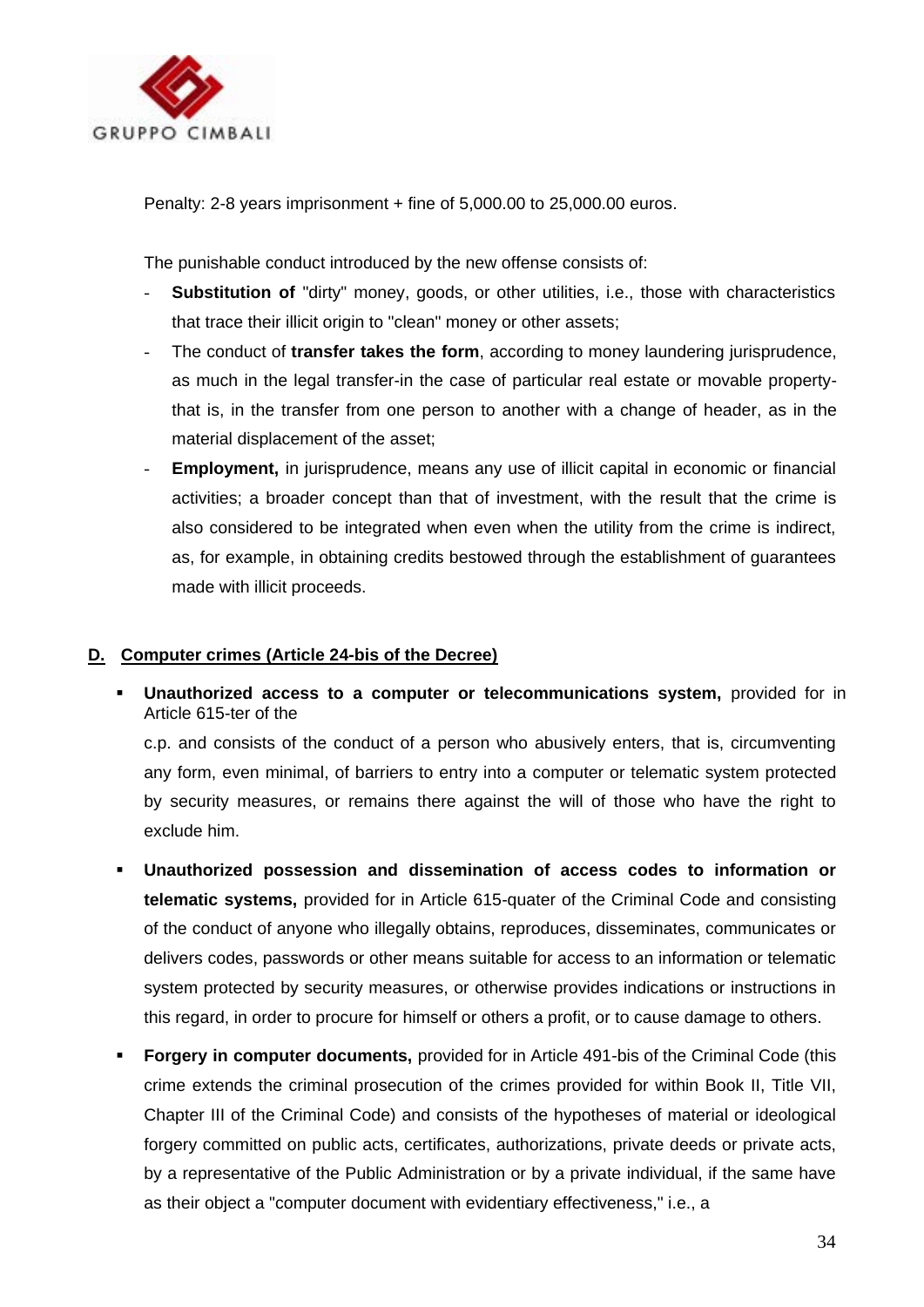

Computer document bearing at least a simple electronic signature. "Computer document" means the computer representation of legally relevant acts, facts or data (Art.1, c.1, lett.p, L.82/2005).

- **Damage to computer information, data and programs,** provided for in Article 635- bis of the Criminal Code and consisting of the conduct of anyone who destroys, deteriorates, deletes, alters or suppresses information, data or computer programs of others, unless the act constitutes a more serious crime.
- **Damage to computer information, data, and programs used by the State or other public entity, or otherwise of public utility,** provided for in Article 635-ter of the Criminal Code and consisting of the conduct of a person who commits an act directed at destroying, deteriorating, erasing, altering, or suppressing computer information, data, or programs used by the State or other public entity or pertaining to them, or otherwise of public utility, unless the act constitutes a more serious crime.
- **Damage to computer or telematic systems,** provided for in Article 635-quater of the Criminal Code and consisting of the conduct of anyone who, through the conduct referred to in 635-bis, or through the introduction or transmission of data, information or programs, destroys, damages, renders, in whole or in part, unserviceable computer or telematic systems of others or seriously hinders their operation unless the act constitutes a more serious crime.
- **Damage to computer or telematic systems of public utility, provided for in Article 635**quinquies of the Criminal Code and consisting of the conduct described in Article 635 quater above*,* if it is aimed at destroying, damaging, making, in whole or in part, unserviceable computer or telematic systems of public utility or seriously hindering their operation.

#### **E. Crimes against the person (Art. 25-septies of the Decree)**

- **Manslaughter,** provided for in Article 589 of the Criminal Code and consisting of the conduct of a person who culpably causes the death of a person, with violation of the rules on the prevention of accidents at work.
- **Grievous or grievous bodily harm,** provided for in Article 590 of the Criminal Code and consisting of the conduct of a person who culpably causes serious or grievous bodily harm to another person in violation of the rules on the prevention of accidents at work.

### **F. Offense of counterfeiting money, public credit cards, revenue stamps, and identification instruments and signs (Article 25-bis of the Decree)**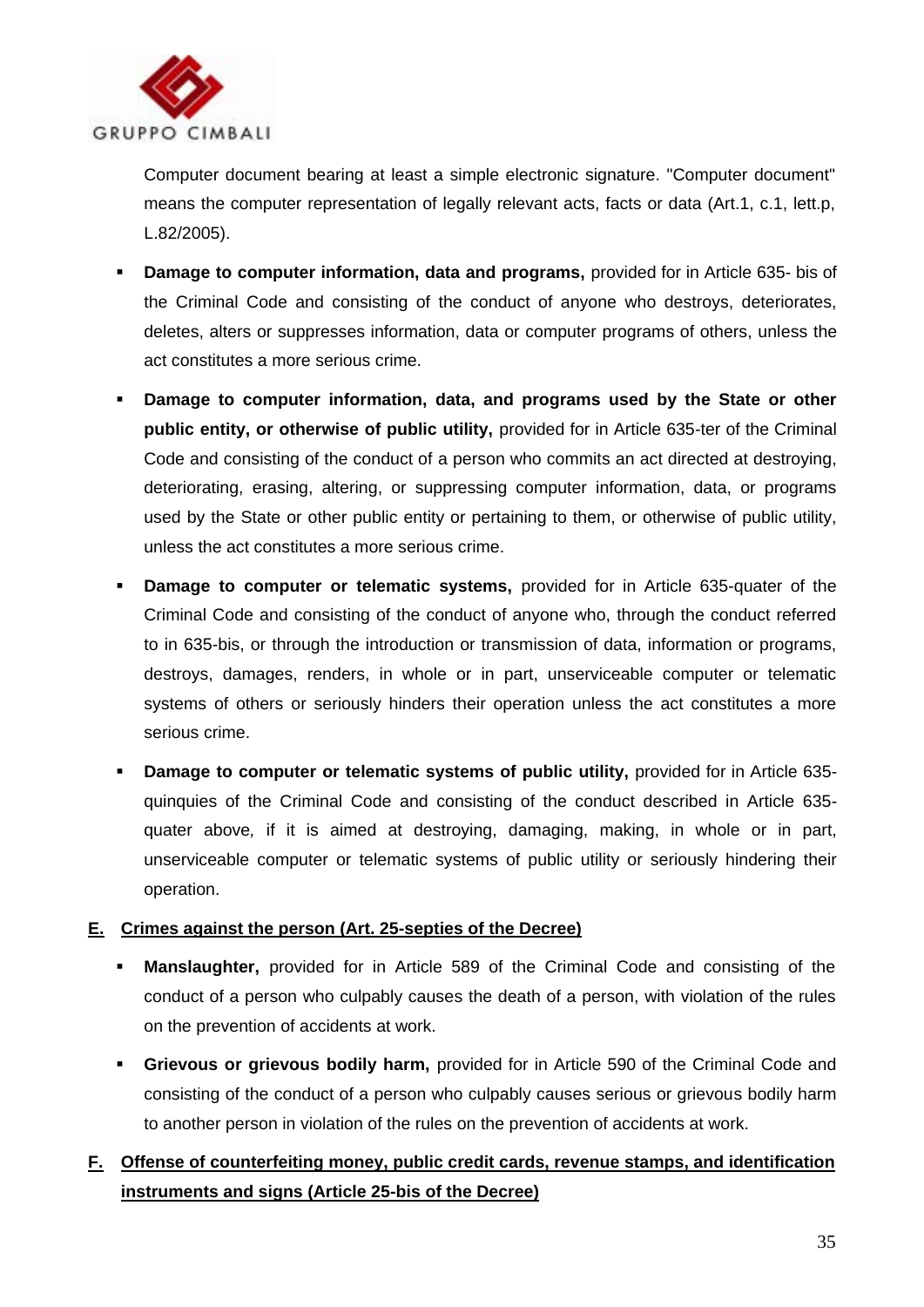

- Related to this category of crimes, the activities of purchasing and using stamps that may be counterfeit or altered are monitored. In this regard, Article 464 of the Criminal Code punishes anyone who, not being an accomplice in the counterfeiting or alteration, makes use of counterfeited or altered revenue stamps.

#### **G. Copyright infringement crimes (Article 25-novies of the Decree)**

Included in this category of crime are the criminal offenses specified in Article 171 Law No. 633 of April 22, 1941.

Among the various crimes, the Company intends to monitor, with related mapping and procedure, the following crimes:

- **■** Making available to the public, by placing it in a system of telematic networks, through connections of any kind, a protected intellectual work, or part of it;
- Whoever unlawfully duplicates, for profit, computer programs or for the same purposes imports, distributes, sells, holds for commercial or business purposes or leases programs contained in media not marked by the SIAE

### **H. Inducement not to make statements or to make false statements to judicial authorities (Article 25-decies of the Decree)**

Crime introduced by Art. 2 Legislative Decree No. 121/2011, which provides "unless the act constitutes a more serious crime, anyone who, by violence or threat, or by offering or promising money or other benefits, induces a person called upon to make before the judicial authority statements usable in criminal proceedings not to make statements or to make false statements, when the person has the right to remain silent, shall be punished..."

#### **I. Environmental crimes (Article 25-undecies of the Decree)**

Environmental crimes were monitored and mapped by the Company in 2012 with the development of relevant control procedures.

The individual offenses are described in detail in the general part of this organizational model, to which reference is made for exact description and specification.

In May 2015, the environmental crimes were integrated and revisited, and the Company promptly incorporated the mapping and integration of procedures.

## **J. Employment of third-country nationals whose stay is irregular (Article 25-duodecies of the Decree)**

Offense introduced by Legislative Decree 109/2012, effective August 9, 2012, which for the purposes of "231" legislation, covers the violation of Article 22, paragraph 12-bis, of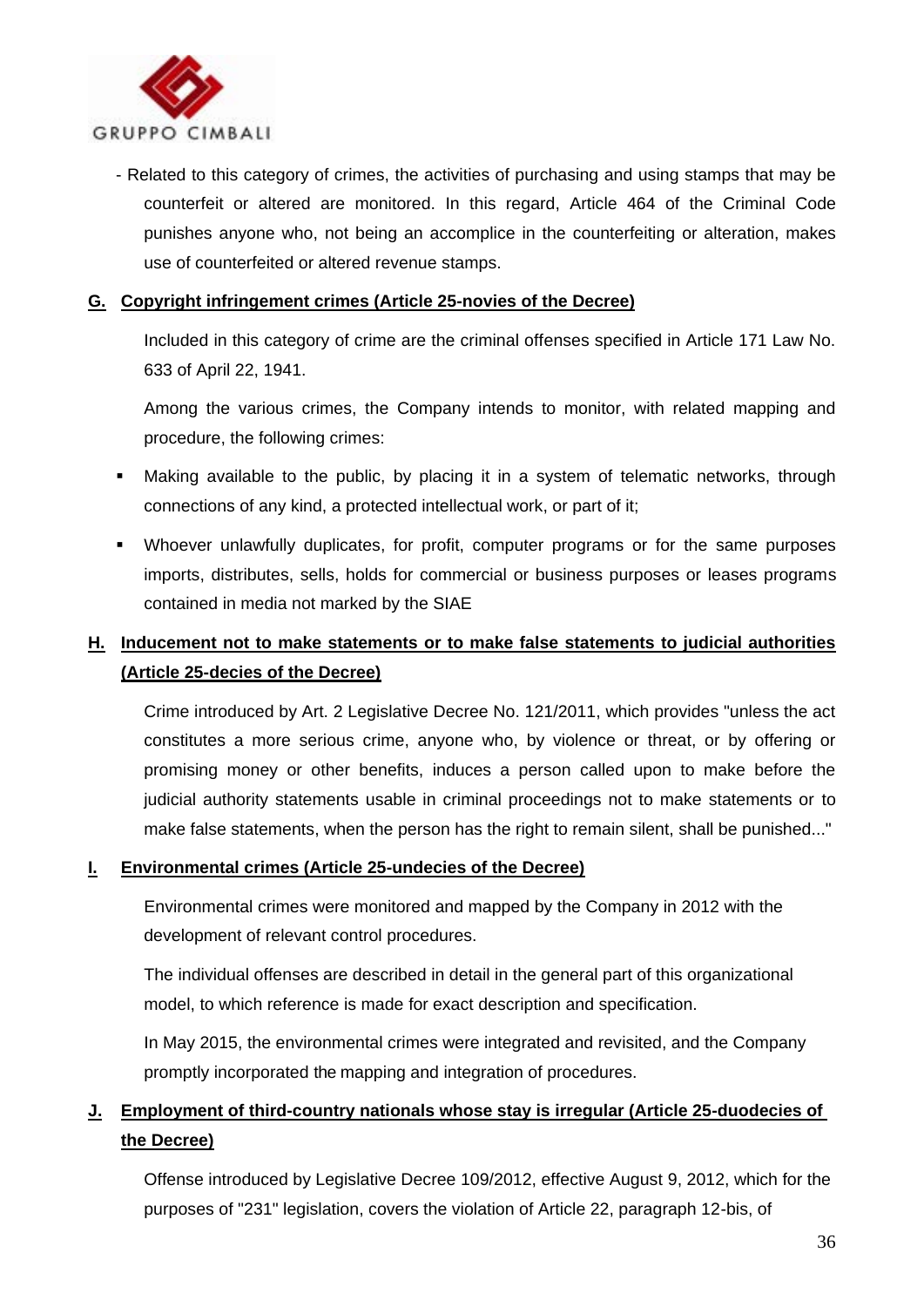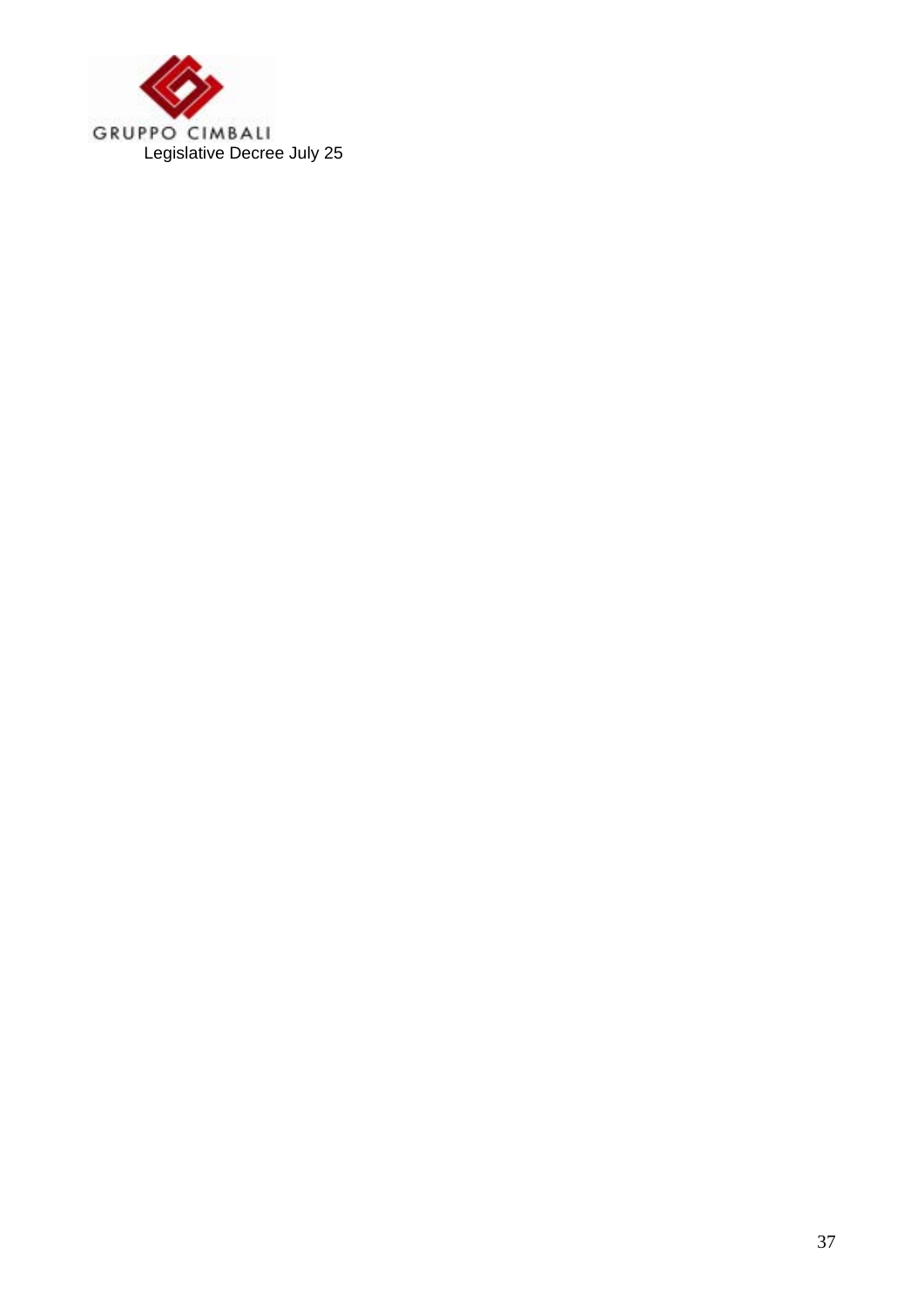

1998 No. 286, pursuant to which "An employer who employs foreign workers in his employ without a residence permit provided for in the aforementioned Article 22, or whose permit has expired and whose renewal, revocation or cancellation has not been applied for within the legal deadlines, shall be punished with...."

#### **K. Tax Crimes (Article 25-quinquiesdecies of the Decree)**

- **Fraudulent declaration through the use of invoices or other documents for nonexistent transactions**, provided for in Article 2 of Legislative Decree 74/2000 and consisting of the conduct of a person who, in order to evade income or value-added taxes, using invoices or other documents for nonexistent transactions, indicates fictitious passive elements in one of the declarations relating to said taxes.
- **Fraudulent declaration by means of other artifices**, provided for in Article 3 of Leg. 74/2000 and consisting of the conduct of those who, outside the cases provided for in the preceding case, in order to evade income tax or value added tax, by carrying out simulated transactions objectively or subjectively or by making use of false documents or other fraudulent means suitable to hinder the assessment and mislead the tax authorities, indicate in one of the declarations relating to said taxes assets for an amount lower than the actual amount or fictitious liabilities or fictitious credits and deductions, when, jointly the tax evaded is greater, with reference to any of the individual taxes, than Euro 30.000; the total amount of assets evaded from taxation, including by means of indication of fictitious passive elements, is greater than 5% of the total amount of assets indicated in the declaration, or in any case, is greater than Euro 1,500,000, or if the total amount of fictitious credits and withholdings in reduction of tax, is greater than 5% of the amount of the tax itself or in any case, is greater than Euro 30,000.
- **Unfaithful declaration**, provided for in Article 4 of Legislative Decree 74/2000 and consisting of the conduct of those who, outside the cases provided for in the two previous cases, in order to evade income or value-added taxes, indicate in one of the annual declarations relating to said taxes active elements for an amount lower than the actual amount or non-existent passive elements, when, jointly: the evaded tax is higher, with reference to some of the individual taxes, than Euro 100.000; the total amount of the assets evaded from taxation, including through the indication of non-existent passive elements, is greater than 10% of the total amount of the assets indicated in the declaration, or, in any case, is greater than Euro 2,000,000.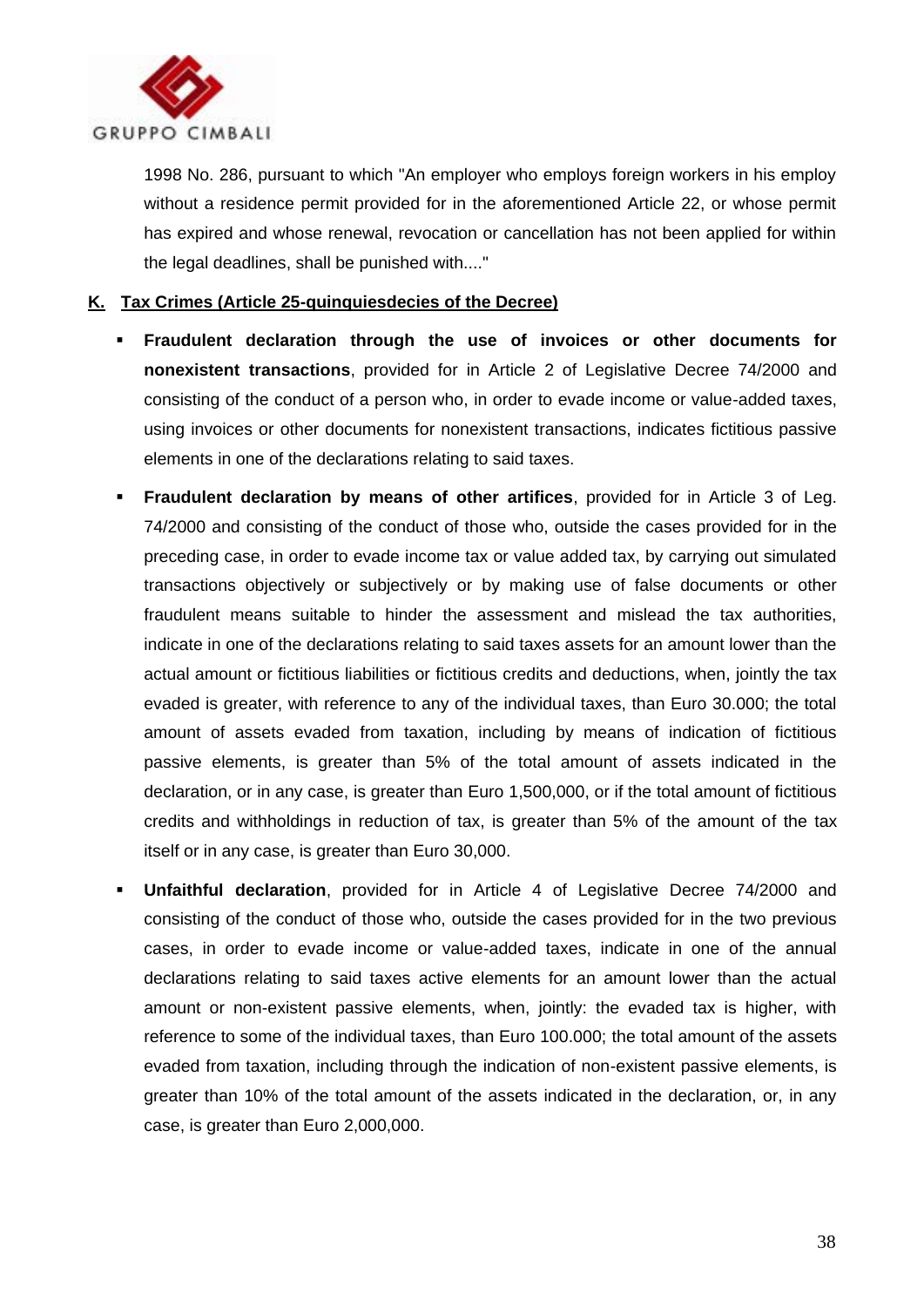

- **EXECTE ISSUANCE OF INVOICES OF Other documents for nonexistent transactions**, provided for in Article 8 of Legislative Decree 74/2000 and consisting of the conduct of those who, in order to enable third parties to evade income or value-added taxes, issue or issue invoices or other documents for nonexistent transactions.
- **Concealment or destruction of accounting documents**, provided for in Article 10 of Legislative Decree 74/2000 and consisting of the conduct of those who, in order to evade income or value-added taxes, or to allow third parties to evade them, conceal or destroy all or part of the accounting records or documents whose preservation is mandatory, so as not to allow the reconstruction of income or turnover.
- **Undue Compensation**, provided for in Article 10-quater of Legislative Decree 74/2000 and consisting of the conduct of those who fail to pay the amounts due by using undue or nonexistent credits in compensation for an annual amount exceeding 50,000 euros.
- **Fraudulent evasion of payment of taxes**, provided for in Article 11 of Legislative Decree 74/2000 and consisting of the conduct of those who, in order to evade the payment of income or value-added taxes or of interest or administrative penalties related to said taxes of a total amount exceeding 50,000 euros, simulously alienates or performs other fraudulent acts on their own or others' property suitable for making the procedure for compulsory collection in whole or in part ineffective.

#### **L. Smuggling (Art. 25-sexiesdecies of the Decree)**

This category of offenses includes offenses under the Unified Text of Customs Laws, where the offenses involve the evasion of border duties in an amount exceeding €10,000:

- **Contraband in the movement of goods across land borders and customs spaces**  (Article 282 Presidential Decree 43/1973);
- **Contraband in the movement of goods in border lakes** (Article 283 Presidential Decree 43/1973);
- **Contraband in the maritime movement of goods** (Article 284 Presidential Decree 43/1973);
- **Smuggling in the movement of air cargo** (Article 285 Presidential Decree 43/1973);
- **Smuggling in non-customs zones** (Article 286 Presidential Decree 43/1973);
- **Contraband for wrongful use of goods imported with customs facilities** (Article 287 Presidential Decree 43/1973);
- **Contraband in customs warehouses** (Article 288 Presidential Decree 43/1973);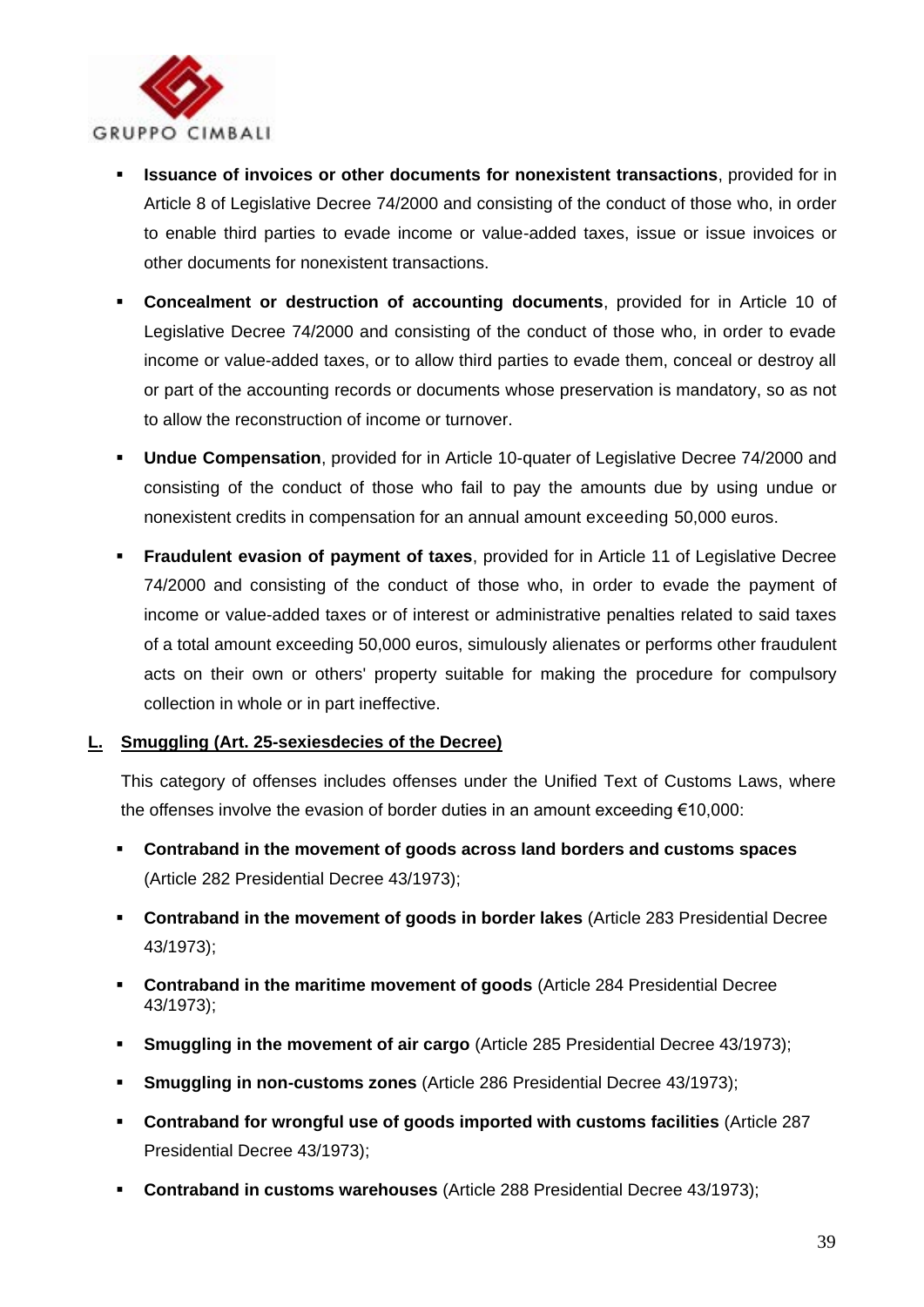

- **Smuggling in cabotage and traffic** (Article 289 Presidential Decree 43/1973);
- **Smuggling in the export of goods eligible for duty drawback** (Art. 290 PRESIDENTIAL DECREE 43/1973);
- **Contraband in temporary import or export** (Article 291 Presidential Decree 43/1973);
- **Smuggling of foreign tobacco products** (Article 291-bis Presidential Decree 43/1973);
- **Aggravating circumstances of the crime of smuggling foreign tobacco products**  (Article 291-ter Presidential Decree 43/1973);
- **Conspiracy to smuggle foreign tobacco products** (Article 291-quater Presidential Decree 43/1973);
- **Other cases of smuggling** (Article 292 Presidential Decree 43/1973);
- **Aggravating circumstances of smuggling** (Article 295 Presidential Decree 43/1973).

This document identifies in the following Special Part the activities of the Company called sensitive because of the inherent risk of the commission of crimes of the species of those listed here and provides for each of the sensitive activities principles and protocols of prevention.

The Company is committed to constantly assessing the relevance to the Model of any additional offenses, current and future.

#### **8. Addressees of the Model**

The Model applies:

- a) to those who perform, even de facto, management, administration, direction or control functions in the Company or in an autonomous organizational unit thereof;
- b) to employees of the Company, even if they are posted abroad to carry out activities;
- c) to all those individuals who collaborate with the Company under a parasubordinate employment relationship, such as project collaborators, temporary workers, temps, etc;
- d) to those who, while not belonging to the Company, act by mandate or on behalf of the Company, such as attorneys, promoters, agents or consultants;
- e) to those individuals who act in the interest of the Company because they are linked to it by contractual legal relationships or other agreements, such as, for example, joint venture partners or associates for the implementation or acquisition of a business project.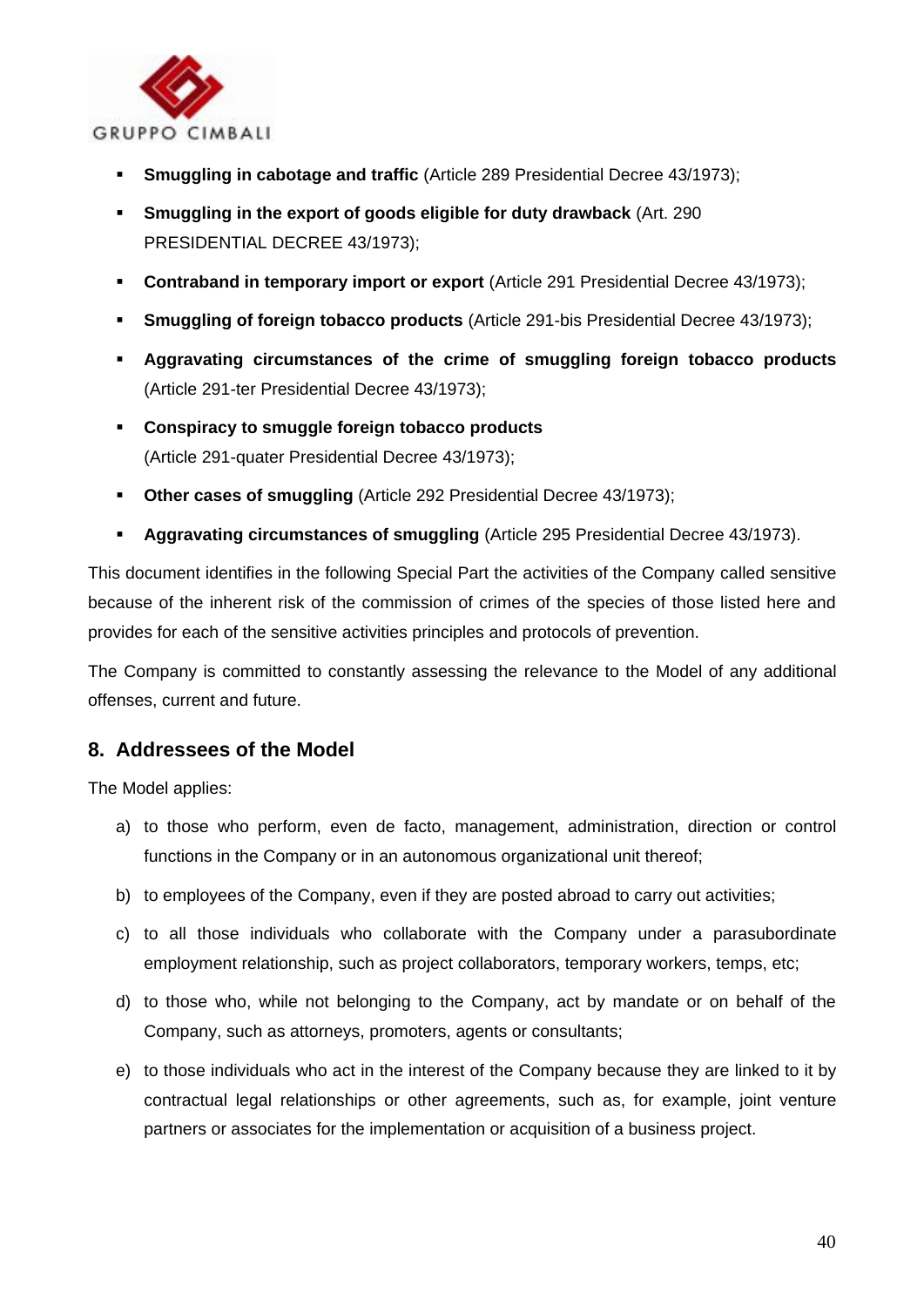

The Oversight Board, after listening to the personnel management, the legal department and the person in charge of the area to which the contract or relationship pertains, establishes the types of legal relationships with any parties outside the Company to whom it is appropriate to apply the provisions of the Model, due to the nature of the activity performed. The Supervisory Board likewise establishes how the procedures necessary for compliance with the Model will be communicated to the external parties involved.

All recipients of the Model are required to comply punctually with its provisions and its implementation procedures.

# **9. Supervisory Board**

## **9.1. Function**

The Company establishes, in compliance with the Decree, a Supervisory Board, which is autonomous, independent and competent in the control of risks related to the specific activity carried out by the Company and its legal profiles.

The Supervisory Board is responsible for constant vigilance:

- On compliance with the Model by the Company's corporate bodies, employees and consultants;
- On the actual effectiveness of the Model in preventing the commission of the crimes referred to in the Decree;
- On the implementation of the requirements of the Model in the performance of the Companies' activities;
- on the updating of the Model, in the event that it is found to be necessary to adapt it due to changes that have occurred in the company's structure and organization or in the regulatory framework of reference.

The Supervisory Board shall have its own Rules of Operation, approving their contents and presenting them to the board of directors at the first meeting following appointment.

# **9.2. Appointment of members of the Supervisory Board**

The board of directors appoints the Supervisory Board, giving reasons for the decision regarding the selection of each member, who shall be selected exclusively on the basis of requirements of: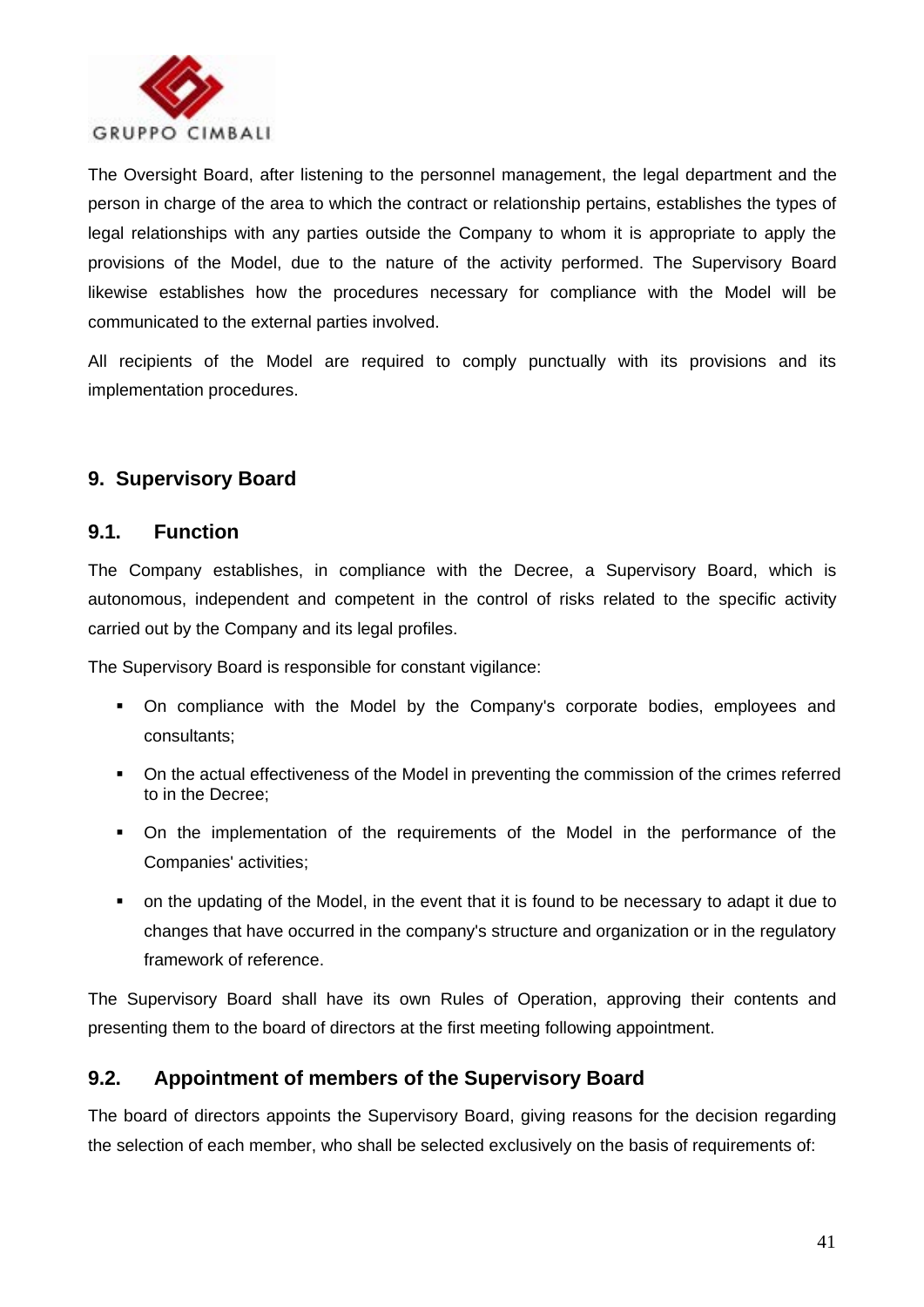

- autonomy, understood as the ability to make decisions independently and with full exercise of technical discretion in the performance of one's duties;
- independence, understood as a condition of the absence of ties, interests or forms of interference with other corporate functions or third parties, which may impair the objectivity of decisions and actions;
- professionalism, understood as a wealth of specialized technical tools and knowledge (legal, accounting, statistical, business and organizational), such that the assigned activity can be carried out effectively;
- continuity of action understood as the ability to operate with an adequate level of commitment, predominantly intended for the supervision of the Model.

The Supervisory Board is composed, within the above parameters, in a collegial form of at least two members who are not members of the Company's staff.

After formal acceptance of the nominees, the decision is communicated to all levels of the company via internal communication.

The Supervisory Board may make use of an expert in workplace safety.

The SB remains in office until the expiration of the board of directors that appointed it. Members of the SB are eligible for re-election.

# **9.3. Eligibility requirements**

Each member of the Supervisory Board must be endowed with professionalism, honorability, independence, functional autonomy and continuity of action, as well as the necessary competence to carry out the tasks entrusted by the Decree.

All members of the Supervisory Board are required in advance not to be in any of the following conditions of ineligibility and/or incompatibility:

- being investigated or having been convicted, even with a non-final sentence, for committing one of the crimes provided for in Legislative Decree 231/01;
- **E** Having been convicted, even by a non-final judgment, of any non-negligent crime other than those indicated in the preceding point;
- being disqualified, incapacitated, bankrupt, or having been sentenced, even in the first instance, to a punishment involving disqualification, including temporary disqualification, from public office or inability to hold executive office.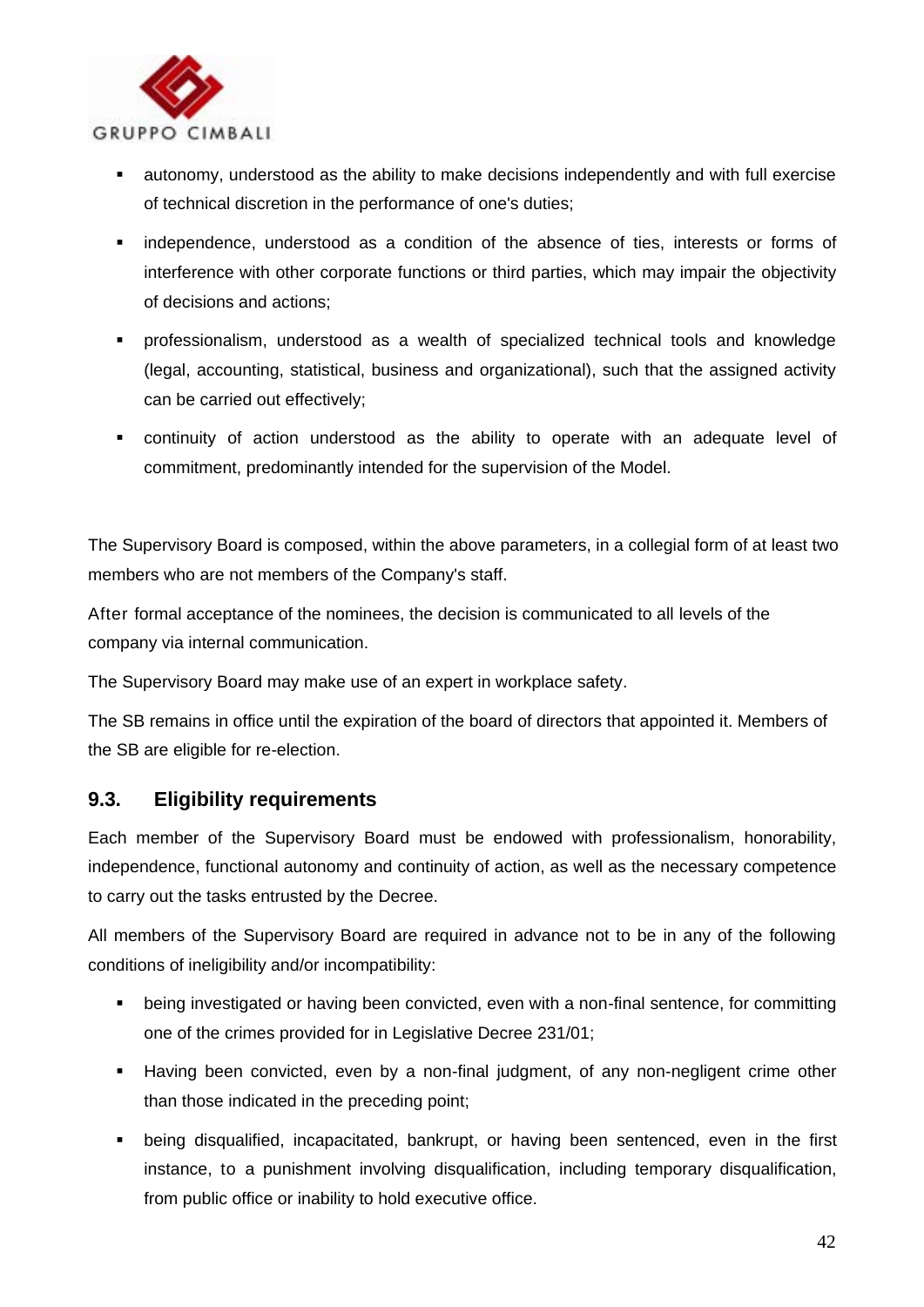

The occurrence of even one of the above conditions results in ineligibility for the office of member of the SB and, in the event of election, automatic disqualification from that office, without the need for a resolution of revocation by the board of directors, which will provide for replacement.

In addition, the majority of the members of the same body are required in advance not to be in any of the following conditions:

- Hold other operational positions within the company;
- Being in an obvious or potential conflict of interest situation.

# **9.4. Revocation, replacement, forfeiture, and withdrawal**

Removal from the position of member of the SB can only occur by resolution of the board of directors and only if there is just cause.

These are legitimate conditions for revocation for cause:

- **•** The loss of eligibility requirements:
- Failure to fulfill the obligations inherent in the assignment given;
- The lack of good faith and diligence in the performance of their duties;
- Failure to cooperate with other members of the SB;
- unexcused absence from more than two meetings of the SB;

In the presence of just cause, the board of directors shall revoke the appointment of the member of the SB who is no longer suitable and, after adequate justification, provide for his or her immediate replacement.

It shall be cause for disqualification from holding office, before the expiration of the term provided for in Section 9.2, if he/she becomes incapacitated or unable to hold office.

Each member of the Supervisory Board may withdraw from the position at any time, subject to a minimum of one month's notice in writing and stating reasons to the board of directors.

In the event of disqualification or withdrawal in the head of one of the members of the SB, the board of directors shall promptly provide for the replacement of the member who has become unsuitable, also with a report from the Chairman of the SB.

# **9.5. Convening and conducting activities**

The Supervisory Board meets at least every four months and whenever one of the members makes a written request to the Chairman. In addition, during the course of the first useful meeting, it may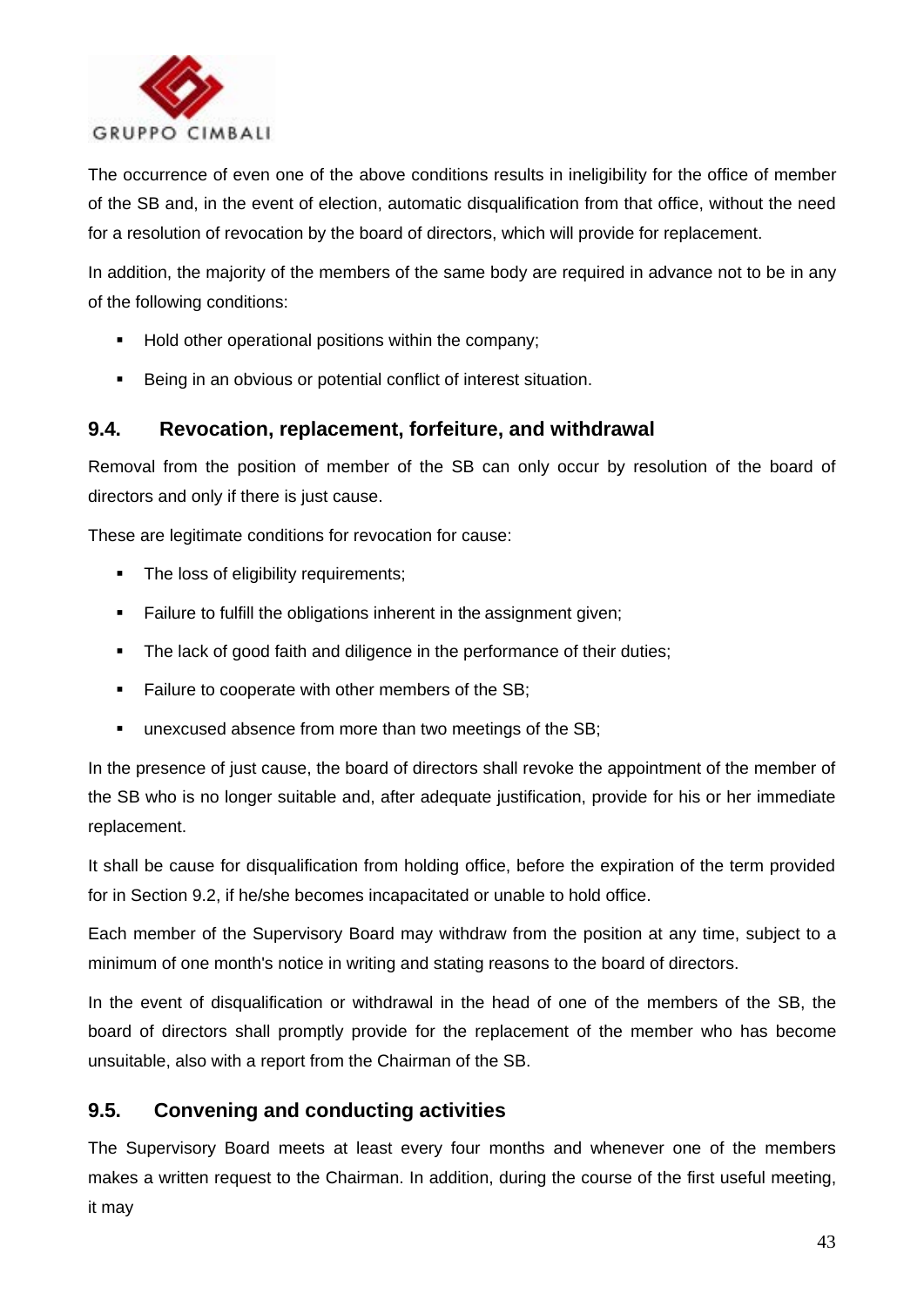

Delegate specific functions to the chairman, appointed from within the board of directors.

## **9.6. Powers**

In order to carry out its assigned tasks, the Supervisory Board is vested with all powers of initiative and control over every company activity and personnel level, and has exclusive hierarchical dependence on the board of directors, to which it reports through its chairman.

The duties and attributions of the SB and its members cannot be syndicated by any other corporate body or structure, it being understood that the board of directors can verify the consistency between what the Body itself carries out and the company's internal policies.

The Supervisory Board performs its functions by coordinating with other existing control bodies or functions in the Company. In particular:

- coordinates with the personnel department regarding aspects of personnel training pertaining to issues pertaining to the Decree;
- collaborates with the legal department in what concerns the interpretation and updating of the regulatory framework, as well as the drafting of contractual clauses governing the application of the Model to parties outside the Company;
- coordinates with company functions that carry out risk activities for all aspects related to the implementation of operational procedures for implementing the Model.

The Supervisory Board, in supervising the effective implementation of the Model, is endowed with powers and duties that it exercises in compliance with the law and the individual rights of workers and stakeholders, articulated as follows:

- a) Carry out or arrange to have carried out, under its direct supervision and responsibility, periodic inspection activities;
- b) Access to all information regarding the Company's sensitive activities;
- c) to request information or the production of documents regarding sensitive activities, from all Company employees and, where necessary, from directors, the Board of Statutory Auditors and the auditing firm, and from persons appointed in compliance with the provisions of the regulations on accident prevention, safety and health protection in the workplace;
- d) to request information or the production of documents regarding sensitive activities from collaborators, consultants, agents and external representatives of the Company and in general from all recipients of the Model, identified in accordance with paragraph 8;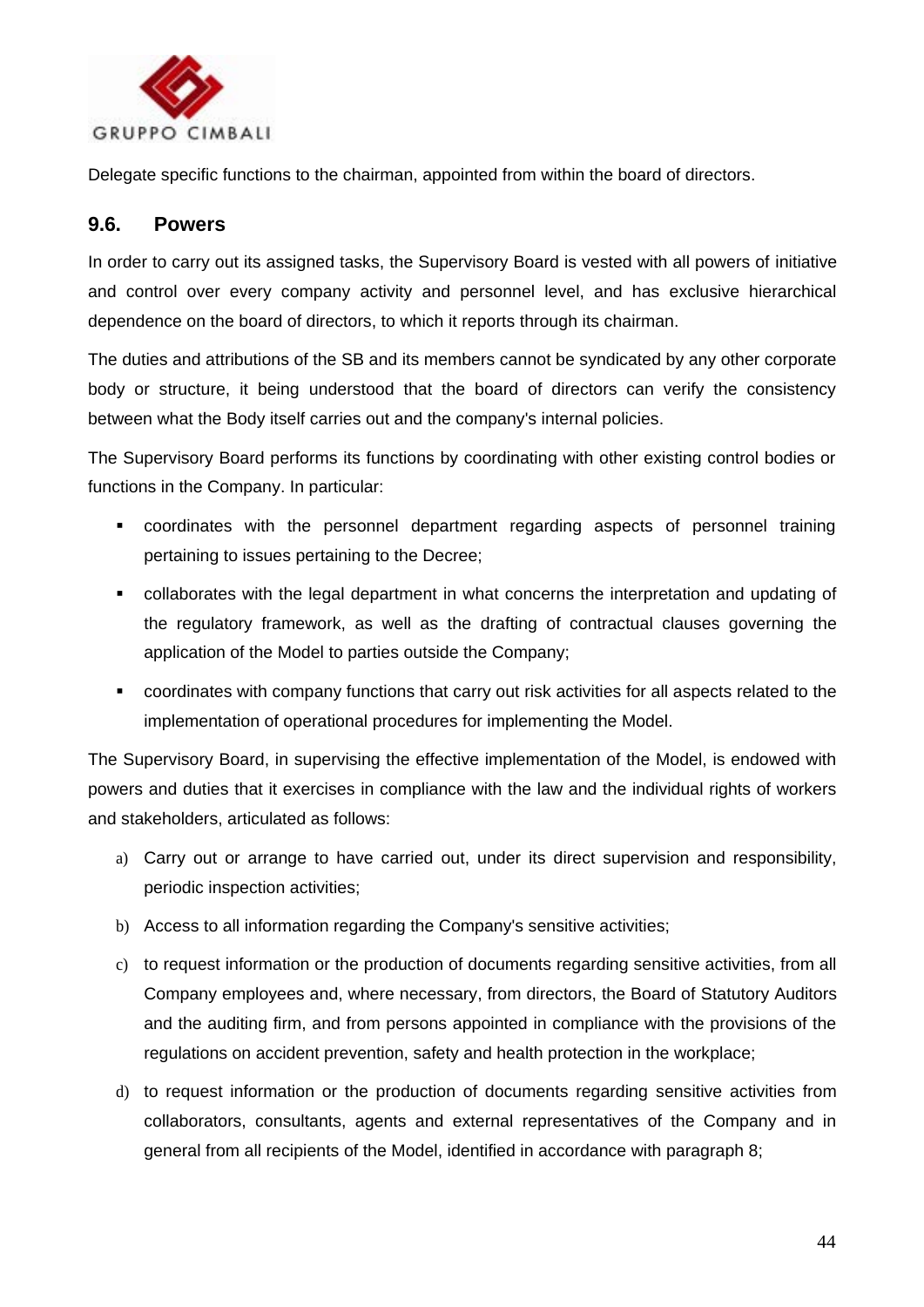

- e) request, when deemed appropriate in the performance of its functions, information from any Supervisory Bodies of companies belonging to Gruppo Cimbali;
- f) Avail themselves of the help and support of employees;
- g) Make use of outside consultants if issues arise that require the help of special expertise;
- h) Propose to the body or function holding disciplinary power the adoption of the necessary sanctions, referred to in paragraph 11 below;
- i) periodically review the Model and, where necessary, propose any changes and updates to the board of directors;
- j) Establish, in consultation with the personnel manager, personnel training programs in the area of "231" issues;
- k) periodically, at least annually, prepare a written report to the board of directors, with the minimum contents specified in the following paragraph;
- l) in the case of the occurrence of serious and urgent facts detected in the performance of its activities, immediately inform the board of directors;
- m) identify and periodically update, after consultation with the head of personnel, the legal department and the head of the area to which the contract or relationship relates, the types of legal relationships with parties external to the Company to which it is appropriate to apply the Model, as well as determine how the Model should be communicated to such parties and the procedures necessary for compliance with its provisions.

The Supervisory Board determines its annual budget and submits it to the board of directors for approval.

# **9.7. Information flows to and from the organization**

The Supervisory Board is obliged to report solely to the board of directors, including on relevant facts of its office or any urgent critical issues of the Model that have emerged in its supervisory activities as well as on reports of crimes/offenses received.

It is mandatory for the SB to submit at least annually, a written report outlining the following specific information:

**•** The summary of the activity and controls carried out by the SB during the year;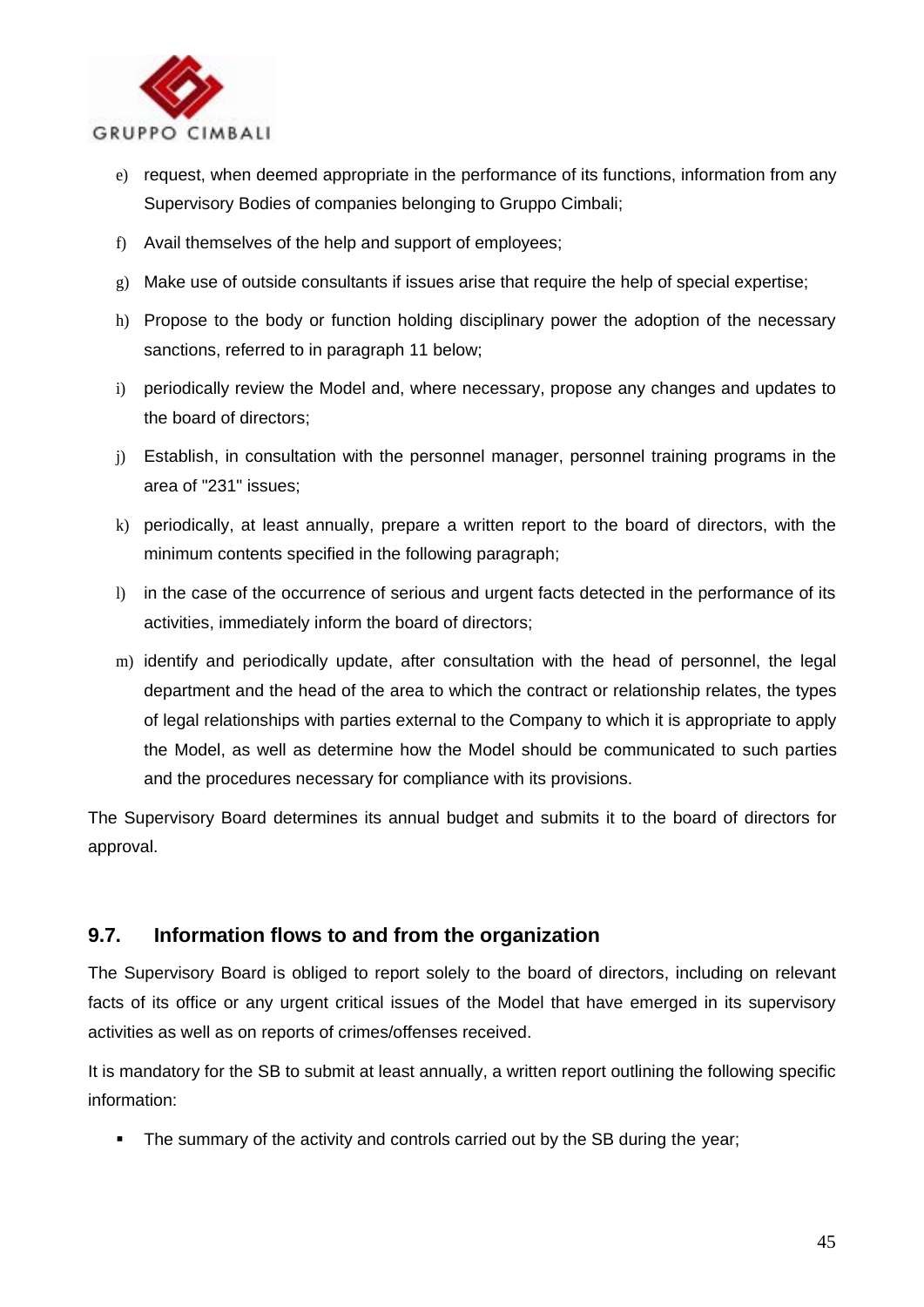

- Any discrepancies between the operational procedures implementing the provisions of the Model;
- Any new areas of commission of crimes under the Decree;
- **EXTER 1** The verification of reports received from external or internal parties concerning possible violations of the Model and the results of the verifications concerning such reports;
- disciplinary procedures and any sanctions applied to the Company, meaning only those pertaining to risk activities;
- A general evaluation of the Model, with possible proposals for additions and improvements in form and content, on its effective functioning;
- Any changes in the relevant regulatory framework;
- the summary of relevant facts, disciplinary sanctions applied and significant changes made to the Model of member companies;
- A statement of expenses incurred.

The Supervisory Board, through the establishment of an operating procedure, can establish the other types of information that managers involved in the management of sensitive activities must transmit along with the frequency and manner in which such communications are forwarded to the same Board.

# **9.8. Reporting crimes or violations of the Model.**

All recipients of the Model must report any violations of the Model or conduct, by other recipients of the Model, that may constitute offenses under Legislative Decree 231/2001, through the different channels made available by the Company:

- Paper form with confidential internal mail addressed to the Supervisory Board;
- appropriate web portal, which can be reached at:

## <https://wbgruppocimbali.sharepoint.com/sites/whistleblowing>

Reports must describe in detail the facts and people who are the subject of the report.

Through special procedure, they are regulated:

- the methods of reporting, the operation of channels through which they can make reports;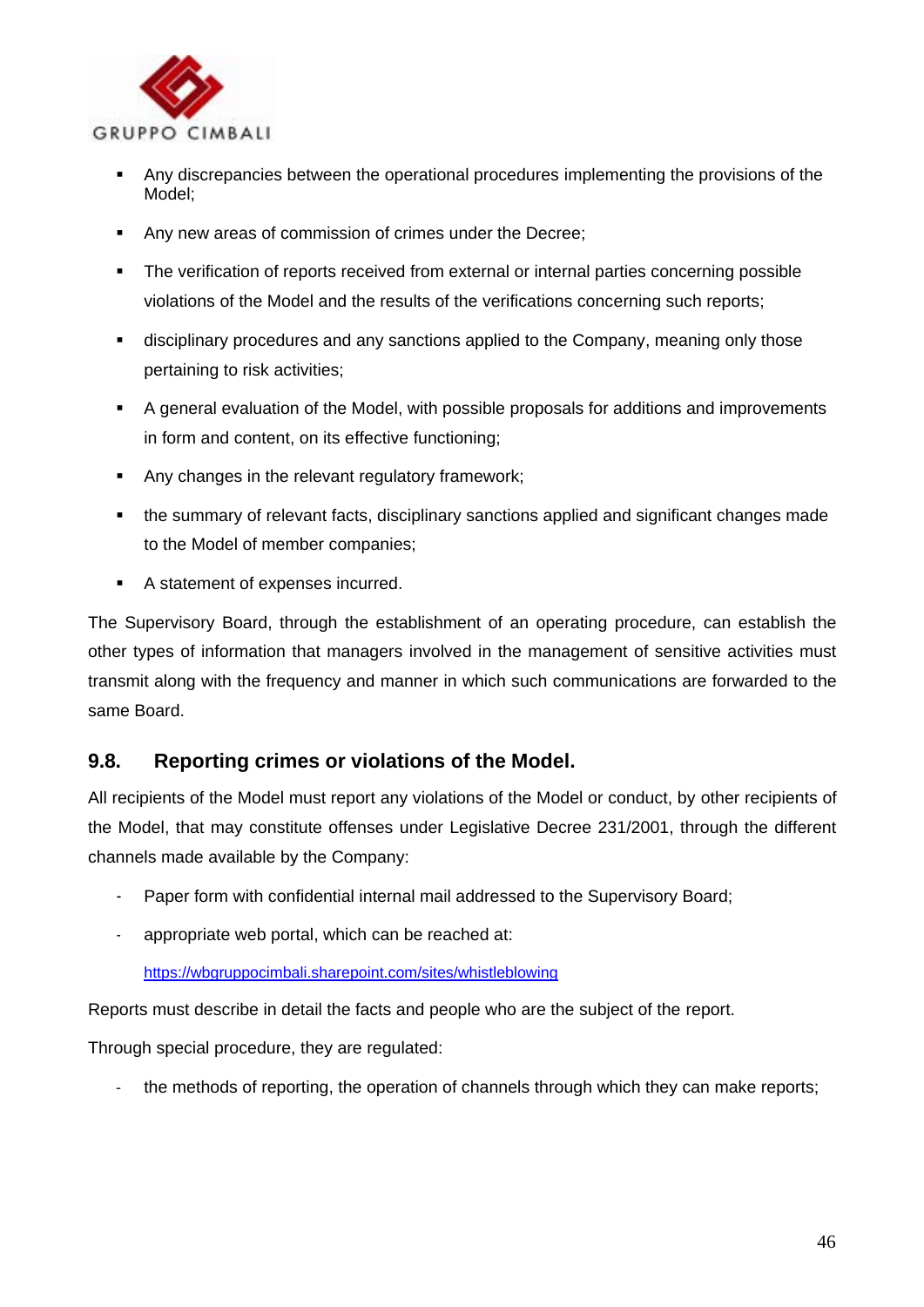

- the person/company function to whom the reports themselves should be sent and the manner in which reports relevant to the activity of the SB itself should be forwarded;
- the methods, roles and responsibilities for handling reports received, so as to ensure the confidentiality of the reporter's identity and compliance with the other regulatory provisions below.

Behavior aimed solely at slowing down the activity of the recipient of the reports/SVB is sanctioned.

Pursuant to Article 6, paragraph 2-bis, lett. *c)* of the Decree, the Company guarantees the confidentiality of whistleblowers and guarantees whistleblowers in good faith against any form of retaliation, discrimination or penalization for reasons directly or indirectly related to the report, without prejudice to the right of the successors in title to protect themselves if criminal or civil liability is established against the whistleblower related to the falsity of the statement and without prejudice to legal obligations. In any case, the confidentiality of the identity of the reporter and of the information in any context subsequent to the report itself shall be ensured, without prejudice to legal obligations and the protection of the rights of the Company or persons wrongly accused or in bad faith. A report is considered to be made in good faith when it is made on the basis of a reasonable belief based on factual evidence.

Information concerning news about disciplinary proceedings and sanctions disbursed or the orders to dismiss such proceedings with the reasons for them must be mandatorily forwarded to the SB.

# **10. Performance by other companies**

The provision of goods or services by companies belonging or not belonging to Gruppo Cimbali, with particular reference to goods and services that may relate to sensitive activities, must be regulated in the form of a written contract, communicated to the Company's Supervisory Board.

The contract between the parties should include the following clauses:

- The obligation on the part of the lending company to attest to the truthfulness and completeness of the documentation produced and information reported to the Company;
- A commitment by the lending company to comply, during the term of the contract, with the requirements set forth in the Code of Ethics and the Model.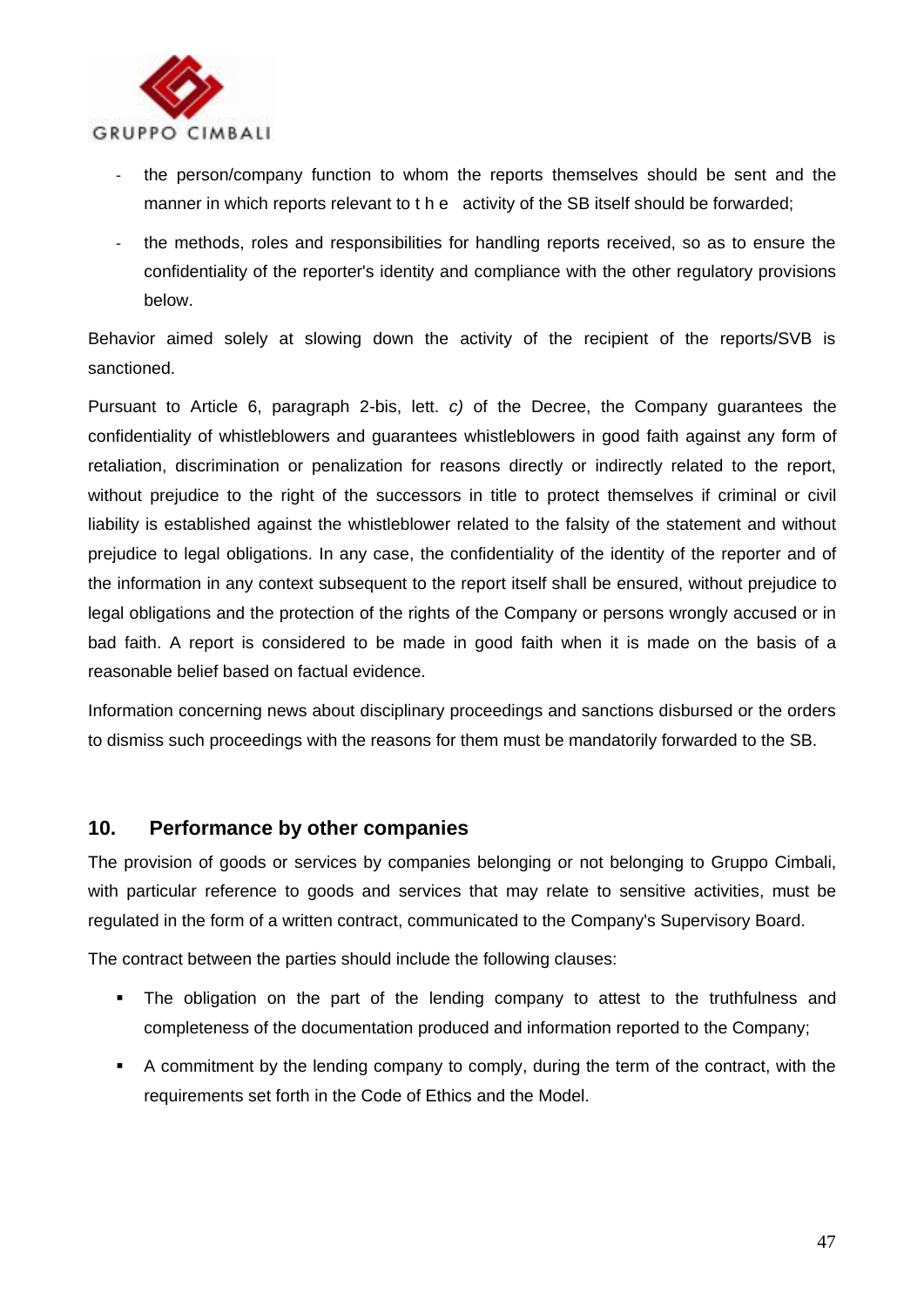

■ the obligation to comply with any request for information, data or news from the Company's Supervisory Board, provided that this obligation is expressly stipulated in the contracts or mandates that bind the external party to the Company.

Failure to comply with any of the above conditions must be duly justified and communicated in writing to the Supervisory Board of each of the parties involved.

# **11. Penalty system**

# **11.1. General principles**

The Company condemns any behavior that differs not only from the law, but also from the provisions of the Model and the Code of Ethics, even if the behavior is carried out in the interest of the Company or with the intention of bringing it an advantage.

Any violation of the Model or the procedures established to implement it, by anyone committed, must be immediately communicated, in writing, to the Supervisory Board, without prejudice to the procedures and measures under the jurisdiction of the holder of disciplinary power.

The duty to report falls on all recipients of the Model.

After receiving the report, the Supervisory Board must immediately put in place the necessary investigations, subject to maintaining the confidentiality of the person against whom it is proceeding. Sanctions shall be taken by the relevant corporate bodies under the powers granted to them by the Company's bylaws or internal regulations. After the appropriate assessments, the SB will inform the holder of disciplinary power who will initiate the procedural process for the purpose of charges and the hypothetical application of sanctions.

By way of example, the following behaviors constitute disciplinary infractions:

- violation, including by omissive conduct and in possible concurrence with others, of the principles and procedures provided for in the Model or established for its implementation;
- **•** The preparation, possibly in conjunction with others, of untrue documentation;
- **•** The facilitation, through omissive conduct, of the preparation by others of untrue documentation;
- **EXT** The removal, destruction or alteration of documentation inherent in the procedure in order to evade the system of controls provided by the Model;
- **•** Obstruction of the supervisory activities of the SB;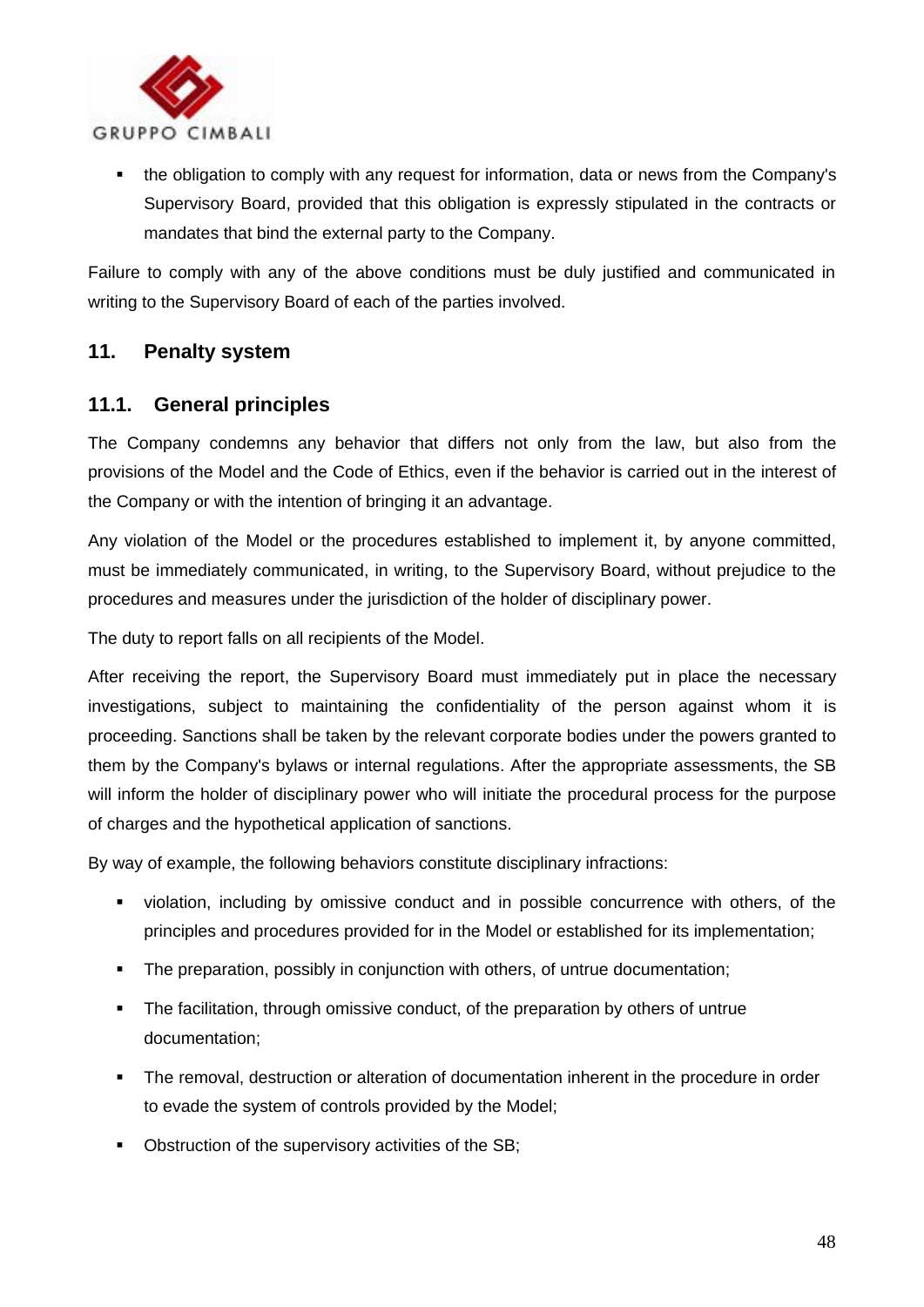

- **•** The impediment of access to information and documentation requested by those responsible for monitoring procedures and decisions;
- **•** the performance of particularly serious acts of retaliation or discrimination against anyone who has reported an illegal conduct, relevant for the purposes of Legislative Decree 231/2001, or a violation of the Model, for reasons directly or indirectly related to the report itself;
- Violation of confidentiality obligations regarding the identity of whistleblowers of misconduct;
- The transmission of reports that turn out to be unfounded if made with malice or gross negligence;
- **•** The performance of any other conduct suitable for circumventing the control system provided by the Model.

# **11.2. Sanctions and disciplinary measures**

The Model, in accordance with the provisions of the CCNL, constitutes a set of rules to which the staff must adhere, with regard to rules of conduct and sanctions: any violation of it, therefore, entails the application of the disciplinary procedure and related sanctions. All personnel employed at all levels (blue-collar workers, white-collar workers, middle managers and executives) and bound to the Company by any contract of employment (full-time or part-time) with or without subordination (including those of a para-subordinate nature), are required to comply with the provisions contained in the Model.

With respect to employees with blue-collar, white-collar and middle-collar status, the disciplinary system is applied in accordance with Article 7 of Law No. 300 of May 20, 1970 (Workers' Statute) and the current CCNLs for the category. If the act also constitutes a violation of duties deriving from the law or from the employment relationship, such that the continuation of the employment relationship is no longer possible even on a provisional basis, dismissal without notice may be decided, in accordance with Article 2119 of the Civil Code, subject to compliance with the disciplinary procedure.

If the violation concerns managers, the Supervisory Board must notify the holder of the disciplinary power and the board of directors, in the person of the President and the managing director, by means of a written report. The recipients of the communication shall initiate the procedures within their competence for the purpose of charges and the possible application of the sanctions provided by law and the applicable CCNL, with the possible revocation of procedures or delegations.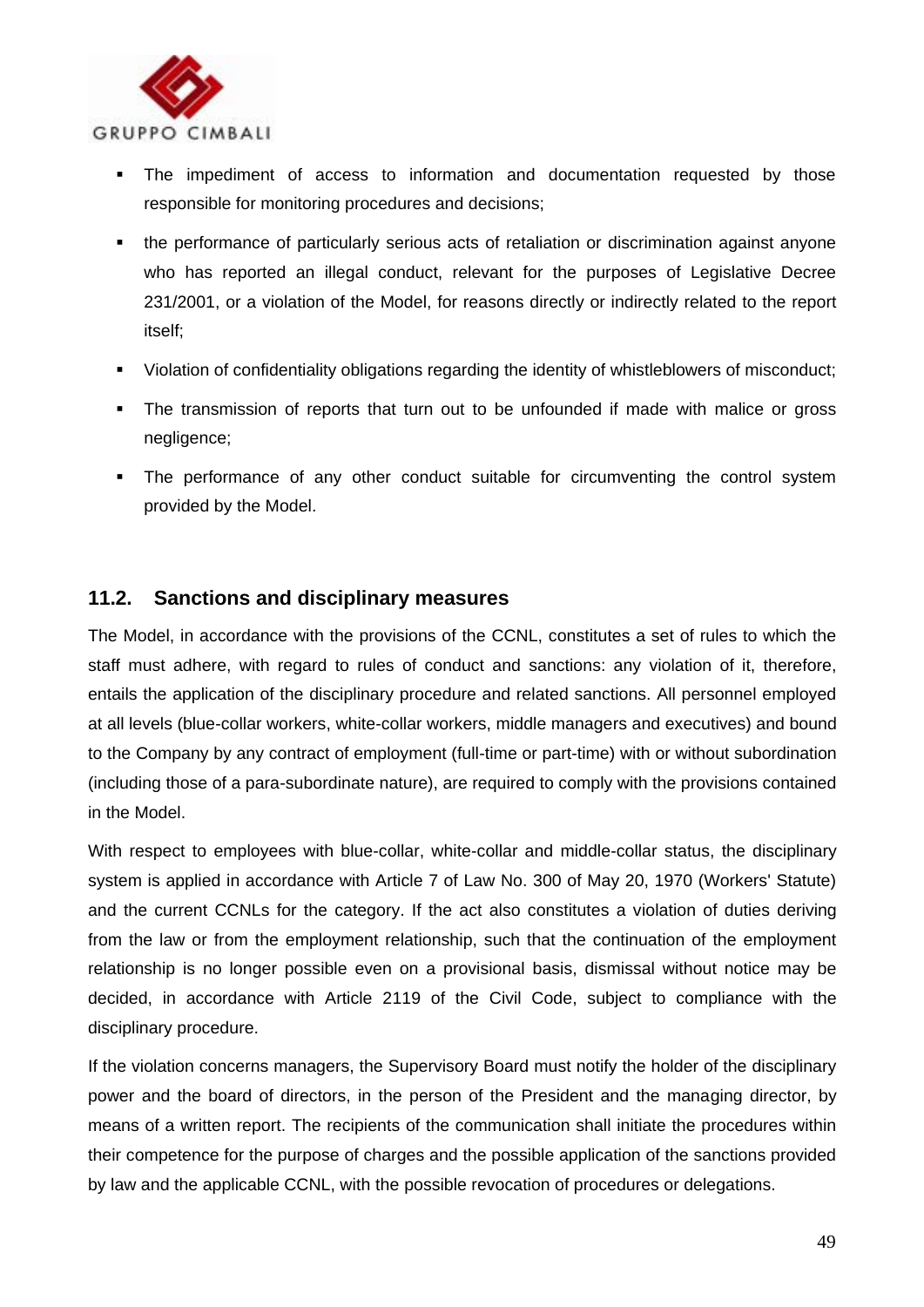

If the violation concerns a director of the company, the Supervisory Board must immediately notify the board of directors and the board of auditors by means of a written report. In this case, the board of directors may apply any measure provided for by law, determined on the basis of the seriousness, fault and damage caused to the company.

In the most serious cases and when the violation is such as to damage the relationship of trust with the Company, the board of directors shall convene the shareholders' meeting and propose removal from office.

In the event of a violation by a member of the board of auditors, the board of directors, if the violations are such as to constitute just cause for dismissal, shall propose to the shareholders' meeting the adoption of measures within its competence and take such further steps as are required by law.

Relationships with third parties are governed by appropriate formal contracts that must provide for the existence of the clauses of compliance with the Model and the Code of Ethics by these external parties. In particular, failure to comply with one or more provisions of the Model must result in the termination for just cause of the same relationships, without prejudice to any claim for compensation if concrete damage to the Company results from such behavior.

Failure to include clauses on compliance with the Model and the Code of Ethics must be communicated by the function in whose sphere the contract operates, with due justification to the Supervisory Board.

# **12. Communication and training**

Communication of the Model is entrusted to the personnel management function, which ensures, through the means deemed most appropriate, its dissemination and effective knowledge to all recipients referred to in paragraph 8.

The SB determines how to implement to the Model's recipients outside the Company.

It is the Company's task to implement and formalize specific training plans, with the aim of ensuring effective knowledge of the Decree, the Code of Ethics and the Model on the part of all company departments and functions. The provision of training should be differentiated according to whether it is aimed at employees in their generality, employees operating in specific risk areas, the supervisory body, directors, etc., based on the analysis of skills and training needs prepared by the personnel management.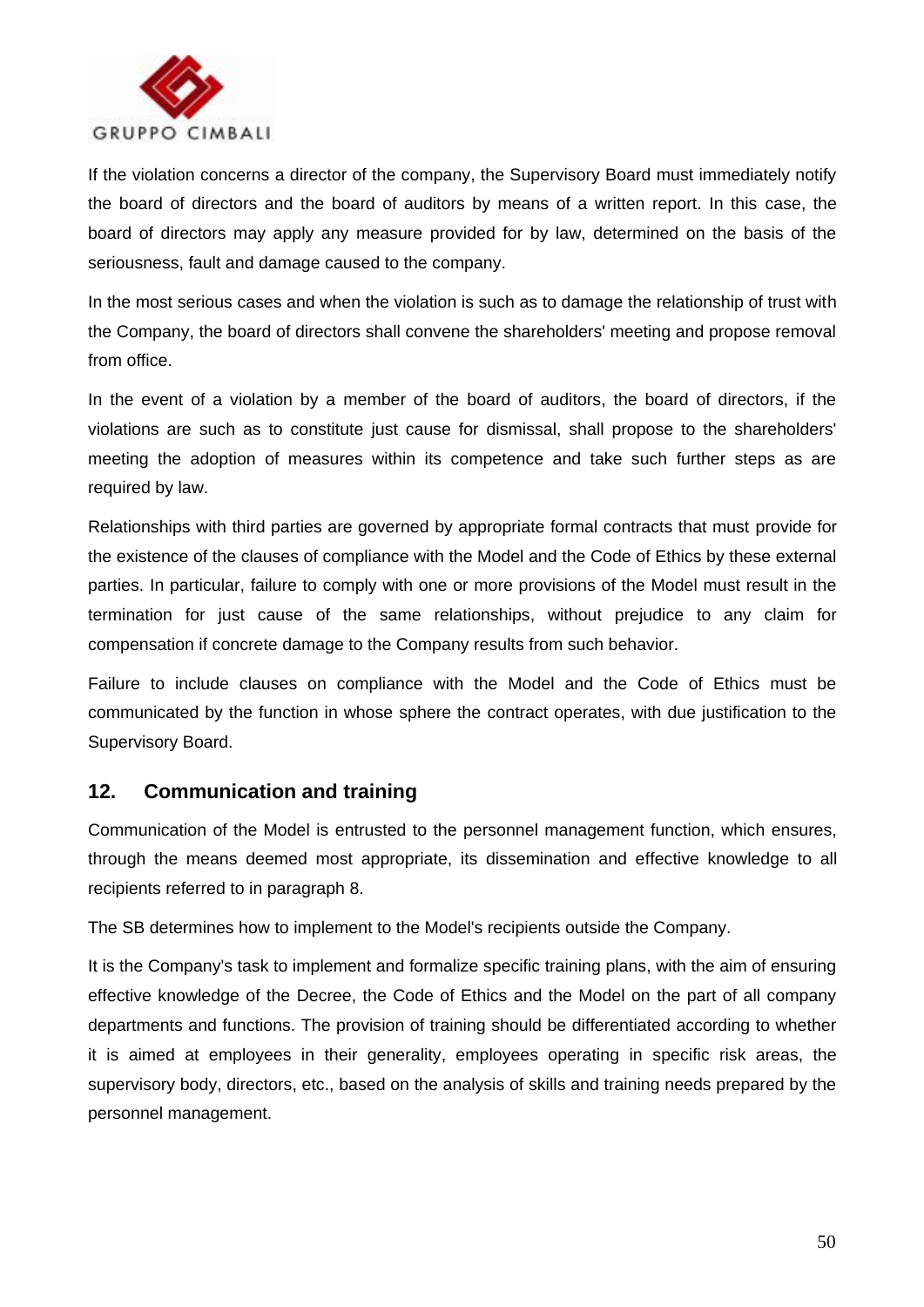

Personnel training for the purpose of implementing the Model is managed by the personnel management function in close cooperation with the Supervisory Board, which ensures that training programs are delivered in a timely manner.

The Company ensures the provision of means and methods that always ensure the traceability of training initiatives and the formalization of participants' attendance, the possibility of evaluating their level of learning, and the assessment of their level of enjoyment of the course, in order to develop new training initiatives and improve those currently underway, including through comments and suggestions on content, material, lecturers, etc.

The training, which can also take place remotely or through the use of computer systems, and whose contents are screened by the Supervisory Board, is carried out by experts in the discipline dictated by the Decree.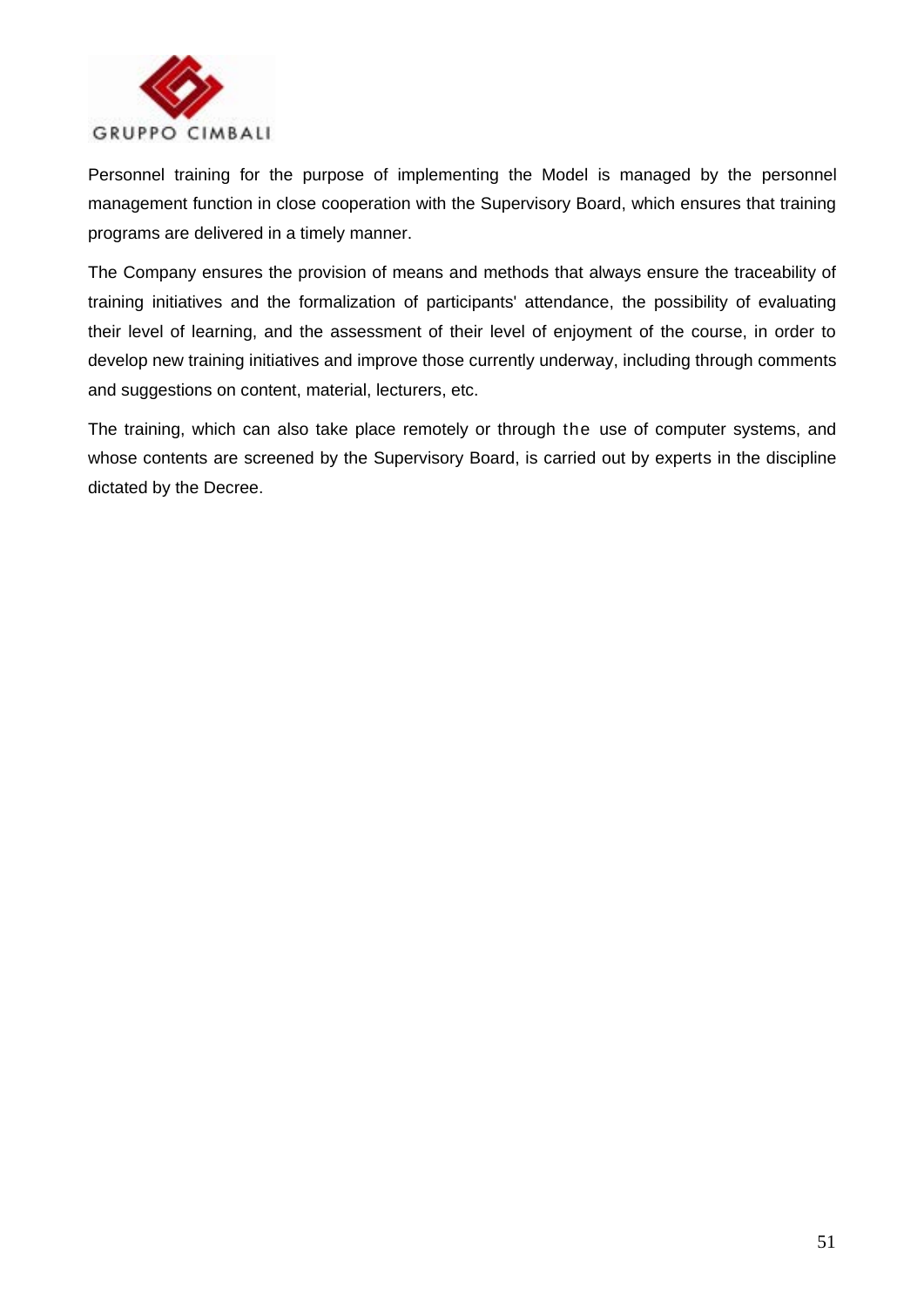

# *Special Part*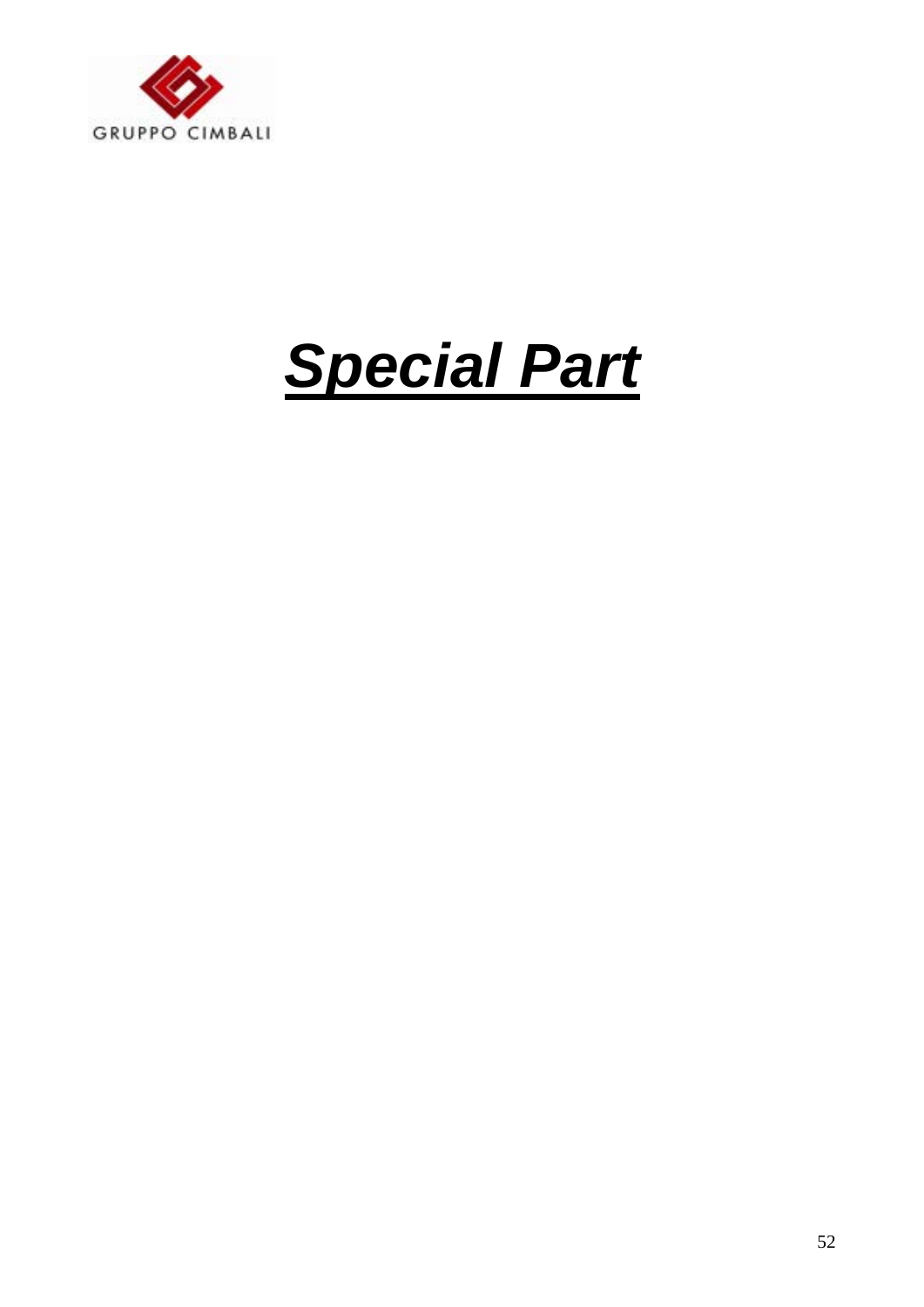

# **1. Introduction**

Pursuant to the provisions of Article 6 paragraph a) of the Decree, the Company, through a process of risk mapping, assessment of activities, existing controls and the business environment in which it operates (so-called *control and risk self-assessment)*, has identified the *sensitive*  activities (divided by type of crime and listed in the following paragraphs), within which crimes among those provided for in the Decree could potentially be committed.

In order to prevent or mitigate the risk of the commission of these crimes, the Company has therefore formulated general principles of conduct and general prevention protocols applicable to all sensitive activities and specific prevention protocols for each of the identified risk activities.

# **2. General principles of behavior**

All recipients of the Model, as identified in paragraph 8 of the General Section, adopt rules of conduct in accordance with the law, the provisions contained in this document and the principles contained in the Code of Ethics, in order to prevent the occurrence of offenses under the Decree.

In particular, the principles of conduct identified in the Code of Ethics, which is hereby referred to in its entirety, referring to the various types of recipients and/or counterparts, constitute a prerequisite for and an integral part of the control protocols referred to in paragraph [3](#page-48-0) below.

For the purpose of adopting and implementing the Organization, Management and Control Model, the Company also undertakes to implement the specific protocols set out below.

# <span id="page-48-0"></span>**3. General prevention protocols**

In the context of all operations involving sensitive activities, referred to in the following paragraphs, the general control protocols implement the following principles:

- the formation and implementation of the Company's decisions comply with the principles and requirements contained in the provisions of the law, the Memorandum of Association and the Company's Code of Ethics;
- management, coordination and control responsibilities within the Company are formalized;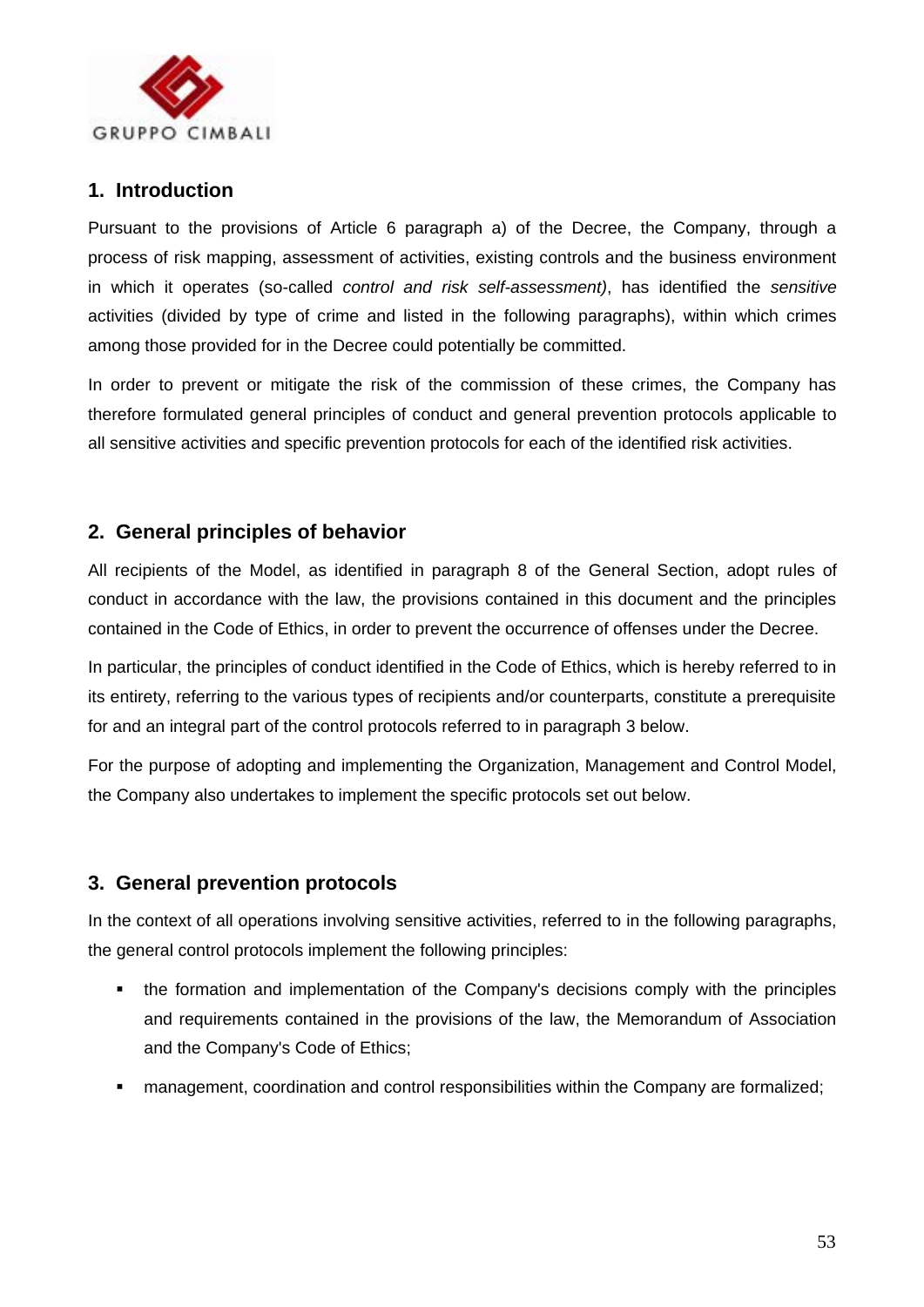

- **EXECT** levels of hierarchical dependence are formalized and the different tasks present within the Company are described;
- the formation stages and authorization levels of the Company's acts are always documented and reconstructible;
- the system of proxies and signatory powers to the outside world is consistent with the responsibilities assigned to each director, and awareness of these powers by external parties is ensured by appropriate communication and publicity tools;
- the assignment and exercise of authority within a decision-making process is congruent with positions of responsibility and the significance and/or criticality of the underlying economic transactions;
- there is no subjective identity between those who make or implement decisions, those who are required to give accounting evidence of them, and those who are required to carry out the controls on them required by law and by the procedures covered by the internal control system;
- **·** for all risk operations involving sensitive activities, procedures and guidelines are implemented and enforced and an *internal manager* is identified for the implementation of the operation, which corresponds, unless otherwise specified, to the head of the department responsible for managing the risk operation under consideration. The internal manager:
	- may request information and clarification from all business functions, business units, or individuals who are or have been involved in the risk operation;

Promptly inform the Supervisory Board of any critical issues or conflicts of interest;

- may call on the Supervisory Board in all cases of ineffectiveness, inadequacy or difficulty in the implementation of prevention protocols or operational procedures for their implementation or in order to obtain clarifications regarding the objectives and prevention methods set forth in the Model.
- Access to the Company's data complies with Legislative Decree No. 196 of 2003 and subsequent amendments or additions, including regulations;
- **EXEDENT** documents concerning the formation of decisions and their implementation are archived and stored by the relevant function. Access to documents already archived is allowed only to authorized persons according to operational procedures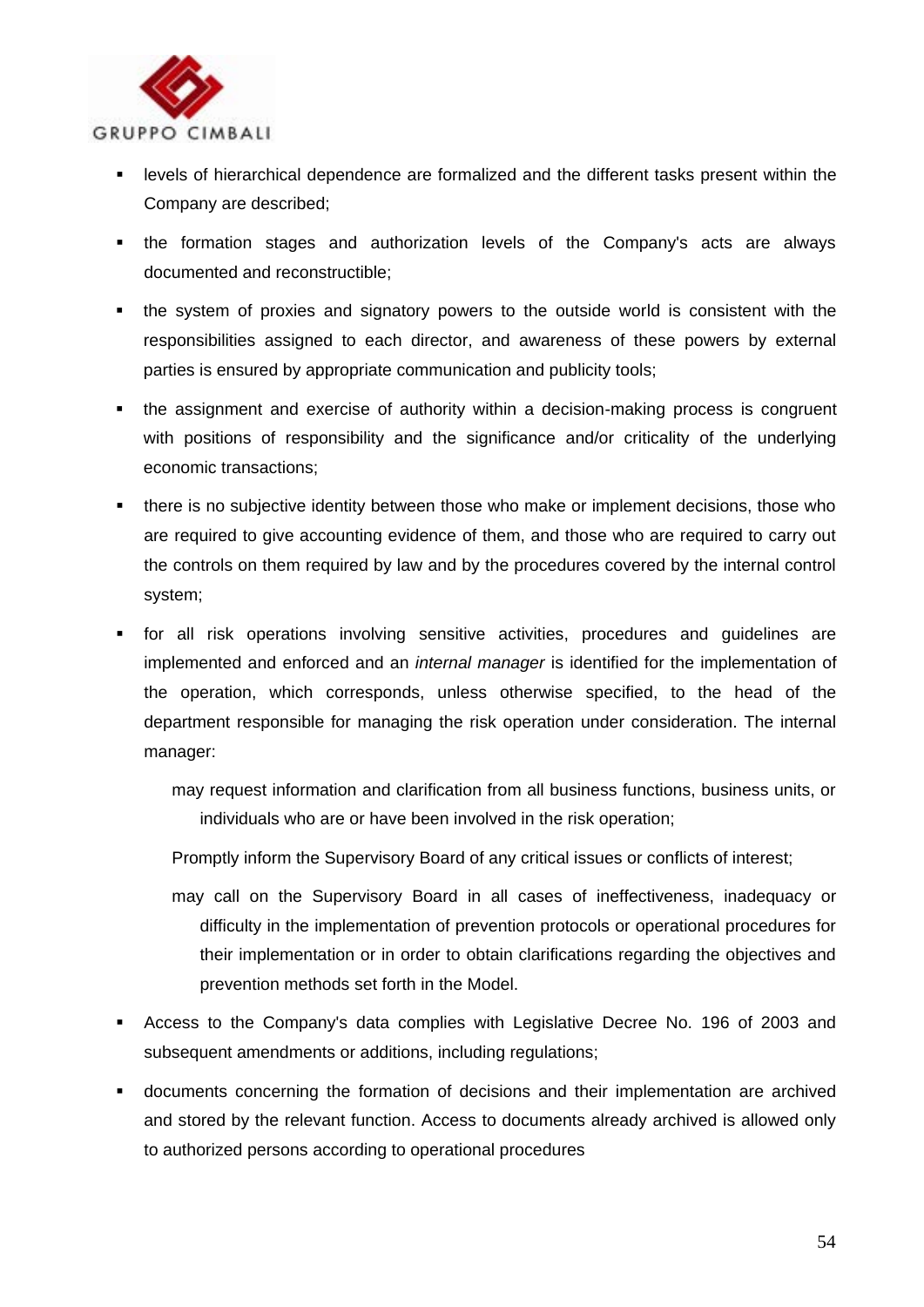

company, as well as to the board of auditors, the auditing company and the Supervisory Board;

- the choice of any external consultants is justified and is made on the basis of requirements of professionalism, independence and competence, as well as on the basis of precise quality standards predetermined by the company;
- rewarding remuneration systems to employees and contractors respond to realistic objectives consistent with the tasks and activities performed and the responsibilities entrusted;
- the Company's financial flows, both incoming and outgoing, are constantly monitored and always traceable, as well as controllable by different and distinct responsible figures;
- **EXECT** all forms of donations aimed at promoting goods, services or the image of the Company must be authorized, justified and documented;
- the Supervisory Board verifies that the company's operating procedures governing activities at risk, and which form an integral part of the company's organizational Model, fully implement the principles and prescriptions contained in this Special Section, and that they are constantly updated, including at the suggestion of the Board, in order to ensure the achievement of the purposes of this document.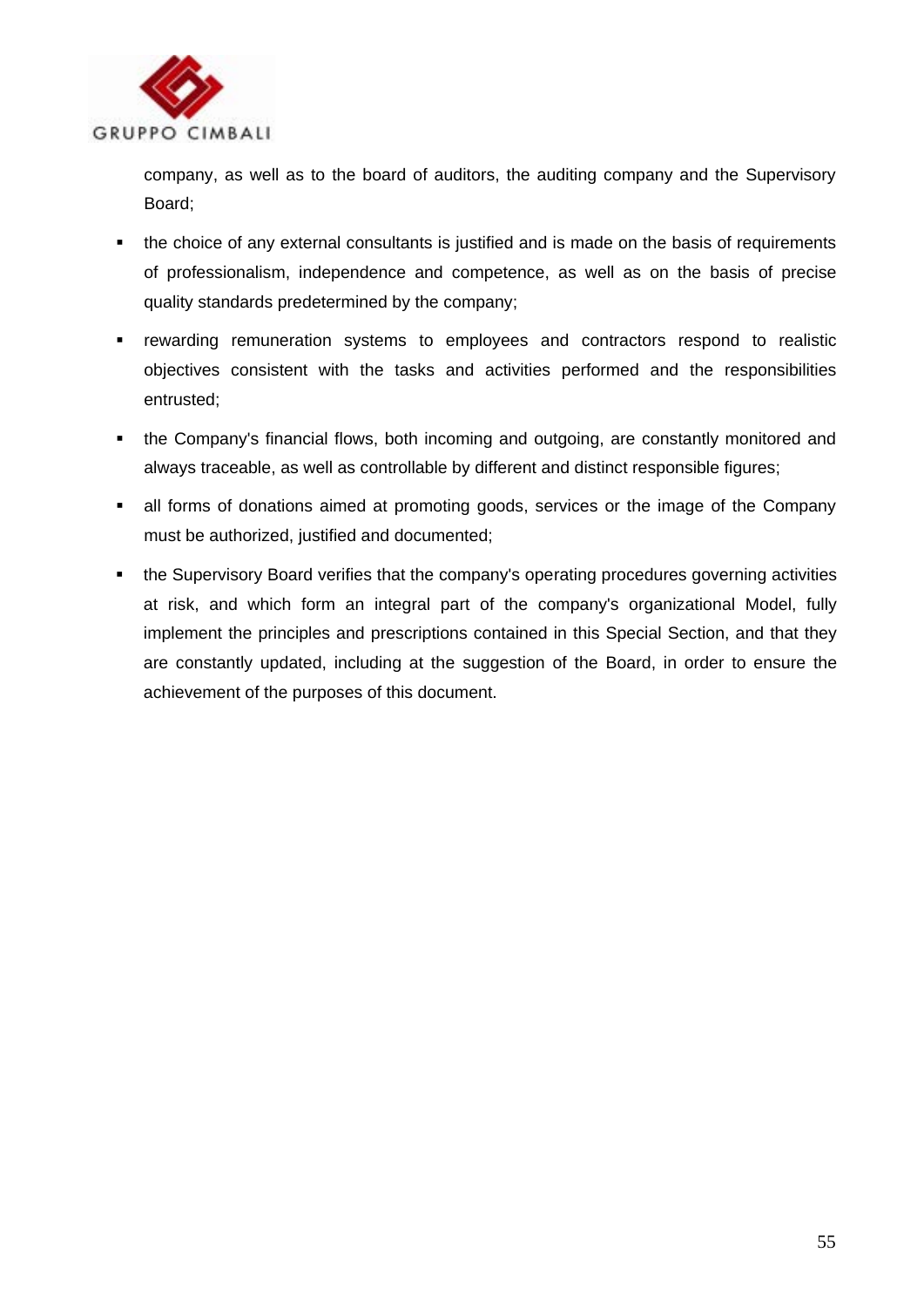

## **A. Crimes against the Public Administration**

For the purposes of the Decree, all those entities, public or private, that perform a *public function* or *public service* are considered "Public Administration."

Civil service refers to activities governed by public law that pertain to legislative (state, regions, provinces with special statutes, etc.), administrative (members of state and territorial administrations, Police Forces, members of supranational administrations, members of Authorities, Chambers of Commerce, members of Building Commissions, testers of public works, appraisers of the Italian Naval Registry, etc.), judicial (judges, bailiffs, auxiliary bodies of the Administration of Justice such as receivers or liquidators in bankruptcy, etc.) functions.

The civil service is characterized by the exercise of:

- **E** *authoritative power*, i.e., that power which enables the Public Administration to achieve its ends by means of actual commands, with respect to which the private individual is in a position of subjection. This is the activity in which the so-called power of imperium is expressed, which includes both the power of coercion (arrest, search, etc.) and the power to challenge violations of the law (assessment of contraventions, etc.), and the powers of hierarchical supremacy within public offices;
- certifying power is that which gives the certifier the power to certify a fact into evidence up to the point of perjury.

Public service is defined as:

- the activities of producing goods and services of general interest and subject to supervision by a Public Authority;
- **E** activities aimed at guaranteeing the person's rights to life, health, liberty, social security and welfare, education, freedom of communication, etc., under concession and/or convention.

Individuals representing the public administration who perform a public function or public service and with whom a direct relationship is established are referred to as *public officials* or *public service officers.*

A public official is one who can form or manifest the will of the public administration or exercise authoritative or certifying powers.

By way of example but not limited to, members of state and territorial administrations, members of supranational administrations (e.g.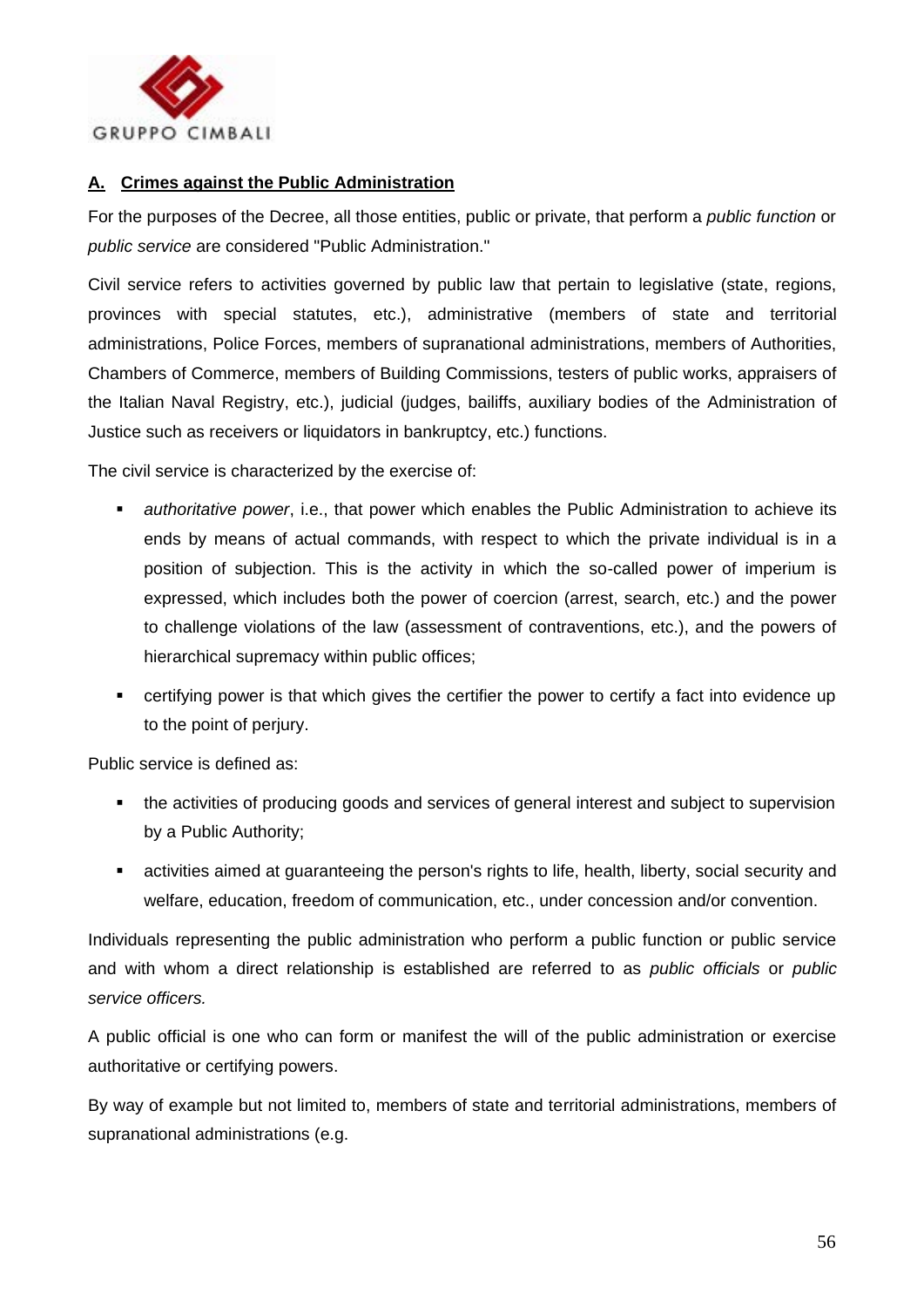

of the European Union), the NAS, members of the Supervisory Authorities, members of the Police and the Guardia di Finanza, members of the Chambers of Commerce, administrators of public economic entities; members of the Building Commissions, judges, bailiffs, and auxiliary bodies of the Administration of Justice (e.g., receivers).

On the other hand, the person in charge of a public service performs activities pertaining to the care of public interests or the satisfaction of needs of general interest subject to the supervision of a public authority. Criminal jurisprudence has clarified that the bureaucratic framing of the person in the structure of a public body is not a criterion for recognizing the status of public service appointee, since what matters is the activity actually carried out by the person. Therefore, even a private individual or the employee of a private company can be qualified as a public service appointee when he or she carries out activities aimed at the pursuit of a public purpose and the protection of a public interest.

By way of example but not limited to, employees of the National Health Service, employees of the cash office of a public institution, employees of hospital institutions, the ASL, INAL, INPS, employees of municipal energy companies, banks, post offices, customs offices, members of city councils, employees of the State Railways and the Highway Company are considered to be public servants.

#### **A1.Sensitive activities within the scope of crimes against public administration**

Through a *control and risk self-assessment* that is an integral part of the Model, the Company has identified the *sensitive and instrumental* activities listed below within the scope of which crimes against the Public Administration provided for in Articles 24 and 25 of the Decree could potentially be committed.

- Management of audits by PA or public service or certifying bodies.
- Management of tax and fiscal matters with t h e tax authorities, including through outside professionals.
- Management of relations with the Judicial Authority, including through external professionals.
- Managing compliance with PA for permits, concessions, licenses, waste disposal, etc.
- **■** Management of regulatory, administrative and corporate compliance (e.g., power of attorney filing, privacy).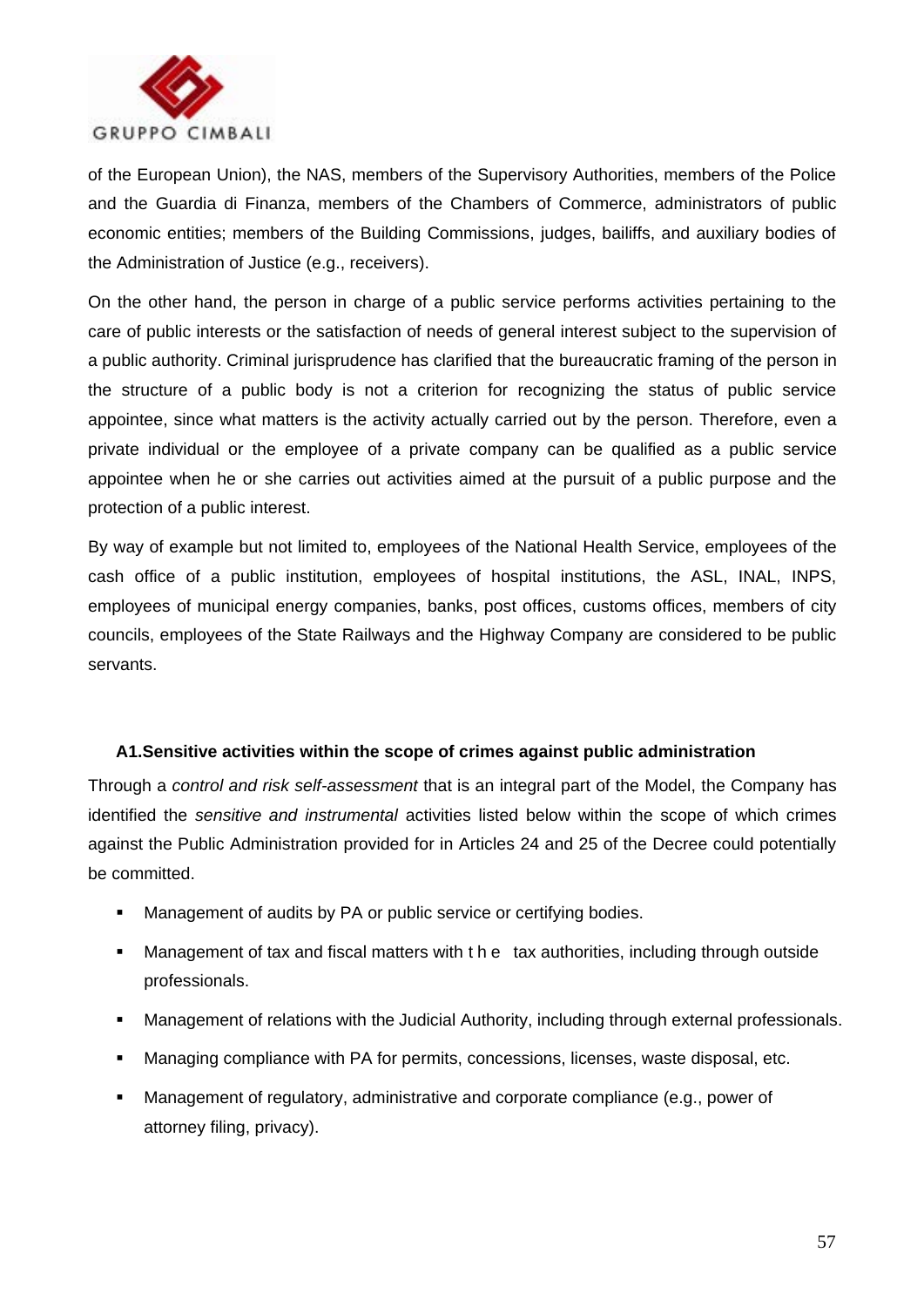

- Collaboration with universities for research projects, scholarships, etc.
- Application, management, monitoring of subsidized financing, grants, tax exemptions, social security, employment grants, training. etc..
- Registration of trademarks and patents.
- Sales and service of coffee machines to Public Administration.
- Management of financial resources.
- Consulting management (administrative, tax, etc.).
- Management of expense reports.
- Management of the personnel selection process.
- **■** Management of company capital assets and utilities (e.g., cars, cell phones, personal computers, company credit cards, etc.), and the management of the company's
- **■** Management of marketing activities (e.g., promotions, sponsorships, advertising, etc.).

#### **A2.Specific prevention protocols**

For operations concerning the **management of inspections by the PA or persons in charge of public service or certifying bodies**, the protocols provide:

- Judicial, tax or administrative inspections are attended by the persons specified in the respective procedure;
- the person in charge of the audit informs the SB of the beginning and end of the proceedings, as well as of any critical issues that emerge during its conduct, and transmits copies of the minutes prepared by the inspection authorities.

For operations concerning **the management of fiscal and tax aspects with the Financial Administration and the management of relations with the Judicial Authority, including through external professionals,** the protocols stipulate that:

**E** a manager is always identified, consistent with the subject matter, with the necessary powers to represent the company or to coordinate the actions of any outside professionals;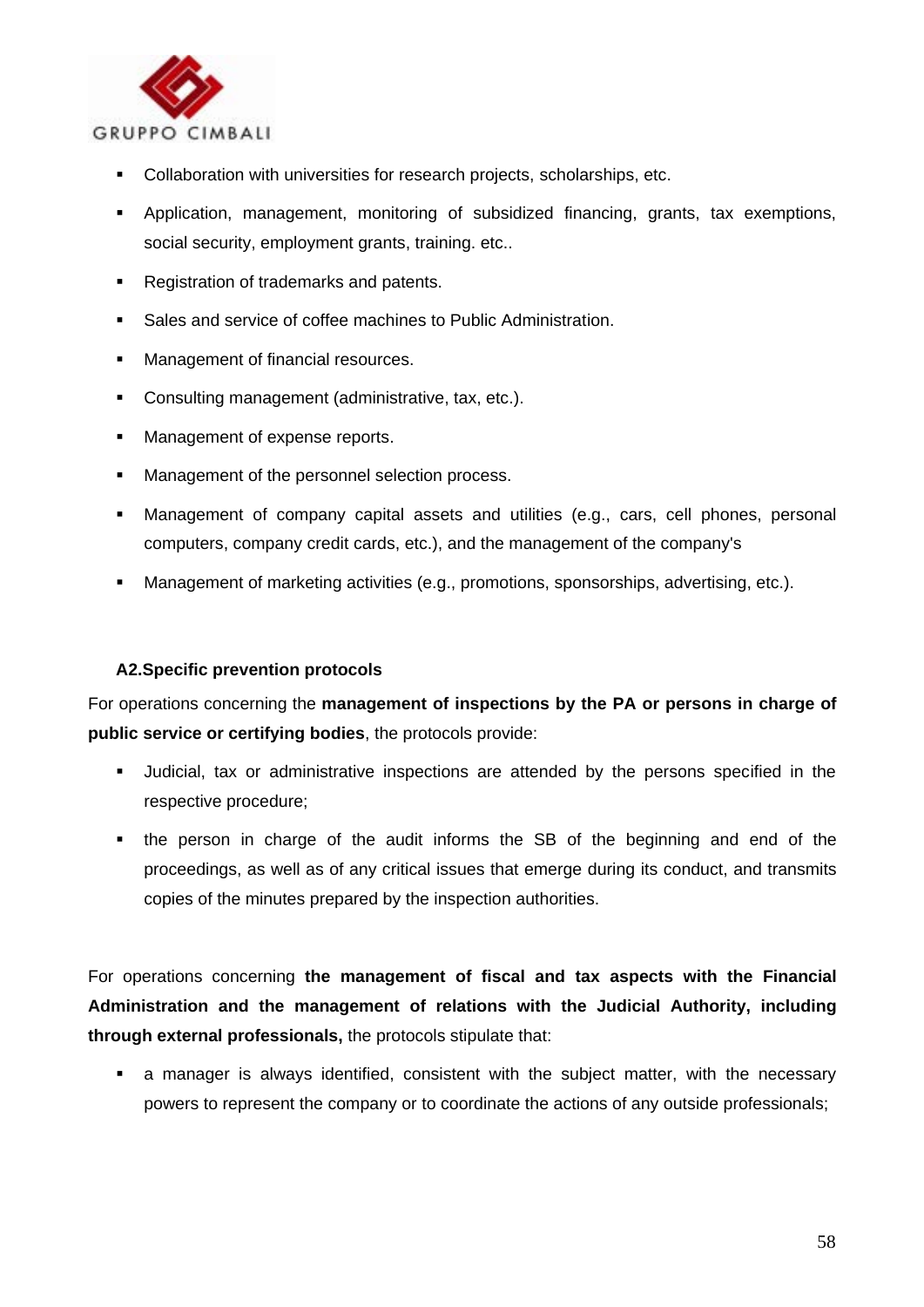

■ the identified responsible person informs the SB of the start of the judicial or tax proceedings, the findings of the various stages of judgment, the conclusion of the proceedings, as well as any critical issues that may be encountered *in the process*.

For operations concerning **the management of compliance with PA for permits, concessions, licenses, waste disposal, etc.; management of regulatory, administrative and corporate compliance; collaboration with universities for research projects, scholarships, sale and service of coffee machines to PA; registration of trademarks and patents;** protocols provide:

- **E** all acts, requests, formal communications, and contracts that have the PA as a counterparty must be handled and signed only by those with appropriate powers according to internal regulations;
- the internal manager for the implementation of the operation identifies the most appropriate tools to ensure that the relationships held by his or her function with the PA are always transparent, documented and verifiable;
- **.** the internal person responsible for the implementation of the operation authorizes in advance the use of data and information concerning the Company and intended for acts, communications, attestations and requests of any nature forwarded or having as recipients the PA;
- the internal manager for the implementation of the operation verifies that the documents, statements and information submitted by the Company to obtain authorizations or concessions are complete and truthful.

For operations concerning **the application, management, and monitoring of subsidized financing, grants, tax exemptions, social safety net, employment grants, training grants, etc.,** the protocols stipulate that:

- the internal manager for the implementation of the operation, verify that the statements and documentation submitted in order to obtain the loan or grant are complete and represent the true economic, asset and financial situation of the Company;
- **E** financial resources obtained as a public contribution, grant, or financing are used exclusively for the initiatives and achievement of the purposes for which the were requested and obtained;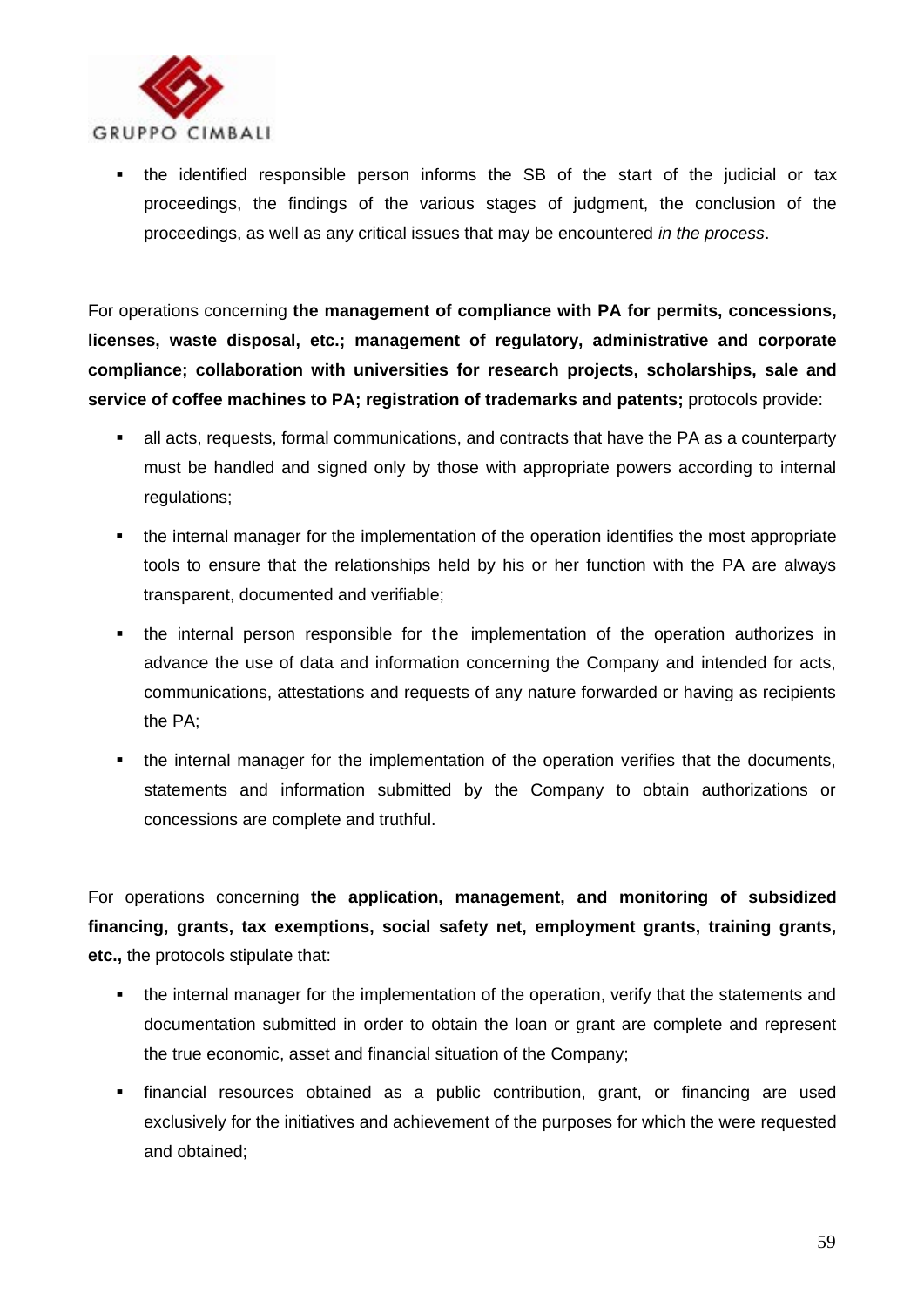

■ the use of these resources must always be justified by the applicant, who must attest to their consistency with the purposes for which the funding was requested and obtained.

For operations concerning the **management of financial resources**, the protocols provide:

- **.** limits are established on the autonomous use of financial resources, through the definition of quantitative expenditure thresholds, consistent with management competencies and organizational responsibilities. Exceeding the assigned quantitative spending limits may occur only and exclusively for proven reasons of urgency and in exceptional cases: in such cases it is provided that the exceptional event is remedied through the issuance of the appropriate authorizations;
- transactions involving the use or deployment of economic or financial resources have express causation and are documented and recorded in accordance with the principles of professional and accounting propriety;
- the use of financial resources is justified by the requesting party, including through the mere indication of the type of expenditure to which the operation belongs;
- no payment or collection may be settled in cash, except via express authorization from administrative management and in any case for amounts not exceeding sums handled through petty cash;
- the Company uses only financial and banking intermediaries subject to transparency and fairness regulation in accordance with European Union regulations;
- quantitative limits on the disbursement of cash advances and reimbursement of expenses incurred by Company personnel are established in advance, depending on the nature of the service provided. Reimbursement of expenses incurred must be requested through the completion of specific forms and only upon production of appropriate supporting documentation for the expenses incurred.

For operations concerning **consulting management:**

- External consultants are chosen based on the requirements of professionalism, independence and competence;
- **.** the identification of external consultants is always justified by the corporate function responsible for selection;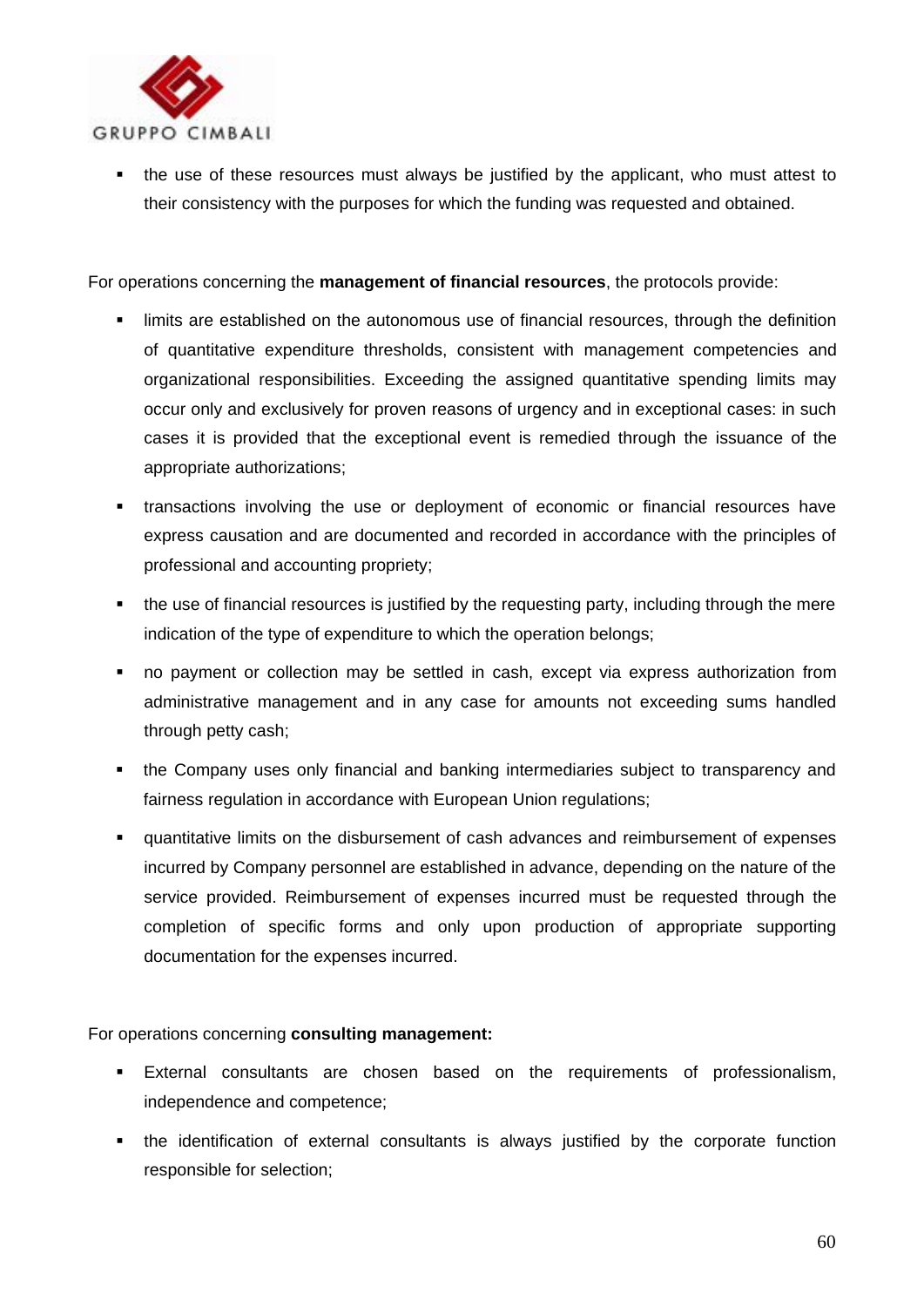

- the appointment of consultants takes place in accordance with the procedures, authorizations and internal controls adopted by the Company;
- **•** the appointment of external consultants shall be made in writing with an indication of the agreed fee and the content of the service;
- contracts regulating relations with consultants must include special clauses recalling the obligations and responsibilities arising from the Decree and compliance with the Model, which must be communicated to them together with the Code of Ethics, in accordance with paragraph 10 of the General Section;
- no compensation or fees are paid to consultants in an amount that is not congruous with the services rendered to the Company or that is not in accordance with the assignment given, existing market conditions or practices, or current professional rates for the relevant category;
- **•** contracts regulating relations with such parties must include appropriate clauses indicating clear responsibilities for failure to comply with any contractual obligations arising from acceptance of the Code of Ethics and the Model.

#### For **expense report management** operations:

- **E** is identified, according to the hierarchical levels present in the company, the person responsible for authorizing ex ante or ex post (depending on the types of trips, missions or travel outside the usual places of work), expense reports to requesting parties;
- expense reports are managed in the manner communicated to all personnel, in terms of compliance with the limits specified by company policies, the purposes of the expenses incurred, the forms, the required authorization levels, and the settlement of reimbursement amounts.

## For **personnel selection and recruitment** operations:

- **•** functions that request personnel selection and recruitment formalize the request through the completion of specific forms and within an annual budget;
- the request is authorized by the appropriate manager according to internal procedures;
- requests for hiring outside the limits specified in the budget shall be justified and duly authorized in accordance with internal procedures;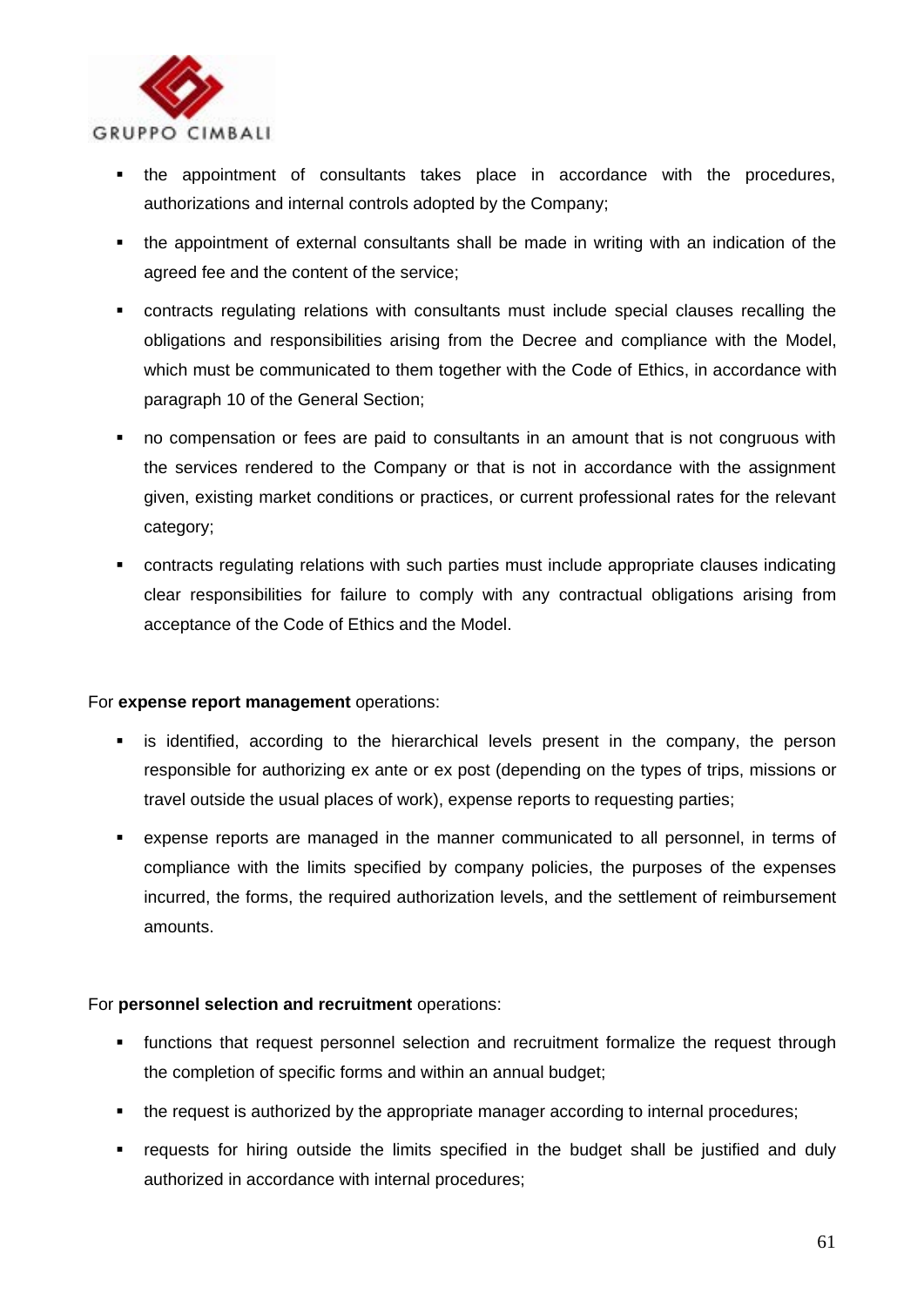

- **•** candidate evaluations are formalized in appropriate documentation, the archiving of which is ensured by the personnel manager;
- **•** relationships, direct or indirect, between the candidate and the Public Administration are ascertained and evaluated in advance.
- The requirements of Article 25 duodecies of the Decree are also assessed for the employment of any third-country nationals who require a residence permit, with particular regard to the regularity of the residence permit, any application for renewal and its regular issuance.

#### For **management** operations **of capital assets and corporate utilities**:

- **.** the allocation of the instrumental asset is justified, due to the role and task of the beneficiary staff and through formal request of the person concerned;
- the request must be duly authorized by personnel management;
- there are cases of revocation of the assigned asset in case of violation of company procedures or regulations during their use.
- In the case of the assignment of computerized corporate assets (by way of example but not limited to smartphones, tablets, PCs), there are cases of revocation of the assigned asset for ascertained violation of corporate procedures regarding the use of computer programs and their dissemination, for the specific purpose of preventing computer crimes under Article 24-bis of the Decree, and crimes regarding copyright infringement under Article 25 novies of the Decree.

#### For **marketing management operations:**

- **EXT** marketing activities must be directly and exclusively related to the Company's business and aimed at enhancing and promoting the Company's image and culture;
- all other forms of liberality must not only be aimed at lawful and ethical activities, but also authorized, justified and documented.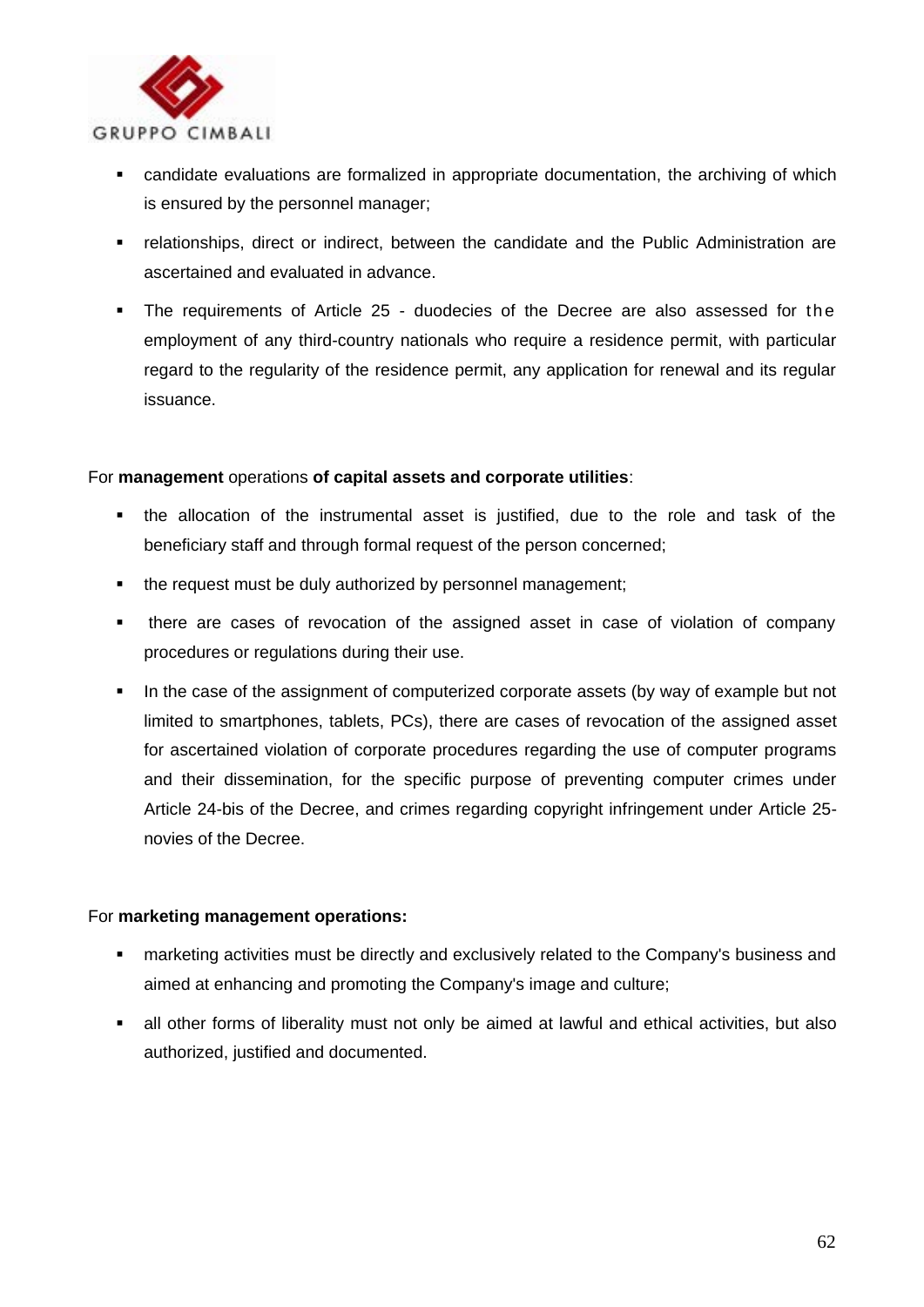

## **B. Corporate crimes**

#### **B1.Sensitive activities under corporate crimes**

Through the *control and risk self-assessment* activity, which is an integral part of the Model, the Company has identified the *sensitive and instrumental* activities listed below, within the scope of which, potentially, corporate crimes under Article 25-ter of the Decree could be committed.

- Valuations and estimates of subjective financial statement items; recognition, recording, and representation of business activities in accounting records, reports, financial statements, and other business documents; updating the chart of accounts; and financial statement formation, including in relation to the new crime of bribery among private parties.
- Management of extraordinary operations.
- Managing relationships with shareholders, the board of auditors, and the auditing firm.
- **■** Information systems management.
- Management of financial resources in relation to the new crime of bribery among private individuals.
- **Transactions concerning the management of consultancies in relation to the new crime of** bribery among private individuals.
- Operations concerning the management of expense reports and related reimbursements in relation to the new crime of bribery among private individuals.
- Operations concerning personnel selection and recruitment in relation to the new crime of bribery among private individuals.
- Procurement management in relation to the new crime of bribery among private individuals.
- Procurement and investment management in relation to the new crime of bribery between private parties.

## **B2.Specific prevention protocols**

For transactions involving **the valuation and estimation of subjective financial statement items; the recognition, recording, and representation of business activities in accounting records, reports, financial statements, and other business documents; updating the chart of accounts; and financial statement formation,** the protocols provide:

• The adoption of an accounting manual or alternatively of accounting procedures, constantly updated, where the data and information to be provided by each function or organizational unit, the accounting criteria for data processing and the timeline for the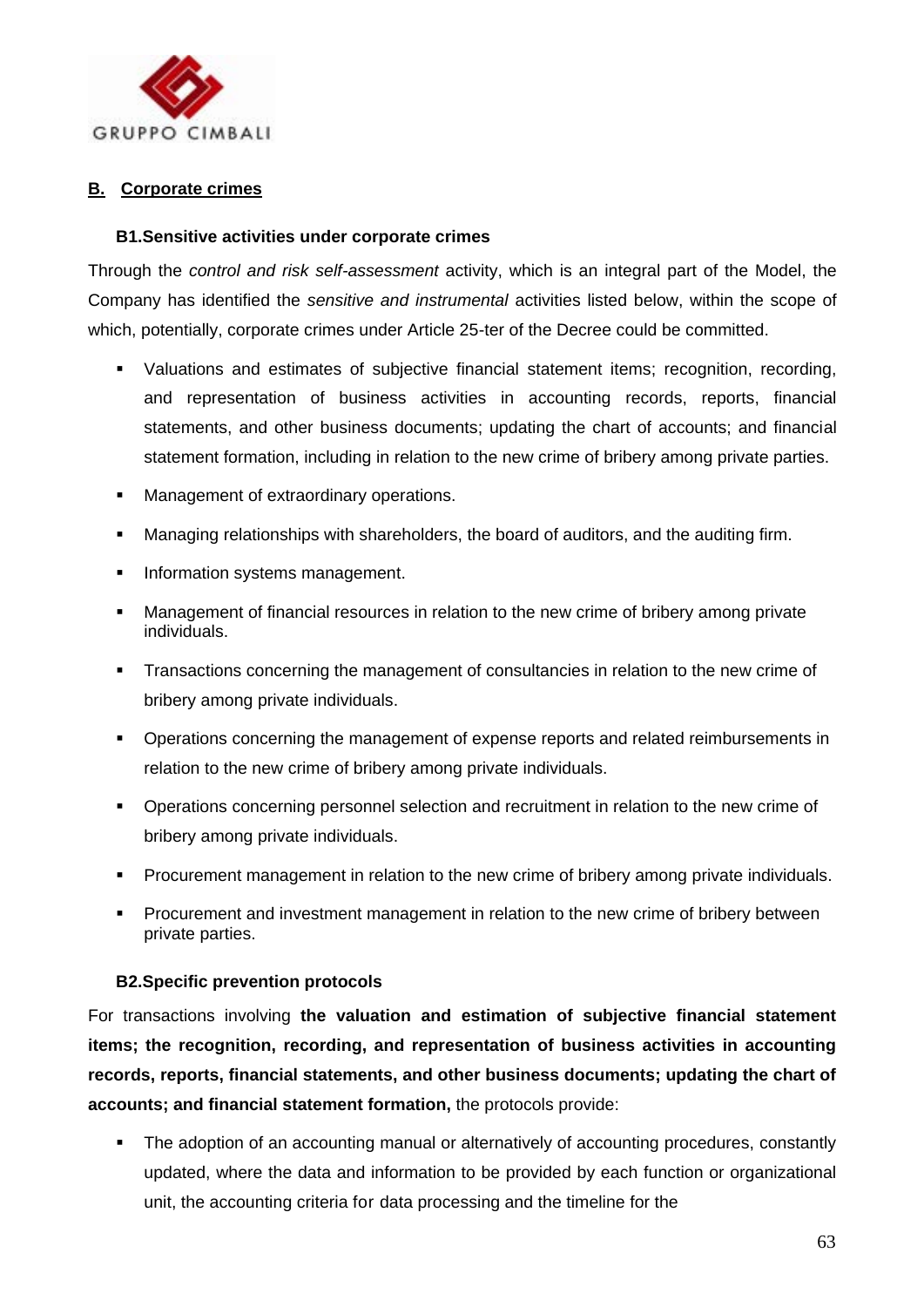

their transmission to the responsible functions, as well as the criteria and procedures for consolidating the financial statement data of subsidiaries;

- **EXECO all recognition and recording of business activities are carried out fairly and in accordance** with the principles of truthfulness and completeness;
- the heads of the various corporate functions and subsidiaries provide the Administration, Finance and Legal Department with the information requested from them in a timely manner and attesting, where possible, to the completeness and truthfulness of the information, or indicating the individuals who can provide such attestation;
- where useful for the understanding of the information, those responsible for it shall indicate the original documents or sources from which the transmitted information is taken and processed, and, where possible, attach copies;
- the collection, transmission and aggregation of accounting information aimed at the preparation of social communications is carried out exclusively through methods that can ensure the traceability of individual steps in the data formation process and the identification of the individuals who enter data into the system; the access profiles to this system are identified by the information systems department, which ensures the separation of functions and the consistency of authorization levels;
- any changes to budget items or the criteria for accounting for them are authorized by the general manager;
- a request by anyone for unjustified changes in the criteria for accounting recognition, recording and representation or quantitative changes in data from those already accounted for under the Company's operating procedures must be immediately reported to the Supervisory Board;
- drafts of the financial statements and other accounting documents are made available to the directors reasonably in advance of the board meeting called to deliberate on the approval of the financial statements;
- if the operations covered by this protocol are outsourced, the Company shall communicate to the service provider, in accordance with paragraph 10 of the General Part of this document, its Code of Ethics and its Model, compliance with which it requires through appropriate contractual clauses.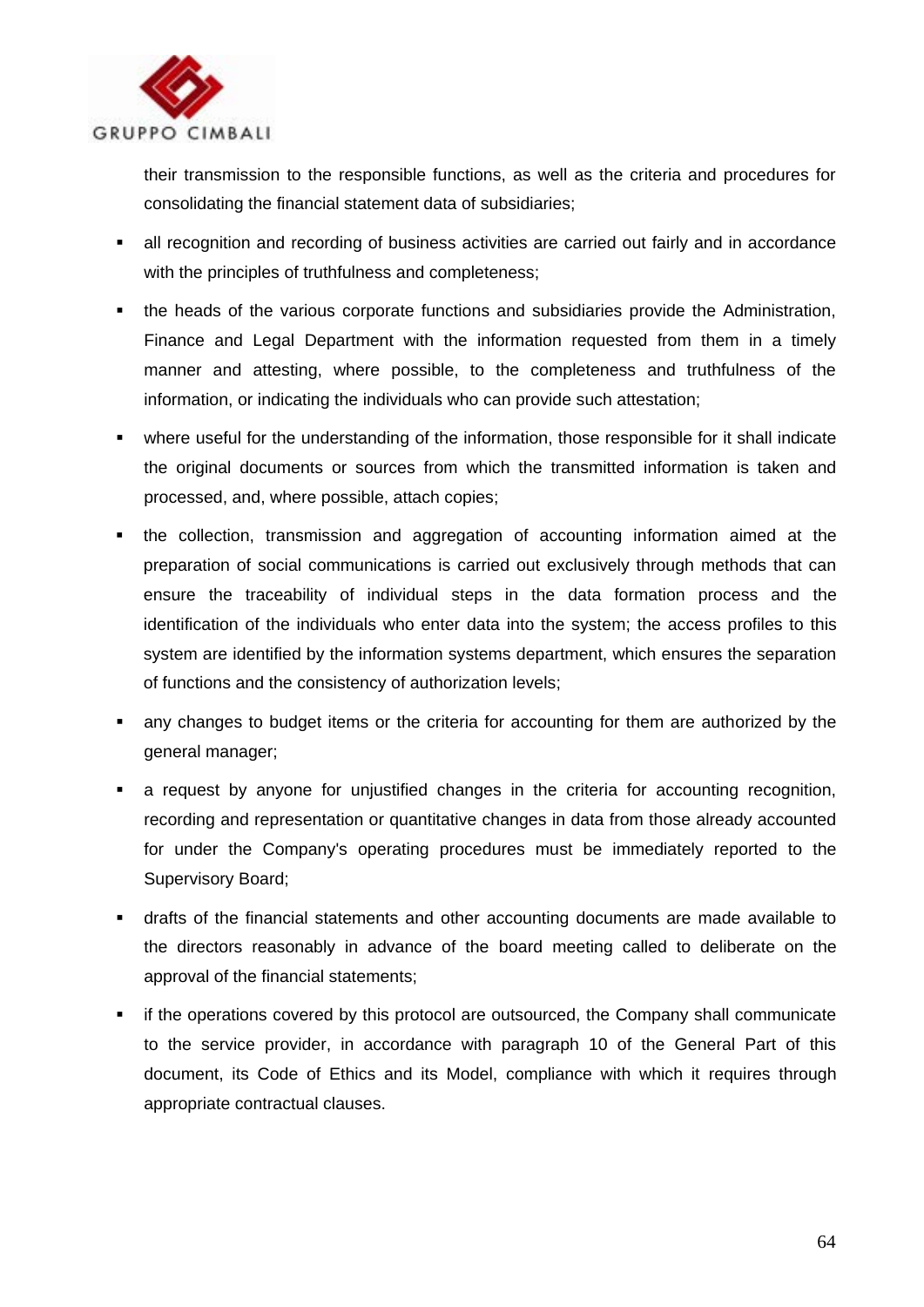

For operations concerning **the management of extraordinary transactions**, including those affecting share capital or equity, the protocols stipulate that:

- each transaction is submitted to and approved by the board of directors of the companies involved in the extraordinary transaction;
- **•** the function proposing the transaction, or competent according to company procedures, prepares appropriate documentation to support the proposed transaction, as well as a preliminary information report explaining the content, underlying interest, and strategic purpose of the transaction;
- where required, the independent auditors and the Board of Statutory Auditors give reasoned opinions on the transaction;
- **•** for the purpose of recording the transaction in the accounts, the administration, finance and legal department shall first verify the completeness, relevance and correctness of the supporting documentation of the transaction.

For operations concerning the **management of relations with shareholders, the board of auditors and the auditing firm,** the protocols stipulate that:

- the head of the general management and the head of the administration, finance and legal department are identified as responsible for collecting and processing the information requested and forwarded to the board of auditors and the auditing firm, after checking its completeness, relevance and correctness;
- requests for and transmissions of data and information, as well as any remarks, communications, or assessments made by the board of auditors and the auditing firm, shall be documented and retained by the two parties mentioned in the preceding paragraph;
- all documents relating to transactions on the agenda of meetings of the shareholders' meeting or the board of directors or, in any case, relating to transactions on which the board of auditors or the auditing firm must express an opinion, are communicated and made available reasonably in advance of the date of the meeting;
- criteria for selection, evaluation, and engagement of the auditing firm are formalized;
- free access to company accounts and anything else required for proper performance of the assignment is guaranteed to the auditing firm, the board of auditors, and the shareholders.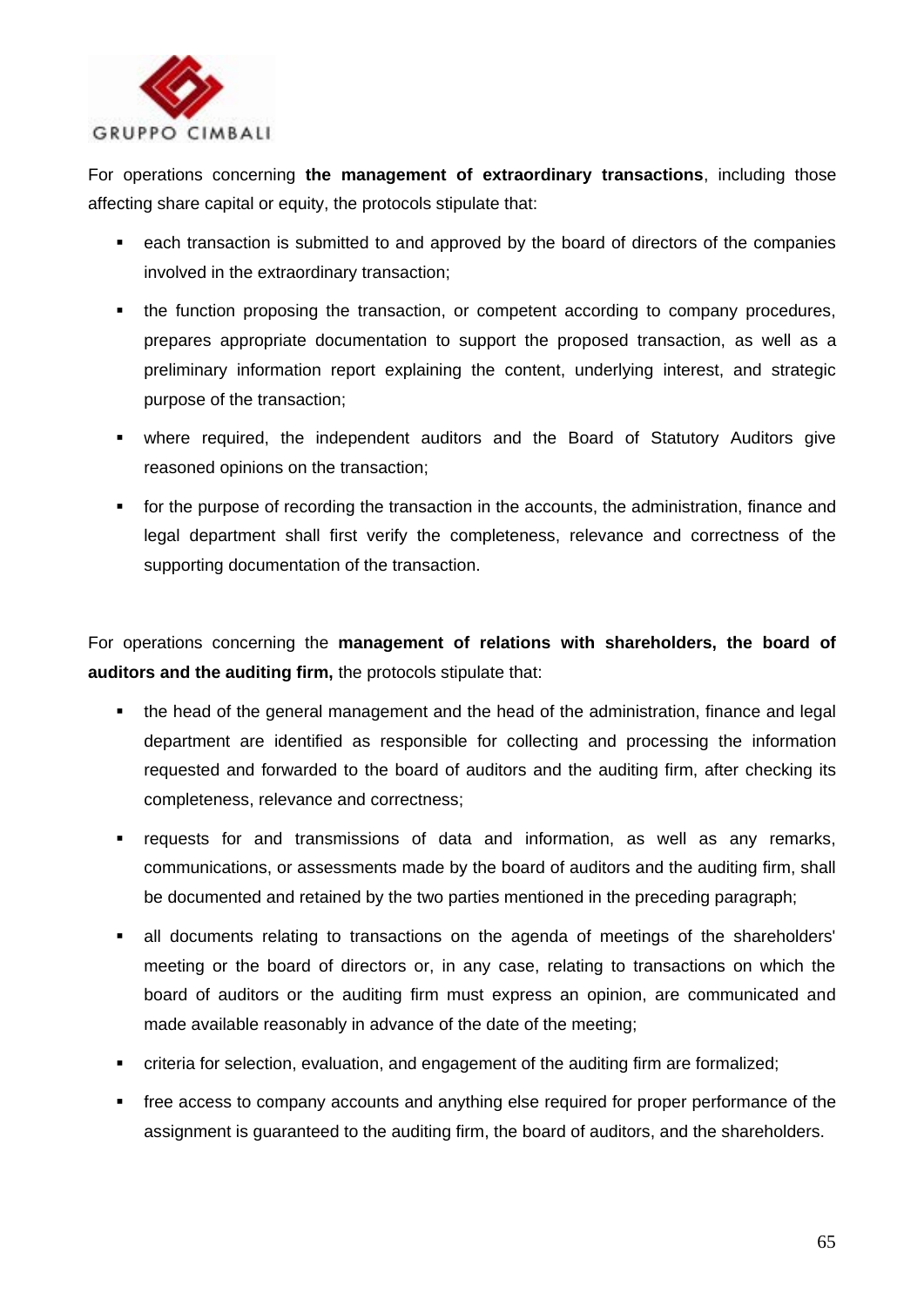

For the **management of information systems,** the Company has appropriate control measures provided for the prevention of computer crimes and described in Section E) of this special section.

For the management of financial resources, consulting, expense note management, personnel selection and recruitment, in relation to the new crime of bribery among private parties, procurement management, contract management and investment management, reference is made to what is described in the section on crimes against public administration, with integration of what is provided in the following section on the crime of bribery among private parties.

# **C) Offenses of Receiving, Laundering and Using Money, Goods or Benefits of Unlawful Origin - Self-Money Laundering**

# **C1.Sensitive activities within the scope of the crimes of receiving, laundering and using money, goods or utilities of illicit origin**

Through a *control and risk self-assessment* that is an integral part of the Model, the Company has identified the *sensitive* activities listed below, within the scope of which, potentially, crimes of receiving, laundering and using money, goods or utilities of illicit origin provided for in Article 25 octies of the Decree could be committed.

- **EXECT** Activities of selecting suppliers and purchasing raw materials, semi-finished goods, other goods or utilities.
- Customer selection activities and sales of finished products, goods and services.
- Management of collections and payments.

## **C2.Specific prevention protocols**

For operations concerning the activities of **selecting suppliers and customers; purchasing raw materials, semi-finished goods, other goods or utilities; and selling finished goods, goods and services,** the protocols stipulate that:

- **E** anomaly indicators are identified to detect any "risk" or "suspicious" transactions with suppliers and customers based on the:
	- subjective profile of the counterparty (e.g., existence of criminal record; questionable reputation; admissions or statements by the counterparty regarding his or her involvement in criminal activities);
	- behavior of the counterparty (e.g., ambiguous behavior, lack of data needed to carry out transactions or reluctance to provide it);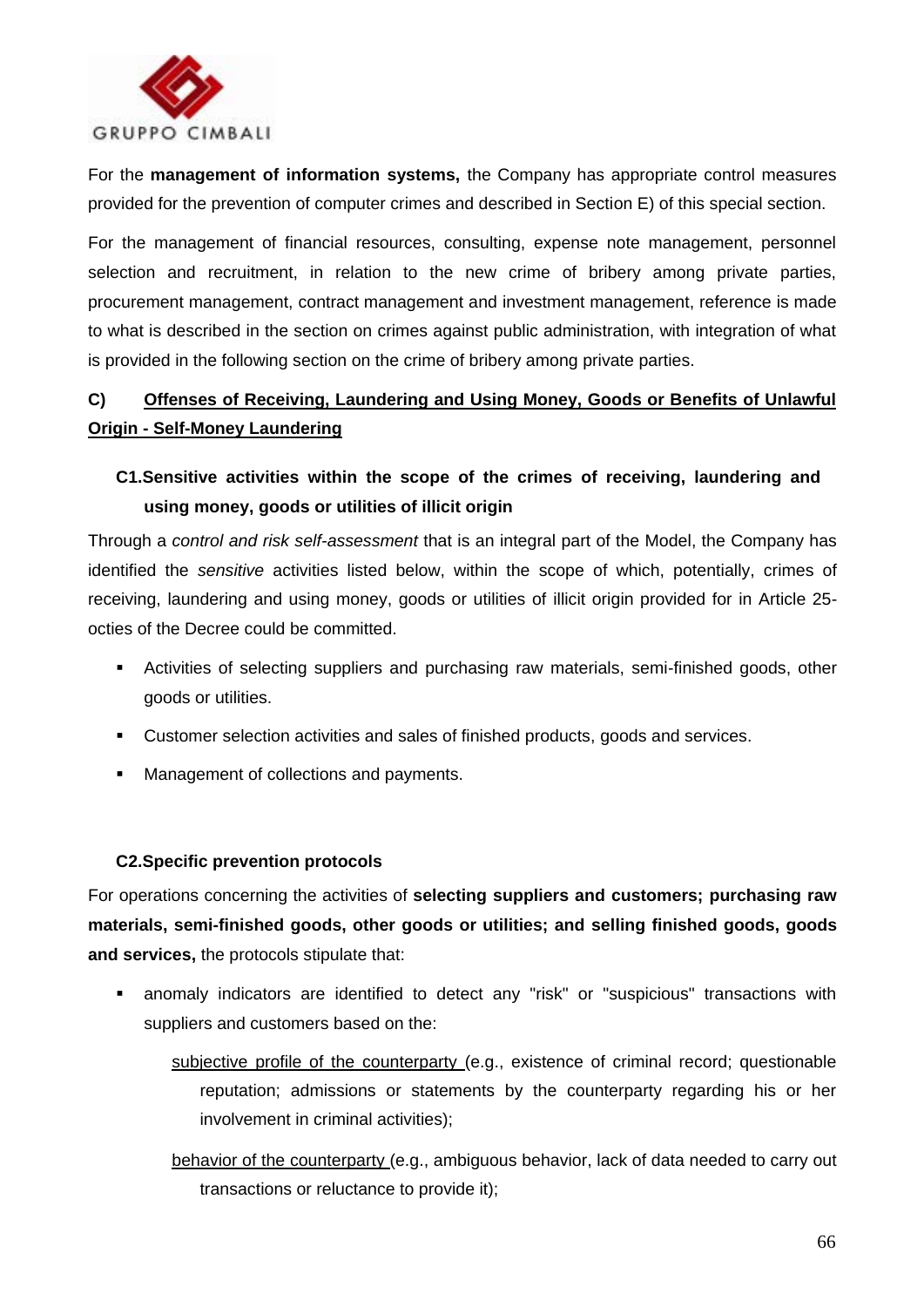

territorial dislocation of the counterparty (e.g., transactions conducted in off-shore countries);

economic and financial profile of the transaction (e.g., transactions that are not usual in terms of type, frequency, timing, amount, geographical location);

characteristics and purpose of the transaction (e.g., use of loan officers, changes in standard contract terms, purpose of the transaction).

- the selection of suppliers and customers is made on the basis of requirements predetermined by the Company and reviewed by the Company and, where appropriate, updated on a regular basis; the Company also formalizes the criteria on the basis of which customers and suppliers can be removed from the customer/supplier lists, and the choices regarding their retention or relative removal from the lists maintained by the Company cannot be determined by a single person and must always be justified;
- **.** the selection of business partners is made after conducting appropriate checks on their reputation and reliability in the market, as well as after sharing the fundamental ethical principles that guide the Company;
- **•** contracts regulating relations with suppliers and customers must include appropriate clauses indicating clear responsibilities regarding non-compliance with the Model and the Code of Ethics. When deemed appropriate, the contract governing the relationship shall also provide for the counterparty's obligation to comply with requests for information or the production of documents by the Supervisory Board and the internal manager.

For operations concerning the **management of receipts and payments,** protocols must provide:

- **EX Specific limits by type of transaction, frequency, and amount are prepared for all persons** with formal powers to handle financial resources; in addition, the joint signature of at least two persons is required for transactions above certain predetermined value thresholds;
- only banking channels and other accredited financial intermediaries subject to European Union regulations or credit/financial institutions located in a non-EU state that imposes obligations equivalent to those under money laundering laws and provides for monitoring of compliance with such obligations must be used for the management of inward and outward flows;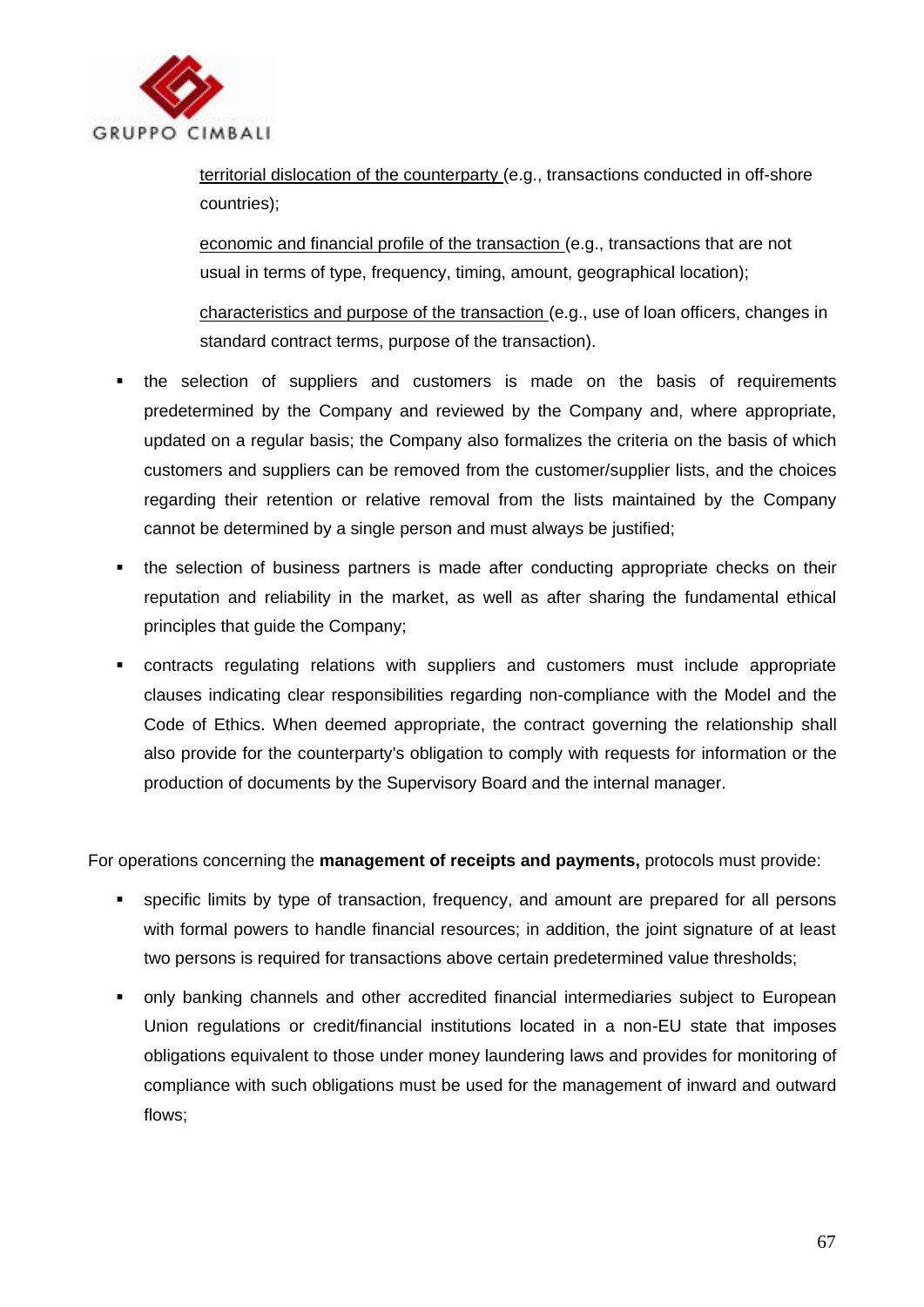

- both cash inflows and outflows are prohibited, except for minimum types of expenditures expressly authorized by the administration, finance and legal department and in particular for petty cash transactions;
- **■** transactions involving use or deployment of economic or financial resources have an express reason and are documented and recorded in accordance with the principles of fairness and accounting transparency;
- the Company's receipts and payments as well as money flows are always traceable and documented;
- with regard to conduct that could lead to the crime of self-money laundering, it is considered necessary to observe the procedures pertaining to the formation of the budget, the movement of financial resources in all activities of the Company, and the selection of suppliers and consultants.

In particular, financial flows should be monitored for payments and emoluments to directors, related to consulting activities, payments to suppliers in black - list or off - shore countries, financial flows between Group companies, and cash movements.

## **D) CRIME OF CORRUPTION BETWEEN PRIVATE PARTIES EX 2635 c.c. et seq.**

#### D.1 Potential areas of activity at risk

The risk of the commission of the crime of bribery among private individuals, covered in this special part, may occur mainly in the following areas (activities, functions, processes):

- Relationships with customers (so-called active cycle) or suppliers (so-called passive cycle);
- Staff selection and recruitment:
- Bank/financial/creditor relationships;
- Relationships with professionals responsible for the formation and processing of corporate financial statements (including accountants, auditors, auditors);
- Each area responsible for preparing corporate accounting documents.
- Procurement;
- Consulting management;
- Use of financial resources;
- Procurement and investment management.

#### D.2 Possible misconduct

With reference to customer relations, within the active cycle, the crime of bribery among private individuals could be committed by a member of the BoD (top management) and/or by managers of the department concerned (subordinates), as well as by subordinates under the direction or supervision of such individuals (subordinates).

Specifically, within the active cycle, the crime of bribery among private individuals can materialize: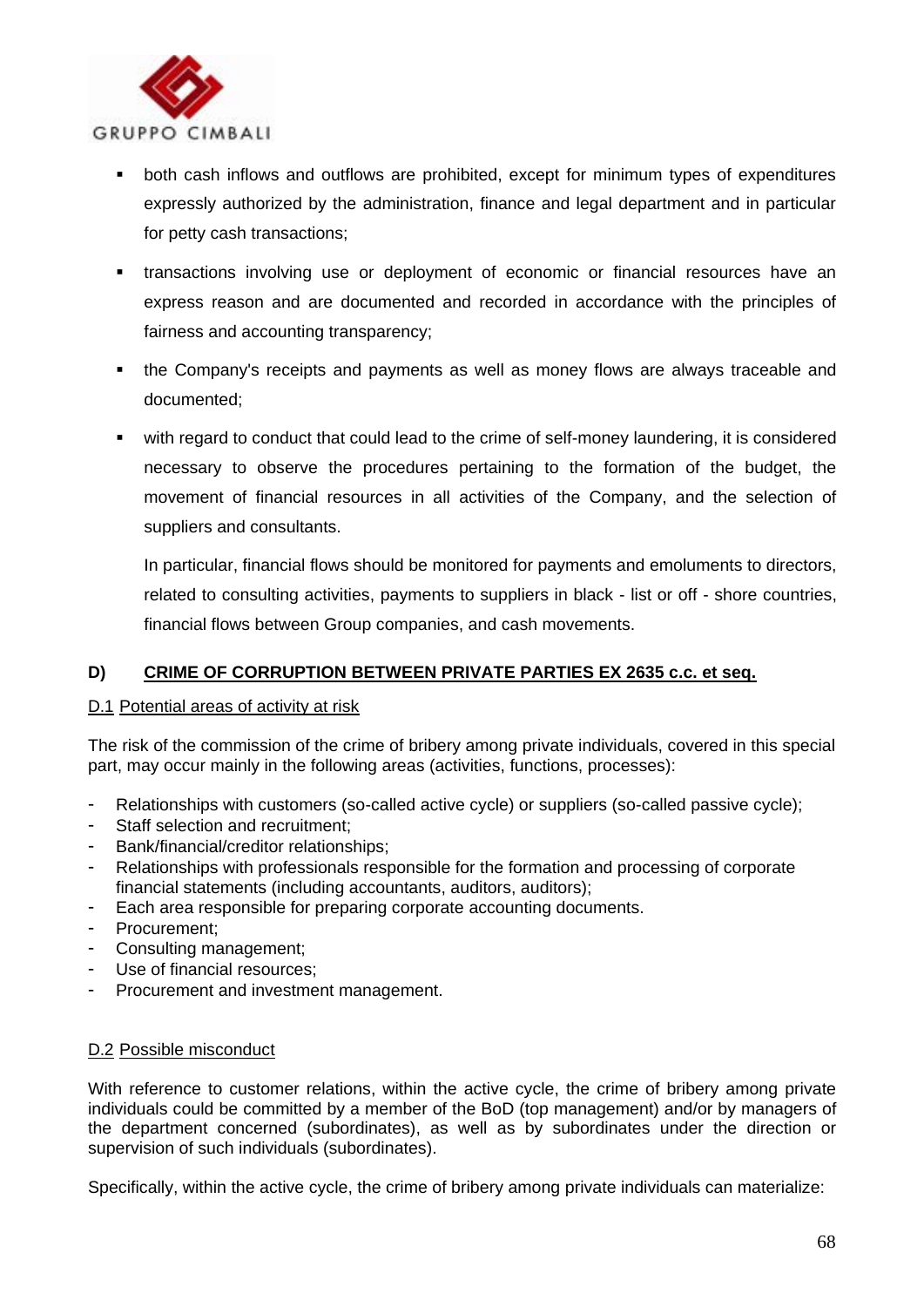

- In the sale of goods to other parties, with the purpose of obtaining from the customer the conclusion of the contract;
- In the performance of services to another company in order to bribe a competitor during participation in a "private tender" so that the competitor would submit worse conditions.

In the passive cycle, on the other hand, the crime of bribery among private individuals could be integrated against the company's suppliers in order to obtain goods/services on better terms and/or at more favorable prices.

In the area of personnel selection, bribery could be committed by the company hiring people with knowledge of trade secrets of competing companies in order to obtain disclosure of secrets, or by hiring people who offer the recruiter a sum of money in exchange for employment.

In the context of dealings with banks, financiers and creditors, the crime could be committed, on the one hand, in dealings with banks by bribing officials to obtain financial benefits and, on the other hand, in dealings with financiers by bribing an employee in order to prevent the company from being reported to the U.I.F.

The crime of bribery among private parties could also have relevance in dealings with creditors, with the aim of concluding more advantageous transactions for the company in order to delay and/or avoid possible enforcement action.

In the context of relationships with professionals deputed to the formation and preparation of company financial statements (including accountants, auditors, auditors), as well as with any other person deputed to the preparation of accounting documents of the company, the crime could take the form of the giving of money in order to obtain accounting results that do not correspond to the true reality of the company in order to use them with third parties (e.g., banks, financial administration, etc.) to obtain benefits.

## D.3 GENERAL PRINCIPLES OF BEHAVIOR

All recipients of the Model, in the performance of their respective activities and functions, must act in compliance not only with the provisions contained in the Model and the Code of Ethics, but also with the company procedures adopted by the Company in relation to operations concerning the crime risk areas identified above in order to prevent the commission of the crime of bribery among private individuals.

In particular, recipients must know and respect:

- Documentation pertaining to the Company's corporate and organizational hierarchicalfunctional structure;
- organizational provisions issued by the Company in order to establish a consistent and uniform corporate policy;
- The Company's internal procedures relevant to the areas of crime risk

In general, for all operations involving the sensitive activities referred to in the crime risk areas identified above, it is absolutely prohibited to:

- Engaging in conduct that would constitute the commission of the crime of bribery among private individuals;
- engage in any conduct that, while not concretely constituting the crime of bribery among private individuals, may in the abstract become one;
- Undertake or facilitate transactions in conflict of interest actual or potential with private parties, as well as activities that may interfere with the ability to make, in an impartial manner, decisions in the best interest of the Company and in full compliance with the rules of the Code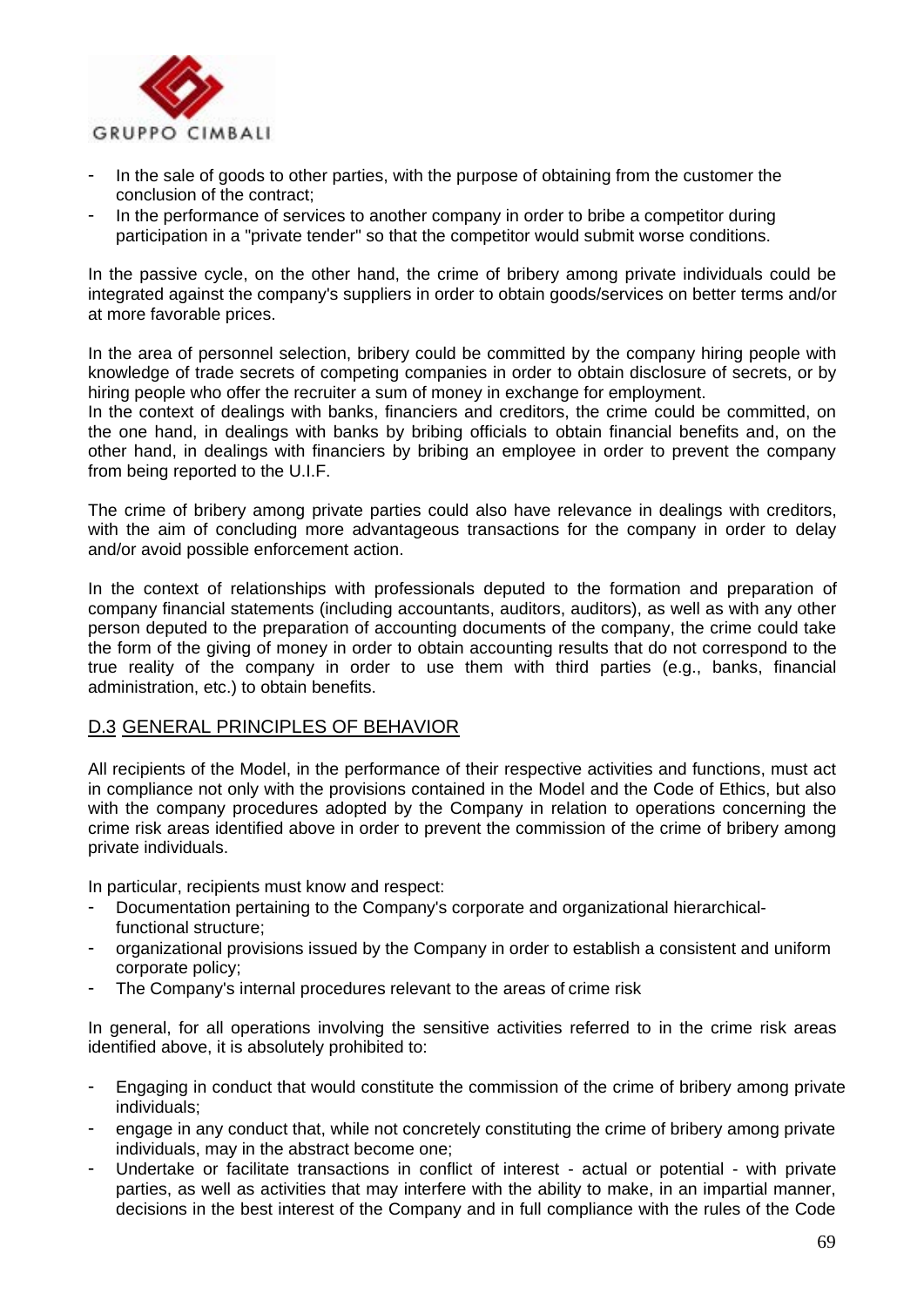

- Unduly giving or promising money to an individual;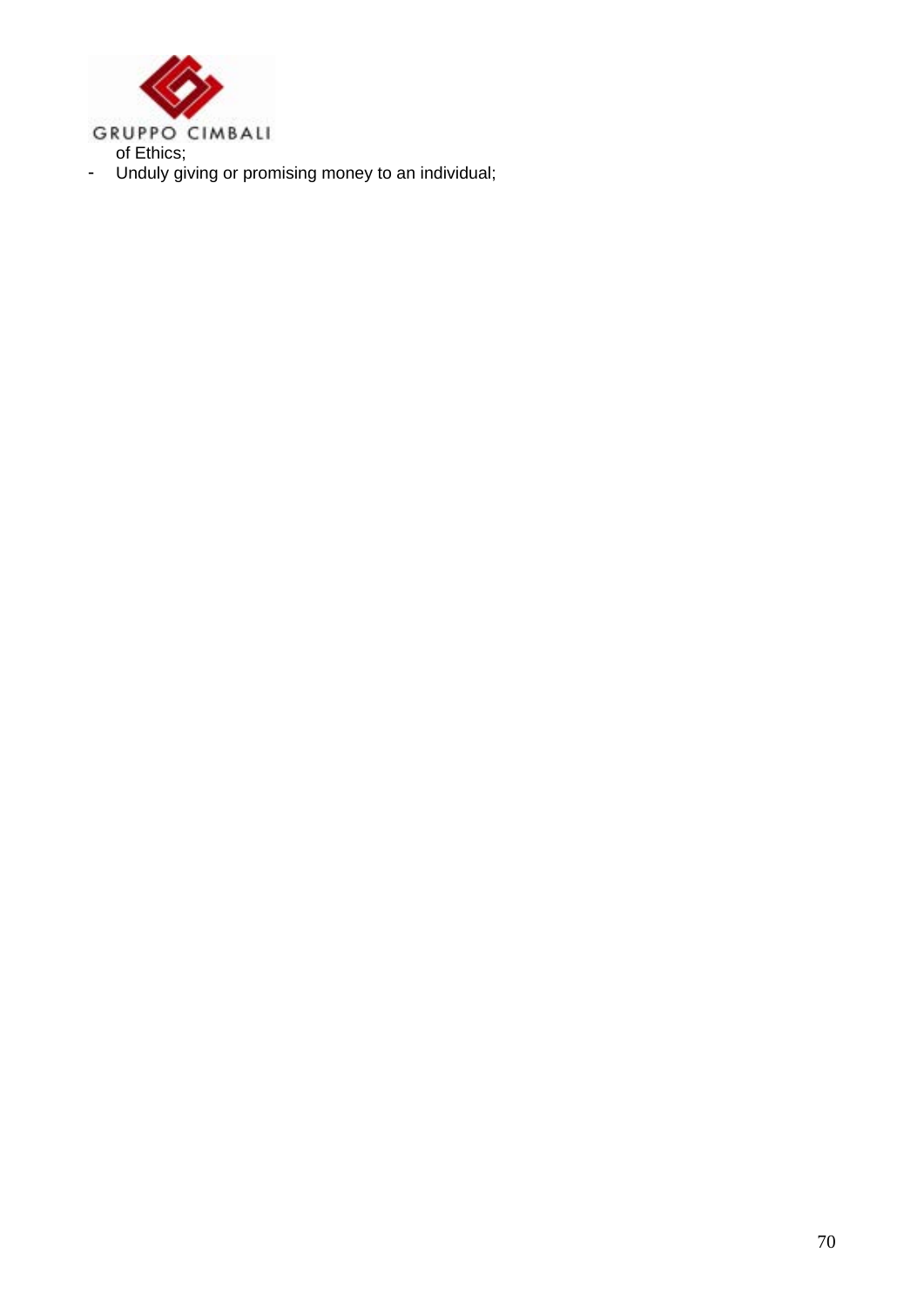

- Distribute or promise free gifts and presents that are not of modest value to third parties, in violation of the provisions of the Code of Ethics and company procedures;
- Granting or promising other advantages, of whatever nature, in favor of private individuals as well as for the benefit of other individuals or legal entities traceable to their sphere of interest;
- Perform services in favor of suppliers and/or customers that do not find adequate justification in the context of the relationship established with them, outside the provisions of the Code of Ethics and company procedures;
- Recognize fees in favor of consultants and external collaborators that are not adequately justified in relation to the type of assignment to be performed and the practices in force in the Company and/or in the local area, or distribute gifts or gratuities outside the provisions of the Code of Ethics and company procedures;
- Submit untrue, incorrect, false or incomplete statements and/or documents and/or data and/or information to private parties.

In addition, for the purpose of implementing the above behaviors, the Company adopts appropriate company procedures providing, among other things, the following:

- compliance with the principles of fairness, transparency and good faith must be ensured;
- within the scope of the sensitive activities referred to in the crime risk areas identified above, relations with private parties are managed in a unified manner, proceeding to the appointment of one or more Internal Managers for each action or plurality of operations carried out;
- management, coordination and control responsibilities within the Company are formalized;
- levels of hierarchical dependence are formalized and the duties of each must be described;
- assignments given to consultants, suppliers and external collaborators are (i) drawn up in writing, indicating the agreed remuneration, (ii) signed in accordance with the proxies received, (iii) contain standard clauses in order to ensure compliance with the provisions of the Model and the Decree;
- no payment may be made in kind, and in the case of payment in cash, the relevant expenditure shall be authorized in advance and shall be made in accordance with current regulations on cash payments;
- those who perform a control and supervisory function with regard to the fulfillments related to the performance of the above activities pay attention to the implementation of such fulfillments and immediately report any situations of irregularities to the SB;
- documents concerning the formation of decisions and their implementation must be archived and kept by the relevant corporate function. Access to documents already archived is allowed only to authorized persons according to the company's operating procedures, as well as in any case to the Board of Statutory Auditors, the auditing company and the Supervisory Board;
- the formation stages and authorization levels of the Company's acts are always documented and reconstructible;
- the system of proxies and signatory powers to the outside world is consistent with the responsibilities assigned to each proxy; external parties' knowledge of the system of proxies and signatory powers is ensured by appropriate communication and publicity tools;
- the assignment and exercise of authority within a decision-making process is congruent with positions of responsibility and the significance and/or criticality of the underlying economic transactions;
- there is no subjective identity between those who make or implement decisions, those who are required to give accounting evidence, and those who are required to carry out the controls on them required by law and by the procedures covered by the internal control system;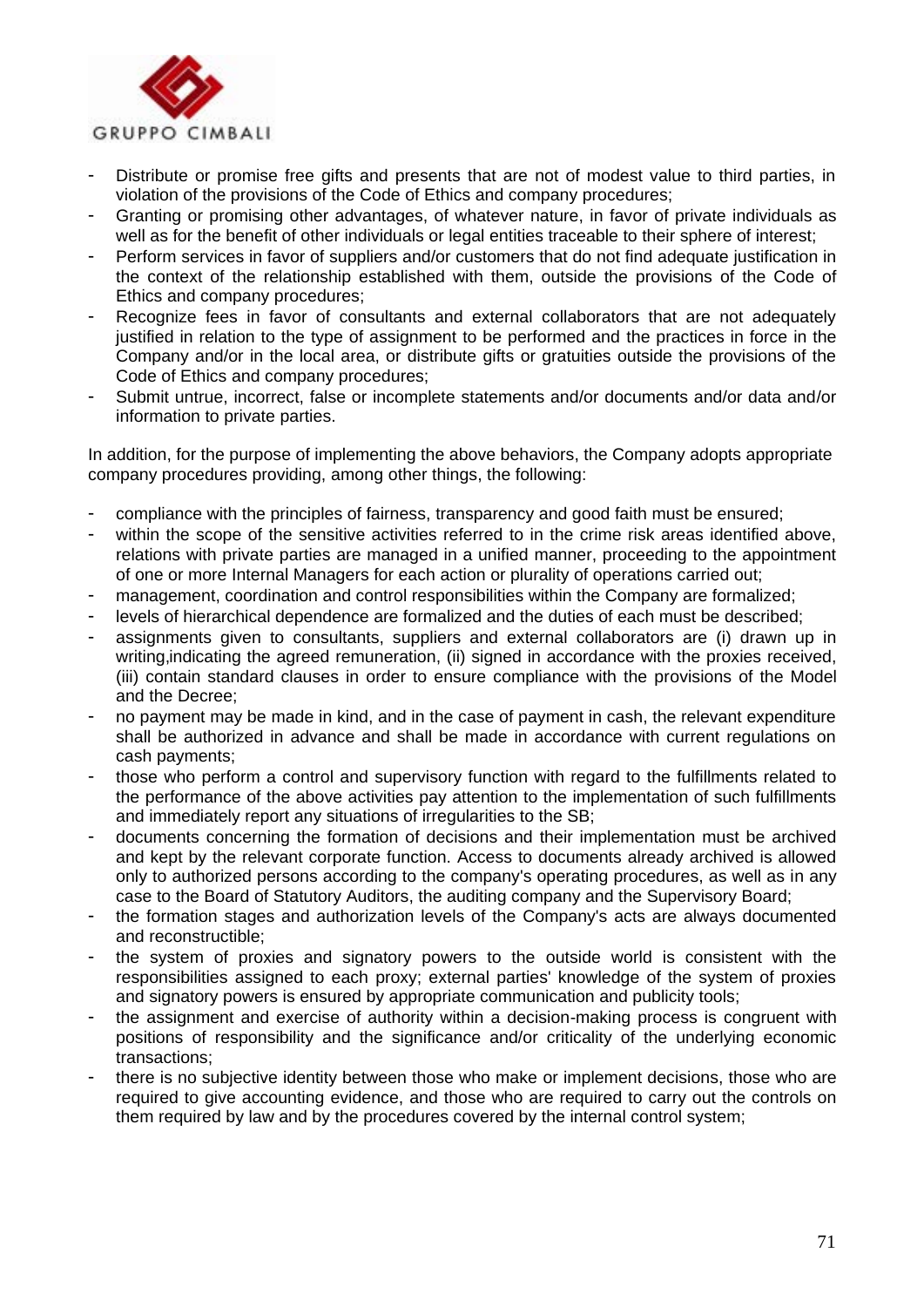

- rewarding remuneration systems to Employees and collaborators do not meet patently unattainable goals and are consistent with the tasks and activities performed and the responsibilities entrusted;
- The Company's data processing must comply with the provisions of Legislative Decree No. 196 of 2003, as amended and supplemented;
- all forms of donations aimed at promoting goods, services or the image of the Company are authorized, justified and documented;
- In the context of Sensitive Activities, the Company provides for the following activities, in the case of relationships entertained by the Company with private parties: (i) the prior drafting, by the natural person entering into the relationship, of an agenda of the meeting (indicating, by way of example, place, participants, etc.); (ii) the formalization of an internal memorandum at the end of the meeting, containing, among other things, the main issues addressed, any decisions accrued, etc. In addition, the Company adopts a specific procedure in which activities related to participation in tenders and other forms of competitive confrontation between private parties are regulated, providing for, among other things: (i) the subjects/functions involved; (ii) management methods; (iii) roles and responsibilities;

(iv) supporting documentation; (v) authorization processes.

#### D4. PREVENTION PROTOCOLS

The Company defines the following prevention protocols relevant to the operations carried out by the Company with reference to the Sensitive activities related to the Risk Areas of paragraph D.1 above. These protocols are contained, inter alia, in the corporate procedures adopted by the Company in order to prevent the risk of the commission of the crime of bribery among private individuals in the performance of operations related to these activities.

- Procurement management

The operating procedure is characterized by a special attention in the protocols of supplier search and selection (including in the area of security supplies, which by nature are released from authorization profiles), with regard also to the so-called anomalous behaviors at risk of the crime of bribery between private parties.

The involvement of a plurality of different functions in the phase of supplier inquiry, identification and selection is ensured, so that there can be no risk situations for unilateral contacts between relevant functions and suppliers.

- Consulting management

The procedure provides specific protocols for identifying and selecting the consultant, while at the same time ensuring the multiplicity of functions involved interacting with each other at each stage (identification, selection and management of the consulting activity).

Personnel selection management

Only the new crime to be guarded was included in the procedure, but it already appeared to be in compliance to prevent this new crime as well.

Personnel application, identification and selection procedures are entrusted to different functions, which then interact in the final selection phase, ensuring that contact between the would-be worker and the Company does not occur with single, isolated figures, with the risk of corruption for the purpose of obtaining employment.

Mission expense reimbursement management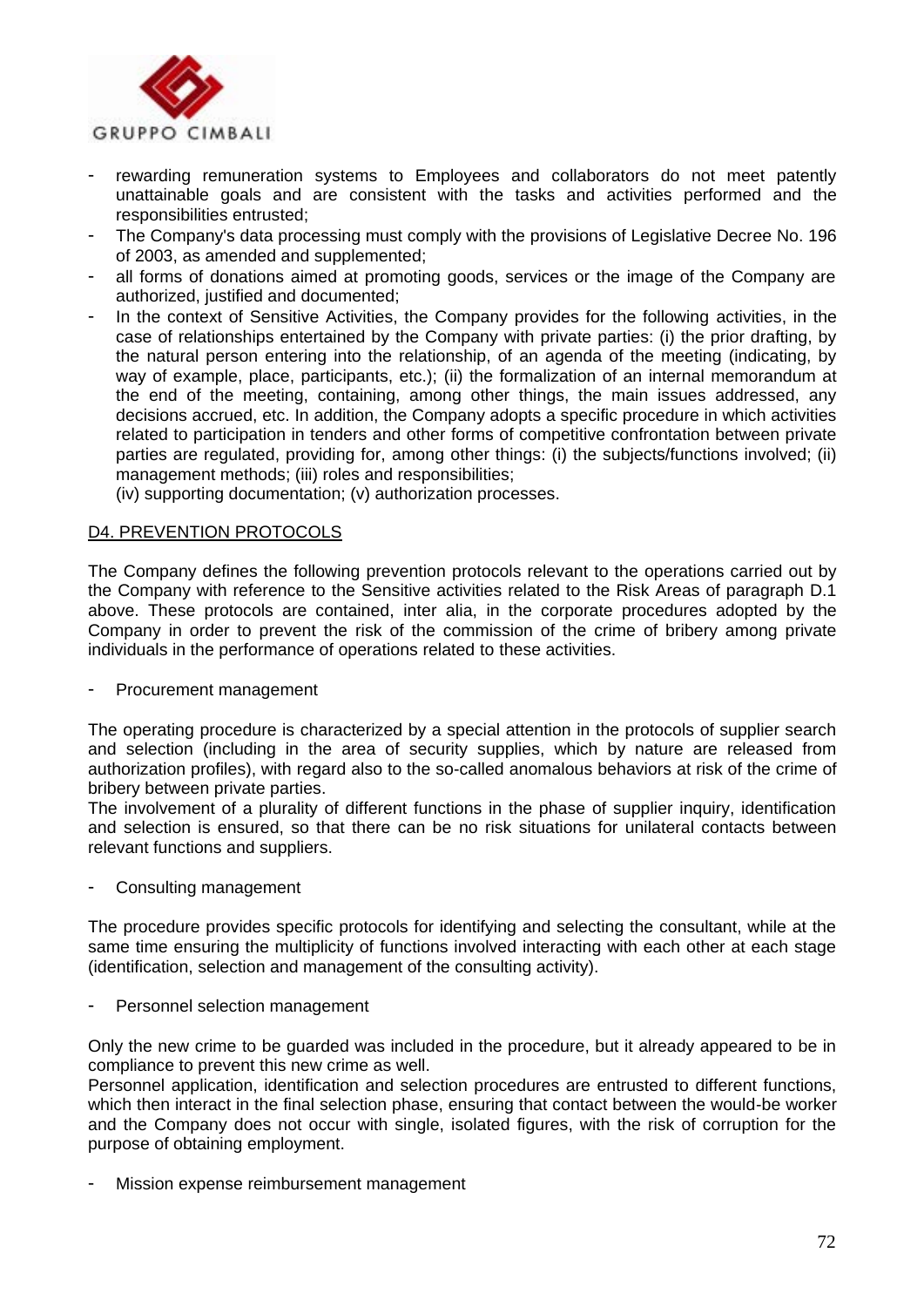

The procedure has a plurality of functions involved in the three relevant stages, namely mission request, control of supporting documents for mission expenses, and settlement of expenses.

The procedure is supplemented by the one on the management of financial resources, in order to ensure that the economic disbursement made by the Company against a request for reimbursement of expenses takes place in accordance with the principles of traceability and documentary verification of the transaction.

#### Budget formation management.

The formation of the budget, from the preparatory stage to the filing stage, involves the involvement of a plurality of functions, avoiding reliance on individual persons susceptible to active or passive instigation of the crime of bribery among private parties.

- Financial resource management

In the procedure, with respect to the different forms of payment indicated and allowed by the system, the relevant supporting documentary evidence is guaranteed.

In essence, there can be no financial movements that do not have a related and corresponding iustification (contract, order, mission expense reimbursement supporting pieces), and that this justification is documentally verifiable as a result of appropriate checks.

This principle applies to all functions empowered to use financial resources of the Society.

- Procurement management

The procedure has been supplemented by including specific reference to the procurement management procedure to ensure that contractor selection is based on documentable and ascertainable contractor identification/quality criteria.

The various functions involved, therefore, can choose the contractor as long as he or she has certain requirements as stipulated in the procurement management procedure.

This mode tends to prevent the possibility that there may be contractor choices, perhaps not in accordance with the requirements of the Company's suppliers, dictated by economic advantages for the function that chose the Company (bribery among private parties).

- Investment management

The procedure ensures that the steps of requesting and identifying the investment to be made, defining the related budget and disposition of the same, are carried out by different business functions, each independent in its own activity.

The investment decision, therefore, is the result of activities attributed to different functions, avoiding centralization in individual functions susceptible to the crime of corruption.

#### **E) Computer crimes**

#### **E.1 Sensitive activities under computer crimes**

Through a *control and risk self-assessment* that is an integral part of the Model, the Company has identified the following *sensitive* activity within the scope of which, potentially, computer crimes under Article 24-bis of the Decree could be committed:

■ Access, account and profile management.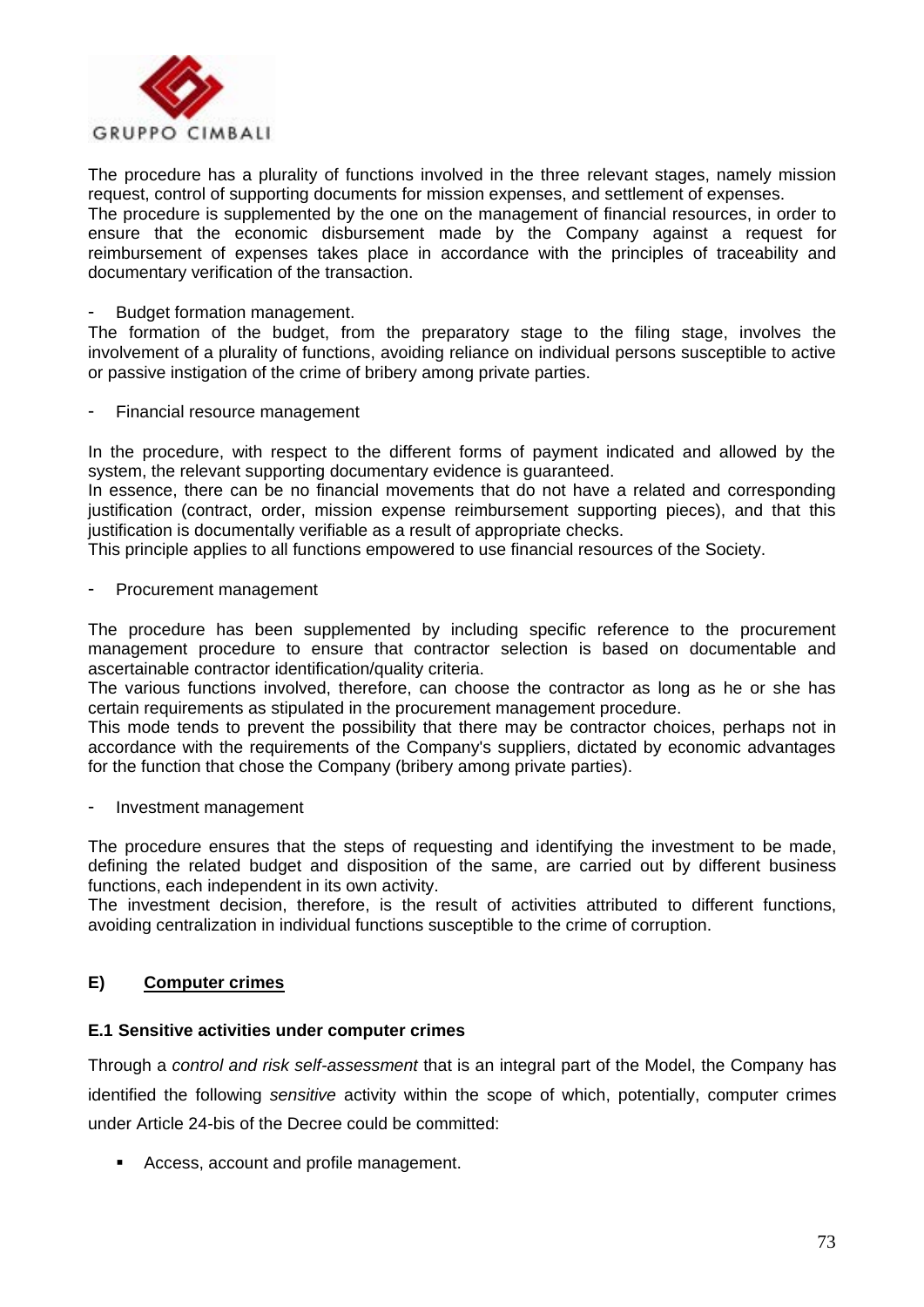

## **E.2 Specific prevention protocols**

For operations **concerning access, account and profile management,** the protocols stipulate that:

- Guidelines for the use of corporate IT assets are defined;
- access to information systems is guaranteed exclusively through the unique authentication of users by user-id and password of which rules for creation are defined (e.g. minimum password length, complexity rules, expiration, etc.);
- **EXT** a formal system is defined for authorizing and recording the allocation, modification and deletion of accounts and related access profiles to systems and applications;
- **■** an application/profile/user matrix aligned with existing organizational roles is prepared and checked periodically;
- formal procedures are established for the assignment of remote access to company systems by third parties such as agents, consultants and suppliers.
- **•** procedures for assigning and using special privileges (system administrator, super user, etc.) are formalized;
- procedures are formalized for requesting, accessing (by means of identification codes or smart cards, or otherwise) and using information systems of public entities or public service appointees with which the Company interfaces and communicates data, as well as for assigning responsibility to the person(s) in possession of credentials for their use.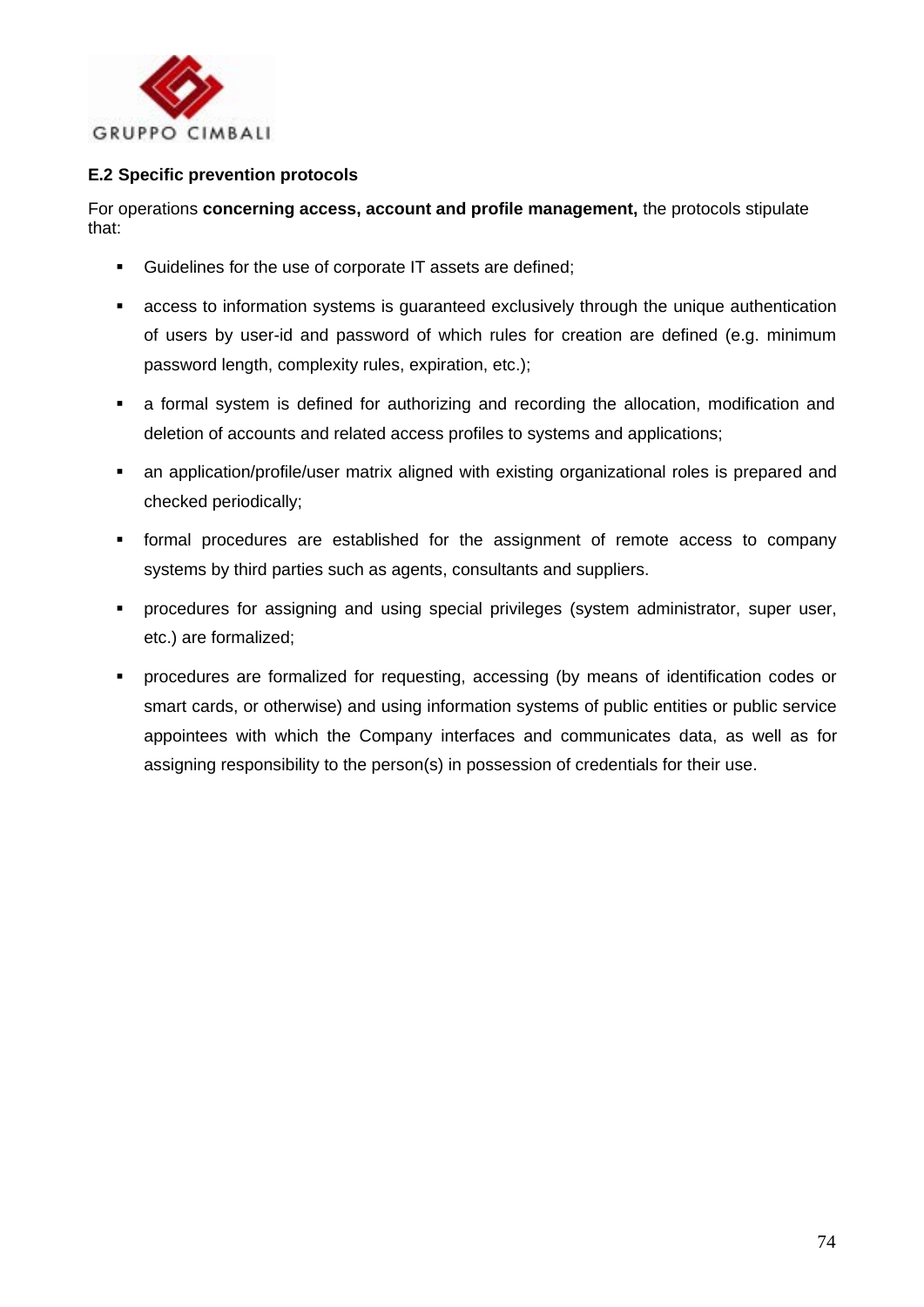

# **F. Manslaughter and grievous and very grievous bodily harm committed in violation of accident prevention and occupational hygiene and health protection regulations**

## **F1. Foreword**

Articles 589 and 590, third paragraph, of the Criminal Code referred to in the Decree punish anyone who, through negligence, causes the death of a person or causes him or her serious and very serious bodily injury and has committed these offenses by violating accident prevention and occupational hygiene and health protection regulations.

"Injury" means the totality of pathological effects constituting disease, that is, those organic and functional alterations resulting from the occurrence of violent conduct.

The injury is serious if the illness has endangered the victim's life, resulted in a convalescence period of more than forty days, or resulted in permanent impairment of the functional potential of a sense, such as hearing, or an organ, such as the dental system.

It is most serious if the conduct has resulted in an illness that is probably incurable (with permanent effects that cannot be cured) or has caused the total loss of a sense, a limb, the ability to speak properly or to procreate, the loss of the use of an organ or has deformed or scarred the victim's face.

The harmful event, whether represented by serious or very serious injury or death, can be perpetrated through active conduct (the agent engages in conduct by which he or she injures the integrity of another individual), or through an omissive attitude (the agent simply does not intervene to prevent the harmful event). As a rule, active conduct will be discerned in the subordinate worker who directly performs operational duties and materially harms others, while omissive conduct will usually be discerned in the apical personnel who fails to comply with supervisory and control obligations and thereby fails to intervene to prevent the event caused by others.

From a subjective standpoint, homicide or injury relevant to the administrative liability of entities will have to be carried out by means of guilt: this subjective imputation profile may be generic (violation of rules of conduct crystallized in the social fabric based on norms of experience hinging on the parameters of diligence, prudence and expertise) or specific (violation of rules of conduct originally born out of practical experience or practice and subsequently positively affirmed in laws, regulations, orders or disciplines).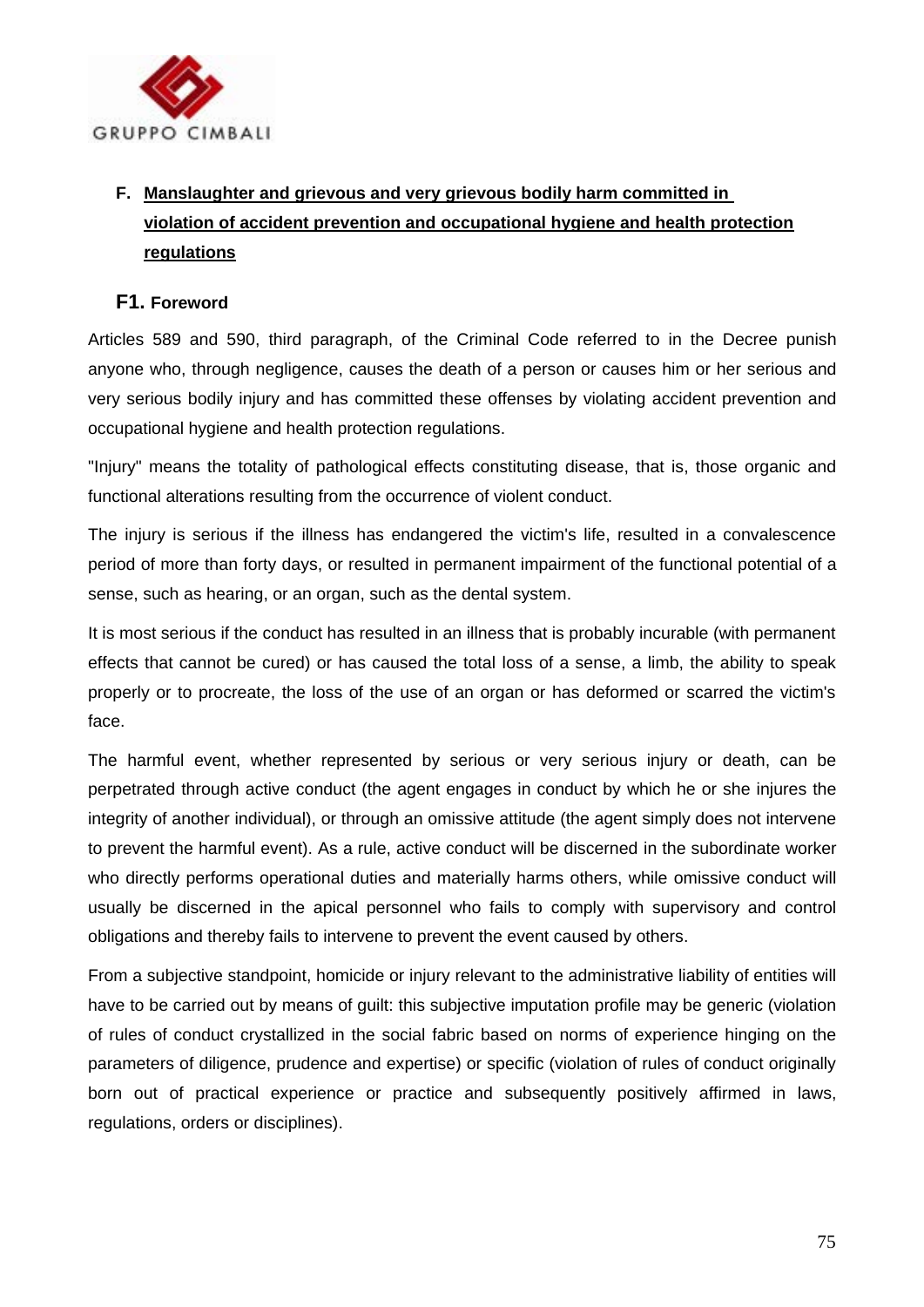

In this there is a profound difference from the criteria of subjective imputation provided for the other criminal figures referred to in the Decree, all of which are punished by wilful misconduct, i.e., when the person performs said actions with the consciousness and will to perform them and therefore not by mere negligence.

With regard to the attitude of omission, it is specified that a person is liable for his or her own negligent omissive conduct, injuring the life or physical safety of a person, only if he or she holds a position of guaranty vis-à-vis the victim, which may originate from a contract or from the unilateral will of the agent. The regulations identify the employer1 as the guarantor "of the physical integrity and moral character of the employees," and his position of guaranty is, however, transferable to other persons, provided that the relevant delegation is sufficiently specific, prepared by written instrument and suitable for transferring all the authoritative and decision-making powers necessary to protect the safety of the employees. The person chosen to fill the position must also be a person capable and competent in the subject matter of the transfer of responsibility.

Based on the regulatory changes introduced by the legislator, the agent's harmful conduct, in order for it to be attributable to the Company, must necessarily be aggravated, i.e. result from the violation of accident prevention regulations and concerning the protection of hygiene and health at work. For the purpose of implementing the Model, however, it is necessary to consider that:

- compliance with the minimum safety standards stipulated in industry-specific regulations does not exhaust the overall duty of care required (specific fault aspect);
- it is necessary to ensure the adoption of safety standards such as to minimize (and, if possible, eliminate) any risk of injury and illness, including on the basis of the best known technique and science, according to the particularities of the work (aspect related to general fault);
- for the purposes of the Model, the conduct of the injured worker that gave rise to the event does not exclude all liability on the part of the entity, when the latter is attributable, in any case, to the lack or insufficiency of the precautions that, if adopted, would have neutralized the risk underlying such conduct. The obligation of prevention is excluded only in the presence of the worker's behavior that has the character of exceptionality, abnormality, and exorbitance with respect to the work procedure, organizational directives received and common prudence.

 $<sup>1</sup>$  person who holds the employment relationship with the worker or, in any case, the person who, according to the type and structure of the organization within which the</sup> worker performs his or her work, has responsibility for the organization itself or the production unit in that he or she exercises decision-making and spending powers (Art. 2, para. 1 Legislative Decree 81/08).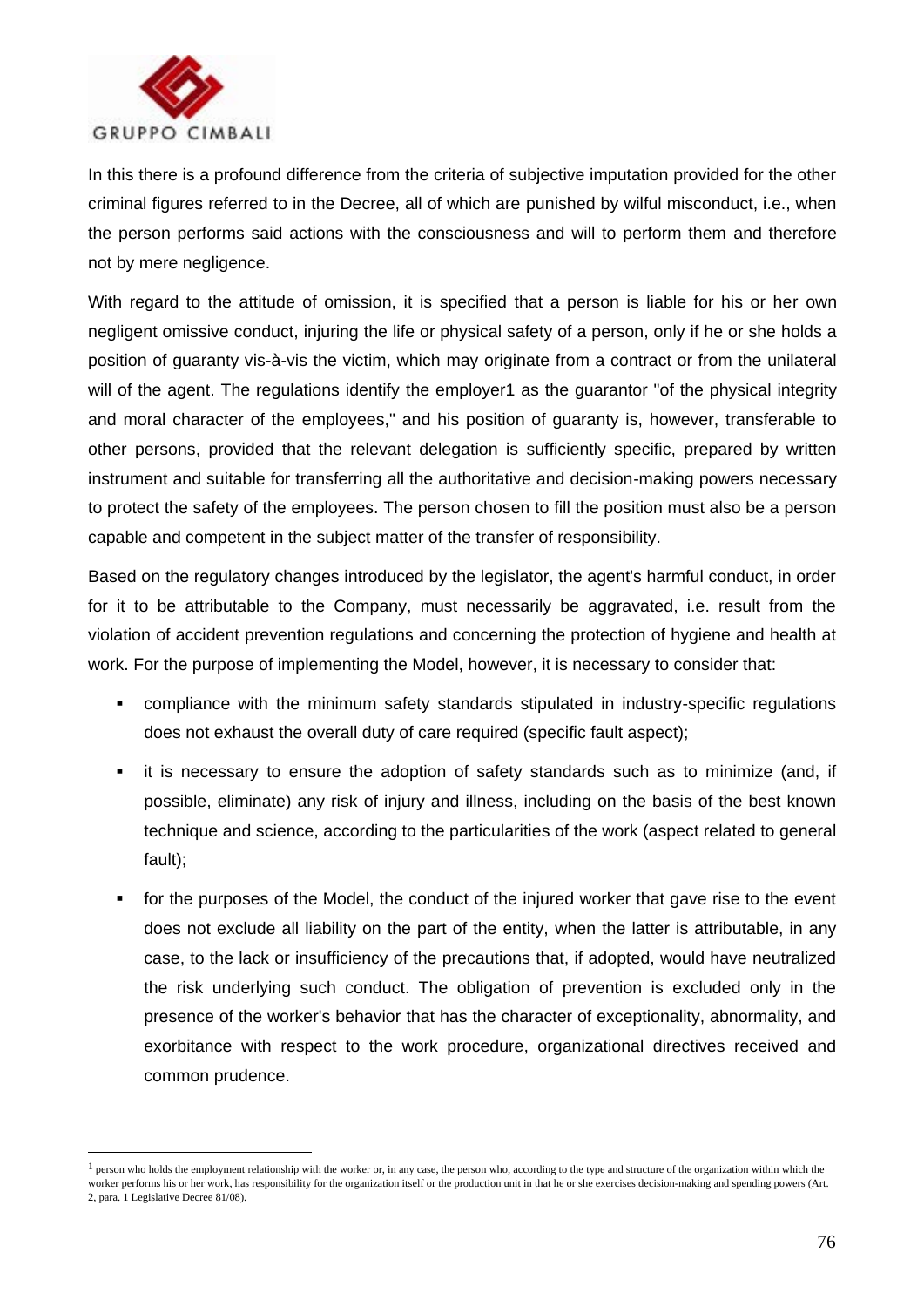

In terms of protected subjects, accident prevention regulations protect not only employees, but all persons who legitimately enter the premises used for the performance of work.

In terms of active parties, those who, by reason of their job description, have sensitive activities in this area may commit the types of crimes referred to here. For example:

- The worker who, through his or her actions and/or omissions, may endanger his or her own and others' health and safety;
- the manager and the supervisor, who may be responsible for coordinating and supervising activities, training and information, among others;
- **The employer as the main actor in prevention and protection.**

# **F2. Sensitive activities within the scope of the crimes of manslaughter and serious or very serious negligent injury committed in violation of accident prevention and occupational hygiene and health protection regulations**

Sensitive activities within the scope of which, potentially, the crimes of manslaughter and serious or very serious negligent injury with simultaneous violation of accident prevention and occupational hygiene and health protection regulations provided for in Article 25-septies of the Decree have been classified into:

- Activities at risk of occupational injury and illness;
- Crime-risk activities.

The dichotomous classification originates from the fact that the former are the activities within which injuries can occur, while the latter are those within which the offense can be committed by members of the organization for negligent violation of existing regulations and preventive measures to protect health, hygiene and safety in the workplace.

## **F2.1 Activities at risk of occupational injury and illness**

The activities within which occupational injuries or illnesses may occur are inferred from the Risk Assessment Document (hereinafter "DVR"), where, through careful investigations involving both structural and organizational aspects, the Company has identified risks to the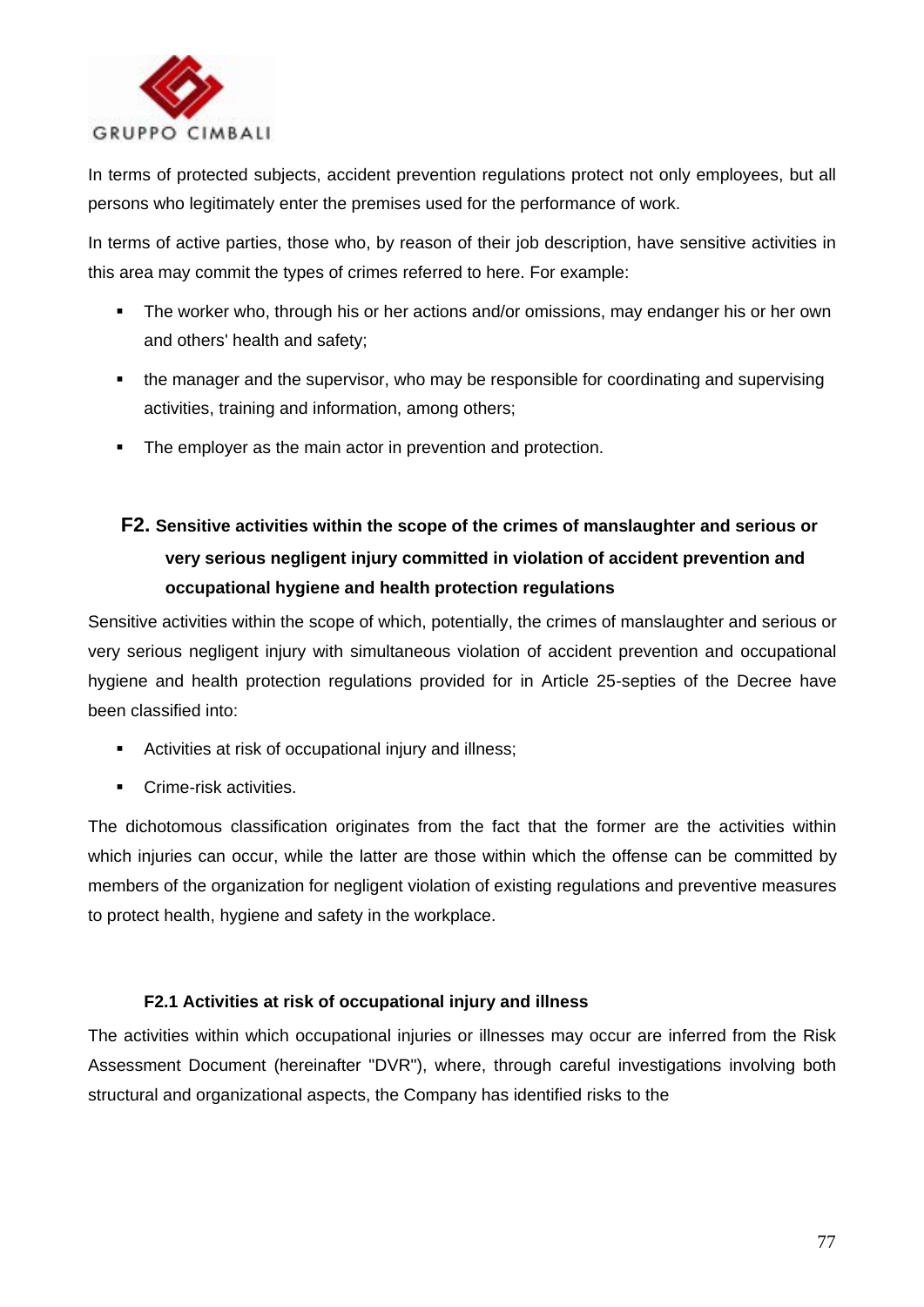

safety and health of workers. The document also contains indicated the protective measures suitable for their elimination or containment.

For each of the risk categories in the DVR, all hazards actually applicable find their place, appropriately coded.

The Risk Assessment Document is constantly updated, in relation to new and possible prevention needs, according to the procedures set forth in the Model.

## **F2.2 Crime-risk activities**

The activities, the omission or ineffective implementation of which could constitute the Company's culpable liability in the event of an event of manslaughter or causing serious or very serious injury, are listed below with a brief description of their content.

- *Risk assessment* (Management of the activities of carrying out and updating the risk assessment, carried out for the purposes of current regulations, in the field of health, hygiene and accidents in the workplace, including through the use of consultants outside the Company who are experts in the said issues; management of the activities of updating the control garrisons and related procedures, defined in the light of the risk assessment; management of the activities of drafting the Risk Assessment Document and related documentation in compliance with current regulations in the field of health, hygiene and accidents in the workplace and at temporary or mobile construction sites).
- *Appointments and definition of responsibilities* (Entrustment of "sensitive" responsibilities for occupational safety and hygiene without prior verification of requirements).
- **EXT** Health Surveillance (Management of activities directed to ensure the performance of health surveillance provided for each labor category).
- **Training (Management of activities directed at providing an adequate, in terms of time and** topics covered, program of education, information and training to all subordinate workers and in particular for those who carry out activities more at risk e.g., maintenance work; Management of activities directed at providing an adequate level of knowledge to the RSSP and any other figures e.g., the works manager, the coordinator in the design phase and coordinator in the executive phase, when they coincide with figures within the Company, on the issues governed by the reference regulations on health, hygiene and accidents in the workplace and at any temporary or mobile construction sites).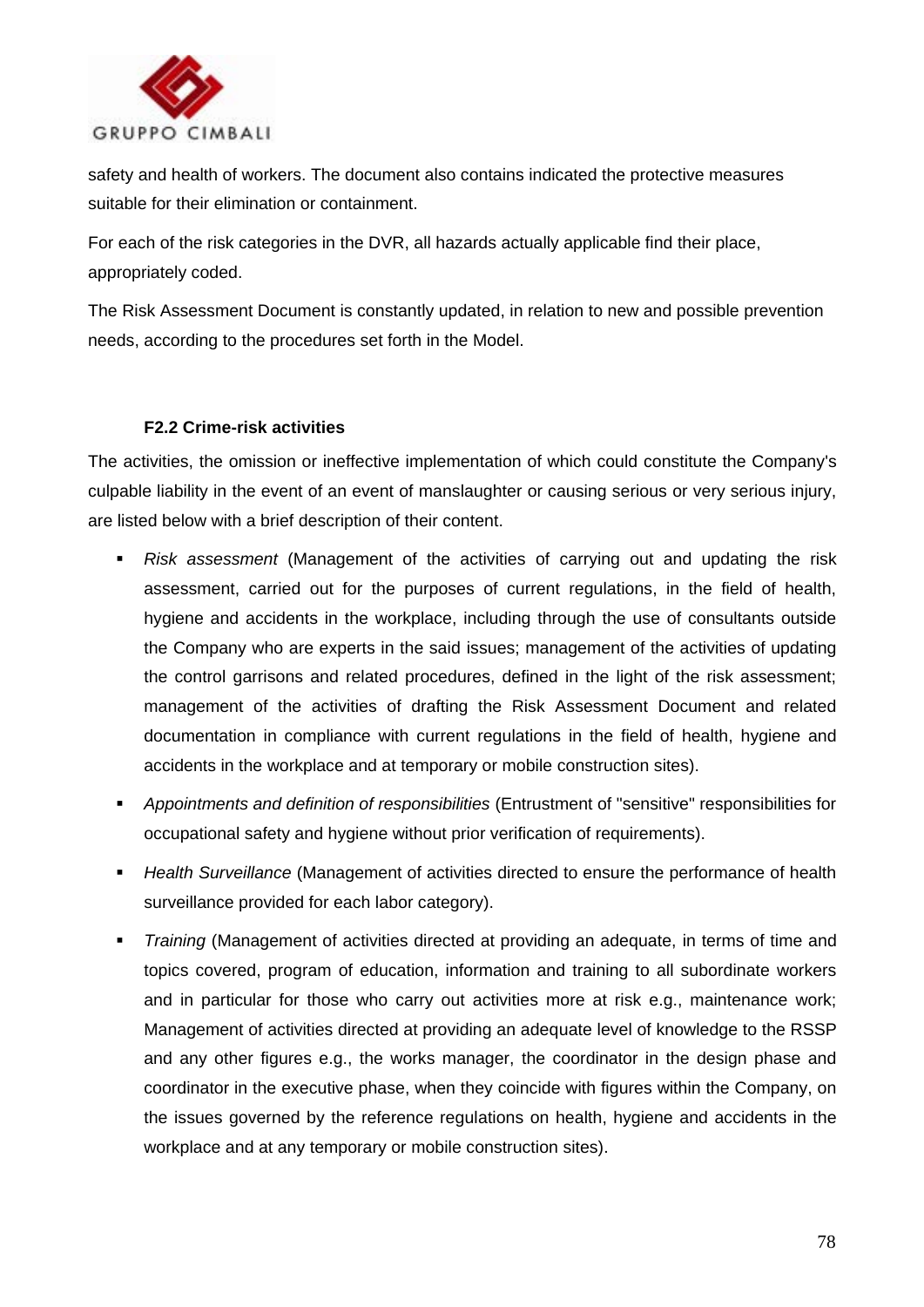

- *Entrusting work to external parties* (Management of coordination activities between all parties involved in the application of health, hygiene and accident provisions in the workplace and at temporary or mobile construction sites; management of activities for the selection of the coordinator in the executive phase ex Title IV of Legislative Decree. 81/08, in compliance with the provisions of the law, and verification of the technical skills of the same; management of the activities of verification that in the preparation, evaluation and awarding of tenders, the charges on safety congruous with respect to the complexity of the works and not susceptible to bidding discounts; management of the activities of verification on the charges incurred to make operational the risk assessment document and safety plans, so that they are able to ensure the highest level of safety in the workplace and at any temporary or mobile construction sites).
- *Purchasing* (Supplier management; purchasing of products equipment, machinery and facilities provided with the necessary requirements in terms of applicable laws and regulations).
- *Maintenance* (Management of maintenance activities of workplaces, equipment, vehicles, machinery and facilities used, in order to limit possible accidents caused by them).
- *Special Risks* (Management of constant verification activities at workplaces and at any temporary or mobile construction sites on compliance with the requirements of current legal regulations).
- Emergencies (Emergency Management).
- *Work procedures and instructions* (Management of the activities of preparing and implementing company procedures and related control measures in line with current regulations on health, hygiene and accidents in the workplace, as well as constant updating of the same procedures when there are changes in these regulations; enforcement of work procedures and operating instructions).
- *Collective and individual protection* (Management of the activities of distributing, to all workers according to their assigned tasks, personal protective equipment and suitable equipment to safeguard their health and safety and constantly checking on their proper use and functionality).
- Staff communication and involvement (Nonconformity management; corrective and preventive actions).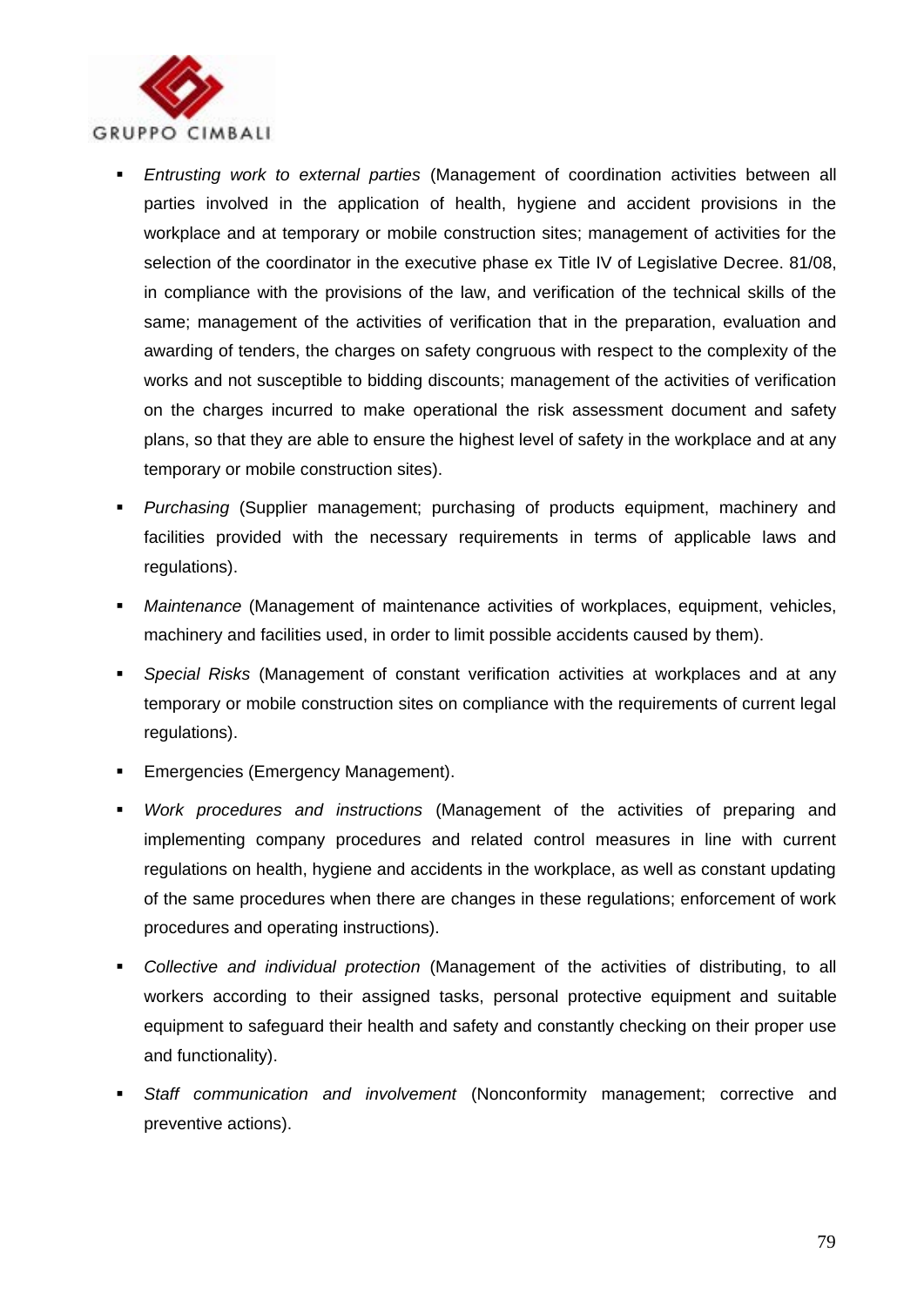

The list of sensitive activities is periodically updated, in relation to new and possible prevention needs, according to the procedures set forth in the Model.

## **F3. General principles of behavior**

In addition to the provisions of paragraph 2 of the special section, additional general principles of conduct apply.

The Model is not intended to replace the legal prerogatives and responsibilities governed under the subjects identified by Legislative Decree 81/08 and further applicable legislation in the cases in question. Instead, it constitutes an additional control and verification safeguard of the existence, effectiveness and adequacy of the structure and organization put in place in deference to the special regulations in force on accident prevention, safety and health protection in the workplace.

One of the prerequisites of the Model in order to prevent accidents in the workplace is the observance of certain principles and in the keeping of certain behaviors, by the Company's workers, as well as by any external parties who are legitimately on the Company's premises. In particular, each worker, each subject and more generally each recipient of the Model who is legitimately at the Company shall:

- **•** in accordance with his or her training and experience and with the instructions and means provided or arranged by the employer not to engage in imprudent behavior as regards safeguarding his or her own health and safety;
- Comply with internal company regulations and procedures for the purpose of collective and individual protection, specifically exercising all appropriate controls and activities to safeguard the health and safety of external collaborators and/or outsiders who may be present in the workplace;
- Properly use machinery, equipment, tools, hazardous substances and preparations, means of transport and other work equipment, and safety devices;
- Use the protective equipment provided appropriately;
- Immediately report to the appropriate levels (due to the responsibilities assigned) the anomalies of the means and devices mentioned in the previous points, as well as any other hazardous conditions of which you become aware;
- take direct action, in the face of a detected danger and in urgent cases only, consistent with their skills and possibilities;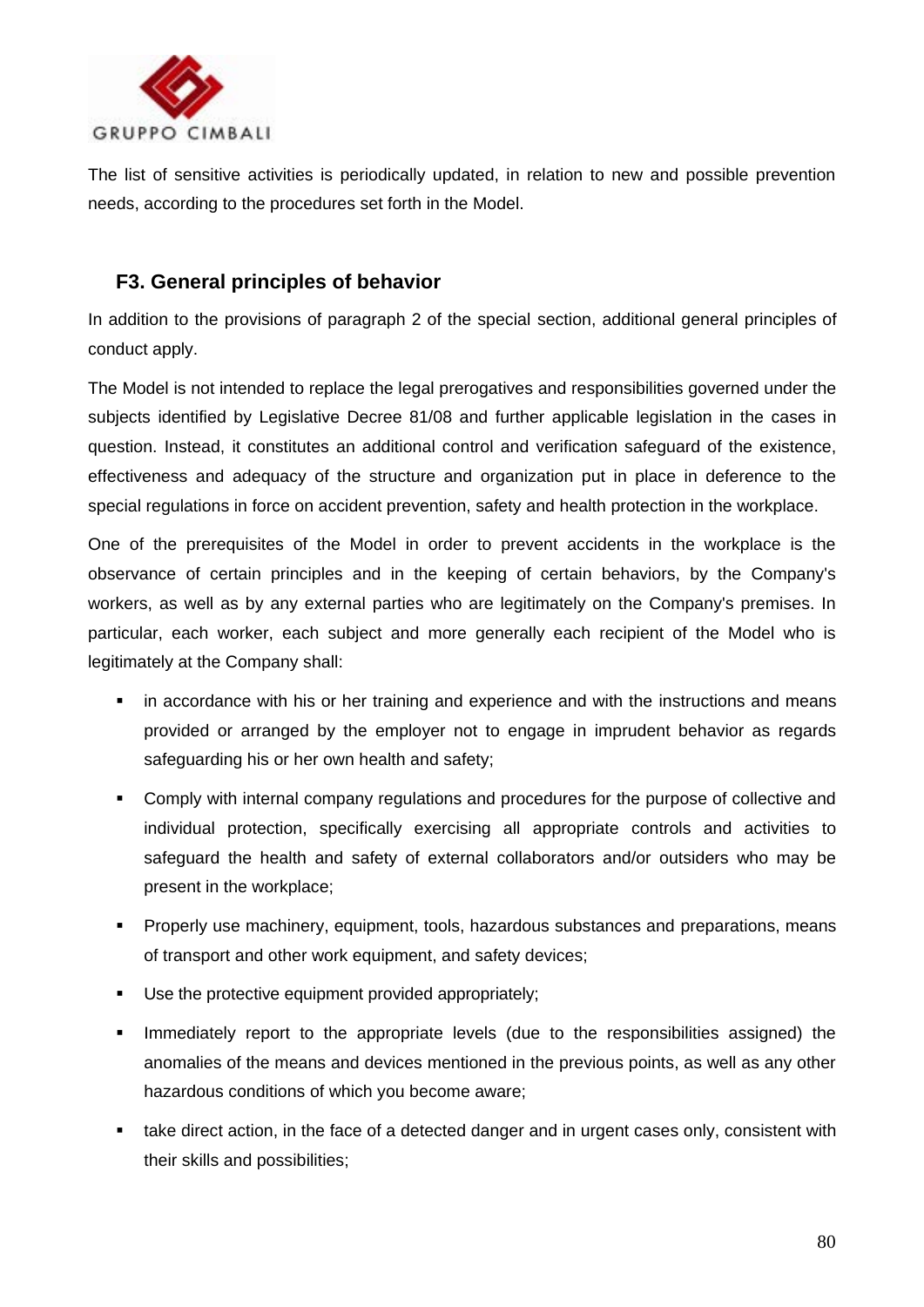

- Undergo the required health checks;
- Undergo the planned training interventions:
- Contribute to the fulfillment of all obligations imposed by the competent authority or otherwise necessary to protect the safety and health of workers during work.

For these purposes it is prohibited to:

- Remove or modify safety or warning or control devices without permission;
- **•** perform on their own initiative operations or maneuvers that are not within their competence or that may compromise their own safety or that of other workers;

## **F4. General prevention protocols**

In addition to the provisions of paragraph 3 of the special section, additional general prevention protocols apply.

The Risk Assessment Document indicates specific measures for the prevention of occupational injuries and diseases, for aspects of which please refer entirely to the task sheets, supplementary to the DVR.

As for the preventive measures for the activities at risk of crime, as identified above, that is, those behaviors that could integrate the Company's guilt in relation to accidents at work, the Model of organization, management and control is adopted and implemented in order to ensure the fulfillment of all related legal obligations:

- to compliance with legal technical and structural standards related to equipment, facilities, workplaces, chemical, physical and biological agents;
- **•** To the activities of assessing risks and preparing the resulting prevention and protection measures;
- to activities of an organizational nature, such as emergencies, first aid, contract management, periodic safety meetings, and consultation with workers' safety representatives;
- To health surveillance activities;
- To workers' information and training activities;
- to supervisory activities with reference to workers' compliance with safe work procedures and instructions;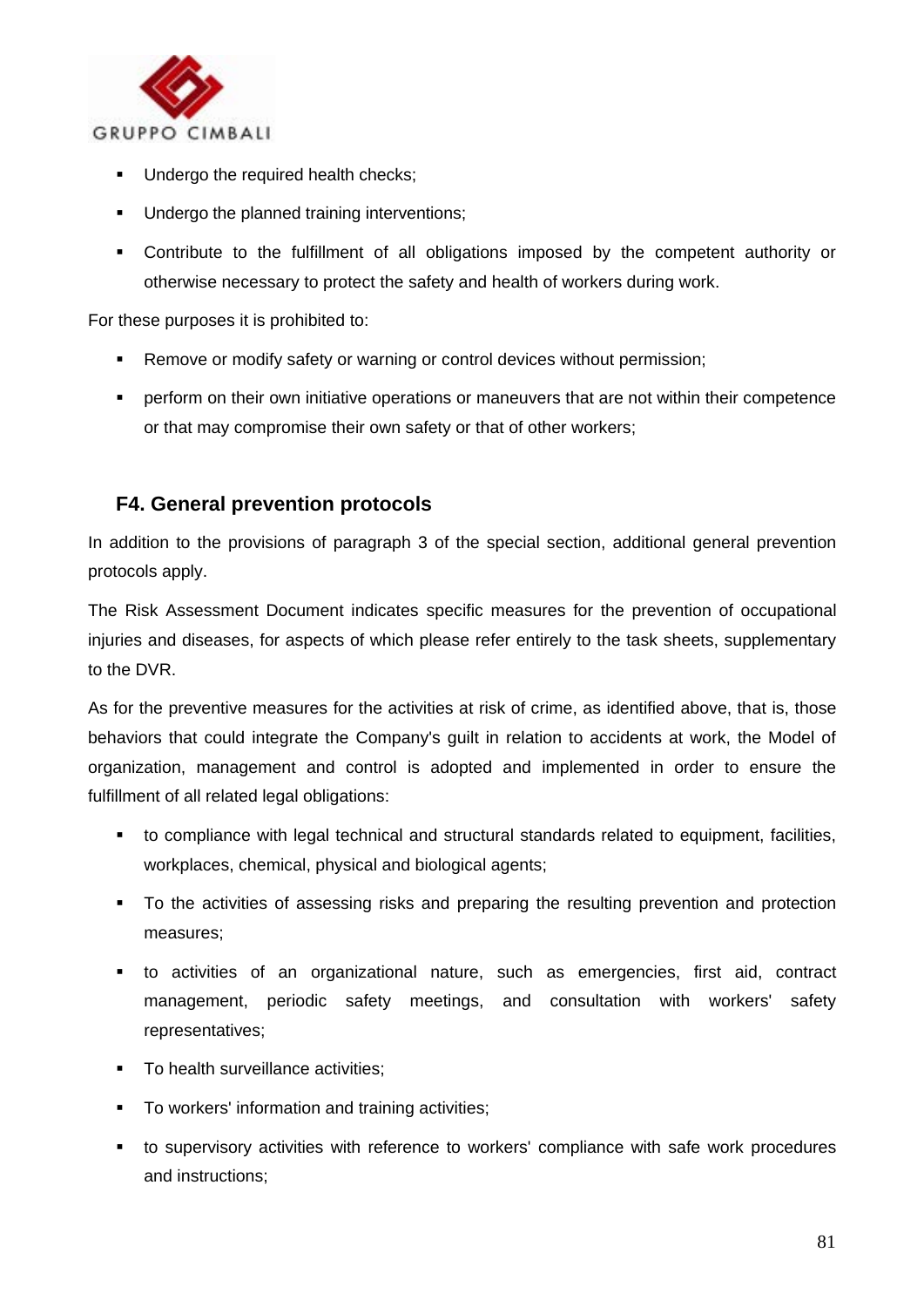

- To the acquisition of documentation and certifications required by law;
- To periodic reviews of the application and effectiveness of the procedures adopted;
- where applicable, the necessary notifications to the relevant authorities.

It should be noted that, for the purposes of maintaining the Organization, Management and Control Model, it is necessary to provide evidence of what has been implemented; this is done through the adoption of appropriate recording systems. It is also relevant to ensure the availability and updating of documentation, both of internal and external origin (e.g., documentation relating to products and substances, documentation certifying the conformity of machines). The management of documentation of internal origin, external origin, and records, which constitute special documentation, is such that their traceability, preservation, and updating is guaranteed.

Compliance with relevant current standards (laws, technical standards and regulations, etc.) is ensured through:

- The identification and accessibility of relevant regulations applicable to the company;
- The continuous updating of regulations applicable to the company's activities;
- **•** Periodic monitoring of compliance with applicable regulations.

For the purpose of adopting and implementing the Organization, Management and Control Model, the Company also undertakes to implement the specific protocols set out below.

## **F5. Specific prevention protocols**

Gruppo Cimbali S.p.A., believing that deterrence from conduct configurable as crimes can and must be achieved through the control of its production processes, has intended to activate within the entire organization a control system based on the BS OHSAS 18001:2007 management standard to which the Model is inspired.

Compliance with the OHSAS 18001 management standard, in those parts where it may find applicability, constitutes a presumption of compliance with the requirements of the standard, and through its application one aims to bring production processes under control, to check that one's activities are, from the point of view of health and safety protection, in accordance with the provisions of local, national and European laws, standards and regulations, and to organize as a whole the entire health and safety management structure.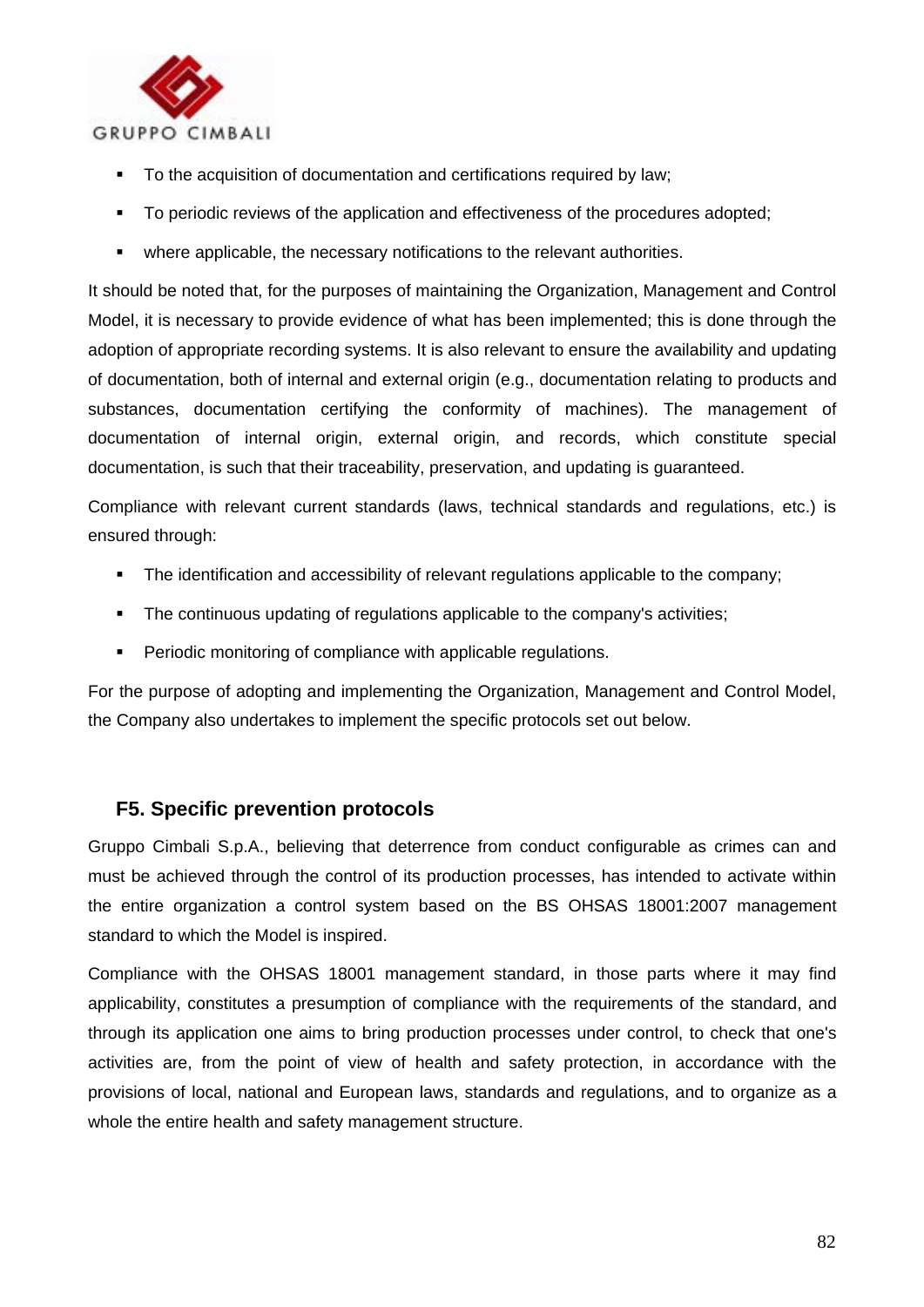

Below are the specific prevention protocols within each crime-risk sensitive area identified and assessed through the control and risk self-assessment carried out by the Company. Each area is governed by a specific operating procedure.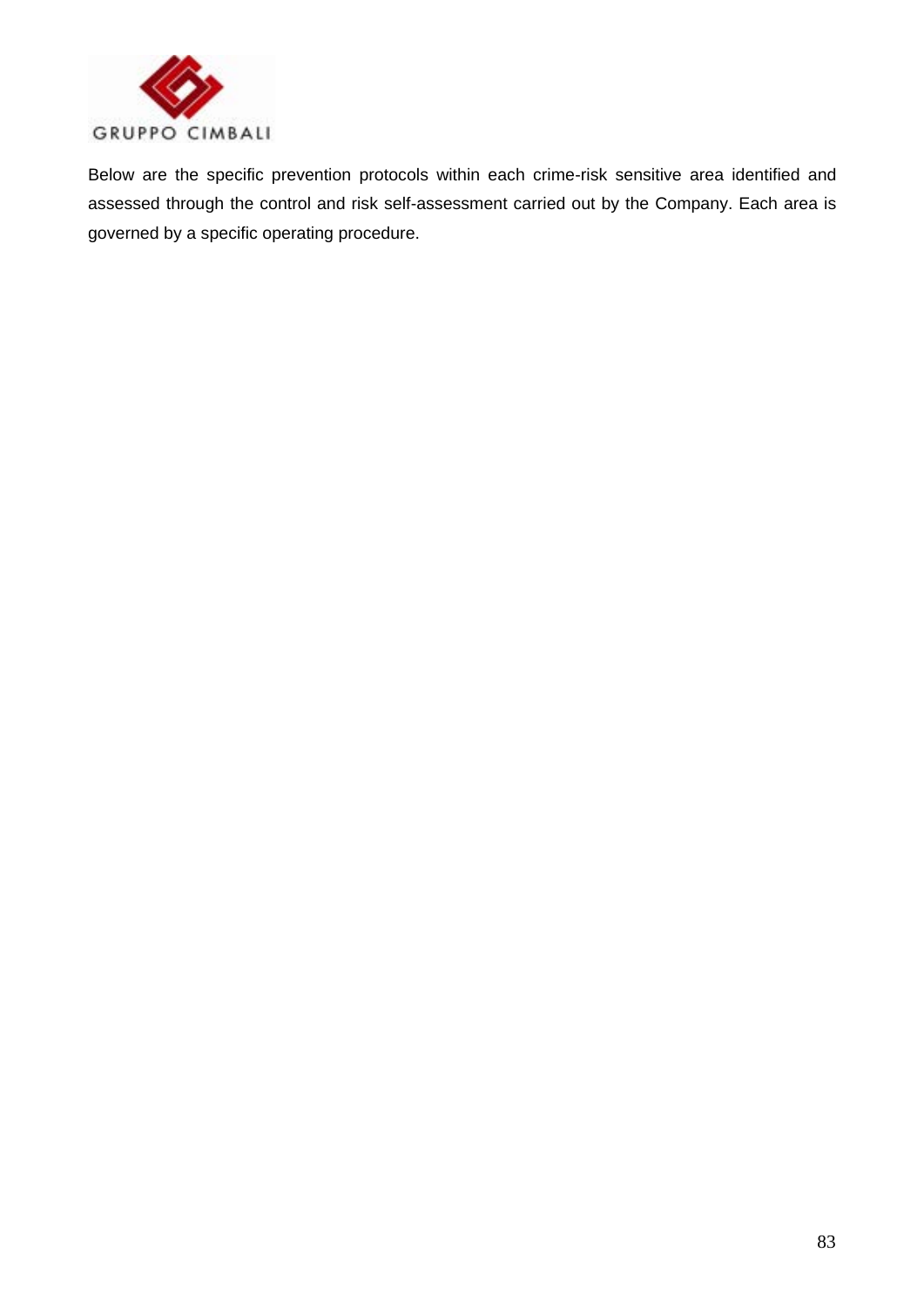

#### **Risk assessment***.*

Since risk assessment is the pivotal fulfillment for guaranteeing the health and safety of workers and since it is the main tool for proceeding to the identification of protective measures, whether they are the reduction or elimination of risk, the operation of identifying and detecting risks must be carried out correctly and in compliance with the principle of truthfulness, completeness and accuracy. The compulsory regulations give this responsibility to the employer, who is supported by other parties such as the person in charge of the prevention and protection service and the competent doctor, and after consultation with the workers' safety representative.

All data and information relevant to risk assessment and consequently to the identification of protective measures (e.g., technical documentation, instrumental measures, results of internal surveys, etc.) must be clear, complete, and truthfully represent the state of the art of the Company.

The data and information shall be collected and processed in a timely manner, under the supervision of the employer, including through individuals identified by the employer who possess appropriate requirements, certifiable in prescribed cases, of technical and, where appropriate, instrumental competence.

Upon request, any documents and sources from which the information is taken must also be submitted along with the data and information.

The drafting of the risk assessment document and the plan of prevention and protection measures is a task that cannot be delegated by the employer and must be carried out on the basis of the preliminarily defined criteria constituting the integration of the said documentation; the risk assessment criteria cover, among others, the following aspects:

- Routine and non-routine activities;
- Activities of all people who have access to the workplace (including outsiders);
- **■** human behavior;
- Dangers from outside;
- **EXED Hazards related to the workings or created in the surrounding environment;**
- **·** infrastructure, equipment and materials present at the workplace;
- changes made to processes and/or the management system, including temporary changes, and their impact on operations, processes and activities;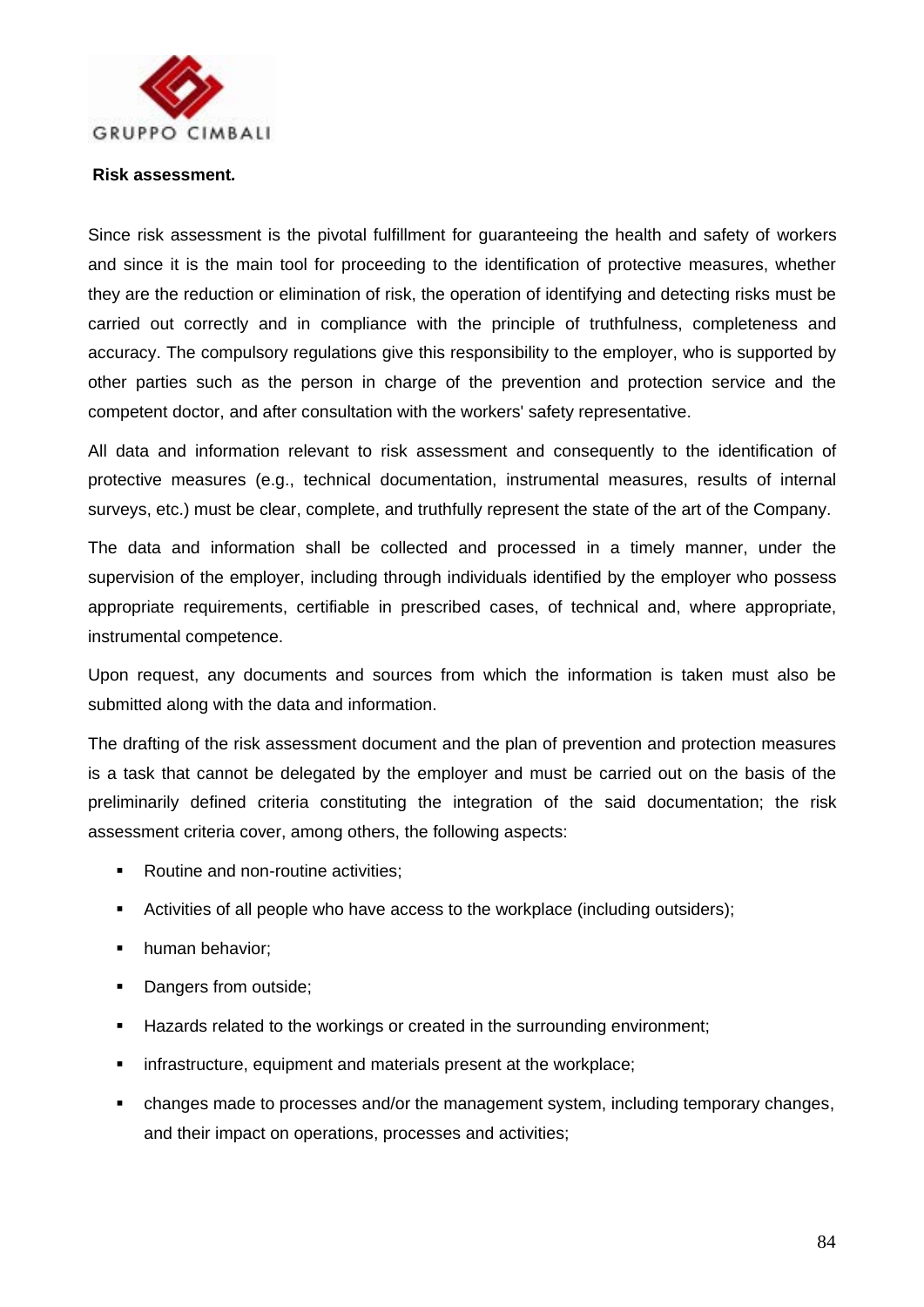

- Any applicable legal requirements regarding risk assessment and implementation of necessary control measures;
- **Design of working environments, machinery and plants;**
- Operating and work procedures.

## **Appointments and definition of responsibilities**

For all figures, identified for the management of health and safety issues in the workplace, technical and professional requirements are defined, which may also originate from specific regulatory provisions. These requirements, which must be maintained over time, are possessed by the person prior to the assignment and can also be achieved through specific training interventions.

The assignment of specific health and safety responsibilities is made, in writing and with a date certain, defining, in a comprehensive manner, characteristics and limits of the assignment and, if necessary for the performance of the functions assigned to the delegate, identifying the spending power.

In order to ensure effective allocation of responsibilities in relation to corporate roles and functions:

- management, coordination and control responsibilities within the Company are formalized;
- the persons required by the regulations on hygiene and safety in the workplace (including, in the case of the presence of construction sites, the persons envisaged by Title IV of Legislative Decree 81/08) are properly appointed and they are properly vested with the powers necessary to carry out the role assigned to them;
- the system of proxies, signing and spending powers is consistent with assigned responsibilities;
- the assignment and exercise of powers within a decision-making process is congruent with positions of responsibility and the significance and/or criticality of the underlying risk situations;
- **.** it is prevented that there is subjective identity between those who make or implement decisions and those who are required to carry out on them the controls required by law and the procedures covered by the control system;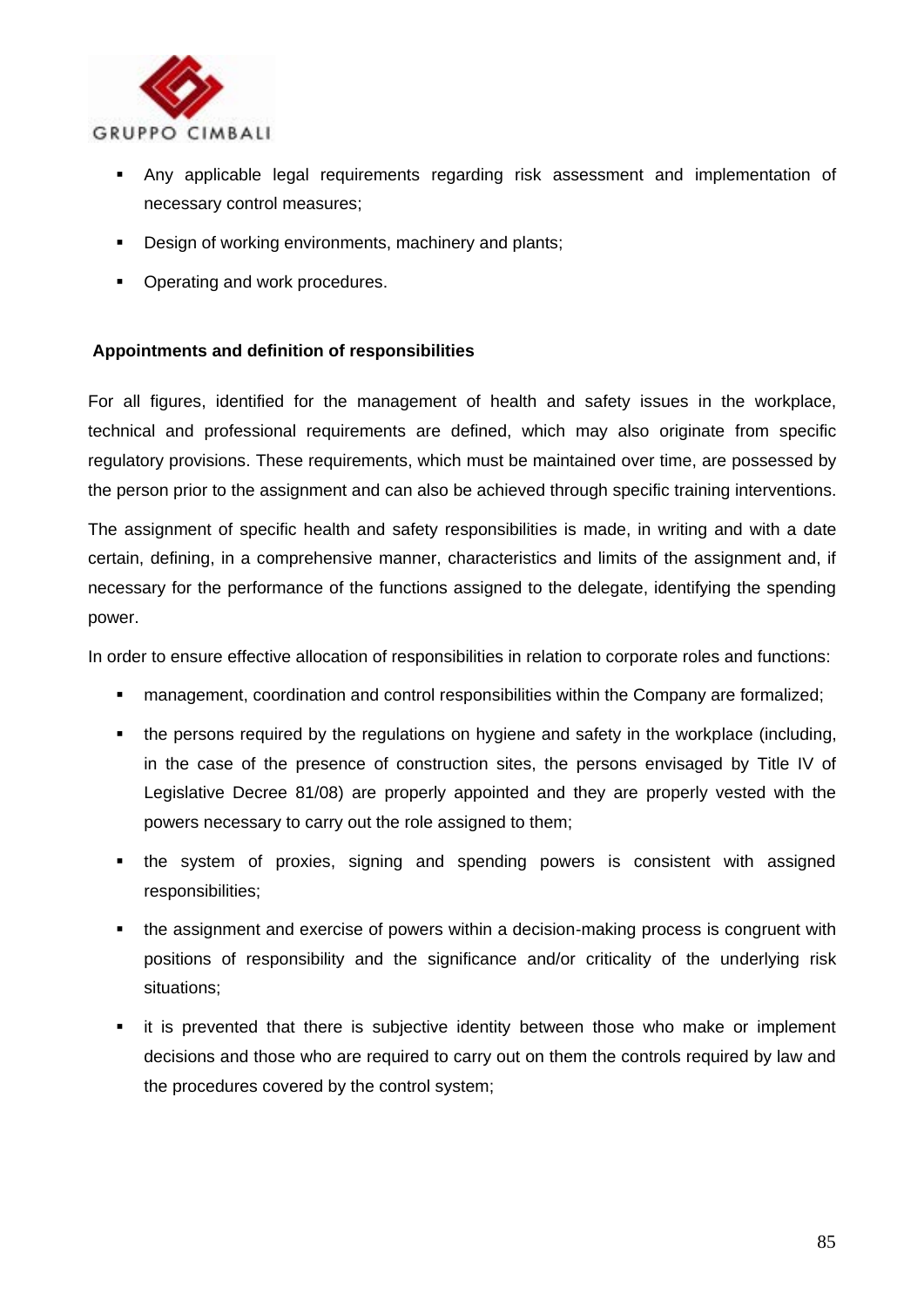

**•** the persons in charge and/or appointed under the current legislation on occupational hygiene and safety have adequate and effective competence in this area.

#### **Health Surveillance**

Prior to assigning any task to a worker, it is necessary to check the worker's requirements, both in terms of technical aspects (see **the** next sensitive activity: **Training**) and health aspects, based on what was highlighted in the risk assessment.

Verification of suitability is implemented by the competent physician who, because of the indications provided by the employer and on the basis of his own knowledge of the workplaces and the workings, checks in advance the health suitability of the worker by issuing judgments of total or partial suitability or unfitness for the task. Due to the type of work required and on the basis of the results of the preliminary examination, the competent doctor defines a health surveillance protocol for workers.

The health protocol is periodically updated according to new legislative requirements, changes in activities and processes, identification of new risks to workers' health.

#### **Training**

All personnel receive appropriate information about the correct way to perform their duties, are trained and, in cases required by regulations, are trained. Documented verification of such training and/or instruction is provided. Training activities are provided through variable modalities (e.g., face-to-face training, written communications, etc.) defined both by Company choices and by the provisions of current regulations.

The choice of trainer may be constrained by specific regulatory provisions.

Documentation pertaining to staff training is forwarded to the personnel department and is also used for the purpose of making new assignments.

Training activities are aimed at:

▪ ensure, including through appropriate planning, that any person under the control of the organization is competent based on appropriate education, training or experience;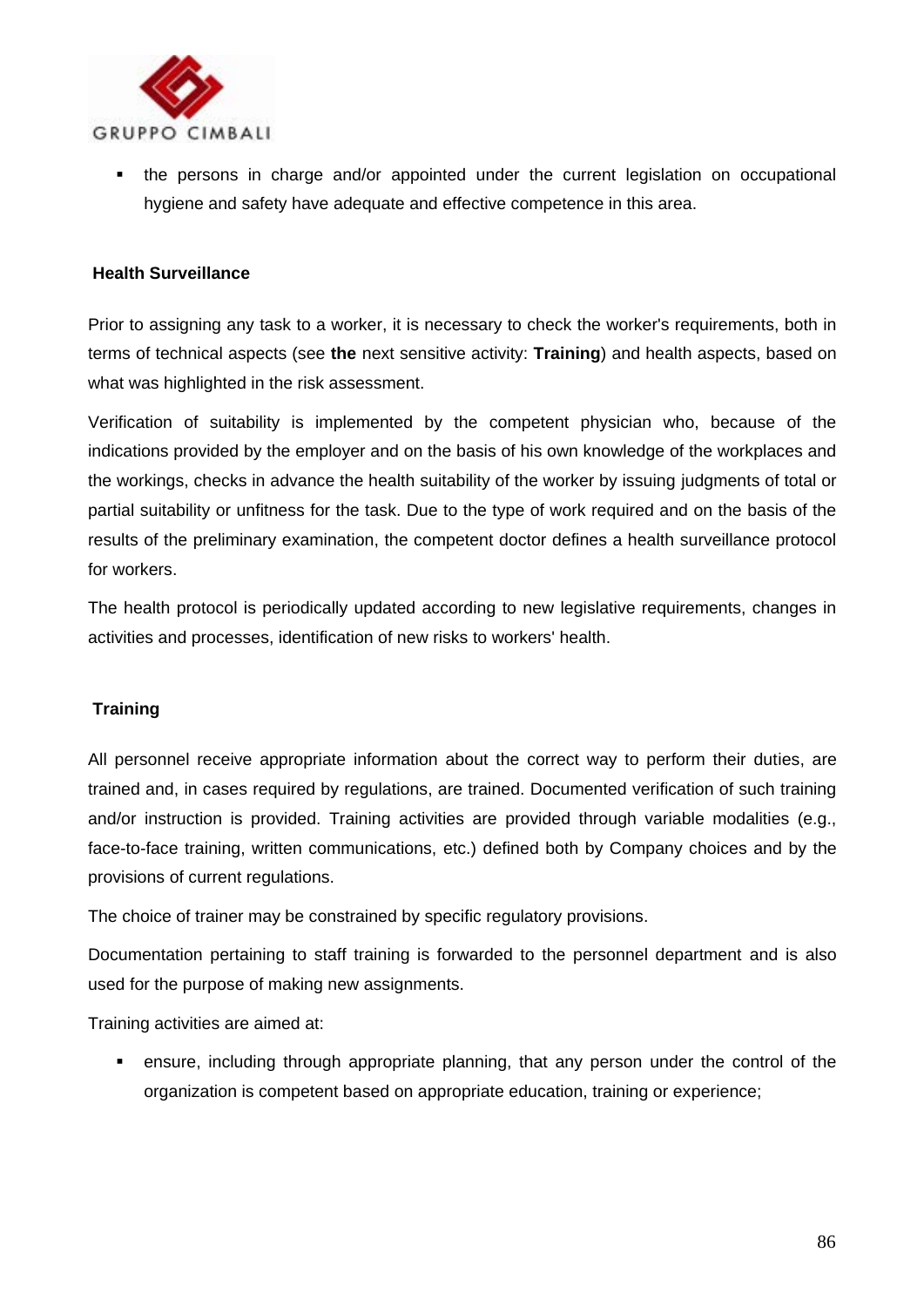

- Identify training needs related to the performance of activities and provide training or consider other actions to meet these needs;
- **Exaluate the effectiveness of training activities or other actions that may have been** implemented, and maintain relevant records;
- Ensure that staff become aware about the actual or potential impact of their work, the correct behaviors to adopt, and their roles and responsibilities.

#### **Outsourcing of work to external parties**

Contracted activities and works are governed by Art. 26 and Title IV of Legislative Decree 81/08. The party performing the work must possess suitable technical and professional requirements, verified also through registration with the CCIAA. It must demonstrate compliance with insurance and social security obligations with respect to its personnel, including through the presentation of the Single Document of Contributory Regularity. If necessary, the executor must also submit to INAIL a special report for any total or partial changes in the activity already insured (due to the type of intervention required and based on the information provided by the company).

The contractor, in cases covered by the law, must issue the Declaration of Conformity to the Rules of Art upon completion of the work.

In addition, safety and coordination plans where construction sites are present are adequate and effectively implemented.

In case contracts falling under the category of work under Title IV of Legislative Decree 81/2008 -Art.

88 et seq. the person performing the work must possess suitable technical and professional requirements, verified in the manner provided for in Annex XVII of Legislative Decree 81/2008 and, in particular, all the indications provided for in Article 90 of Legislative Decree 81/2008.

The Company may identify as early as the issuance of appropriate delegations of function, or from time to time depending on the type of contract, the appointment of a Work Supervisor to perform the tasks referred to in Articles 88 et seq. of Legislative Decree 81/2008.

#### **Purchases**

Purchasing activities for equipment, machinery and facilities are conducted after assessing the health and safety requirements of the same while also taking into account the considerations of workers through their representatives.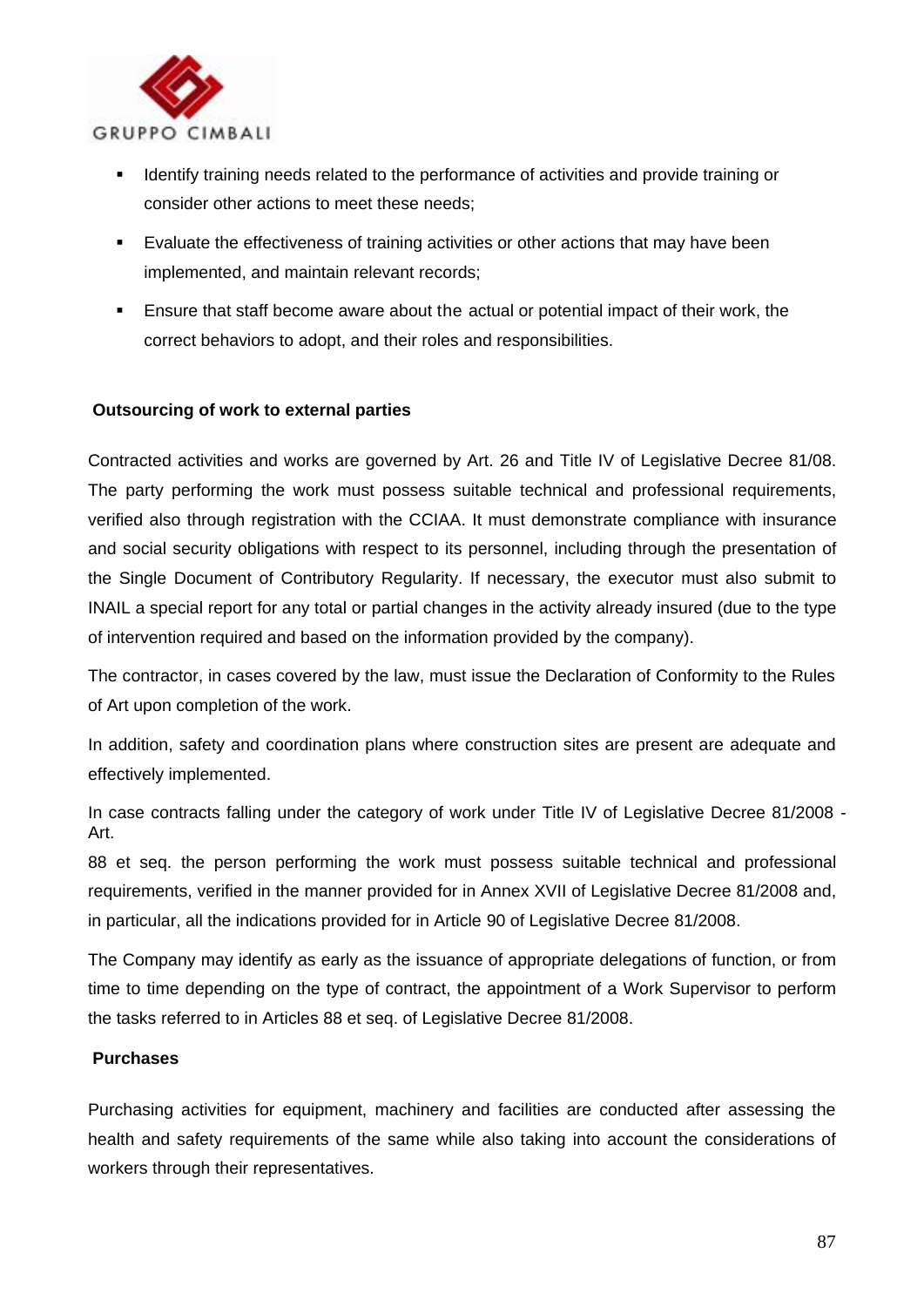

Equipment, machinery, and installations will have to comply with the requirements of applicable legislation (e.g., CE marking, possession of declaration of conformity issued by the installer, etc.). Where appropriate, due to applicable legislative provisions, their commissioning will be subject to initial examination or approval procedures.

Prior to the use of new equipment, machinery or facilities, the assigned worker shall be properly trained and/or instructed.

Purchasing activities are managed in such a way that:

- criteria and procedures for qualification and verification of supplier requirements are defined;
- **EXED** arrangements are defined for verifying the conformity of equipment, plant and machinery to be purchased with current regulations (e.g., CE marking), as well as the criteria and procedures for assessing the conformity of health and safety requirements, including providing for forms of consultation with workers' representatives;
- provision is made, where applicable, for how the acceptance checks, initial verifications and approvals required for commissioning are to be carried out.

#### **Maintenance**

All equipment, machinery and facilities that may have significant Health and Safety impacts are subject to scheduled maintenance protocols with timing and modalities also defined by the manufacturers. Any specialized interventions are conducted by individuals who meet the legal requirements and must produce the necessary documentation.

Maintenance activities on security devices are recorded.

In the presence of equipment and facilities for which periodic verification interventions are provided for by current legislation, for the execution of which specific external bodies are identified (e.g. ARPA, ASL, Notified Bodies, Inspection Bodies, etc.), a specific verification contract is entered into with the entity in charge; if the entity in charge does not provide the service with the timeframe provided for by the legislation, the following will be done:

- in the event that there are additional individuals with the qualifications/authorizations to carry out the verification work, they will be commissioned;
- in case of the absence of alternative parties, self-diagnosis will be provided through existing technical structures in the market (e.g., maintenance companies, engineering companies, etc.).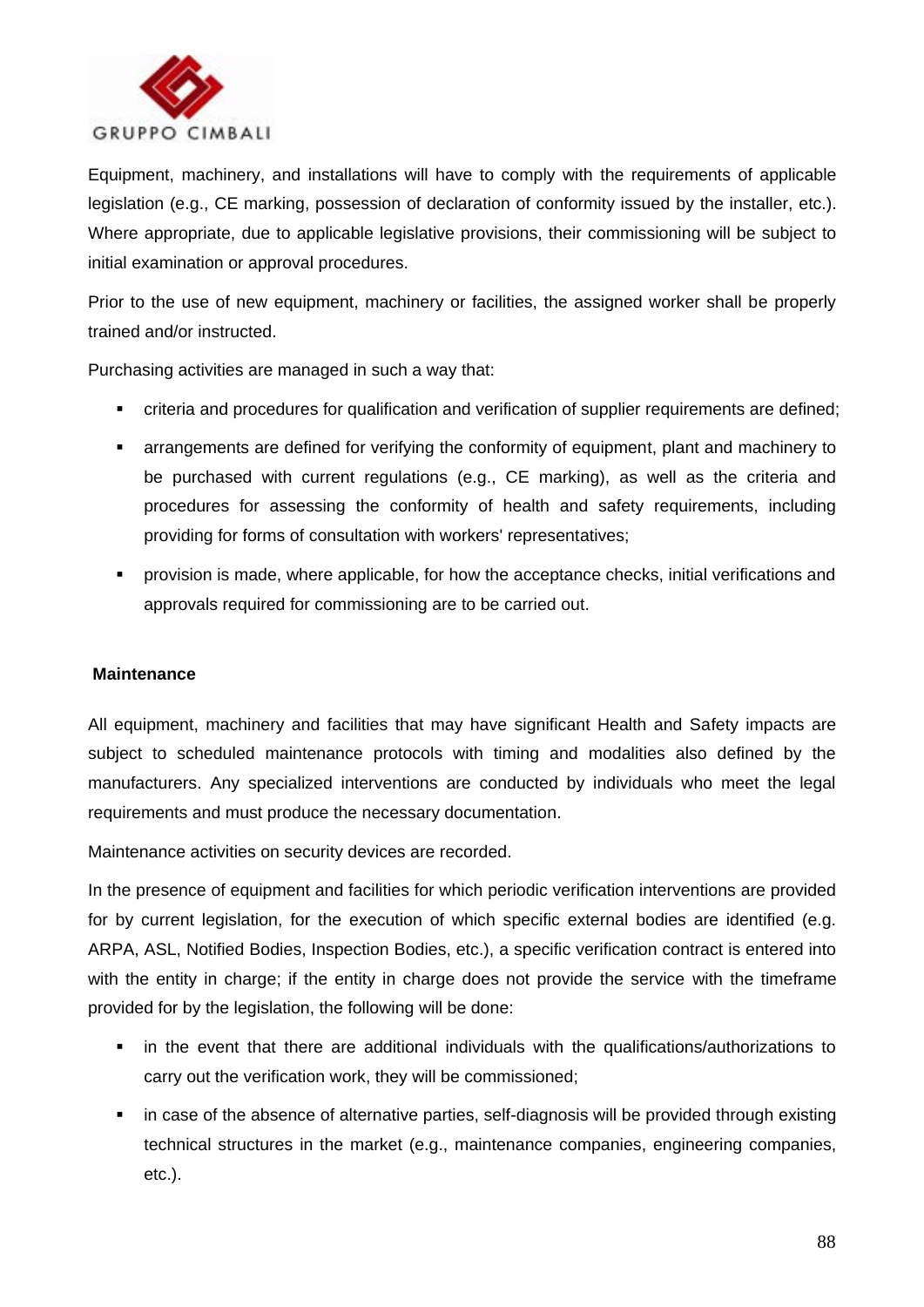

Maintenance activities are managed in such a way as to ensure:

- That the procedures, timelines and responsibilities for scheduling and carrying out maintenance and periodic inspections, where required, of equipment, plant and machinery (identified punctually in appropriate protocols/schedules) and the periodic monitoring of their efficiency are defined;
- **•** The recording of maintenance carried out and its responsibilities;
- That ways of reporting anomalies are defined, the most appropriate means of communicating these ways are identified, and the functions required to activate the relevant maintenance process (unscheduled maintenance) are identified.

#### **Special risks**

Workplaces are also designed in accordance with ergonomic, comfort and welfare principles. They are regularly maintained so that defects that may affect the safety and health of workers are eliminated as quickly as possible; adequate hygienic conditions are ensured.

Any specific risk areas should be appropriately marked and, where appropriate, made accessible only to properly trained and protected individuals.

#### **Emergencies**

Escape routes are identified and care is taken to keep them efficient and free of obstacles. Staff are made aware of reporting and emergency management procedures.

Emergency responders are identified in sufficient numbers and are trained in advance according to legal requirements.

Suitable fire-fighting systems, selected by type and number, are available and maintained due to the specific fire risk assessment or guidance provided by the competent authority. Suitable sanitary facilities are also present and maintained.

Emergency management is implemented through specific plans that include:

- **E** Identification of situations that may cause a potential emergency;
- **EXECT** definition of ways to respond to emergency conditions and prevent or mitigate related adverse Health and Safety consequences;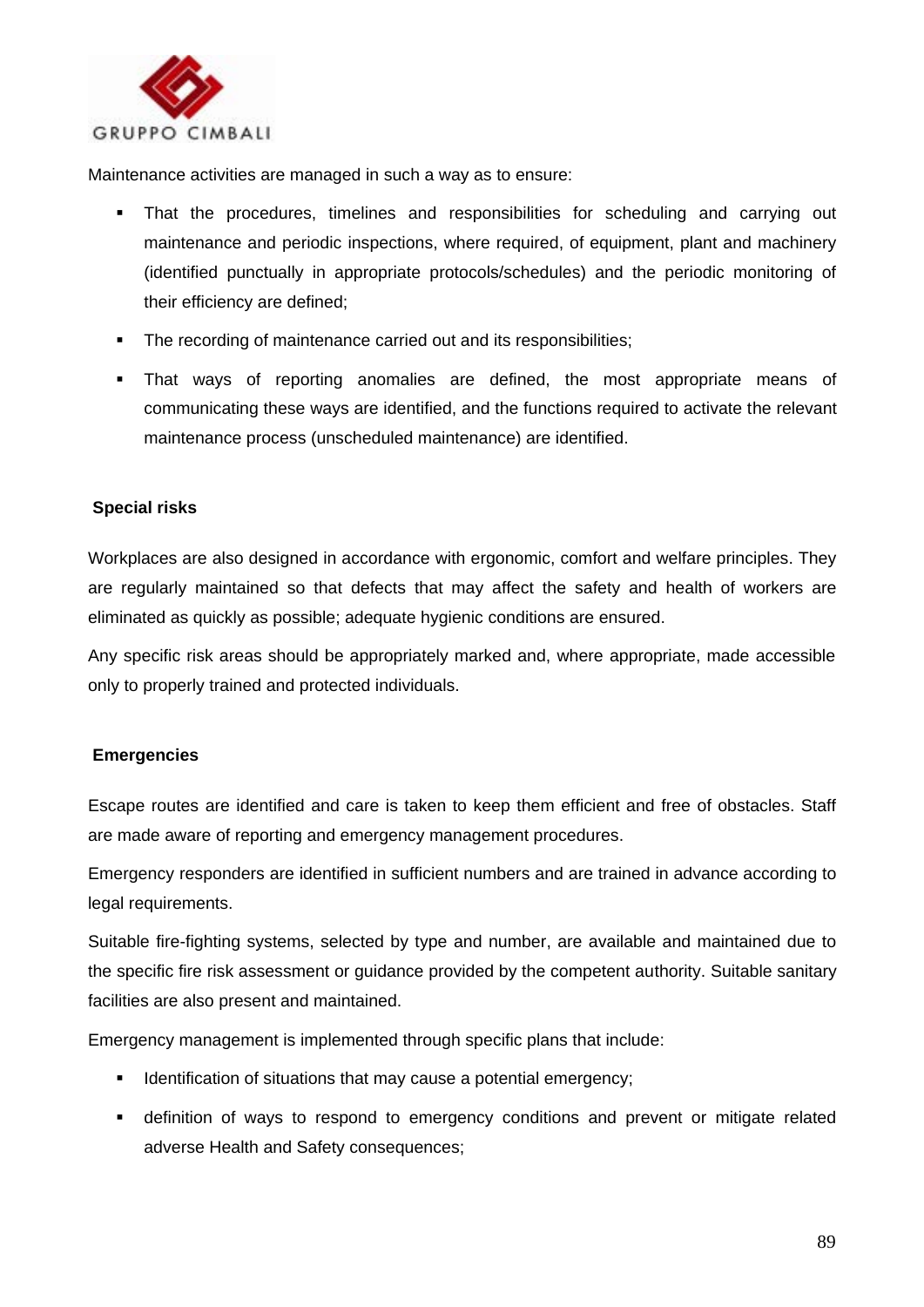

- **Planning for verification of the effectiveness of emergency management plans;**
- Updating emergency procedures in case of accidents or negative outcomes of periodic simulations.

#### **Work procedures and instructions**

Due to the complexity of the work, there may be specific work instructions or operating procedures that, together with documentation regarding how to use machinery and equipment and safety documentation of substances, must be accessible to the worker.

#### **Collective and individual protection**

Based on the outcomes of the risk assessment, the necessary safeguards and devices to protect the worker must be identified. Collective-type protective measures are defined as part of the risk assessment and choices regarding, for example, workplaces and equipment and machinery. Individual-type protective measures (PPE), aimed at controlling residual risk, are identified and managed according to choice criteria that ensure:

- The adequacy of PPE to the types of risks identified in the assessment;
- Compliance with applicable technical standards (e.g. CE marking);
- The definition of how to deliver and possibly store PPE;
- Monitoring the maintenance of protection requirements (e.g., checking deadlines).

## **Communication and staff involvement.**

The Company adopts suitable means aimed at ensuring, for the purpose of health and safety issues in the workplace:

- Internal communication among the various levels and functions of the organization;
- Communication with suppliers and other visitors in the workplace;
- Receiving and responding to communications from interested external parties
- **•** Participation of workers, including through their representatives, through:

√their involvement in hazard identification, risk assessment, and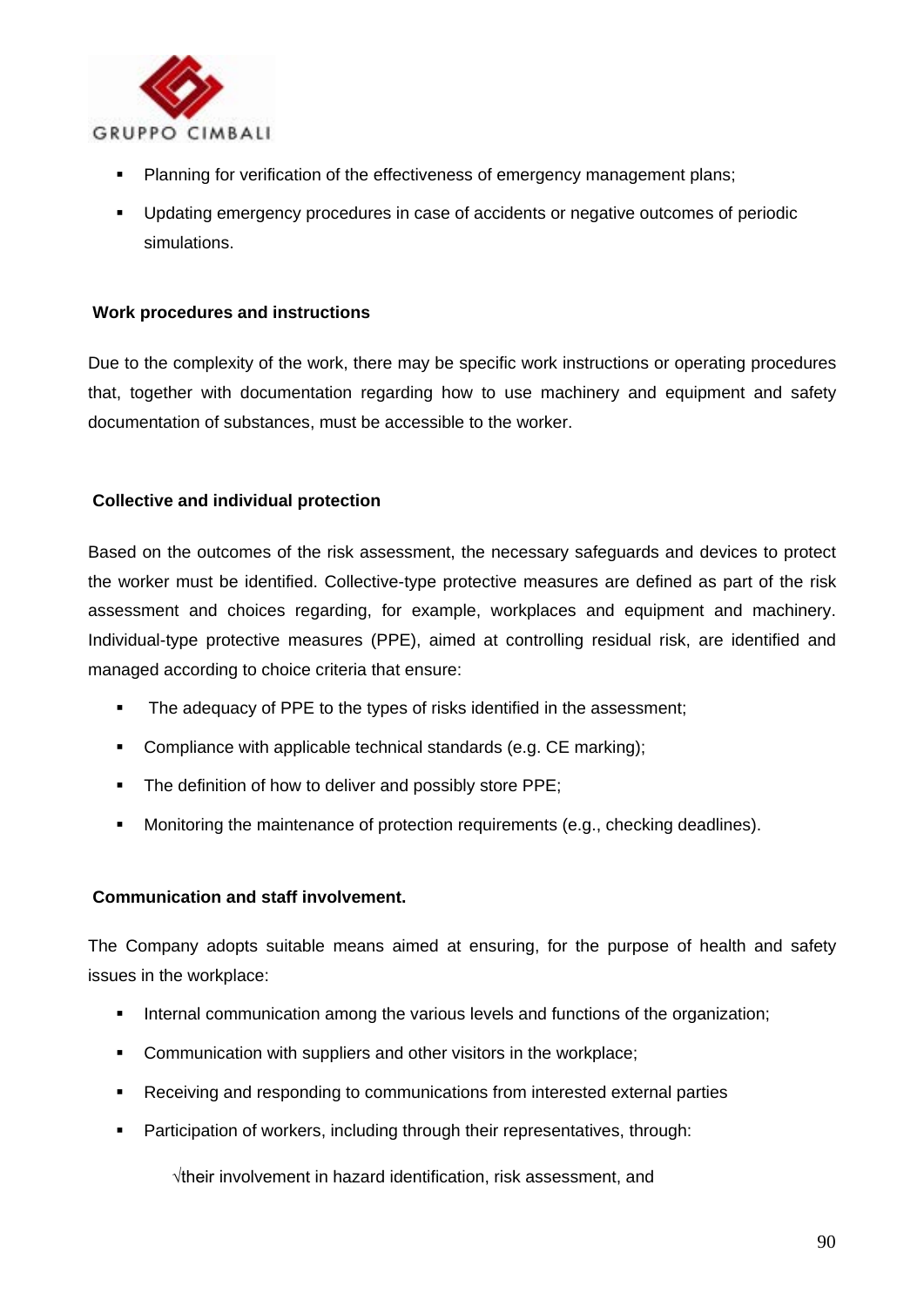

Definition of protective measures;

√their involvement in the investigation of an accident;

√their consultation when there are changes that may have significance in Health and Safety.

## **F6. Additional prevention protocols**

Pursuant to the Model, specific controls are established to ensure that the Company's organizational system, established pursuant to applicable workplace safety and accident prevention regulations, is constantly monitored and placed in the best possible operating condition.

For the purpose of monitoring the implementation of what is indicated in paragraph E5, specific audit activities will be conducted, carried out also with the cooperation of competent company subjects and possibly external consultants. These audit activities will be conducted on the basis of the standard UNI EN ISO 19011: "Guidelines for audits of quality and/or environmental management systems," which defines guidelines on the principles of audit activities, the management of audit programs, the conduct of the audit as well as the competence of auditors.

With the revision of the Organizational Model, following the procedural changes adopted by the Company, a special part dedicated to this type of crimes was drafted, attached to this Model and to be considered an integral part of it.

## **G. . Environmental Crimes**

With the revision of the Organizational Model, following the introduction of environmental crimes, a special part dedicated to this type of crime was drafted, attached to this Model and to be considered an integral part of it.

#### **H. R eati Tributary**

#### **H1 Sensitive activities within the scope of tax crimes**

Through the *control and risk self-assessment* activity, which is an integral part of the Model, the Company has identified the sensitive and instrumental activities listed below, within the scope of which, potentially, the tax crimes set forth in Article 25- *quinquiesdecies of* the Decree could be committed.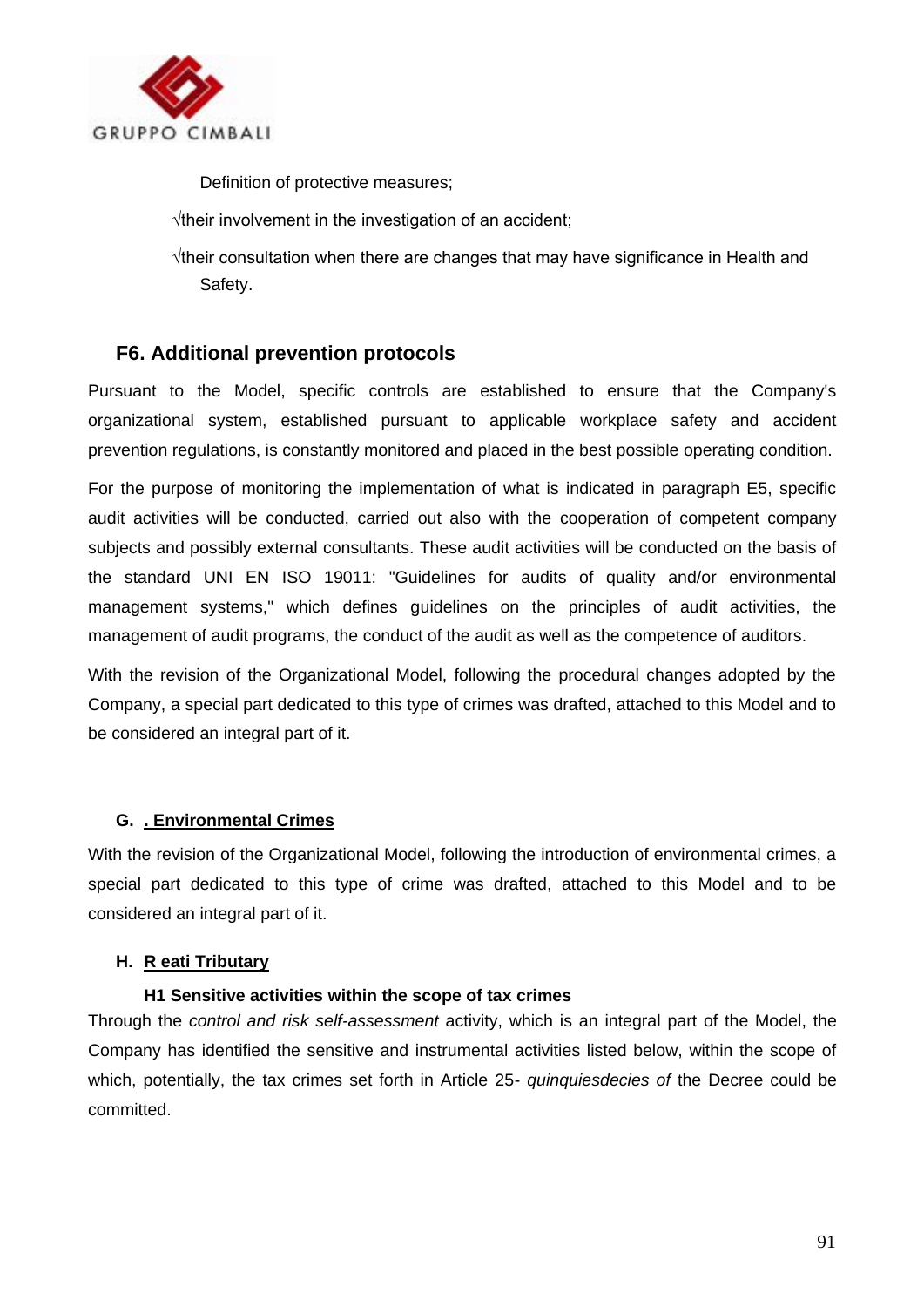

- Managing audits by PA or public service or certifying bodies;
- **•** Litigation management:
- Management of the personnel selection process;
- Management of expense reports;
- **EXECUTE:** Supplier selection activities;
- **•** Procurement management of "core" goods and services (coded products);
- Procurement management of "non-core" goods and services (non-coded products/consumables);
- Managing relationships with agents;
- Consulting management (administrative, tax, etc.);
- **•** Procurement management:
- **EXECT** Activities to select customers and sell finished products, goods and services through direct (branches) and indirect (distributors) channels;
- Management of marketing activities (e.g., promotions, sponsorships, advertising, etc.);
- Management of giveaways;
- Management of intercompany relations;
- Management of tax and fiscal matters with t h e tax authorities, including through outside professionals;
- Preparation of financial statements and communications to shareholders and/or the public/market regarding the Company's economic, financial, or asset situation;
- Management of extraordinary operations;
- **■** Information systems management.

## **H2 Specific protocols of prevention**

For operations concerning the **management of inspections by the PA or persons in charge of public service or certifying bodies**, the protocols provide:

■ management of the sensitive activity exclusively by individuals with appropriate powers (Chairman and Chief Executive Officer);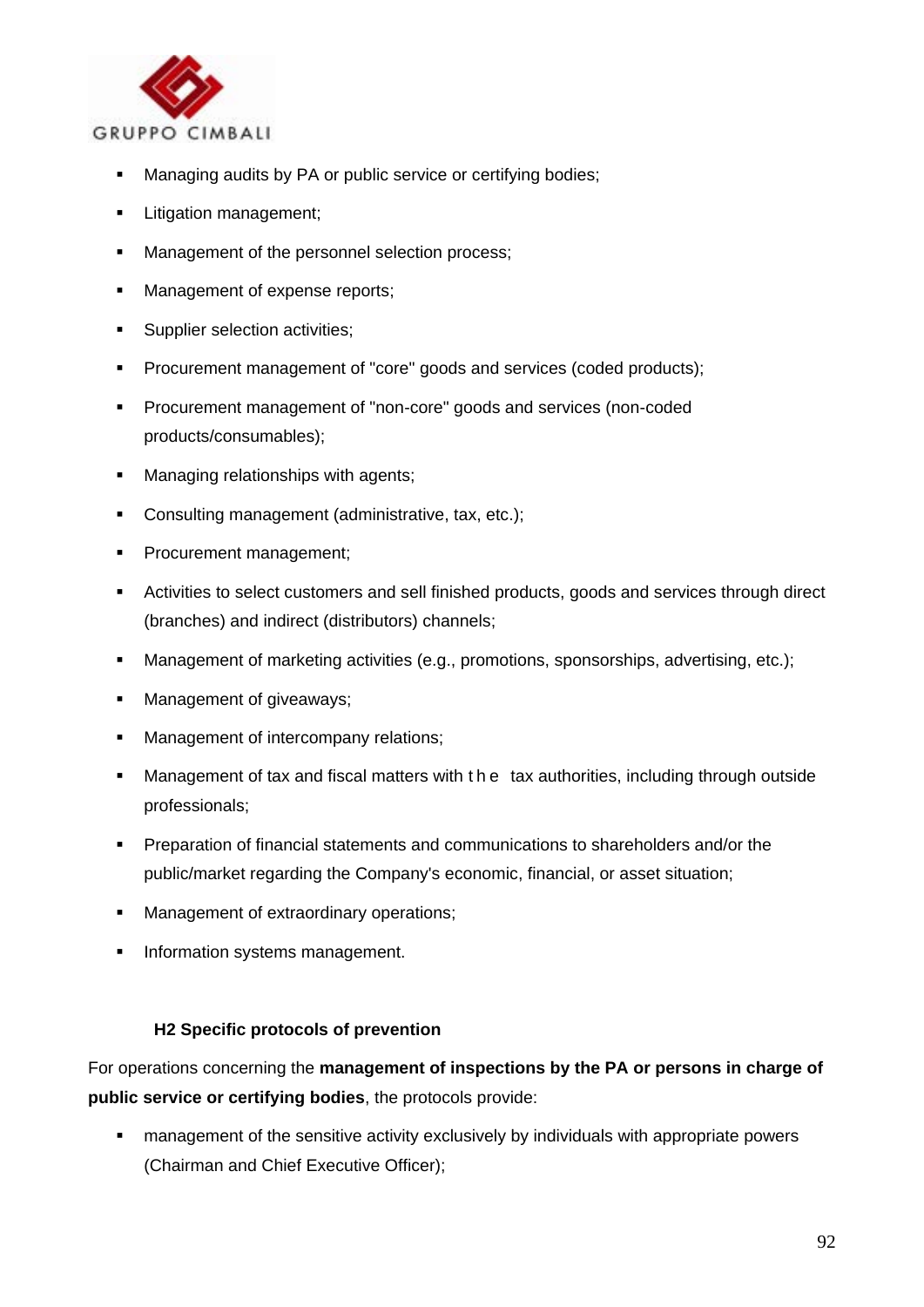

- The involvement of different company figures in the critical phases of the sensitive activity (Chief Executive Officer, Chief Administrative and Financial Officer, the Administrative Manager and the Head of the function involved);
- Support from outside consultants;
- The application of procedures "PR07 Management of inspections" and "PR09 Management of relations with the PA."
- **•** The preservation and archiving by the inspected function of documentation produced at critical stages of the process (e.g., inspection reports, information flows to the SB);
- The indication in the "PA officer visit register" (Annex 1 to document "PR07") of activities attributable to inspection visits.

For operations concerning **litigation management**, the protocols stipulate that:

- management of the sensitive activity exclusively by individuals with appropriate powers (Chairman and Chief Executive Officer);
- **•** The involvement of various company figures in the critical stages of sensitive activity, such as the Directors, the Administrative and Financial Director, the Head of the Legal Department, and the HR Director for labor law matters;
- Support from law firms:
- The storage of all documentation related to the activity (e.g., contracts, memos, *reports* periodicals, etc.) to enable their traceability and *ex-post* verification.

For operations concerning the **management of the personnel selection process**, the protocols provide:

- **EXED** management of the sensitive activity exclusively by the person with appropriate powers (Chief Executive Officer);
- **•** The involvement of different company figures in the critical stages of the sensitive activity (CEO, General Manager, Personnel Management and Head of the requesting function);
- The support of an outsourcer for *payroll* activities;
- The application of the procedure "PR05-Staff Selection Procedure."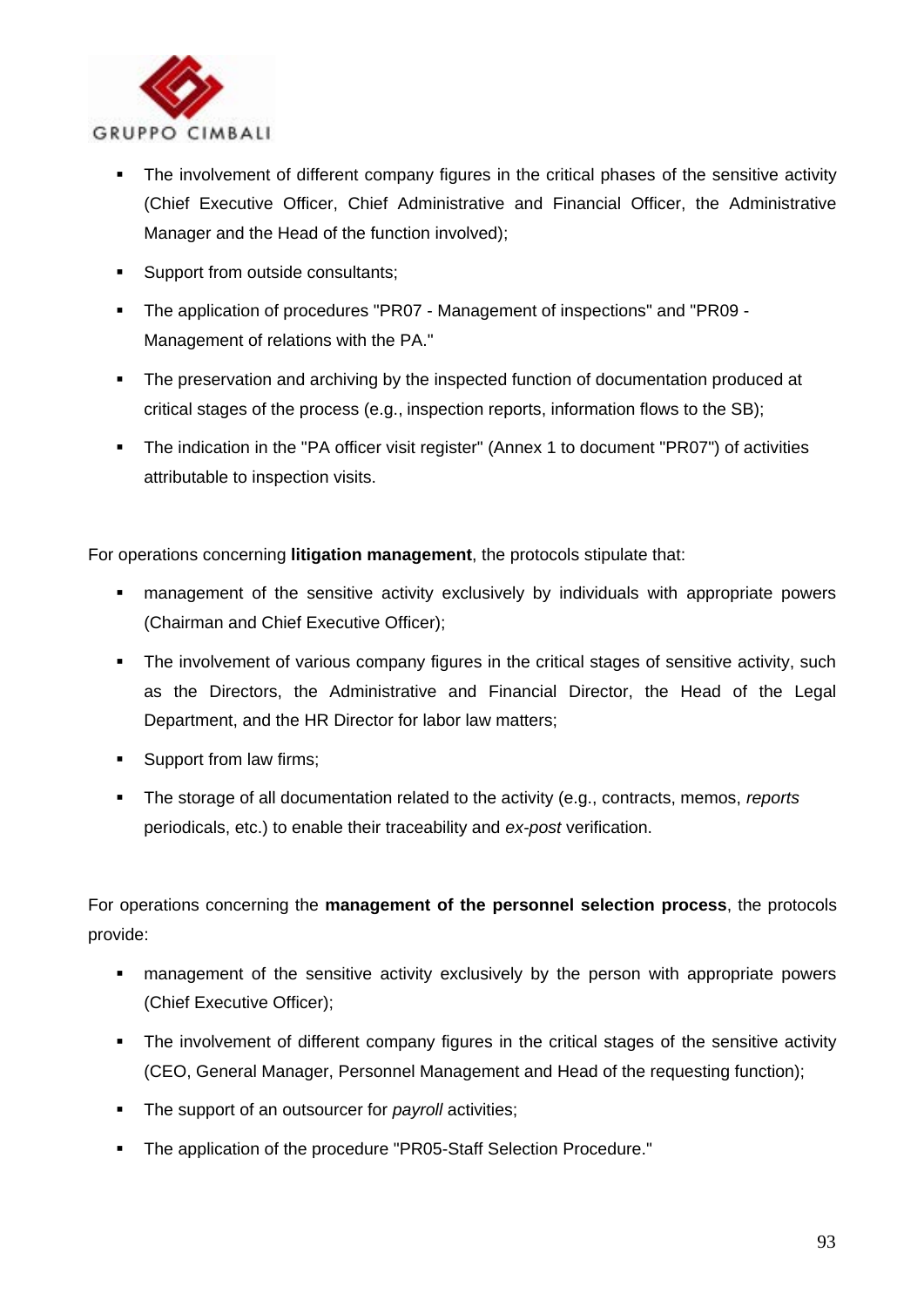

- **•** The preservation and archiving of documentation produced at critical stages of the process (e.g., contracts, periodic *reports,* etc.);
- The use of computer systems to manage *payroll* activities;
- **■** monthly transmission by the Personnel Office to the *outsourcer* of data for coupon processing;
- **•** verification by the Personnel Office that the data processed in the pay slips by the *outsourcer* is correct with the data originally submitted;
- **•** The verification and validation by the Personnel Office of the files processed by the *outsourcer*.

For operations concerning the **management of expense reports**, the protocols provide:

- **•** The involvement of different company figures in the critical phases of the sensitive activity, such as the General Manager, the Manager in Charge or Service/Sector Manager, the HR Director, the Administrative and Financial Director, and the relevant people in charge of the different activities;
- The application of the procedures "PR06-Reimbursement of Mission and Travel Expenses" and "PR11- Financial Resource Management."
- the storage and archiving of documentation related to the sensitive activity, also making use of computer systems to allow for traceability and ex post verification (e.g., receipts, etc.);
- **•** The use of the computer system for compiling and reporting expense reports;
- The involvement of an external outs*ourcer* who must report any critical issues to the Administrative Department;
- **That the Administrative Department report to the Personnel Department any irregularities** found that expose the Company to tax/social security issues by suspending the reimbursement process;
- That expense reimbursements in excess of the amount provided for in tax legislation be identified and subject to upward adjustment when determining taxable income.

For operations **concerning supplier selection activities**, the protocols provide:

**•** The involvement of different company figures in the critical stages of the sensitive activity (applicant function, General Manager, Purchasing Department and *buyers*);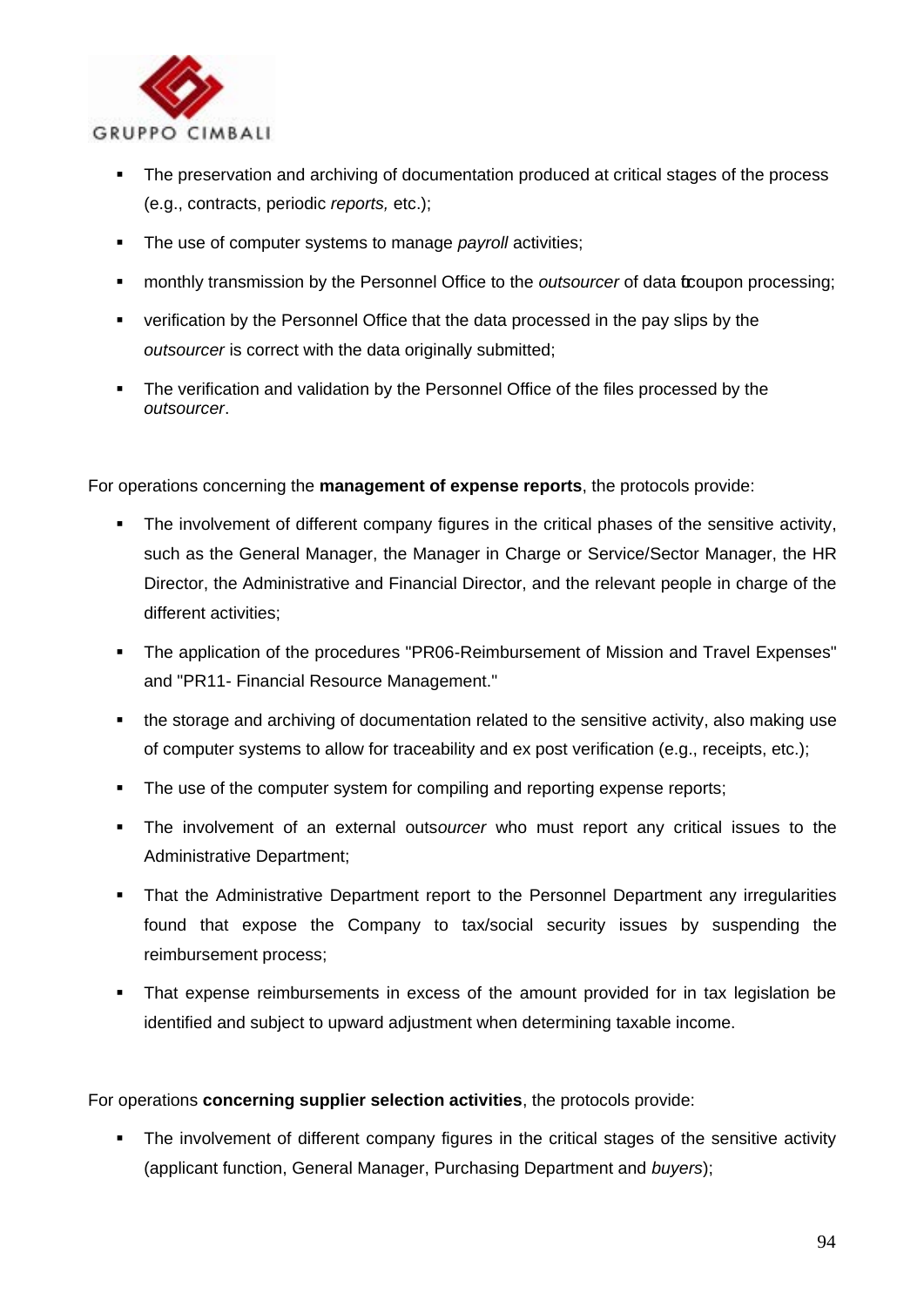

- The application of procedures "PR02-Procurement Management" and "PR13-Vendor Evaluation."
- the preservation and archiving of documentation produced at critical stages of the process (e.g., e-mails, Chamber of Commerce viewings, Purchase Orders, evaluation forms, etc.);
- The use of SAP and IUNGO information and management systems;
- Verification, when entering the supplier's master data, of the supplier's place of business or residence and/or credit institutions used by the supplier in transactions;
- **•** The extraction of suppliers' financial statements to assess their economic and financial reliability;
- **•** The periodic check on the reliability and actual existence of foreign suppliers as well as verification of their VAT numbers on the VIES system;
- **•** The request for at least three bids prior to supplier selection. All exceptions must be properly justified;
- Specific audits and verifications at the supplier's site.

For operations concerning the **management of "core" goods and services procurement**, the protocols provide:

- management of the sensitive activity exclusively in the hands of individuals with appropriate powers (such as, among others, the Directors and the Head of the Purchasing Department);
- **•** The involvement of different company figures in the different stages of the sensitive activity, such as the General Manager, the Purchasing Manager, the requesting function, the Administrative and Financial Management, the Treasury and Accounts Payable Manager, and the buyers;
- The application of procedures "PR02-Procurement Management" and "PR13-Vendor Evaluation."
- The storage and archiving of documentation produced at critical stages of the process (emails, purchase orders);
- That purchases of products coded "*inventory*" be preceded by the formalization of "open/closed" orders;
- **•** That "open" orders can be issued only after signing a supply contract bearing a price list approved by the Purchasing Department;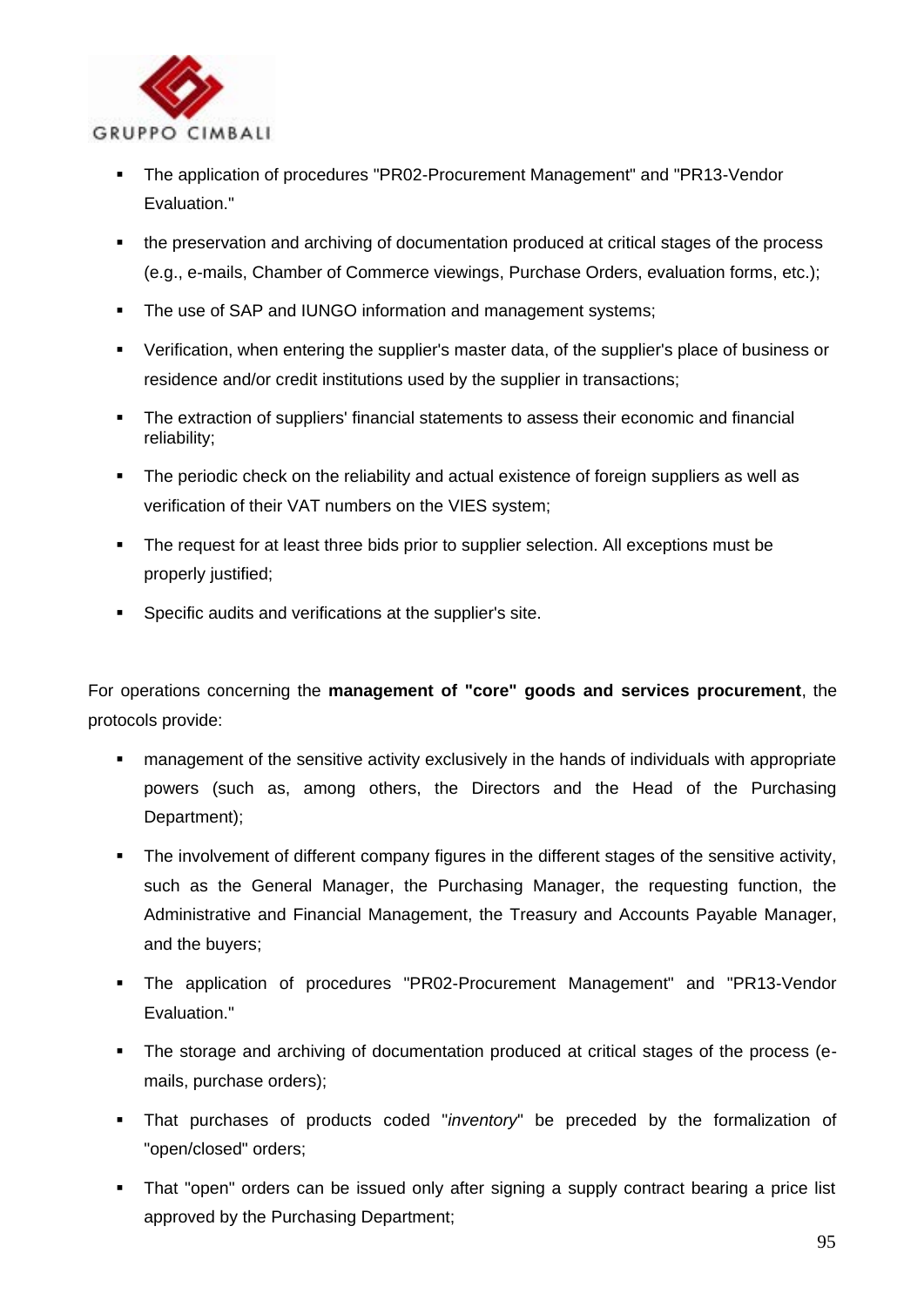

▪ That any change in price and/or contract conditions must be authorized in advance by the Purchasing Department;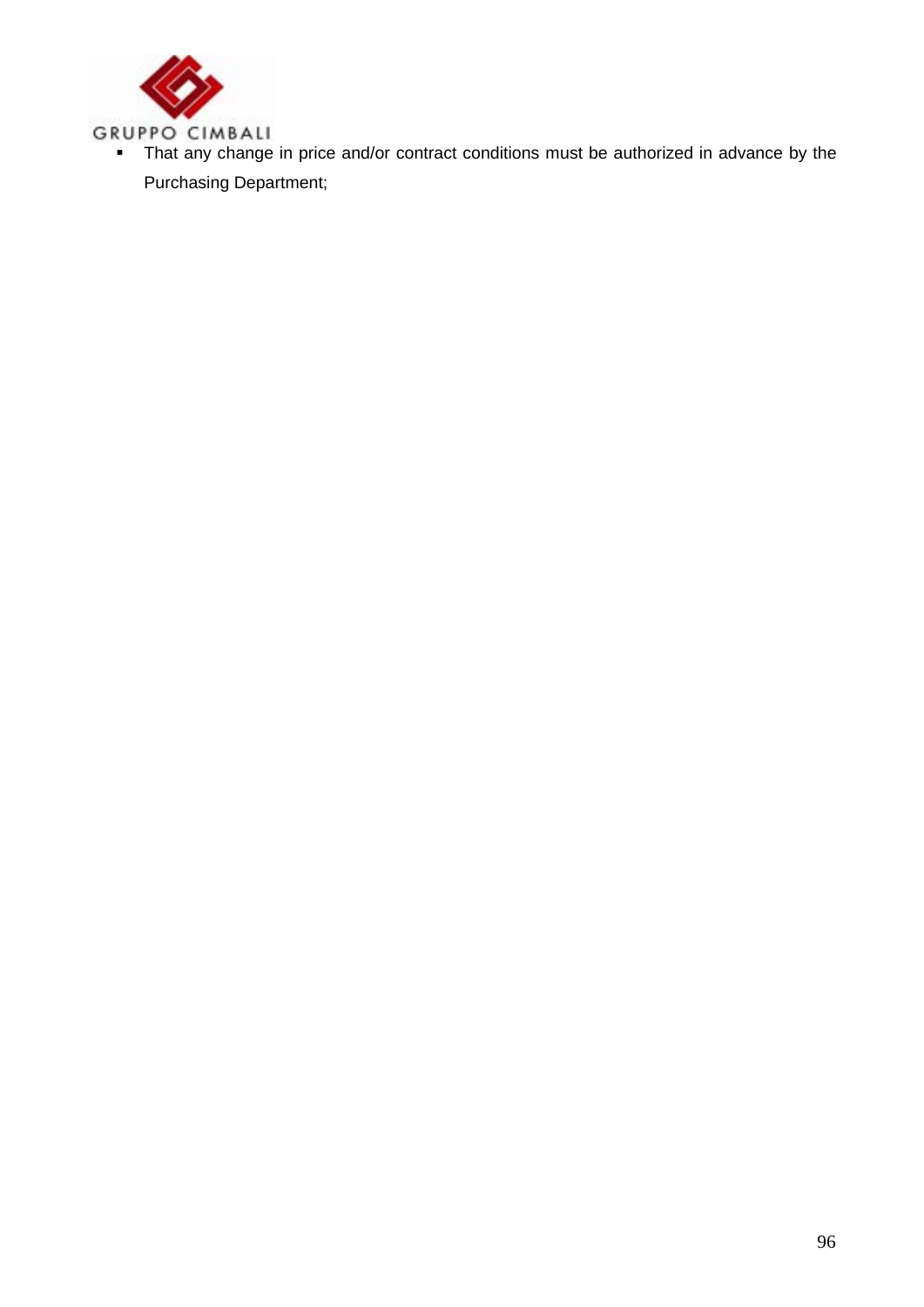

- **That the function requesting a good/service is required to make "receipt of the good or** service received," certifying that the good or service received complies with what was contractually agreed upon;
- That the accounting of costs for the purchase of "core" goods or services should be made only when the Order/Receipt/Invoice matches in terms of amounts and supplier identification data.

For operations concerning the **management of the procurement of "non-core" goods and services**, the protocols provide:

- **EXT** management of the sensitive activity exclusively in the hands of the individuals with appropriate powers (the Chairman of the Board of Directors, the Chief Executive Officer);
- **.** the involvement of various corporate bodies and figures in the different stages of sensitive activities, such as the Board of Directors, the Chief Expenditure Approver, the Purchasing Director, the requisitioning function, the Administrative and Financial Management, and the Treasury and Accounts Payable Manager;
- The application of the procedures "PR02-Procurement Management" and "Procurement Process of Goods NON inventory and Services-New Management" containing the management flows of the planned activities from the stage of purchase request (PO) to the issuance of the Purchase Order (PO);
- The storage and archiving of documentation produced at critical stages of the process (emails, purchase orders);
- That orders for "non-core" products must be supported by an order and an approved RDA;
- **That payment of invoices for "non-core" products is contingent on the existence of an** approved RDA.
- That the payment of invoices for "non-core" product orders not preceded by RDAs be made only upon authorization by the person with the power of signature to authorize such expenditure.

For operations **concerning agent relationship management**, the protocols provide: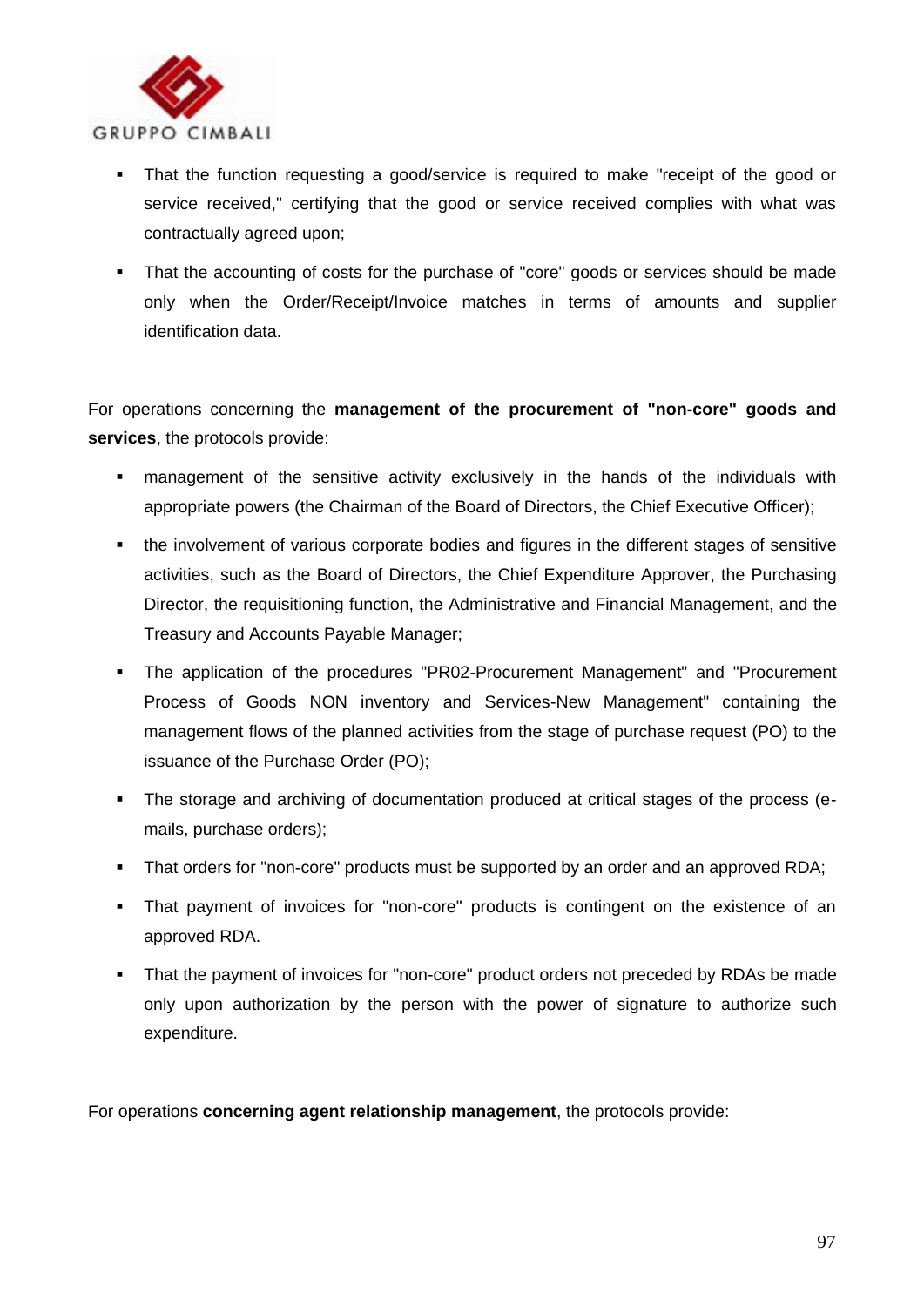

- **EXED** management of the sensitive activity exclusively by individuals with appropriate powers, such as the Foreign Sales Director, Italy Sales Director and Area Sales Managers, among others;
- **•** The involvement of various company figures in critical phases of sensitive activity (Sales Manager and Customer Service Manager);
- **•** The preservation and archiving of documentation produced at critical stages of the process (e.g., agency contracts).

For operations concerning the **management of consultancies**, the protocols provide:

- management of the sensitive activity exclusively by individuals with appropriate powers (Chairman and Managing Directors);
- **•** The involvement of various company figures in the critical stages of the sensitive activity such as the Chief Executive Officer, the General Manager, the Head of the Applicant Department, the Administrative and Financial Department, the Legal Director, and the HR Director;
- The application of procedures "PR02-Procurement Management" (regarding the consultant evaluation and selection phase) and "PR03-Consultancy Management."
- The preservation and archiving of documentation produced at critical stages of the process:
- the authorization of the Chief Executive Officer or the Chairman of the Board of Directors for consulting services with amounts exceeding 300,000 euros;that before payment of consulting invoices, the performance of the service is verified;
- The periodic sending to the SB of the list of consultancies with amounts exceeding Euro 30,000 per individual service or those whose amounts exceed a predetermined threshold of the Body itself.

For operations concerning **procurement management**, the protocols provide:

the management of sensitive activity exclusively in the hands of individuals with appropriate powers including the Chairman of the Board of Directors, the Managing Directors, the Customer Service Supply Chain Manager, the Quality And Services Director, the Foreign Sales Director and the Italy Sales Director;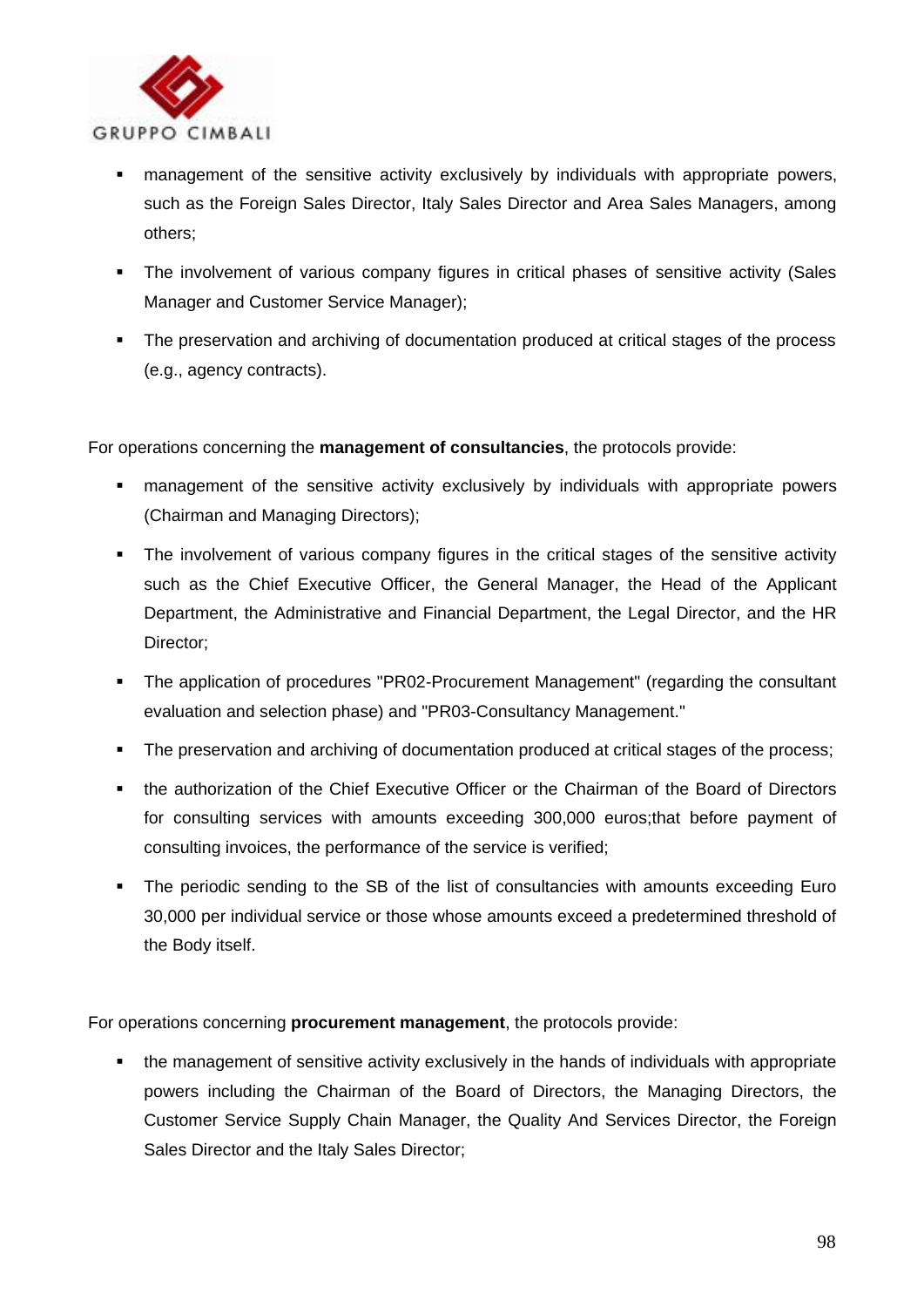

- **•** The involvement of different company figures in the different stages of the sensitive activity, such as the Purchasing Director, the Requisitioning Management, the RSPPrevention;
- **•** The application of the "PR64\_06-Procurement Management" procedure;
- the storage and archiving of documentation produced at critical stages of the process (e.g., contracts, DUVRI, etc.) for simple contracts and temporary and mobile construction sites, and the use of information systems (e.g., Procurement Platform);
- Periodic monitoring of supplier performance and requirements;
- **•** That a defined authorization process is followed for inclusion in Supplier Master Data and that substantive checks are carried out on suppliers (name, registered office, VAT number, tax code, IBAN);
- **·** That accounting should take place only if the Order/Receipt/Invoice matches with respect to both amounts and supplier identification data;
- **That and passive invoices are stored in digital format.**

For operations concerning the **business of selecting customers and selling finished products, goods and services through direct (branches) and indirect (distributors) channels**, the protocols provide:

- management of the sensitive activity exclusively by individuals with appropriate powers including President, Managing Directors, Foreign Sales Director and Italy Sales Director;
- the involvement of various company figures at critical stages of sensitive activity such as the Sales Director, Key Account Manager (direct sales), Area Managers (indirect sales) organized geographically across the country, and the Customer Service Department;
- the storage and archiving of documentation produced at critical stages of the process (e.g., orders, e-mails, list prices, etc.);
- The formalization in special letters of the target bonuses awarded to distributors.

For operations concerning the **Management of Marketing Activities (e.g., promotions, sponsorships, advertising, etc.)**, the protocols provide:

That sponsorship contracts should always be signed by the CEO;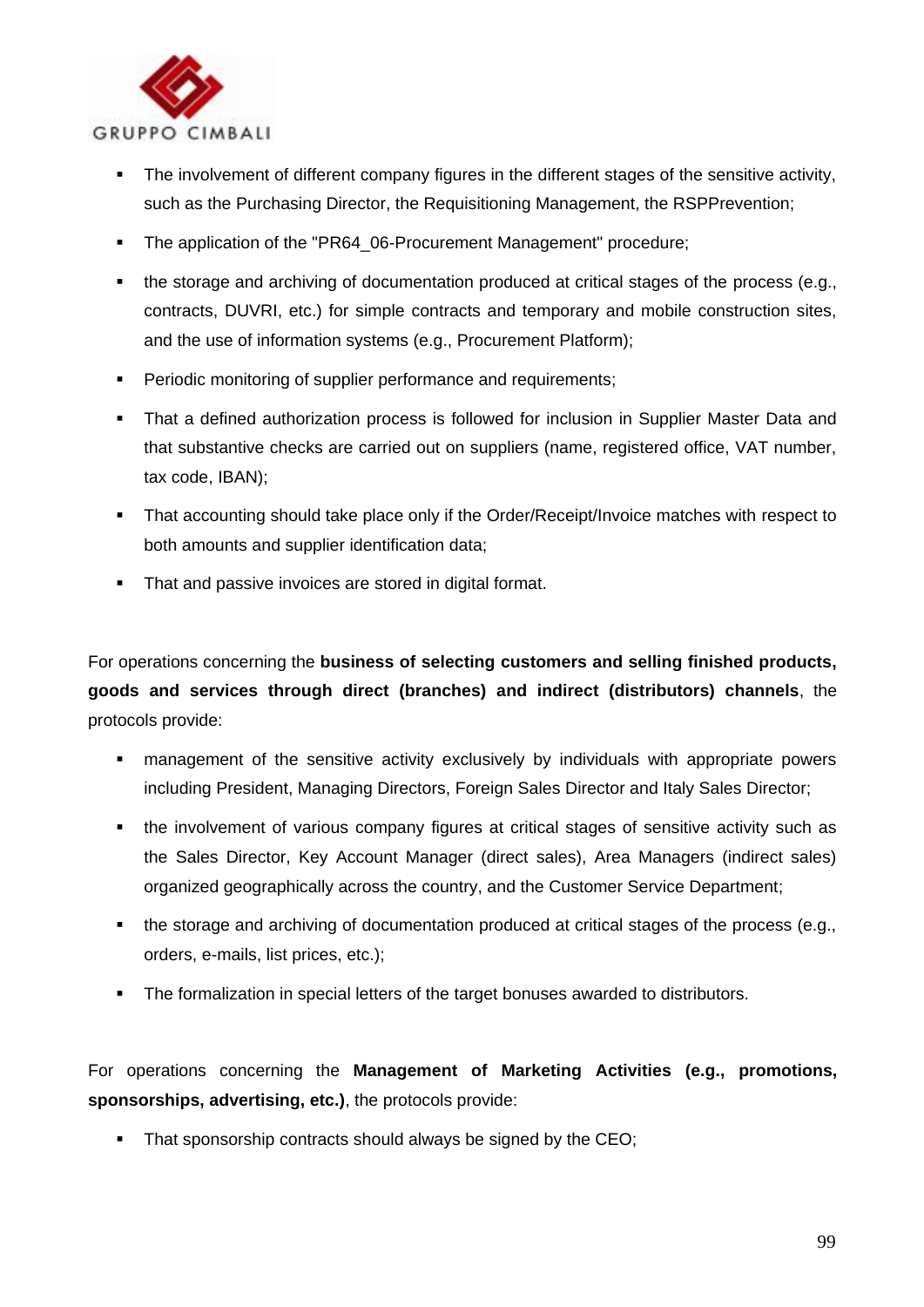

- the involvement of various corporate figures in critical phases of sensitive activity, such as the Chairman of the Board of Directors, the Chief Executive Officer, and the Administration and Finance Department;
- The application of the procedure "PR11-Financial Resources Management ";that against the disbursement of contributions to distributors for participation in trade fairs, documentary evidence of actual participation in the events is required and maintained;
- That every transaction is accounted for and any related payments are made exclusively by bank transfer and/or check;
- That the SB periodically verify the reporting of operations.

For operations concerning **Gift Management**, the protocols provide:

- the involvement of various company figures in critical phases of sensitive activity such as the Chairman of the Board of Directors, the Chief Executive Officer, the Administration and Finance Department, and the Purchasing Department (f o r possible procurement);
- **•** The application of the "PR11-Financial Resources Management" procedure;
- the preservation and archiving of documentation produced at critical stages of the process (e.g., invoices related to purchases, list of gifts distributed, etc.);
- The reporting of each operation;
- **·** That payment be made exclusively by bank transfer and/or check;
- Periodic verification by the SB of the reported operations.

For transactions concerning the **Management of Intergroup Relations**, the protocols provide:

- **.** the involvement in the different stages of sensitive activities of different company figures such as the CEO, the General Manager, the Administrative and Financial Director, and the Administrative Manager;
- The storage and archiving of documentation produced at critical stages of the process (e.g., contracts, invoices, etc.);
- The periodic verification of the *intercompany* active and passive billing cycle;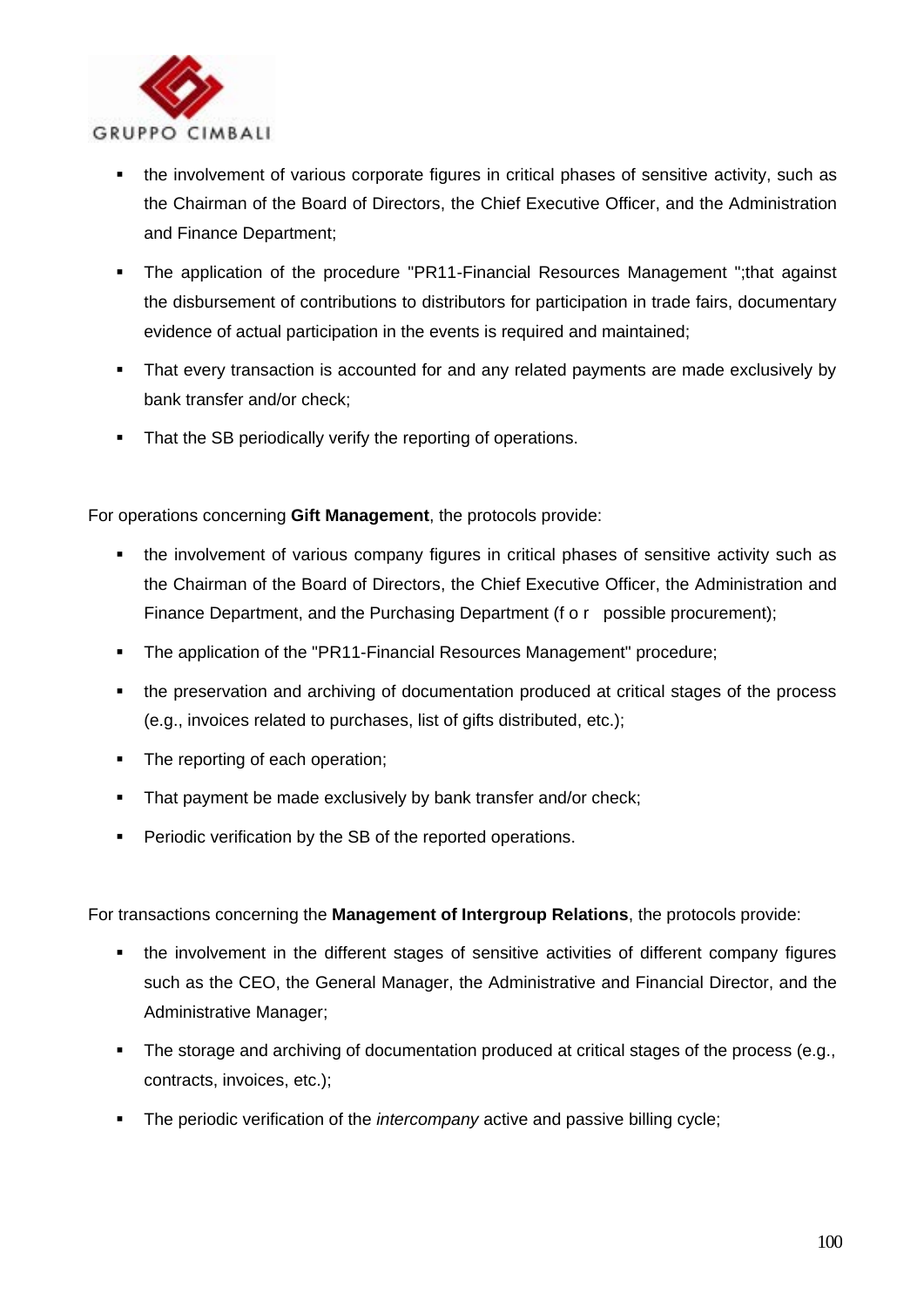

**E** The formalization of *intercompany* transfer pricing documentation Pursuant to Article 26 of Decree Law No. 78/2010.

## For operations concerning the **Management of Tax and Fiscal Aspects with the Financial Administration, including through external professionals**, the protocols provide:

- **•** management of the sensitive activity exclusively in the hands of individuals with appropriate powers (Chairman of the Board of Directors and Chief Executive Officer);
- **•** The involvement in the different stages of the sensitive activity of different company figures such as the Administrative and Financial Director and the Administrative Manager;
- The involvement of tax consultants, especially with reference to complex cases;
- The application of the procedure "PR03-Consultancy Management (for the support of external professionals for accounting and tax services)."
- **The storage and archiving of documentation produced at critical stages of the process (e.g.,** invoices, statements, etc.);
- That a schedule of tax obligations be prepared annually;
- **•** That the independent auditors and the board of auditors verify the tax calculation prepared by the Company;
- **.** That a record be kept of the telematic file of the declaration and that the relevant transmission receipt be filed;
- **That the consistency between the data given in the paper declaration and those given in the** declaration sent electronically is verified.

For operations concerning the **Preparation of Financial Statements and Communications to Shareholders and/or the Public/Market concerning the Company's economic, financial or asset situation**, the protocols provide:

- The involvement in the different stages of sensitive activities of different corporate figures such as the Chairman of the Board, the CEO and the Administrative and Financial Management;
- **•** The involvement of the auditing firm as well as the advice of an accountant;
- **•** The application of the "PR08-Budget Formation" procedure;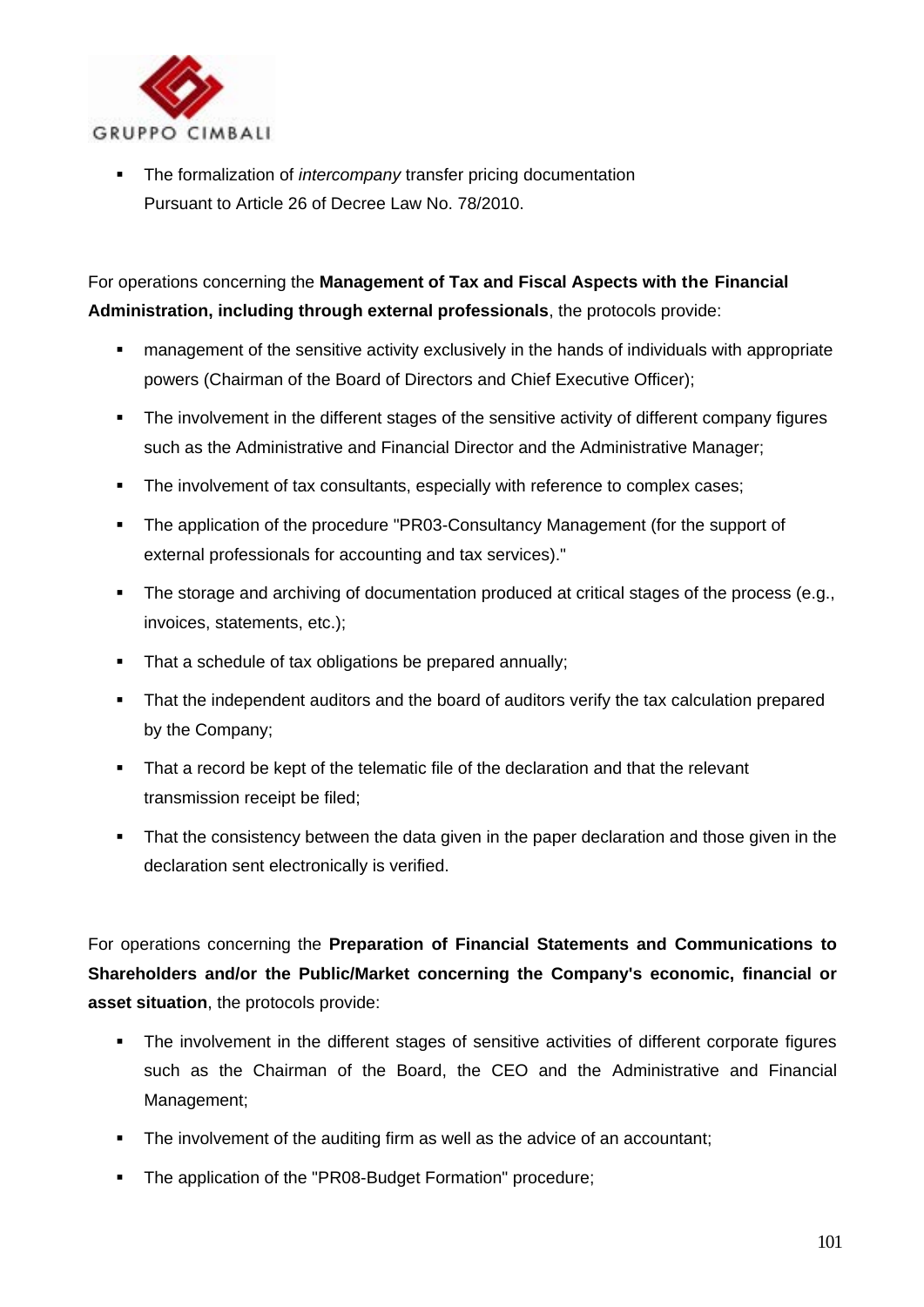

- **•** The preservation and archiving of documentation produced at critical stages of the process (e.g., data, draft budget, analysis, and draft budget);
- That accounting data be extracted directly from the management *software in* use (SAP);
- **•** That the management *software* in use (SAP) retains a record of each cancelled transaction in order to prevent data loss and voluntary deletion of data;
- That *back-up* policies are defined and implemented to ensure the recoverability of corporate data;
- **That SAP is configured to prevent unauthorized access to accounting data and documents.**

For operations **concerning Extraordinary Operations Management**, the protocols provide:

- **•** The involvement in the different stages of sensitive activities of different corporate figures such as the Chairman of the Board, the CEO and the Administrative and Financial Management;
- The preservation and archiving of documentation produced at critical stages of the process (e.g., transaction information report, transaction opinion, etc.).

For operations concerning **Information Systems Management**, the Company has appropriate control measures provided for the prevention of computer crimes and described in Section E) of this Special Part.

## **I. C ontraband**

## **I1 Sensitive Activities in the area of Contraband**

Through the *control and risk self-assessment* activity, which is an integral part of the Model, the Company has identified the **Management of Customs Activities and Fulfilments** as a *sensitive and instrumental* activity in the scope of which, potentially, smuggling offenses provided for in Article 25-sexiesdecies of the Decree could be committed.

## **I2 Specific protocols of prevention**

For operations concerning the **Management of Customs Activities and Fulfillments**, the protocols stipulate that:

■ management of the sensitive activity is delegated exclusively to individuals with appropriate powers, including the Chairman of the Board of Directors, Managing Directors,